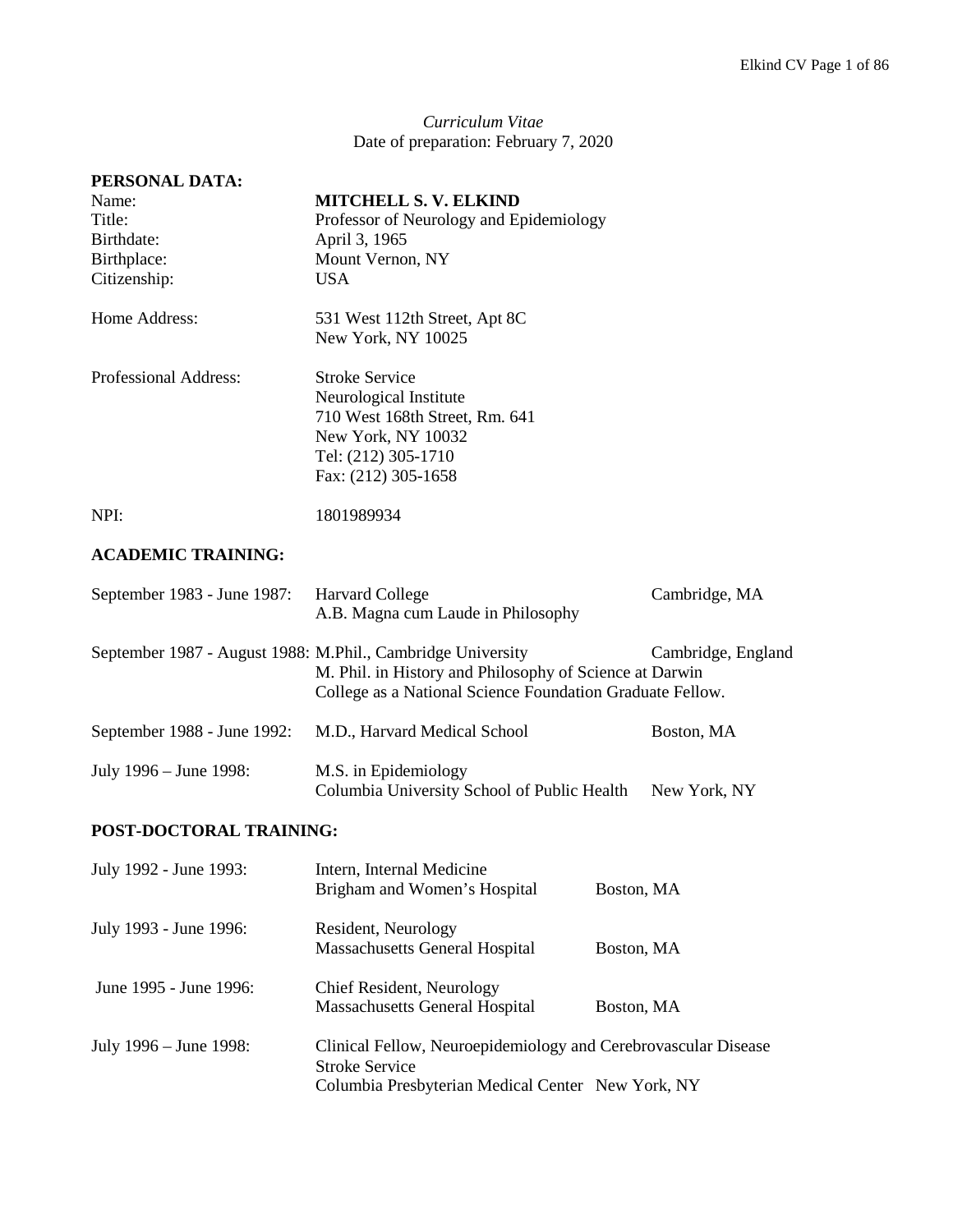## **BOARD CERTIFICATION AND LICENSURE:**

| July 1996        | New York State License No. 203620                                             |
|------------------|-------------------------------------------------------------------------------|
| <b>July 1996</b> | DEA Registration No. BE4917829                                                |
| May 1997         | Diplomate, American Board of Psychiatry and Neurology, Certificate No. 44063  |
| May 2007         | Recertification, American Board of Psychiatry and Neurology, Cert. No. 44063  |
| Sept 2007        | Connecticut License No. 045847                                                |
| Oct 2007         | New Jersey License No. 25MA08324300                                           |
| <b>May 2008</b>  | Vascular Neurology Certification, American Board of Psychiatry and Neurology, |
|                  | Certificate No. 449                                                           |
| Oct 29, 2018     | Recertification, American Board of Psychiatry and Neurology, Cert. No. 44063  |
| April 29, 2019   | Recertification, Vascular Neurology, American Board of Psychiatry and         |
|                  | Neurology, Certificate No. 449                                                |

## **MILITARY SERVICE:**

None.

## **PROFESSIONAL ORGANIZATIONS:**

| 1992 | <b>American Medical Association</b>               |
|------|---------------------------------------------------|
| 1992 | <b>Massachusetts Medical Society</b>              |
| 1994 | Member, American Academy of Neurology             |
| 1998 | <b>National Stroke Association</b>                |
| 1998 | National Headache Foundation                      |
| 1998 | Stroke Council, American Heart Association        |
| 2000 | Medical Society of the State of New York          |
| 2004 | Fellow, American Academy of Neurology             |
| 2006 | Member, American Neurological Association         |
| 2012 | Fellow, American Heart Association Stroke Council |

## **ACADEMIC APPOINTMENTS:**

| July 1998-June 2001:    | <b>Assistant Professor of Neurology</b>                                                                                                         |
|-------------------------|-------------------------------------------------------------------------------------------------------------------------------------------------|
|                         | Columbia University College of Physicians and Surgeons, New York, NY                                                                            |
| July 2001-June 2006:    | Assistant Professor of Neurology (in the Gertrude H. Sergievsky Center)<br>Columbia University College of Physicians and Surgeons, New York, NY |
| July 2006-Dec 2010:     | Associate Professor of Neurology (with tenure)                                                                                                  |
|                         | Columbia University College of Physicians and Surgeons, New York, NY                                                                            |
| July 2008-Mar 2011:     | Associate Chairman for Clinical Research and Training,                                                                                          |
|                         | Department of Neurology                                                                                                                         |
|                         | Columbia University College of Physicians and Surgeons, New York, NY                                                                            |
| Jan $2010 - Dec 2013$ : | Associate Professor of Neurology and Epidemiology (in the Sergievsky Center)                                                                    |
|                         | (with tenure), Columbia University College of Physicians and Surgeons;                                                                          |
|                         | Mailman School of Public Health, Columbia University, New York, NY                                                                              |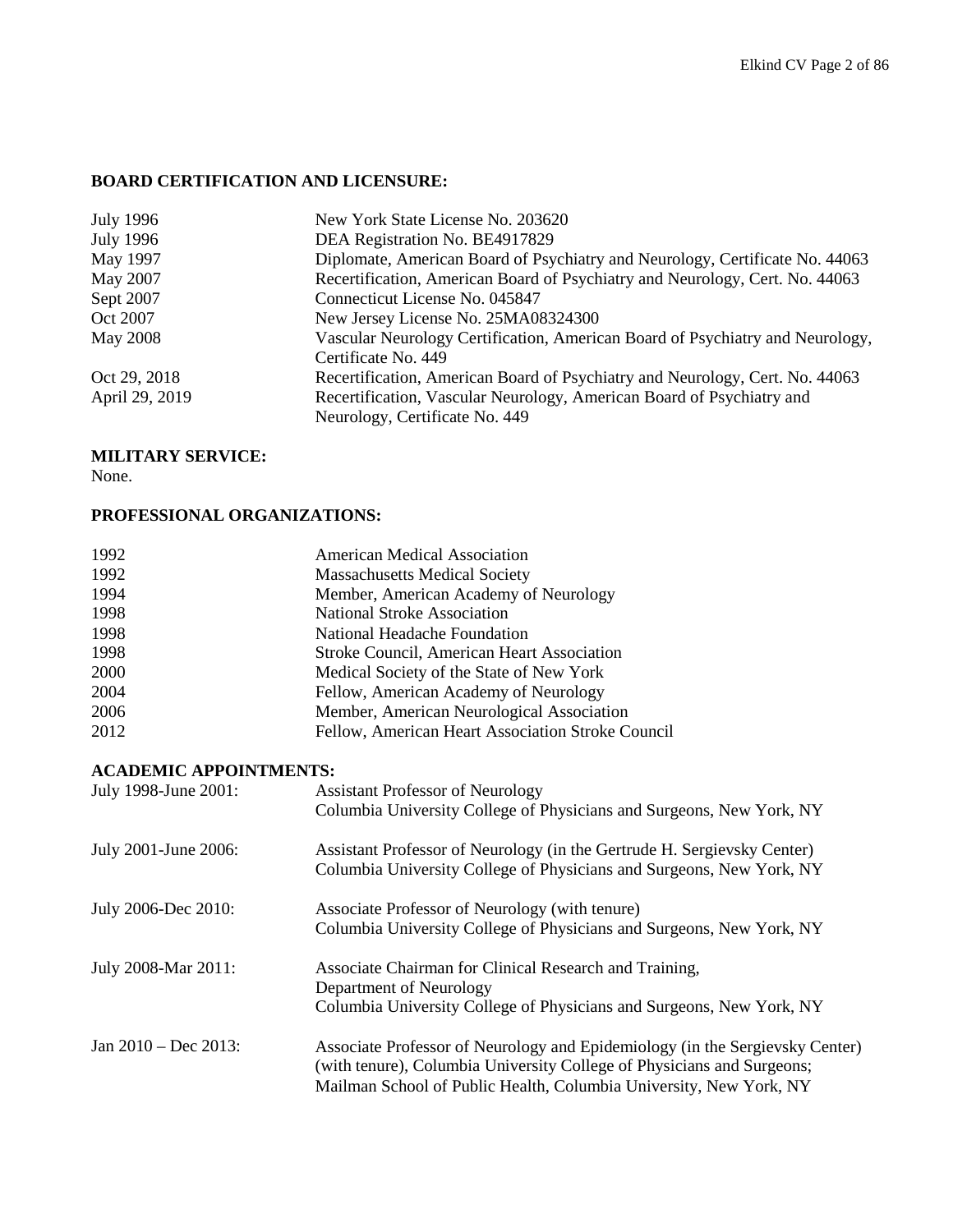| Jan $2014 -$ :                | Professor of Neurology and Epidemiology (in the Sergievsky Center)<br>(with tenure); Columbia University College of Physicians and Surgeons;<br>Mailman School of Public Health, Columbia University, New York, NY |
|-------------------------------|--------------------------------------------------------------------------------------------------------------------------------------------------------------------------------------------------------------------|
| Oct 2014-:                    | Chief, Division of Neurology Clinical Outcomes Research and Population Sciences<br>(Neuro CORPS), Department of Neurology, Columbia University, New York, NY                                                       |
| <b>HOSPITAL APPOINTMENTS:</b> |                                                                                                                                                                                                                    |
| July 1996 - June 1998:        | Clinical Assistant in the Neurology Service                                                                                                                                                                        |
|                               | Director, Cerebrovascular Anticoagulation Clinic                                                                                                                                                                   |
|                               | Columbia-Presbyterian Medical Center, New York, NY                                                                                                                                                                 |
| July 1998 – June 2006:        | <b>Assistant Attending Neurologist</b>                                                                                                                                                                             |
|                               | New York-Presbyterian Hospital, New York, NY                                                                                                                                                                       |
|                               | (Milstein Hospital Building, Columbia University Medical Center,<br>Neurological Institute)                                                                                                                        |
| July $2006 - Dec 2013$ :      | <b>Associate Attending Neurologist</b>                                                                                                                                                                             |
|                               | New York-Presbyterian Hospital, New York, NY                                                                                                                                                                       |
|                               | (Milstein Hospital Building, Columbia University Medical Center,                                                                                                                                                   |
|                               | Neurological Institute)                                                                                                                                                                                            |
| Jan 2014:                     | <b>Attending Neurologist</b>                                                                                                                                                                                       |
|                               | New York-Presbyterian Hospital, New York, NY                                                                                                                                                                       |
|                               | (Columbia University Medical Center, Neurological Institute)                                                                                                                                                       |

### **HONORS:**

Detur Award recipient, one of 44 Harvard Class of '87 freshmen with highest grades, 1984 Phi Beta Kappa, one of twelve Harvard Class of '87 members elected as juniors, 1985 Henry Fellowship, awarded by the Harvard Trustees for graduate study in England, 1987-88 Chief Resident, Neurology, Massachusetts General Hospital July 1995-June 1996 Kathleen Scott Research Fellow, American Heart Association, July 2003-June 2006 Associate Editor, Neurology, May 2006 Editorial Board, Stroke, July 2007 Fellow, American Academy of Neurology, 2004 AHA Expert Panel on Subclinical Atherosclerotic Disease and Emerging Risk Factors, July 2008 American Academy of Neurology Award for Creative Expression of Human Values in Neurology, 2010 Fellow, American Heart Association (Stroke Council), 2012 Virginia Apgar Academy of Medical Educators, Elected 2012 Mintz Lecturer, Mount Sinai School of Medicine, 2013 New York Super Doctors, 2013 New York Magazine's Annual 'Best Doctors', 2013 C. Miller Fisher, MD Neuroscience Visionary Award, American Stroke Association Northeast Cerebrovascular Consortium, 2014 Columbia University Provost Leadership Fellow, 2015 Chair, American Stroke Association Advisory Committee, 2016 – 2020 J. Donald Easton lecturer, Brown University, 2017 Michael K. Copass & S. Mark Sumi Vascular Neurology Visiting Professor, University of Washington, 2017 Ellermann Lecture, Swiss Neurological Society, Interlaken, Switzerland, 2017 American Heart Association Stroke Council Award, Chicago, 2018 AHA/ASA Stroke Hero Award, 2019, New York City CycleNation event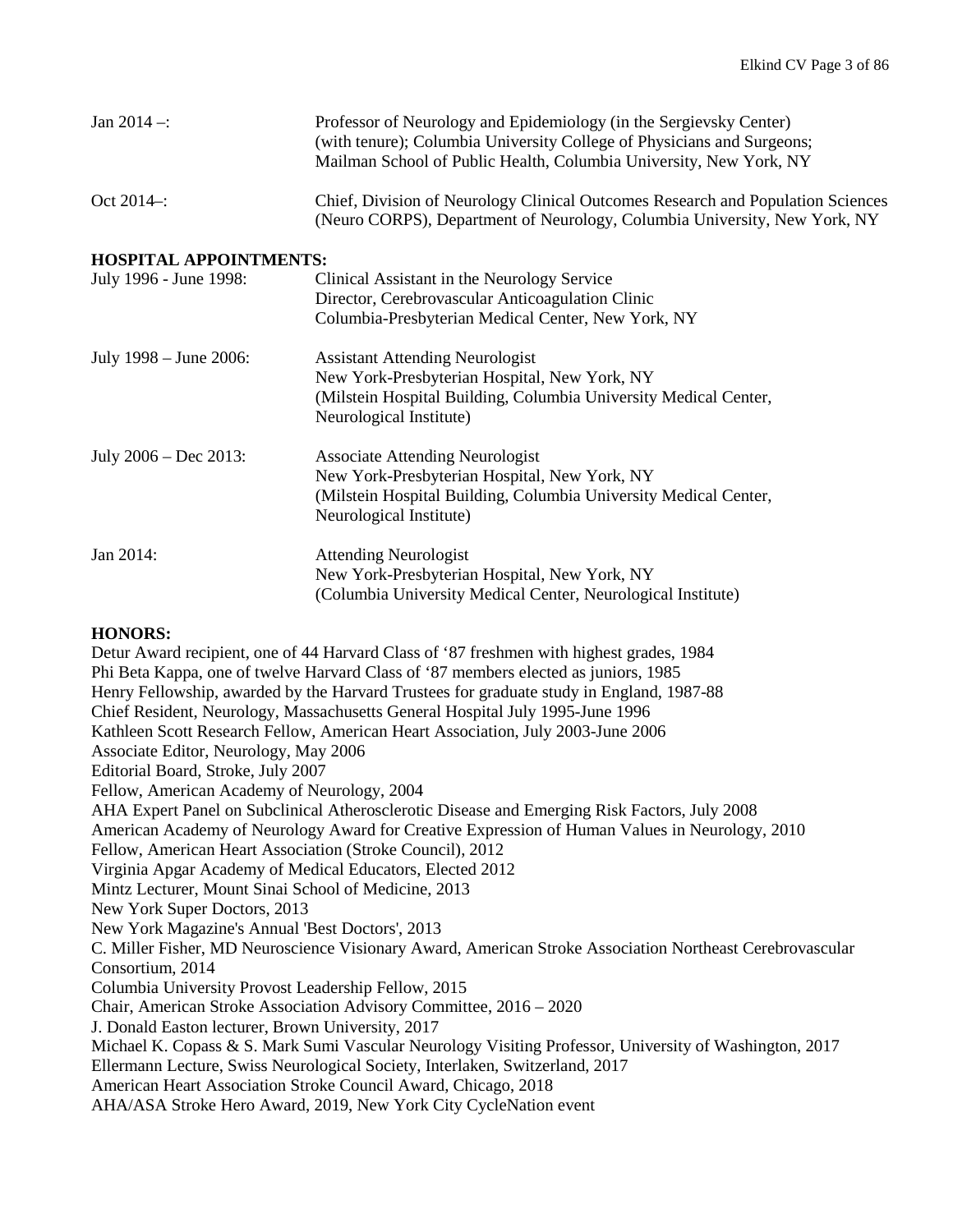President-Elect, American Heart Association, 2019-2020

# **GRANT SUPPORT:**

| Past                       |                                                                                                                                                                                                                                       |
|----------------------------|---------------------------------------------------------------------------------------------------------------------------------------------------------------------------------------------------------------------------------------|
| Sept 1987 - August 1988:   | National Science Foundation Graduate Fellowship<br>Tuition and living expenses during Master's Degree program in History and<br>Philosophy of Science, Cambridge University, Cambridge, England                                       |
| July 1996 - June 1998:     | National Institutes of Health Neuroepidemiology Training Grant,<br>5-T32-NS07153, Advisors: WA Hauser and RL Sacco.                                                                                                                   |
| Mar 1997 – Mar 1998:       | PI, National Headache Foundation Research Award (10% effort)<br>Role: Principal Investigator<br>Headache and Ischemic Stroke in a Racially Mixed Population: A Substudy of<br>the Northern Manhattan Stroke Study<br>\$10,000         |
| Jan 1998 -- Jan 2002:      | R01 29993, NIH/NINDS (10% effort) (PI, Ralph L. Sacco)<br>Stroke Incidence and Risk Factors in a Tri-Ethnic Region<br>Role: Co-investigator                                                                                           |
| July 1998 – June 1999:     | Columbia University Office of Clinical Trials Pilot Research Grant (20% effort)<br>Chronic Infection with Chlamydia Pneumoniae, Inflammation, and Acute<br>Ischemic Stroke in the Elderly<br>Role: Principal Investigator<br>\$50,000 |
| Jan 1999 - Mar 2000:       | American Heart Association Scientist Development Grant, (60% effort)<br>Chronic Chlamydia Pneumoniae Infection, Inflammation, and Risk of Ischemic<br><b>Stroke</b><br>Role: Principal Investigator                                   |
| Mar 1999 -- Mar 2003:      | CDC Cooperative Agreement U50/CCU216543 (50% effort)<br>Chronic Chlamydia Pneumoniae Infection and Stroke Risk<br>Role: Principal Investigator                                                                                        |
| May 2000 -- Jan 2002:      | R01 DE 13094, NIH/NIDCR (16% effort) (PI, Moise Desvarieux)<br>Oral Infections, Carotid Atherosclerosis and Stroke<br>Role: Co-investigator                                                                                           |
| Jul 1 2003 - June 30 2006: | PI, AHA Grant-in-Aid 0355596T (10% effort)<br>Kathleen Scott Research Fellowship<br>Inflammation, Leukocyte Activation, and Stroke Risk<br>Role: Principal Investigator                                                               |
| July 1 2005 – June 31 2007 | NIH/NHLBI R01 HL80665 (KW Davidson, PI) (2% effort)<br>CAD Incidence: Depression & Inflammation Risk<br>Role: Co-investigator                                                                                                         |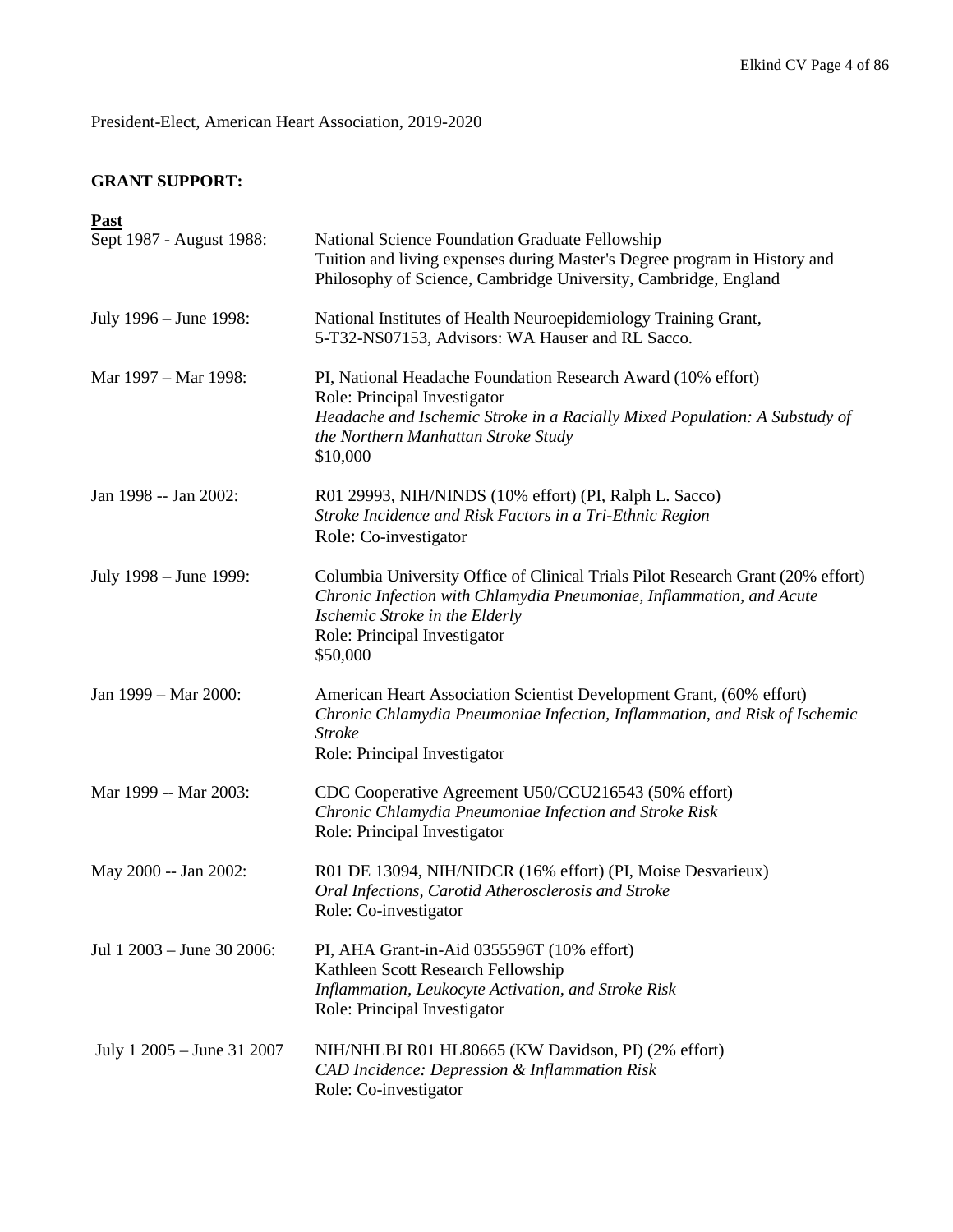| Jan 15 2002 – Dec 31 2007:  | NIH/NINDS K23 NS42912 (80% effort)<br>Inflammation and Infection as Risk Factors in Stroke<br>Role: Principal Investigator<br>\$675,000<br>This prospective study will use a combination of nested case-control and follow-<br>up cohort study designs to assess the role of infectious and inflammatory markers<br>as risk factors for stroke and prognosis after stroke. Because this is a training<br>grant, the percentage effort indicated under other projects may be included in this<br>total percent effort. |
|-----------------------------|-----------------------------------------------------------------------------------------------------------------------------------------------------------------------------------------------------------------------------------------------------------------------------------------------------------------------------------------------------------------------------------------------------------------------------------------------------------------------------------------------------------------------|
| Apr 1 2007 – Mar 31 2008    | NIH/NINDS R01 29993 NS (Sacco, PI) (20% effort)<br>Stroke Incidence and Risk Factors in a Tri-Ethnic Region<br>Role: PI Subcontract<br>The major goals of this project are to determine risk factors for ischemic stroke in<br>a multi-ethnic population using the prospective cohort study design.                                                                                                                                                                                                                   |
| Apr 1 2007 – Mar 31, 2009   | NIH/NINDS T32-NS07153 (Hauser, PI)<br>as needed<br>Neuroepidemiology Training Grant<br>Role: Mentor and co-Director<br>The main goal of this grant is to train post-doctoral trainees in the methods of<br>neuroloepidemiology and mentor future researchers in the field.                                                                                                                                                                                                                                            |
| Sept 30 2004 – May 30 2009: | NIH/NINDS P50 NS049060 (PI: RL Sacco/R Marshall) (35% effort)<br>Neu START: Neuroprotection with Statin Therapy for Acute Recovery<br>New York Columbia Collaborative SPOTRIAS<br>Role: Principal Investigator, Project 1<br>\$925,000<br>This drug development program of a Phase 1B dose-escalation and dose-finding<br>and Phase 2A safety study will explore the role of high-dose, short-term<br>lovastatin therapy in acute stroke treatment.                                                                   |
| Sep 1 2009 – Sep 30, 2011:  | NIH/NINDS ARRA 2 P50NS049060-05S1 (PI: R Marshall)<br>Neu START: Neuroprotection with Statin Therapy for Acute Recovery<br>New York Columbia Collaborative SPOTRIAS<br>Role: Principal Investigator, Project 1<br>This Phase 2A randomized safety and pilot efficacy trial will explore the role of<br>high-dose, short-term lovastatin therapy in acute stroke treatment.                                                                                                                                            |
| July 1 2006 – June 30 2010: | NIH/NINDS 2 R01 NS55809 (Cheung, PI)<br>0.6 calendar<br>Dose and Treatment Selection in Clinical Trials<br>Role: Co-Investigator<br>The major goals of this project are to provide sound decision making strategies<br>and to enhance statistical efficiencies for dose-finding in phase I trials and<br>treatment selection in phase II trials.                                                                                                                                                                      |
| May 1 2008 – Apr 30 2011    | 0.60 calendar<br>NIH/NINDS 1U01NS058728 (Chimowitz, PI)<br>Stenting vs. Aggressive Medical Management for Preventing Recurrent Events in<br><b>Intracranial Stenosis (SAMMPRIS)</b><br>Role: Co-I, Site PI                                                                                                                                                                                                                                                                                                            |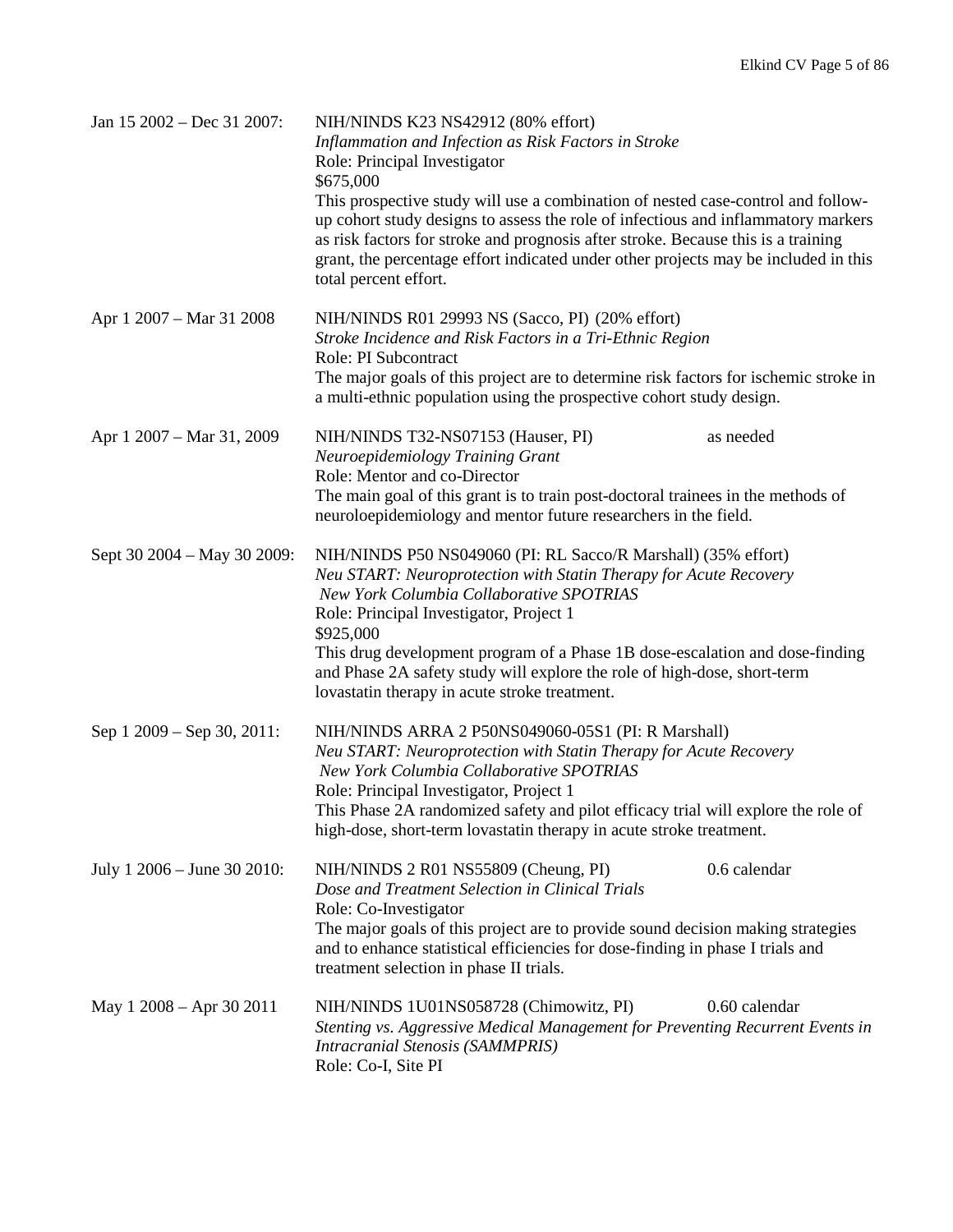|                                  | This is a randomized clinical trial comparing stenting and intensive medical<br>therapy vs. intensive medical therapy alone in patients with symptomatic<br>intracranial arterial stenosis                                                                                                                                                                                                                                                                                                                                                      |
|----------------------------------|-------------------------------------------------------------------------------------------------------------------------------------------------------------------------------------------------------------------------------------------------------------------------------------------------------------------------------------------------------------------------------------------------------------------------------------------------------------------------------------------------------------------------------------------------|
| Mar 1 2004 – Feb 28 2011:        | NIH/NINDS R01 NS48134 (20% effort)<br>Inflammatory and Infectious Burden and Risk of Stroke<br>Role: Principal Investigator<br>This prospective cohort study will examine serum inflammatory and infectious<br>markers, including high-sensitivity C-reactive protein, interleukin 6, tumor<br>necrosis factor receptor 1, and common infectious disease serologies, as risk<br>factors for clinical stroke and other vascular events, and subclinical vascular<br>brain disease as measured by quantitative MRI.                               |
| May 25 2005 – April 30 2011:     | NIH/NINDS R01 NS050724 (10% effort)<br>Levels of Inflammatory Markers in the Treatment of Stroke (LIMITS)<br>Role: Principal Investigator<br>This ancillary study to the multicenter, NINDS-funded Secondary Prevention of<br>Small Subcortical Strokes (SPS3, PI O. Benavente) is a prospective study of<br>inflammatory markers as risk factors for stroke recurrence and other vascular<br>events in stroke survivors. The markers examined will include high sensitivity<br>CRP, SAA, IL6, TNF and TNF receptors (co-funded by BMS-Sanofi). |
| Jan 1 2012- Dec 31, 2012:        | American Academy of Neurology Education Research Grant (PI: Elkind)<br>Use of a mentored peer review program to enhance neurology resident<br>education on the basic concepts of biostatistics, research methodology,<br>and peer review<br>Role: PI<br>The goal of this project is to test whether mentored peer review improves<br>peer review quality and knowledge of evidence-based medicine<br>compared to unmentored peer review.                                                                                                        |
| Jul 1 2008 - Jun 30 2013         | NIH/NINDS 1R01 NS059745 (Amin-Hanjani, PI)<br>Vertebrobasilar Flow Evaluation and Risk of Transient Ischemic Attack & Stroke:<br><b>VERITAS</b><br>This is an observational study designed to test the hypothesis that quantitative<br>MRA-based flow measurements from the posterior circulation predict risk of<br>recurrent stroke among patients with symptomatic vertebrobasilar territory<br>ischemia.<br>Role: Site PI                                                                                                                   |
| Jul $1\ 2011 -$ Jun $30\ 2013$ : | NIH/NINDS 1R21NS075608-01 (PI: Wang)<br>Modifiable risk factors in stroke incidence and mortality among women<br>Role: PI, Subcontract at Columbia University and Study Neurologist<br>This observational, epidemiological study will explore hormone therapy, physical<br>activity, and other risk factors for stroke and mortality among women in the<br>California Teachers Study.                                                                                                                                                           |
| Apr 1 2008 – Mar 31 2013:        | NIH/NINDS 4 R37 NS29993 (Elkind/Sacco, co-PIs)<br>Stroke Incidence and Risk Factors in a Tri-Ethnic Region<br>Role: Principal Investigator                                                                                                                                                                                                                                                                                                                                                                                                      |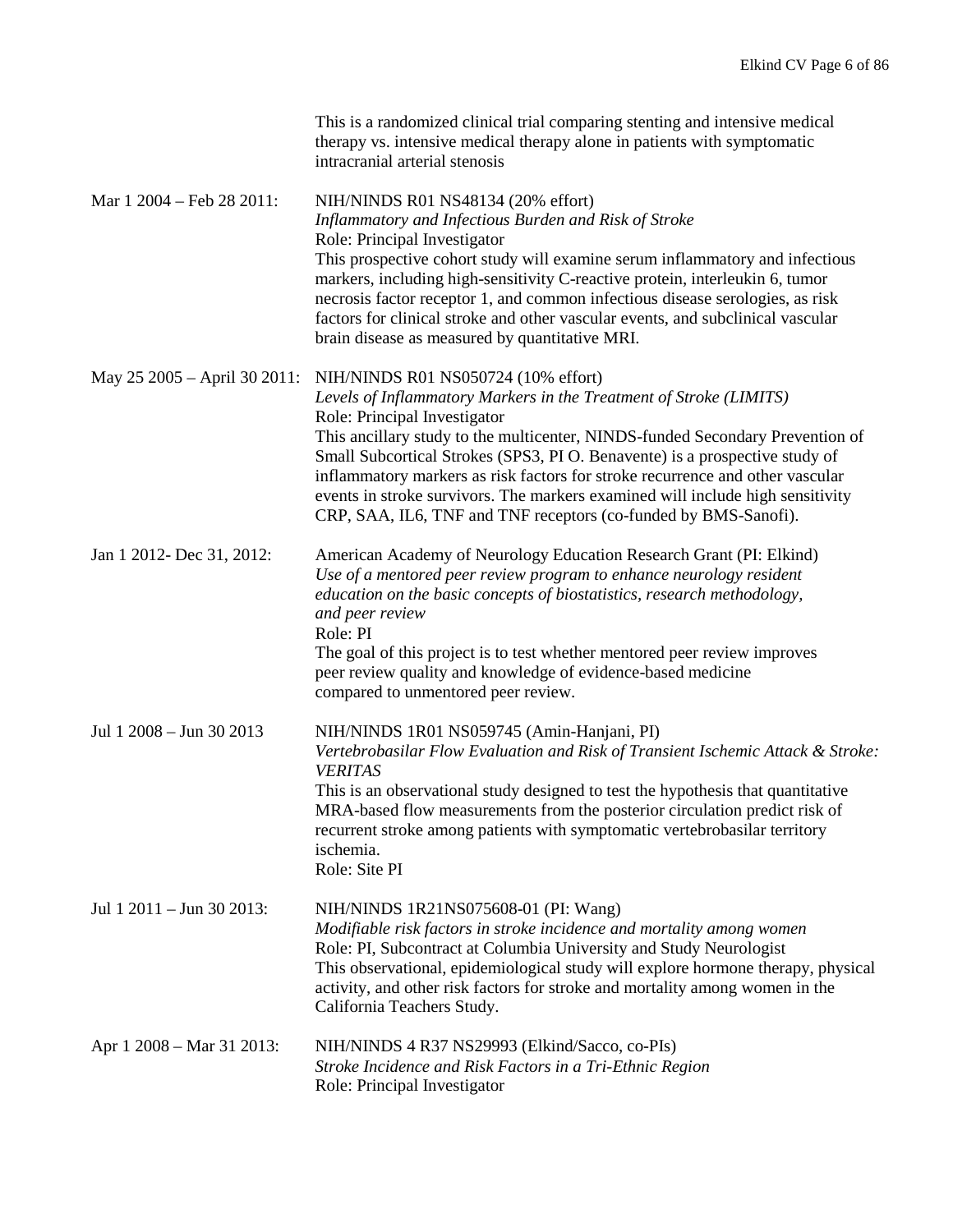|                              | The major goals of this project are to determine risk factors for ischemic stroke<br>and cognitive decline in a multi-ethnic population using the prospective cohort<br>study design.                                                                                                                                                                                                                                                                                                                                                       |
|------------------------------|---------------------------------------------------------------------------------------------------------------------------------------------------------------------------------------------------------------------------------------------------------------------------------------------------------------------------------------------------------------------------------------------------------------------------------------------------------------------------------------------------------------------------------------------|
| Mar 6 2009 – Feb 28 2013:    | NIH/NINDS R01 NS062153 (Kent, PI)<br>Risk of Paradoxical Embolism (RoPE) Study<br>Role: Co-I<br>The goal of this project is to perform an individual patient meta-analysis<br>of cohorts of patients with data on stroke and patent foramen ovale to<br>determine whether PFO increases risk of stroke recurrence, and whether<br>there are subcategories of patients in whom risk is increased.                                                                                                                                            |
| Aug 19 2011- Jun 30 2014:    | NIH/NHLBI 1R01 HL107475 (PI: Moran)<br>Comparative effectiveness analysis of treat-to-target and risk-based<br>blood pressure control<br>Role: Co-I<br>The goal of this project is to determine the effects of different blood<br>pressure management strategies on reduction in risk of cardiovascular<br>disease and stroke in the US population.                                                                                                                                                                                         |
| Aug 5 2009 – Jul 31 2014:    | NIH/NINDS R01 NS062820 (Fullerton/DeVeber, Co-PI)<br>Vasculopathy and Infection in Pediatric Stroke<br>Role: PI, Subcontract; Co-Investigator and Co-Director, Core Laboratory Facility<br>The goals of this project are to determine whether history of infection and<br>serological evidence of common viral infections are associated with childhood<br>stroke associated with vasculopathy.                                                                                                                                             |
| July 1 2014 – June 30 2015:  | NIH/NIEHS Center for Environmental Health in Northern Manhattan Pilot Project<br>Traffic pollution and cerebrovascular disease in the Northern Manhattan Study<br>Role: PI<br>The goals of this project are to develop, optimize, and compare measures of long-<br>term exposure to traffic pollution, using estimates derived from sophisticated<br>geostatistical models, and to explore the association between long-term exposure to<br>traffic pollution and the presence of subclinical manifestations of cerebrovascular<br>disease. |
| Mar 16, 2012 – Feb 28, 2016: | NIH/NHLBI 1R01 HL108623 (PI: Wright)<br>FGF-23 and the Risk of Stroke and Cognitive Decline<br>Role: Co-I<br>The goal of this project is to determine whether markers of mineral<br>metabolism, serum fibroblast growth factor-23 (FGF23) and serum<br>phosphate, are associated with risk of stroke and cognitive decline in a<br>multi-ethnic population.                                                                                                                                                                                 |
| Aug 15 2010 - Jul 31 2016:   | NIH/NINDS 2 P50 NS049060 (PI: R Marshall)<br>1.2 months<br>Neu START: Neuroprotection with Statin Therapy for Acute Recovery<br>New York Columbia Collaborative SPOTRIAS<br>Role: Principal Investigator, Project 1<br>This Phase 2A randomized safety and pilot efficacy trial will explore the role of<br>high-dose, short-term lovastatin therapy in acute stroke treatment.                                                                                                                                                             |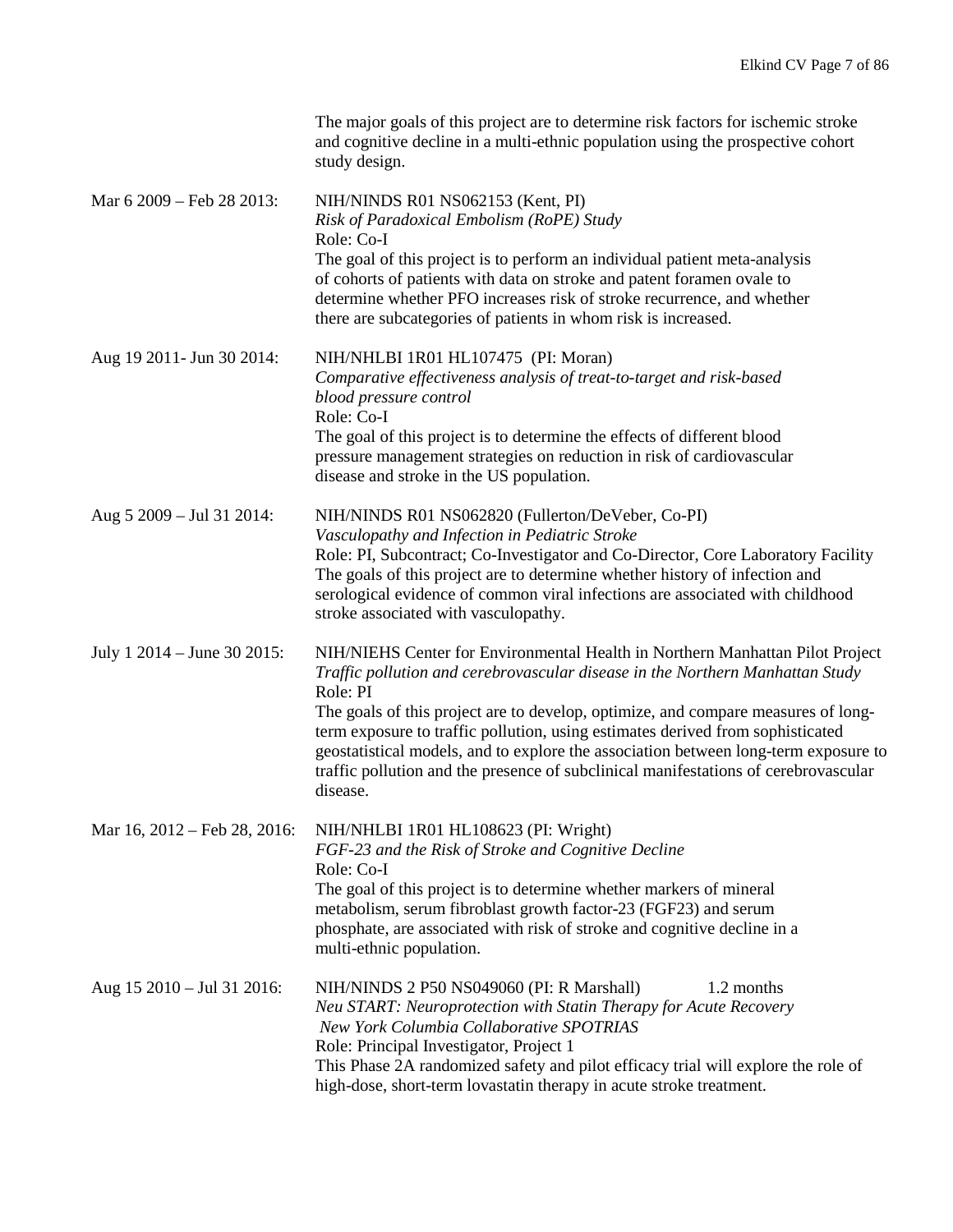| Aug 1 2010 - Jul 31 2016:   | NIH/NINDS 1U01 NS069763 (Woo, PI)<br>as needed<br>Ethnic/Racial Variation of Intracerebral Hemorrhage (ERICH)<br>Role: PI, Subcontract at Columbia University and Co-Investigator<br>The purpose of this award is to conduct a multicenter, multi-ethnic, case control<br>study of risk factors for intracerebral hemorrhage, preparatory to performance of a<br>genome-wide association study.                                                                                                                                                     |  |
|-----------------------------|-----------------------------------------------------------------------------------------------------------------------------------------------------------------------------------------------------------------------------------------------------------------------------------------------------------------------------------------------------------------------------------------------------------------------------------------------------------------------------------------------------------------------------------------------------|--|
| Aug 1 2011 - Jul 31 2016:   | NIH/NINDS K23 NS073104 (PI: Willey)<br>as needed<br>Neuro-vascular Disease as a Cause of Impaired Mobility<br>Role: Mentor<br>The goal of this project is to determine the association of cardiovascular<br>risk factors with impaired gait, frailty, and functional decline in the<br>Northern Manhattan Study.                                                                                                                                                                                                                                    |  |
| Aug 17 2012 - Apr 30 2016:  | NIH/NHLBI 1R01 HL111195 (Co-PI Cheung/Elkind)<br>Physical activity patterns via new dimension-informative cluster models<br>Role: Co-PI<br>The goals of this proposal are to develop new cluster analysis methods to<br>accommodate special features of physical activity data, apply the proposed cluster<br>analysis to leisure time physical activity data from the Northern Manhattan Study<br>(NOMAS) and other cohorts, and validate the utility of the identified patterns via<br>proposed methods as predictors of cardiovascular outcomes. |  |
| <b>Active</b>               |                                                                                                                                                                                                                                                                                                                                                                                                                                                                                                                                                     |  |
| Aug 1, 2017 – Jul 31 2022   | NIH/NINDS 1R01NS102715 (PI: Deborah Levine)<br>The Effect of Lower Blood Pressure over the Life Course on Late-life Cognition in<br>Blacks, Hispanics, and Whites (BP-COG)<br>Role: Co-I<br>The goal is to assess the effect of blood pressure and other mid-life risk factors on<br>late life cognitive decline, using a combination of cohort studies.                                                                                                                                                                                            |  |
| May 1, 2017-Apr 30 2022     | (PI: Elkind/Kamel/Longstreth/Tirschwell (MPI))<br>NIH/NINDS U01 NS095869<br>AtRial Cardiopathy and Antithrombotic Drugs In prevention After cryptogenic<br>stroke (ARCADIA)<br>Role: Contact PI<br>The goal of this Phase 3 multicenter, randomized trial to be run through the<br>StrokeNet mechanism is to test the hypothesis that apixaban will be superior to<br>aspirin for secondary stroke prevention among patients with unexplained stroke<br>and biomarkers indicative of atrial cardiopathy.                                            |  |
| July 1, 2016 – May 31, 2021 | NCATS/NIH<br>UL1 TR001873 (PI: Reilly)<br>Clinical and Translational Science Award<br>Role: Medical Director, Trial Innovation Network Hub Liaison Team<br>The goal of the Irving Institute CTSA is to transform the culture of biomedical<br>research enabling CUMC investigators to develop new treatments faster and deliver<br>those treatments to patients more efficiently, effectively, and safely than before.                                                                                                                              |  |
| Mar 15 2010 - Jun 30 2020:  | NIH/NINDS 2R25 NS070697 (PI: Elkind)<br>as needed<br>Neurology Research Education and Mentorship Program                                                                                                                                                                                                                                                                                                                                                                                                                                            |  |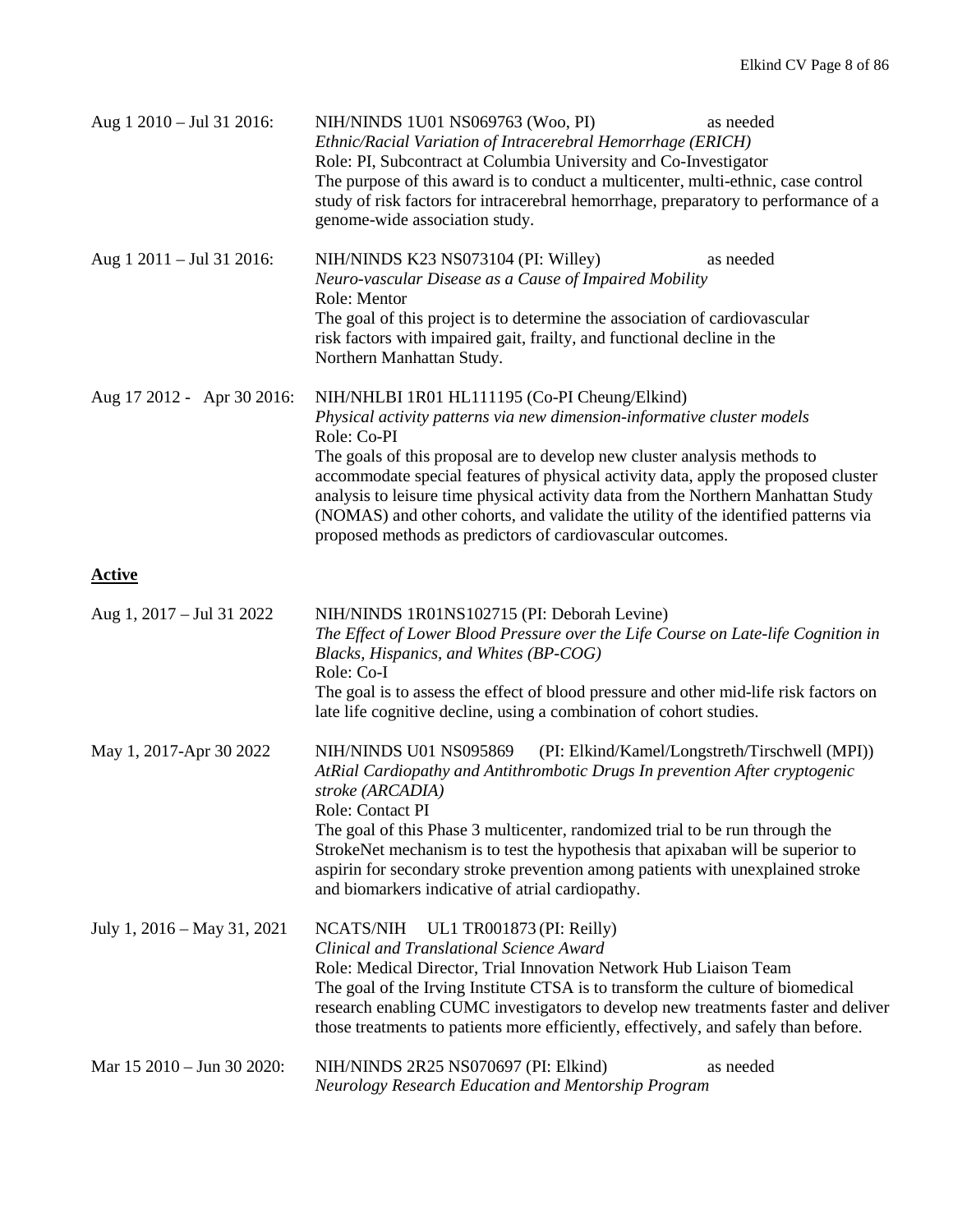|                            | The purpose of this award is to provide a mentored research training experience for<br>neurology residents with the explicit goal of fostering their ability to successfully<br>compete for more advanced mentored career development (K) awards.                                                                                                                                |           |
|----------------------------|----------------------------------------------------------------------------------------------------------------------------------------------------------------------------------------------------------------------------------------------------------------------------------------------------------------------------------------------------------------------------------|-----------|
| Apr 1 2009 – Mar 31 2019:  | NIH/NINDS T32-NS07153 (PI: Elkind)<br>Neuroepidemiology Training Grant<br>Role: Mentor and co-Director<br>The main goal of this grant is to train post-doctoral trainees in the methods of<br>neuroepidemiology and mentor future researchers in the field.                                                                                                                      | as needed |
| Apr 1 2013 – Mar 30 2018:  | NIH/NINDS K23 NS 079422 (PI: Dhamoon)<br>The trajectory of functional status and quality of life before and after stroke<br>Role: Mentor<br>The goal of this project is to determine the course and predictors of functional status,<br>quality of life, and patient centered outcomes more generally both in stroke-free and<br>stroke populations.                             | as needed |
| Sept 1 2013 – Aug 31 2018: | NIH/NINDS K23 NS 082367 (PI: Kamel)<br>Atrial Fibrillation Precursors May Be Novel Stroke Risk Factors<br>Role: Mentor<br>The goal of this study is to test the hypothesis that supraventricular arrhythmias<br>other than atrial fibrillation/flutter are associated with ischemic stroke.                                                                                      | as needed |
| Jan 1 2015 – Mar 31 2019:  | NIH/NINDS T32-NS07153 (Elkind, PI)<br>Neuroepidemiology Training Grant<br><b>Role: Mentor and Director</b><br>The main goal of this grant is to train post-doctoral trainees in the methods of<br>neuroepidemiology and mentor future researchers in the field.                                                                                                                  | as needed |
| Apr 1 2014 – Mar 31 2019:  | NIH/NINDS R01 NS084288 (PI: Romano)<br>Mechanisms of Early Recurrence in Intracranial Atherosclerotic Disease<br>(MyRIAD)<br>Role: PI, Subcontract at Columbia University and Co-Investigator<br>The goal of this project is to determine the predictors of recurrent stroke among<br>patients with intracranial atherosclerotic disease.                                        |           |
| Apr 1 2015 – Mar 31 2020   | NIH/NINDS K23 NS091395 (PI: Navi)<br>Cancer and Risk of Ischemic Stroke<br>Role: Mentor<br>The goal of this study is to test the hypothesis that various types of cancer are<br>associated with risk of stroke, and to explore mechanisms for this association.                                                                                                                  | as needed |
| Sept 30 2015-- Jul 30 2020 | NIH/NINDS 6R01 NS029993 (Multi PI: Elkind/Sacco) 2.4 months<br>Stroke Incidence and Risk Factors in a Tri-Ethnic Region<br>Role: Co-PI<br>This prospective cohort study (Northern Manhattan Study, NOMAS) investigates risk<br>factors for stroke and cognitive decline in a multi-ethnic, urban population. The study<br>received a percentile rank of top 1% in study section. |           |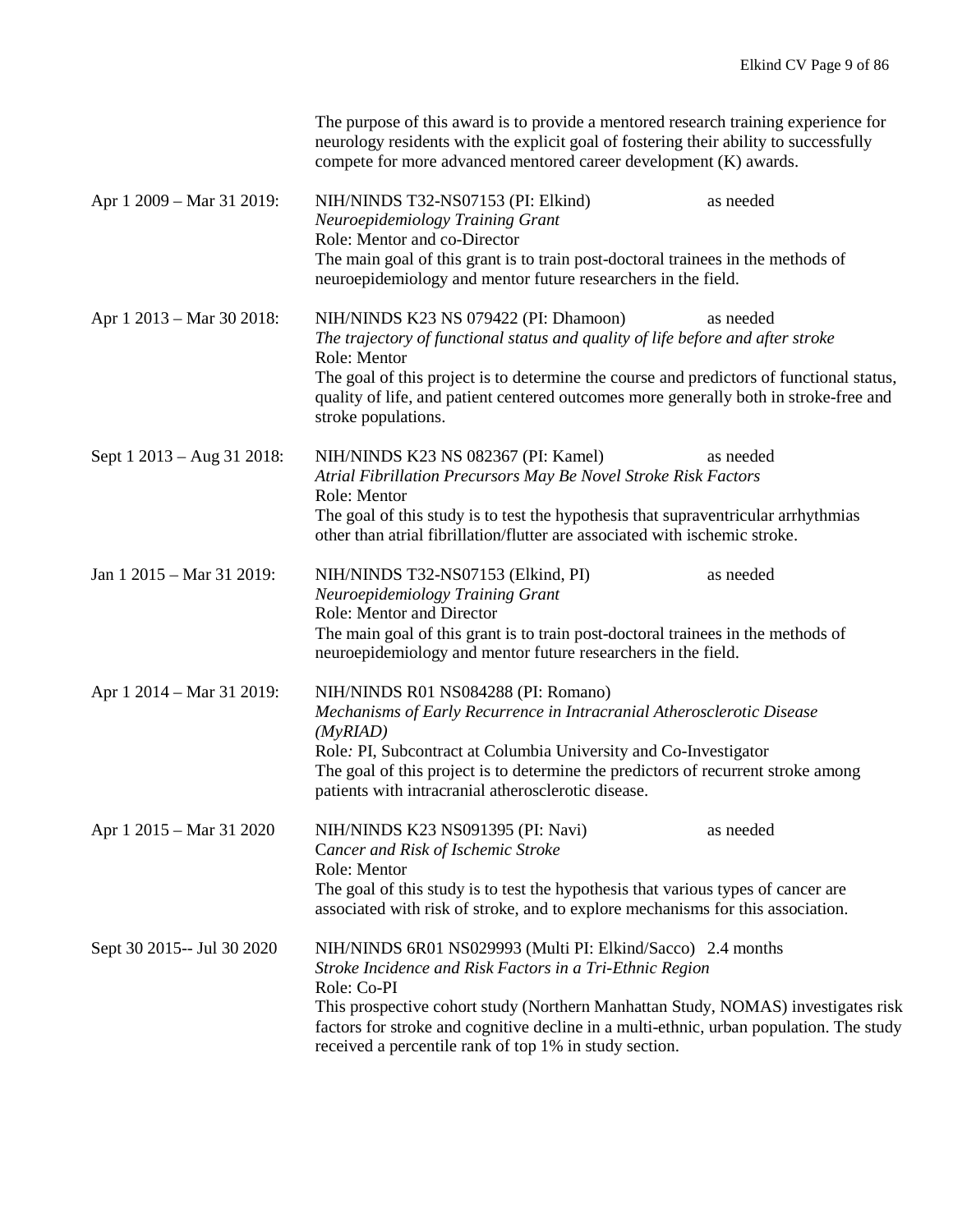| Sept 1 2015—Aug 30 2017 | New York State Empire Clinical Research Investigator Program [ECRIP] (Elkind)<br>Triage and Outpatient Evaluation of Patients with TIA and Minor Stroke: the<br>Rapid Access Vascular Evaluation-Neurology (RAVEN) Approach<br>Role: PI/Project Director<br>The goal of this study is to promote the development of clinician researchers and to<br>test novel approaches to management of TIA and minor stroke.                                                                        |
|-------------------------|-----------------------------------------------------------------------------------------------------------------------------------------------------------------------------------------------------------------------------------------------------------------------------------------------------------------------------------------------------------------------------------------------------------------------------------------------------------------------------------------|
| Sept 1 2015—May 31 2019 | NHGRI U01HG008680 (Multi PI: Gharavi/Hripcsak/Weng)<br>Columbia GENIE (GENomic Integration with Ehr)<br>Role: Co-I<br>The goal of this study is to advance next generation phenotyping, perform genetic<br>association studies of rare variants with diverse clinical phenotypes determined<br>through electronic health records, and develop methods for returning genetic test<br>results to patients.                                                                                |
| May 1 2018-Mar 31 2023  | NIH/NHLBI R01 HL141494-01 (Shechter)<br>Poor sleep, sedentary behavior, and secondary cardiovascular risk in stroke and<br><b>TIA</b> patients<br>Role: Co-I<br>The goal of this ancillary R01 is to evaluate sleep and sedentary behavior after<br>stroke or transient ischemic attack (TIA) as potential therapeutic targets to reduce<br>risk of secondary cardiovascular disease (CVD).                                                                                             |
| July 1 2018-Jun 30 2023 | NIH/NHLBI R01 HL141811 (Chang)<br>The impact of an alternative emergency department management strategy on PTSD<br>and cardiovascular risk in survivors of TIA and minor stroke<br>The aim of this study is to study the impact of emergency department discharge to<br>rapid outpatient neurology clinic on TIA/stroke-induced PTSD, cardiovascular<br>disease outcomes and 30-day rehospitalization in a sample of TIA and minor stroke<br>patients seen in the emergency department. |

# **MAJOR ADMINISTRATIVE RESPONSIBILITIES:**

| July $2000 -$ June $2004$ :      | Neurology Residency Program Director<br>Neurology Department, Columbia University, New York, NY<br>(Timothy Pedley, MD, Chairman)                                                                                                                                                     |
|----------------------------------|---------------------------------------------------------------------------------------------------------------------------------------------------------------------------------------------------------------------------------------------------------------------------------------|
| July $2008 - \text{Mar } 2011$ : | Associate Chairman for Clinical Research and Training,<br>Neurology Department, Columbia University, New York, NY<br>Responsible for Resident Research Mentorship program, advising residents and<br>fellows on research careers, and resource guides for fellows and junior faculty. |
| Apr $2011 -$ :                   | <b>Fellowships Director</b><br>Neurology Department, Columbia University, New York, NY                                                                                                                                                                                                |

# **GRANT REVIEW RESPONSIBILITIES:**

| Dec 2003:  | The Langeloth Foundation, New York, NY<br>Grants related to studies of prognosis and outcomes in stroke patients |
|------------|------------------------------------------------------------------------------------------------------------------|
| Sept 2004: | The Stroke Association, England, UK                                                                              |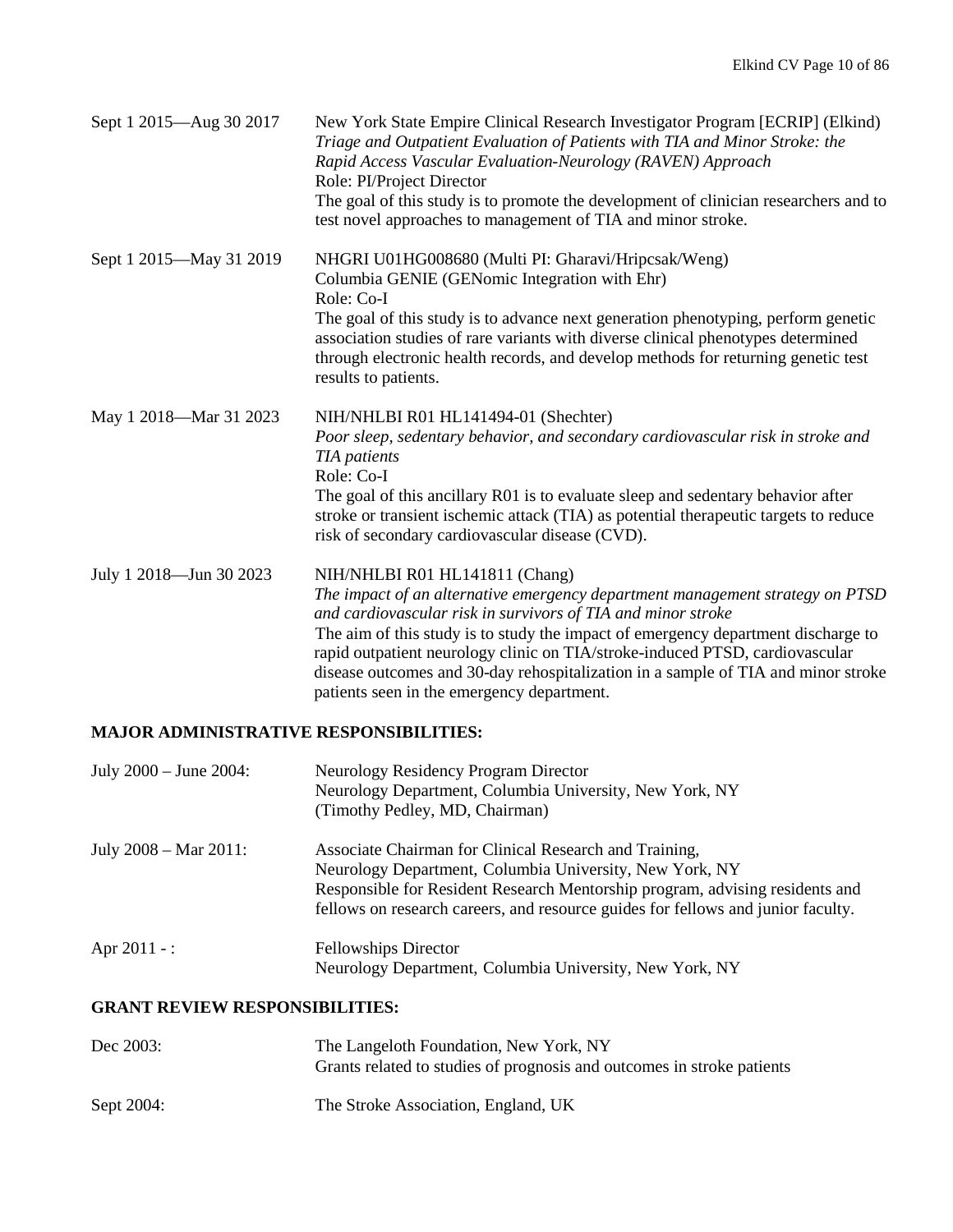|                        | Ad-hoc reviewer<br>"Improving the effectiveness of early prevention of stroke after TIA or minor<br>stroke"                                                                                                                                                                                                                                                                                                             |
|------------------------|-------------------------------------------------------------------------------------------------------------------------------------------------------------------------------------------------------------------------------------------------------------------------------------------------------------------------------------------------------------------------------------------------------------------------|
| Dec 2005 - June 2007:  | Ad hoc Member, Clinical and Integrative Cardiovascular Science (CICS) study<br>section<br>Center for Scientific Review, NIH<br>Review of applications directed toward studies of the inflammatory role in<br>atherosclerosis, myocardial infarction, and coronary artery disease.<br>Inflammatory biomarkers in peripheral blood are considered as well as platelet<br>aggregation inhibition and amyloid protein(s).   |
| Jan 2006:              | Ad-hoc reviewer, Ireland Health Research Board                                                                                                                                                                                                                                                                                                                                                                          |
| Feb 2007:              | Member, Bugher Award Review Committee,<br>American Heart Association (Costantino Iadecola, Chair)                                                                                                                                                                                                                                                                                                                       |
| Feb 2008:              | Ad hoc Member, NHLBI Program Project Grant Study Section<br>(Rina Das, PhD, Scientific Review Administrator)                                                                                                                                                                                                                                                                                                            |
| July 2008 - June 2012: | Standing Member, Clinical and Integrative Cardiovascular Science (CICS) study<br>section<br>Center for Scientific Review, NIH<br>Review of applications directed toward studies of the inflammatory role in<br>atherosclerosis, myocardial infarction, and coronary artery disease.<br>Inflammatory biomarkers in peripheral blood are considered as well as platelet<br>aggregation inhibition and amyloid protein(s). |
| December 2008:         | Member, NIH/NINDS R25 Review Committee<br>(Raul Saavedra, PhD, Scientific Review Administrator)                                                                                                                                                                                                                                                                                                                         |
| April 2009:            | IRIS Stroke Trial Special Emphasis Panel (ZNS1 SRB-R (37)), NIH/NINDS<br>(Richard Crosland, PhD, Scientific Review Administrator)                                                                                                                                                                                                                                                                                       |
| April 2009:            | Neuro-psychiatry Panel, CUMC Irving Institute/CTO Pilot awards program<br>(Henry Ginsberg, Director CUMC CTSA)                                                                                                                                                                                                                                                                                                          |
| July 2012:             | Internal Advisory Committee, Center for Injury Epidemiology and Prevention at<br>Columbia University, National Center for Injury Prevention and Control, Centers<br>for Disease Control and Prevention (R49 CE002096, Guohua Li, PI)                                                                                                                                                                                    |
| July 2015:             | NINDS ZNS1 SRB-L(02) Special Emphasis Panel (Elizabeth Webber, Scientific<br>Review Administrator)                                                                                                                                                                                                                                                                                                                      |
| April 2017:            | Ad hoc reviewer, Innovational Research Incentive Scheme, Netherlands<br>Organisation for Health Research and Development (ZonMw)                                                                                                                                                                                                                                                                                        |
| June 2018:             | Member, NIH/NINDS R25 Review Committee<br>(Mir Ahamed Hossain, PhD, Scientific Review Administrator)                                                                                                                                                                                                                                                                                                                    |
| April 2019:            | Member, NIH/NINDS Loan Repayment Program Review Committee                                                                                                                                                                                                                                                                                                                                                               |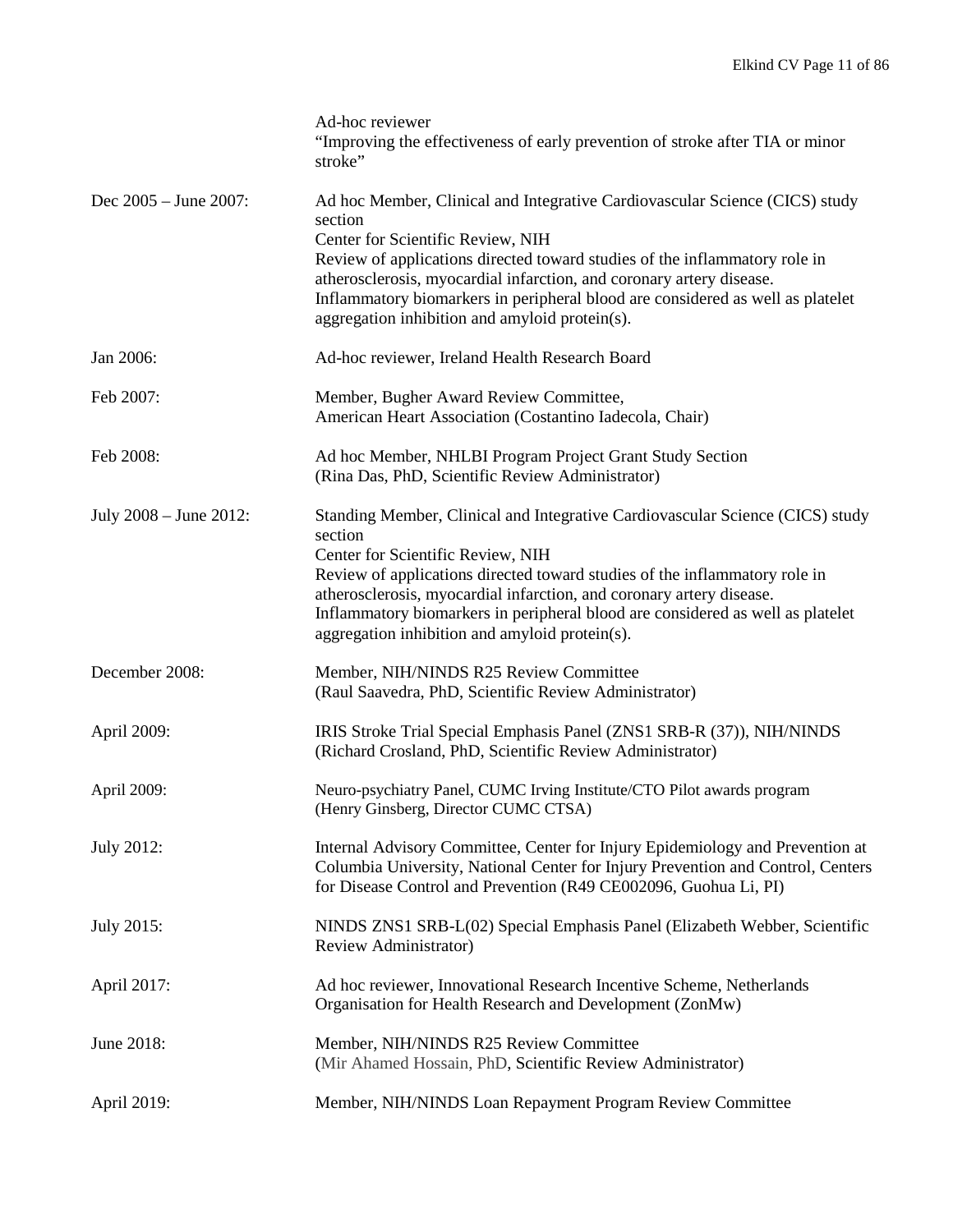(Mir Ahamed Hossain, PhD, Scientific Review Administrator)

#### **DEPARTMENTAL, UNIVERSITY, AND HOSPITAL COMMITTEES:**

| July 1999 – June 2001:     | Neurology Department Faculty Practice Committee                              |
|----------------------------|------------------------------------------------------------------------------|
| July 2000 - June 2004:     | <b>Graduate Medical Education Committee</b>                                  |
| July 2000 - June 2004:     | <b>Neurology Department Executive Committee</b>                              |
| June 2002 - June 2004:     | Neurology Department Information Technology Committee                        |
| March 2005 -- present:     | Columbia University Health Sciences Commencement Awards Committee            |
| July -Sept 2007:           | Hope Sheridan Professorship Search Committee                                 |
| December 2007:             | Research Pharmacy Review Committee (Chair, E. Gellman, MD)                   |
| July 2007 - Jun 2011:      | Center of Excellence in Prevention and Family Heart Health Leadership        |
|                            | Committee (Chair: Laurie Mosca, MD, PhD)                                     |
| Dec $2008 - Jan 2009$ :    | NYPH Northern Manhattan Initiative Task Force (Chair: R. Lantigua, MD)       |
| Jan $2011 - Dec 2013$ :    | Clinical Research Resource Scientific Advisory Committee (Clin AC; Chair:    |
|                            | Karen Marder, MD)                                                            |
| July 2011-May 2013:        | Chair, Child Neurology Division Chief Search Committee                       |
| Oct 2011--:                | CUMC Committee on Appointments and Promotions (Chair: Angela Christiano,     |
|                            | PhD)                                                                         |
| Jul 2013 – June 2017:      | Executive Committee, Society of Practitioners (Chair: Richard Rosenberg, MD) |
| Jul $2015 -$               | Chair, Neurology Department Committee on Appointments and Promotions         |
| Jan $2016 -$ June $2016$ : | Faculty Development Committee, CUMC (Chair: Deborah Cabaniss, MD)            |
| Jan 2016—June 2016:        | Chair, Neurology Department Recruitment and Retention Committee              |
| Jan $2016$ -:              | Neurology Department Recruitment and Retention Committee                     |
| Jul 2016 - Jun 2018:       | Chair, CUMC Committee on Appointments and Promotions                         |
| Jul 2017--Dec 2017:        | Child Neurology Division Chief Search Committee (Chair: Olajide Williams)    |
| Jul 2017-Jul 2019:         | <b>Treasurer, Society of Practitioners</b>                                   |

### **TEACHING AND TRAINING**

#### **PRE-DOCTORAL: COLUMBIA UNIVERSITY SCHOOL OF PUBLIC HEALTH Department of Biostatistics, Columbia University School of Public Health:**

### **Mei-Yin Chen, Biostatistics doctoral candidate**

Member of Master's dissertation committee (Meeting: March 23, 2005) Member of Doctoral dissertation committee (Meeting: December 5, 2005) Topic of research: Two-stage stepwise testing procedures in dose-finding trials with a biologic endpoint

#### **Hui Zhang, Biostatistics doctoral candidate**

Member of Master's dissertation committee (Meeting: September 1, 2005) Member of Doctoral dissertation committee (Meeting: June 28, 2007) Topic of research: Regression analysis with missing data

### **Qiang Xu, Biostatistics doctoral candidate**

Member of Doctoral dissertation committee (Meeting: March 11, 2008) Topic of research: Existing approaches and a new weighted method for Cox regression in the presence of missing covariates

### **Rui Liu, Biostatistics doctoral candidate**

Member of Master's dissertation committee (Meeting: May 7, 2008)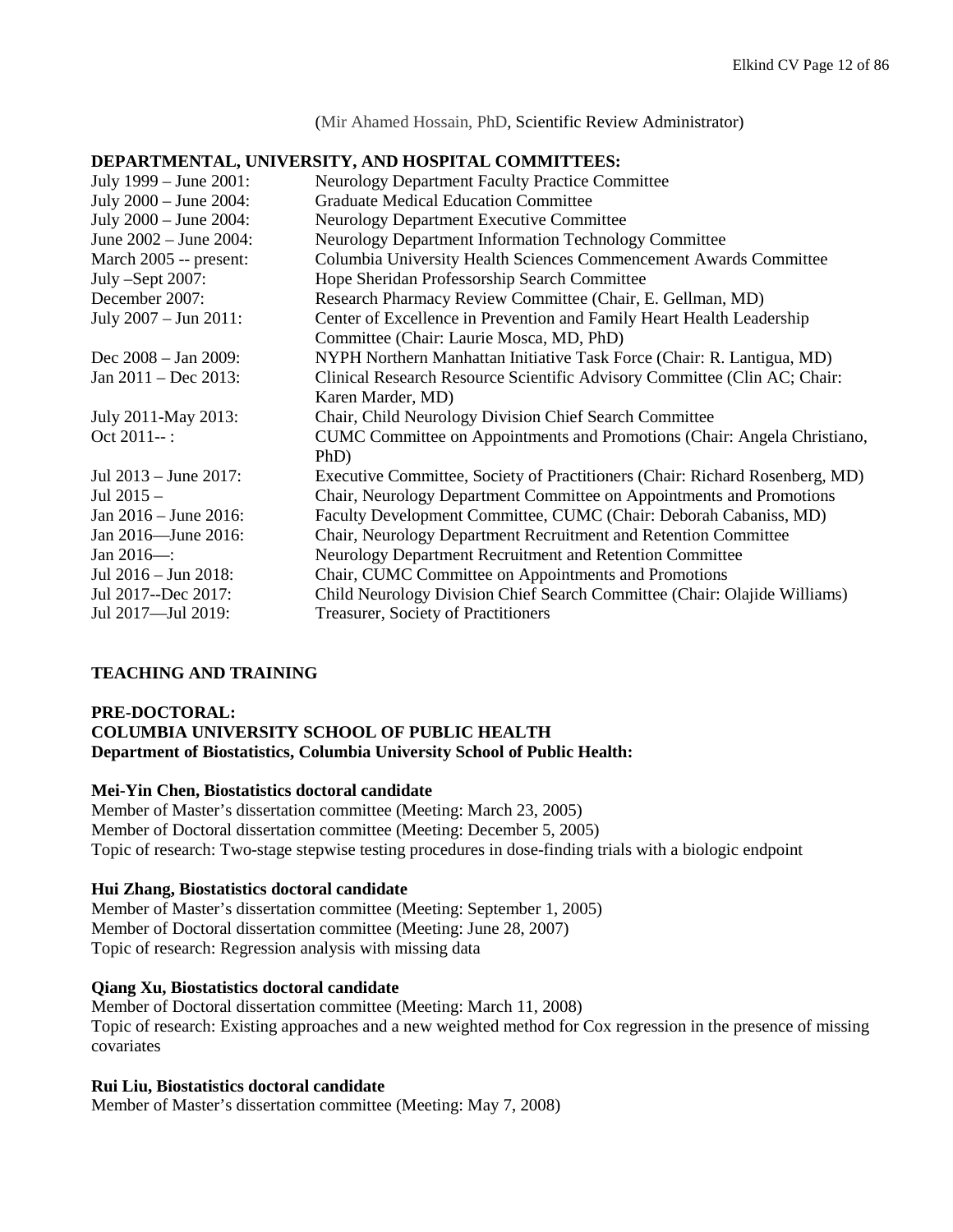Member of Doctoral dissertation committee (Meeting: October 28, 2010) Topic of research: Multiple testing procedures to identify the therapeutic window in Phase I/II clinical trials

### **Huaihou Chen, doctoral candidate**

Member of Master's dissertation committee (Meeting: August 12, 2009) Member of Doctoral dissertation committee (Meeting: December 13, 2011) Topic of research: Flexible models and methods for longitudinal data and multilevel functional data

### **Chih-Chi Hu, doctoral candidate**

Member of Master's dissertation committee (Meeting: September 6, 2011) Topic of research: On the Efficiency and Robustness of Quantile Estimation Using Continuous Outcomes

### **Department of Epidemiology, Columbia University School of Public Health:**

### **Mandip S. Dhamoon, MPH student, Neurology Resident July 2006-June 2009, stroke fellow July 2009-June 2011, and doctoral student in epidemiology July 2009 - ):**

Master's degree project: analyses of cardiac risks after stroke, culminating in 3 published manuscripts and 2 abstracts presented as platform presentations at American Neurological Association annual meeting (Toronto, Canada 10/3/2004; winner of medical student essay award) and American Academy of Neurology annual meeting (Miami, FL 4/8/2005). Dr. Dhamoon has continued to work with Dr. Elkind in NOMAS and has developed an interest in functional outcomes and quality of life after stroke as well, which form the basis for his doctoral thesis. Selected manuscripts:

- 1. Dhamoon MS, Sciacca RR, Rundek T, Sacco RL, Elkind MSV. Recurrent stroke and cardiac risks after first ischemic stroke: The Northern Manhattan Study. Neurology 2006;66:641-646.
- 2. Dhamoon MS, Sciacca RR, Boden-Albala B, Rundek T, Sacco RL, Elkind MSV. Risk of Myocardial Infarction or Vascular Death after First Ischemic Stroke: The Northern Manhattan Stroke Study. Stroke 2007;38:1752-1758.
- 3. Rincon F, Dhamoon M, Moon Y, Paik MC, M Boden-Albala B, Homma S, Di Tullio MR, Sacco RL, Elkind MSV. Stroke location and association with fatal cardiac outcomes: The Northern Manhattan Study (NOMAS). Stroke 2008;39:2425-2431.
- 4. Dhamoon MS, Moon YP, Paik MC, Boden-Albala B, Rundek T, Sacco RL, Elkind MSV. Long-term functional recovery after first ischemic stroke: The Northern Manhattan Study. Stroke 2009;40(8):2805- 11. [NIHMSID # 176083]
- 5. Dhamoon MS, Moon YP, Paik MC, Boden-Albala B, Rundek T, Sacco RL, Elkind MSV. Quality of life declines after first ischemic stroke independently of recurrent vascular events: The Northern Manhattan Study. Neurology 2010;75:328-334.

## **Jorge Luna, Epidemiology PhD candidate**

Research project Jun 2008 – Present: Inflammatory and infectious biomarkers and risk of stroke and atherosclerosis; Mr. Luna is developing his PhD dissertation thesis topic on infectious burden and vascular disease under my guidance. Selected publications:

- 1. Elkind MSV, Luna JM, Moon YP, Liu KM, Spitalnik S, Paik MC, Sacco RL. High-Sensitivity C-Reactive Protein Predicts Mortality but Not Stroke in a Multi-ethnic Cohort: The Northern Manhattan Study. Neurology 2009**;**73:1300-1307.
- 2. Elkind MSV, Luna JM, Moon YP, Boden-Albala B, Liu KM, Spitalnik S, Rundek T, Sacco RL, Paik MC. Infectious Burden and Carotid Plaque Thickness: The Northern Manhattan Study. Stroke 2010;41: e117-e122. [NIHMSID# 176099]
- 3. Luna JM, Elkind MSV. "Infectious Burden" New Insights into Stroke Prevention. European Neurological Review 2010;5:34–8.

## **Julio Vieira, MD, Epidemiology MS 2010**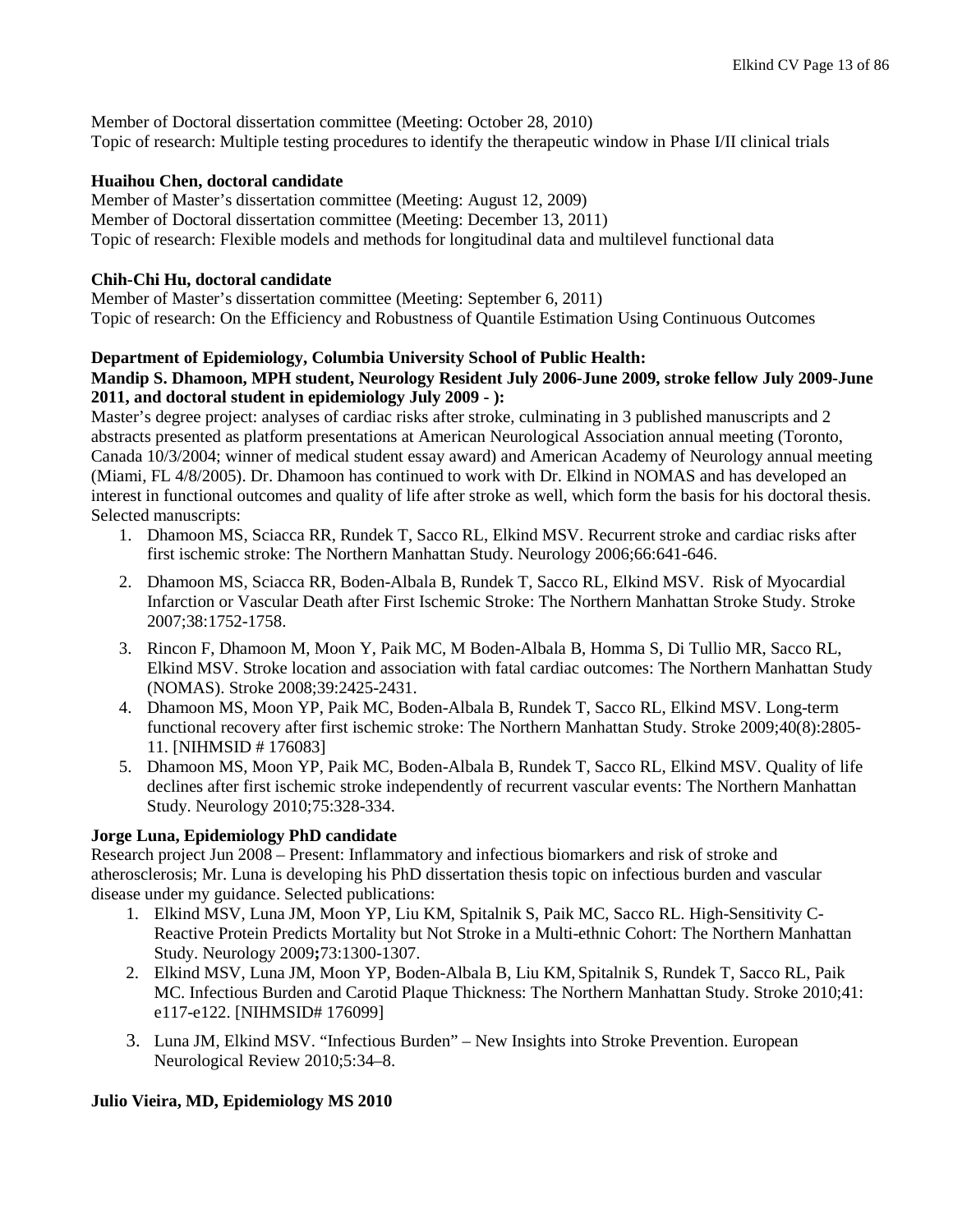Research project Jul 2009-June 2010: "The Metabolic Syndrome and Cognitive Performance: The Northern Manhattan Study" Manuscript: Vieira JR, Elkind MSV, Moon YP, Rundek T, Boden-Albala B, Paik MC, Sacco RL, Wright CB. Metabolic Syndrome and Cognitive Performance: The Northern Manhattan Study. Neuroepidemiology 2011;37:153-159.

### **Chirantan Banerjee, MD, Epidemiology MS 2010**

Research project Jul 2009-June 2010: "Time-dependent assessment of diabetes and risk of stroke" Manuscript: Banerjee C, Moon YP, McLaughlin CM, Paik MC, Rundek T, Sacco RL, Vieira JR, Elkind MSV. Duration of Diabetes and Risk of Ischemic Stroke: The Northern Manhattan Study. Stroke 2012.

### **Hajere Gatollari, Epidemiology MPH 2014**

Research project Jul 2013-June 2014: "Hospital Characteristics as Predictors of In-Hospital Mortality for Hemorrhagic Stroke Patients in New York State"

## **COLLEGE OF PHYSICIANS AND SURGEONS, COLUMBIA UNIVERSITY**

### **Stuart Weisberg, Columbia College of Physicians and Surgeons**

Jan-June 2003: Preceptor in Clinical Competence course for MD PhD student. Student participation in weekly clinics.

### **Siobhan Harrington, Columbia College of Physicians and Surgeons**

Summer project 2003: culminated in abstract presented as poster at American Stroke Association annual meeting, San Diego, February 2004: Harrington S, Sciacca R, Sacco RL, Elkind MS. Greater frequency of morning stroke onset for infarcts versus hemorrhages: the Northern Manhattan Stroke Study. Stroke 2004;35:301.

## **Hiba Arif, Aga Khan University, Pakistan**

Visiting student research project 3-6/04: case report. Publication: Arif H, Mohr JP, Elkind MSV. Stimulus-induced pathological laughter due to basilar artery dissection. Neurology 2005;64:2154-2155.

### **Brian Reilly, Columbia College of Physicians and Surgeons**

Student research project: case report.

Publication: Reilly B, Nasrallah J, Friedman A, Elkind MSV. Bihemispheric stroke during pulmonary angiography in a woman with patent foramen ovale. JVIR 2003 14:1211-3.

## **POST-DOCTORAL**

## **Rishi Gupta, MD, Neurology Resident**

Research mentorship 7/2002-6/2003: meta-analysis of literature on hemicraniectomy for acute stroke. Selected publications:

- 1. Gupta R, Mayer SM, Connolly ES, Elkind MSV. Hemicraniectomy for Massive Middle Cerebral Artery Territory Infarction: A Systematic Review. Stroke 2004;35:539-43.
- 2. Gupta R, Elkind MSV. Hemicraniectomy. In: UpToDate, Rose BD (Ed), UpToDate, Wellesley, MA, 2005.

### **Unsung Oh, MD, Neurology Resident**

Research mentorship 7/2002-6/2003: case series and review of literature on cerebral amyloid angiopathy and leukoencephalopathy.

Publication: Oh U, Gupta R, Krakauer JW, Khandji AG, Chin SS, Elkind MSV. Reversible leukoencephalopathy associated with cerebral amyloid angiopathy. Neurology 2004;62:494-7.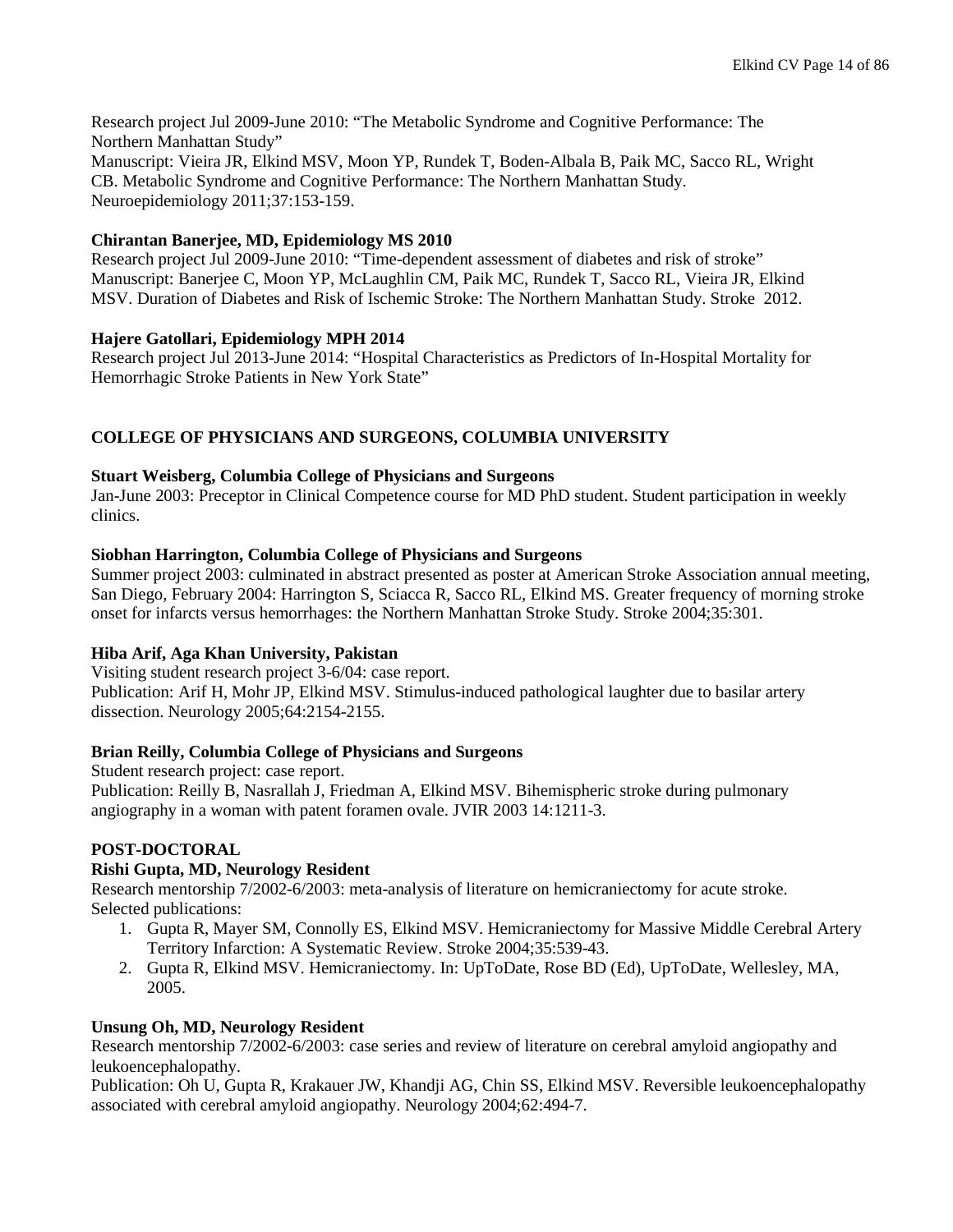#### **Alex Flint, MD, PhD, Neurology Resident**

Research mentorship 7/2003-6/2005: original analysis of data on use of statins and outcomes after stroke Publication: Elkind MSV, Flint AC, Sciacca RR, Sacco RL. Use of lipid lowering agents prior to onset of ischemic stroke is associated with decreased mortality: The Northern Manhattan Stroke Study. Neurology 2005;65:253-258.

#### **Mary-Alice Naley, MD, Neurology Resident**

Research mentorship 7/2003-6/2005: review of literature on outpatient teaching in neurology Publication: Naley MA, Elkind MSV. Outpatient Training in Neurology: History and Future Challenges. Neurology 2006;66:E1-6.

#### **Shyam Prabhakaran, MD, Fellow in Cerebrovascular Disease and Neuroepidemiology**

Research project: review of literature on cryptogenic stroke. Selected publications:

- 1. Prabhakaran S, Elkind MSV. Cryptogenic stroke. In: UpToDate, Rose BD (Ed), UpToDate, Wellesley, MA, 2005.
- 2. Elkind MSV, Prabhakaran S, Pittman J, Koroshetz W, Jacoby M, Johnston KC. Sex as a predictor of 3 month outcomes in patients treated with intravenous recombinant tissue plasminogen activator for acute stroke. Neurology 2007;68:842-848.

### **Fred Rincon, MD, Fellow in Cerebrovascular Disease**

Research project: analysis of stroke location and cardiovascular outcomes Selected publications:

- 1. Rincon F, Dhamoon M, Moon Y, Boden-Albala B, Di Tullio MR, Sacco RL, Elkind MSV. Stroke location and prediction of fatal cardiac outcomes: The Northern Manhattan Study (NOMAS). Cerebrovasc Dis 2007;23(supp 2):49.
- 2. Rincon F, Dhamoon M, Moon Y, Paik MC, M Boden-Albala B, Homma S, Di Tullio MR, Sacco RL, Elkind MSV. Stroke location and association with fatal cardiac outcomes: The Northern Manhattan Study (NOMAS). Stroke 2008;39:2425-2431.

### **Yasuyoshi Takei, MD, Research Fellow in Cardiology, Columbia University**

Research project: Inflammatory biomarkers and left ventricular hypertrophy

Publication: Takei Y, Di Tullio MR, Homma S, Boden-Albala B, Rundek T, Sacco RL, Jin Z, Eguchi K, Elkind MSV. Tumor Necrosis Factor Receptor 1 Level Is Associated With Left Ventricular Hypertrophy. The Northern Manhattan Study. Am J Hypertension 2009;22(7):763-9. [PMCID: PMC2848526]

#### **Pankaja Ramakrishnan, MD, PhD, Medical Intern, Columbia University Medical Center**

Research project Jan 2008 – June 2008: Infectious serologies and stroke risk

Publication: Elkind MSV, Ramakrishnan P, Moon YP, Boden-Albala B, Liu KM, Spitalnik SL, Rundek T, Sacco RL, Paik MC. Infectious Burden and Risk of Stroke: The Northern Manhattan Study. Arch Neurol 2010;67:33-38.

### **Joshua Willey, MD, Epidemiology MS 2008, Columbia University School of Public Health and Fellow in Cerebrovascular Disease**

Research projects July 2007--June 2009:

- 1. Lipid parameters and stroke risk in prospective cohort study
- 2. Physical activity and stroke risk in prospective cohort study

Selected publications:

1. Willey JZ, Xu Q, Boden-Albala B, Paik MC, Moon MY, Sacco RL, Elkind MSV. Lipid Profile Components and Risk of Ischemic Stroke: the Northern Manhattan Study (NOMAS). Arch Neurol 2009;66:1400-1406.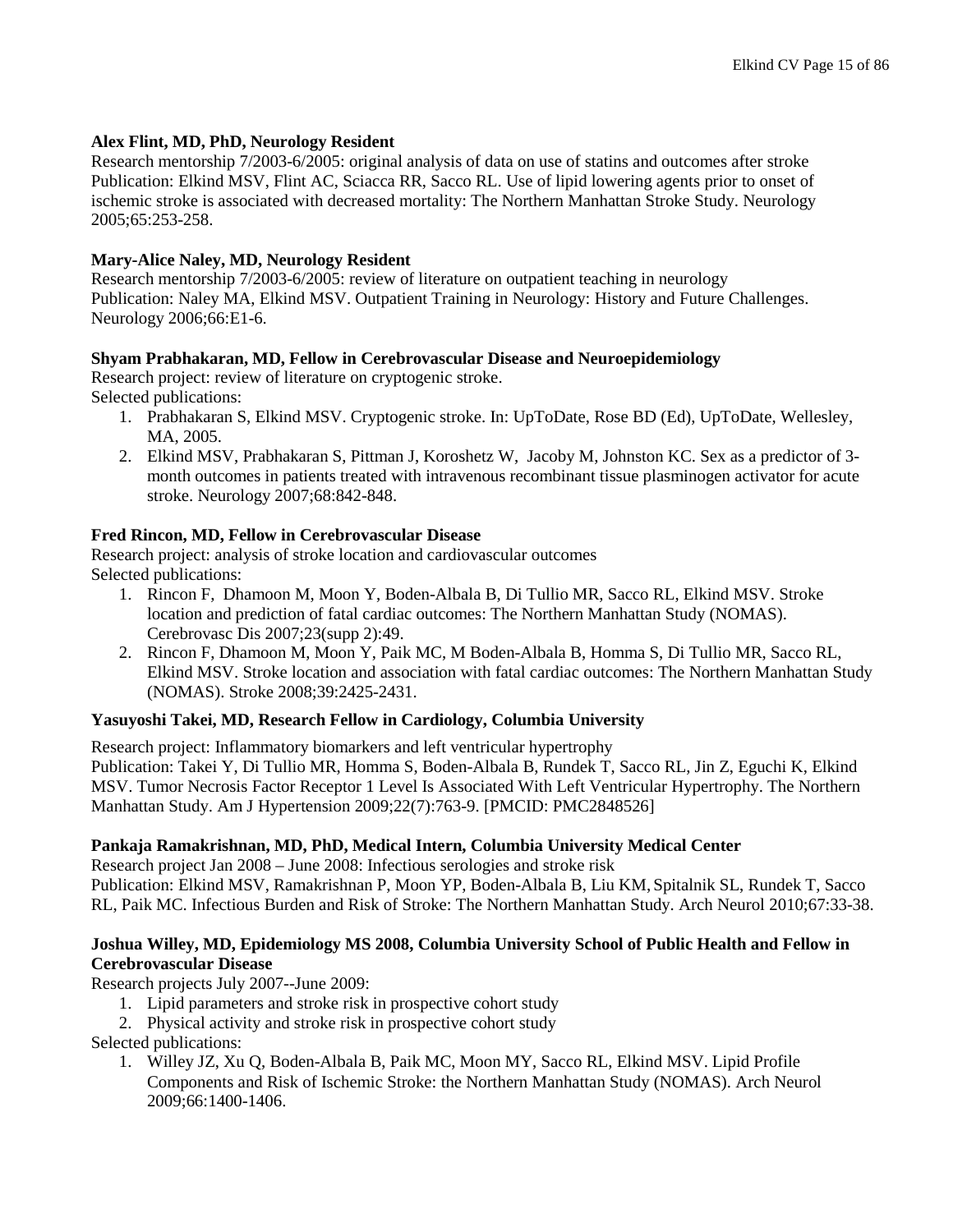**2.** Willey JZ, Moon YP, Paik MC, Boden-Albala B, Sacco RL, Elkind MSV. Physical Activity and Risk of Ischemic Stroke in the Northern Manhattan Study (NOMAS). Neurology 2009;73:1774-1779.

### **Neeraj Badjatia, MD, Neurocritical Care Attending and K12 research mentee, Columbia University School of Public Health**

Research project July 2007 – June 2009: The metabolic impact of induced normothermia after subarachnoid hemorrhage

Selected publications:

- 1. Badjatia N, Kowalski RG, Schmidt JM, Voorhees ME, Claassen J, Ostapkovich ND, Presciutti M, Connolly ES, Palestrant D, Parra A, Mayer SA. [Predictors and clinical implications of shivering during therapeutic](http://www.ncbi.nlm.nih.gov/pubmed/17534584?ordinalpos=12&itool=EntrezSystem2.PEntrez.Pubmed.Pubmed_ResultsPanel.Pubmed_DefaultReportPanel.Pubmed_RVDocSum)  [normothermia.](http://www.ncbi.nlm.nih.gov/pubmed/17534584?ordinalpos=12&itool=EntrezSystem2.PEntrez.Pubmed.Pubmed_ResultsPanel.Pubmed_DefaultReportPanel.Pubmed_RVDocSum) Neurocrit Care 2007;6:186-91.
- 2. Badjatia N, Elkind MS. [Nutritional support after ischemic stroke: more food for thought.](http://www.ncbi.nlm.nih.gov/pubmed/18195135?ordinalpos=11&itool=EntrezSystem2.PEntrez.Pubmed.Pubmed_ResultsPanel.Pubmed_DefaultReportPanel.Pubmed_RVDocSum) Arch Neurol 2008;65:15-6.
- 3. Badjatia N, Strongilis E, Gordon E, Prescutti M, Fernandez L, Fernandez A, Buitrago M, Schmidt JM, Ostapkovich ND, Mayer SA. [Metabolic impact of shivering during therapeutic temperature modulation: the](http://www.ncbi.nlm.nih.gov/pubmed/18927450?ordinalpos=5&itool=EntrezSystem2.PEntrez.Pubmed.Pubmed_ResultsPanel.Pubmed_DefaultReportPanel.Pubmed_RVDocSum)  [Bedside Shivering Assessment Scale.](http://www.ncbi.nlm.nih.gov/pubmed/18927450?ordinalpos=5&itool=EntrezSystem2.PEntrez.Pubmed.Pubmed_ResultsPanel.Pubmed_DefaultReportPanel.Pubmed_RVDocSum) Stroke 2008;39:3242-7.

### **Mira Katan, MD, Swiss National Science Foundation Research Fellowship/MS in Biostatistics/Patient-Oriented Research**

Research projects June 2010-June 2012: biomarkers and stroke risk Selected publications:

- 1. Katan M, Elkind MSV. Inflammatory and neuroendocrine biomarkers of prognosis after ischemic stroke. Expert Rev Neurother 2011;11(2):225-39.
- 2. Katan M, Moon YP, Paik MC, Gervasi-Franklin P, Sacco RL, Wright CB, Elkind MSV. Infectious burden and cognitive function: The Northern Manhattan Study. Neurology 2013.
- 3. Katan M, Moon YP, Gervasi-Franklin P, Paik MC, Wolfert RL, Sacco RL, Elkind MSV. Lipoproteinassociated phospholipase A2 predicts atherosclerotic stroke risk: The Northern Manhattan Study. Stroke 2012;43:A2552.

## **OTHER TEACHING EXPERIENCE AND RESPONSIBILITIES:**

| September 1997 – Jan 2004: | Instructor, Epidemiology Section, Clinical Practice Course,<br>Columbia University Health Sciences Division<br>(Steve Shea, Course Director)                                                               |
|----------------------------|------------------------------------------------------------------------------------------------------------------------------------------------------------------------------------------------------------|
| April 2000 - April 2002:   | Lecturer, Clinical Correlations, Neuroscience Course (P&S 1),<br>Columbia University Health Sciences Division<br>(Dan Goldberg, Course Director)                                                           |
| January 1999 – May 2007:   | Lecturer, Neuroepidemiology Course<br>Topics: (1) Health Outcomes Research in Neurology; (2) Clinical Trials<br>Mailman School of Public Health, Columbia University<br>(W. Allen Hauser, Course Director) |
| April 2004:                | Course Director, Stroke Prevention Half-Day Course<br>American Academy of Neurology Annual Conference<br>April 28, 2004, San Francisco, CA                                                                 |
| April 2005:                | Course Director, Stroke Prevention Half-Day Course<br>American Academy of Neurology Annual Conference                                                                                                      |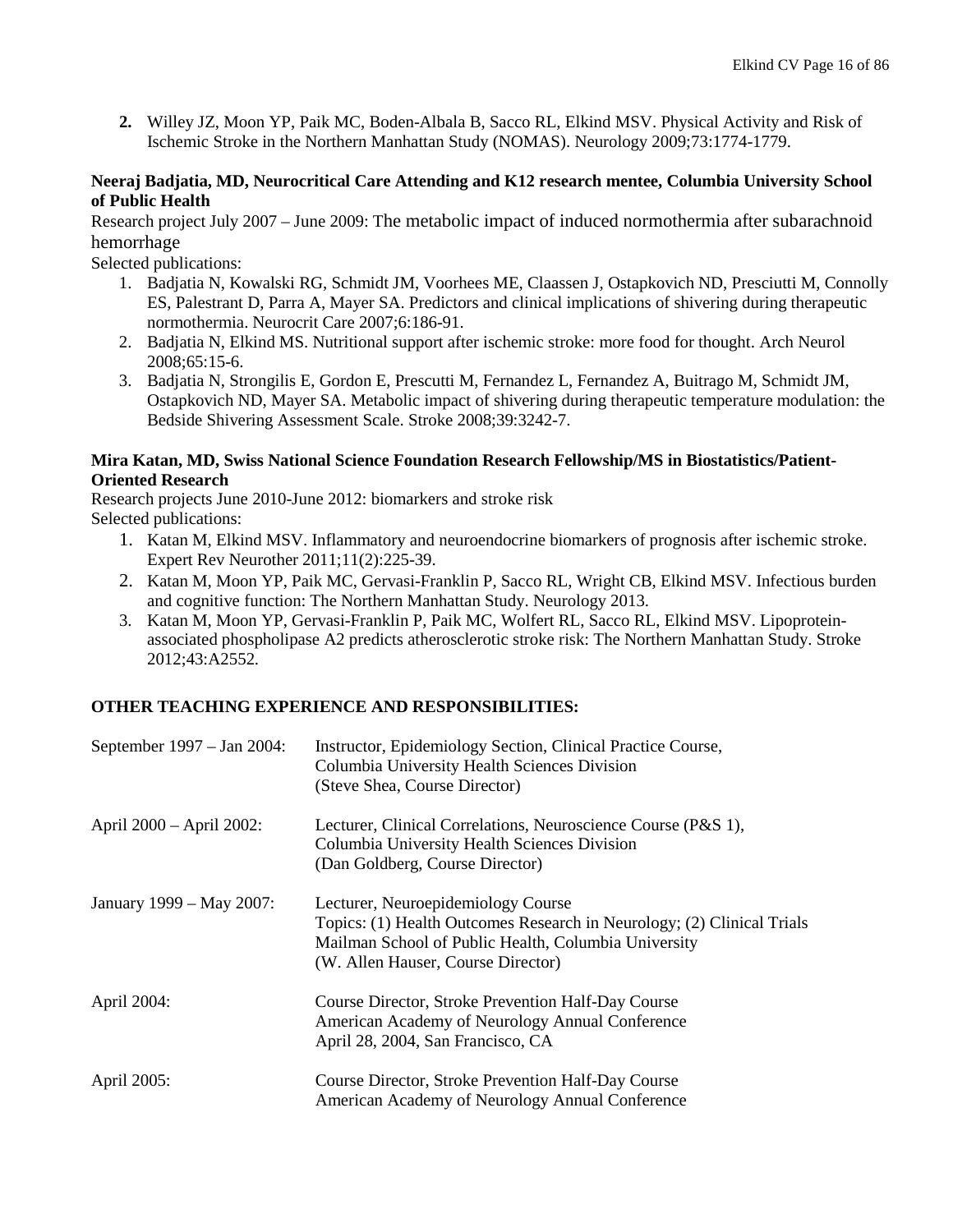|                          | April 10, 2005, Miami, FL                                                                                                                                                                                                                                                                                                                                      |
|--------------------------|----------------------------------------------------------------------------------------------------------------------------------------------------------------------------------------------------------------------------------------------------------------------------------------------------------------------------------------------------------------|
| April 2006:              | Course Director, Stroke Prevention Half-Day Course<br>American Academy of Neurology Annual Conference<br>April 7, 2006, San Diego, CA                                                                                                                                                                                                                          |
| January 2009 - May 2009: | Course Co-Director and Lecturer<br>Neuroepidemiology Course<br>Topics: (1) The Global Challenge of Neurological Disease and Screening for<br>Neurological Diseases; (2) Stroke and Cerebrovascular Disease Epidemiology;<br>(3) Health Outcomes Research in Neurology<br>Mailman School of Public Health, Columbia University<br>(Elan Louis, Course Director) |
| January 2011 - May 2011: | Course Co-Director and Lecturer, Neuroepidemiology Course<br>Topics: (1) The Global Challenge of Neurological Disease and Screening for<br>Neurological Diseases; (2) Stroke and Cerebrovascular Disease Epidemiology;<br>(3) Health Outcomes Research in Neurology<br>Mailman School of Public Health, Columbia University<br>(Elan Louis, Course Director)   |
| June 8, 2012:            | Course Co-Director: The Mind-Brain Intersection: Population Science over the<br>Lifecourse, Columbia University Epidemiology Scientific Symposium,<br>Mailman School of Public Health, Columbia University, New York, NY.                                                                                                                                      |
| January 2013 - May 2013: | Course Co-Director and Lecturer, Neuroepidemiology Course<br>Topics: (1) The Global Challenge of Neurological Disease and Screening for<br>Neurological Diseases; (2) Health Outcomes Research in Neurology<br>Mailman School of Public Health, Columbia University<br>(Elan Louis, Course Director)                                                           |
| January 2015 - May 2019: | Course Director, Neuroepidemiology Course<br>Topics: (1) Introduction and History of Neurology; (2) The Global Challenge of<br>Neurological Disease and Screening for Neurological Diseases; (3) Stroke and<br>Cerebrovascular Disease Epidemiology<br>Mailman School of Public Health, Columbia University                                                    |
| April 2015:              | Course Director: The Interface Between Infection and Cerebrovascular Disease.<br>American Academy of Neurology Annual Meeting,<br>April 20, 2015, Washington, DC                                                                                                                                                                                               |

## **OTHER PROFESSIONAL ACTIVITIES:**

| <b>Editorial:</b> |                                                                                              |
|-------------------|----------------------------------------------------------------------------------------------|
| Guest Editor:     | <i>Current Opinion in Neurology</i> , Cerebrovascular Disease, 33(1):1-46, February<br>2020. |
| Ad-hoc Reviewer:  | Stroke, Neuroepidemiology, Circulation, Journal of Stroke and Cerebrovascular                |
|                   | Diseases, Annals of Internal Medicine, Neurology, Journal of Neurology,                      |
|                   | Neurosurgery, and Psychiatry, American Journal of Public Health,                             |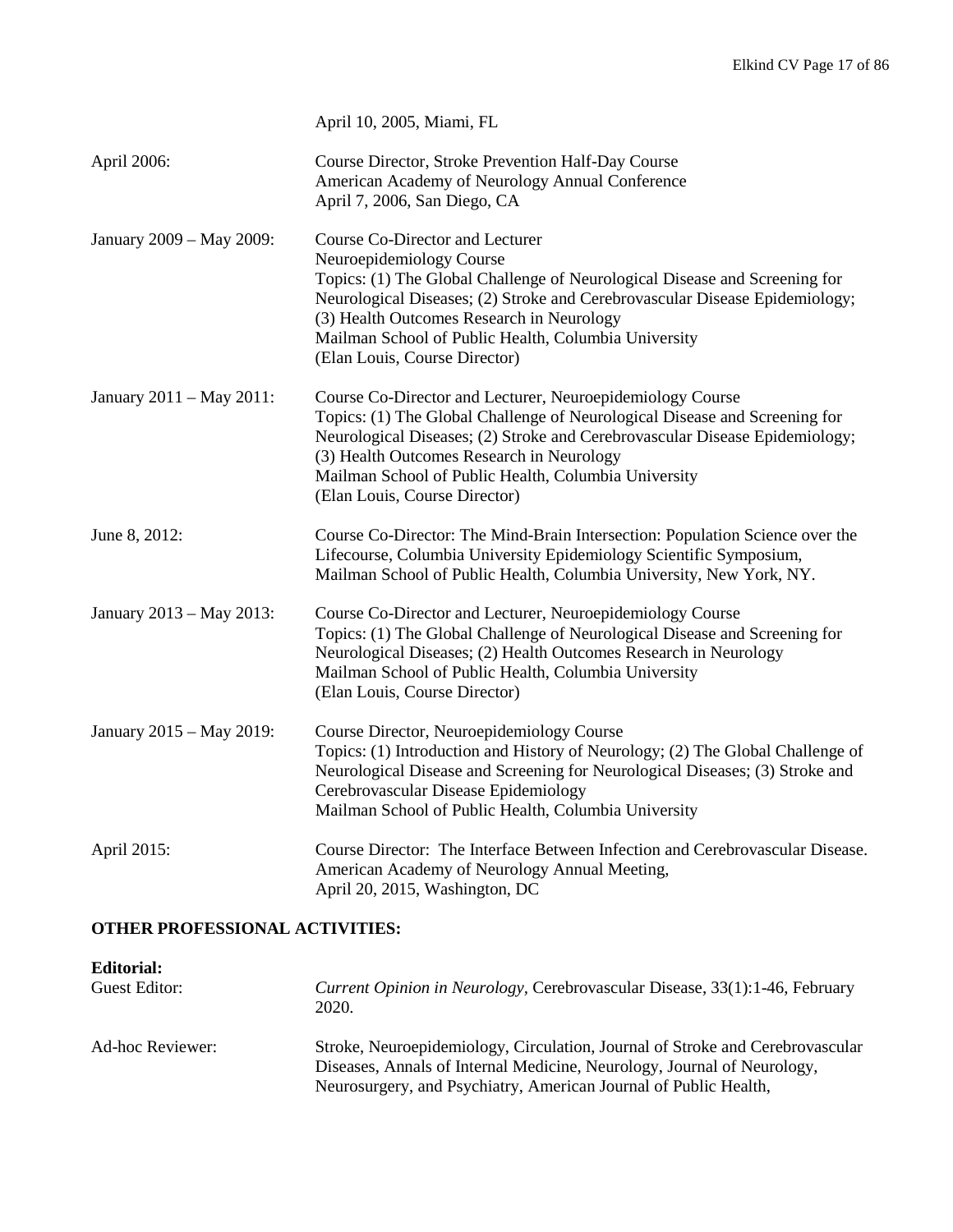|                                               | Neuroepidemiology, Expert Review of Cardiovascular Therapy, Nature Clinical<br>Practice Cardiovascular Medicine; Journal of the Neurological Sciences                                                                                                                                                                                                                                           |
|-----------------------------------------------|-------------------------------------------------------------------------------------------------------------------------------------------------------------------------------------------------------------------------------------------------------------------------------------------------------------------------------------------------------------------------------------------------|
| January 2000:                                 | Editorial Board, Headache Quarterly                                                                                                                                                                                                                                                                                                                                                             |
| January 2005:                                 | Health content advisor, National Women's Health Resource Center                                                                                                                                                                                                                                                                                                                                 |
| January 2006:                                 | Contributor, Cerebrovascular Diseases Section, Faculty of 1000 Medicine<br>$(www.f1000$ medicine.com)<br>(Section Editors, Louis Caplan, MD and Julian Bogousslavsky, MD)                                                                                                                                                                                                                       |
| May $2006 -$ June $2015$ :                    | Associate Editor, Resident and Fellow Section, Neurology<br>(Editor-in-Chief, Robert Gross, MD)                                                                                                                                                                                                                                                                                                 |
| July 2007 – June 2012                         | Editorial Board, Stroke (Editor-in-Chief, Vladimir Hachinski, MD; Marc Fisher,<br>MD)                                                                                                                                                                                                                                                                                                           |
| January 2017 - Present:                       | Section Head, International Stroke Early Career and Training (InterSECT)<br>Section, Stroke (Editor-in-Chief, Marc Fisher, MD)                                                                                                                                                                                                                                                                  |
| <b>Other Review:</b><br>Sept 2006- Sept 2013: | International Stroke Conference Abstract Grading Subcommittee,<br><b>Community/Risk Factors Category</b>                                                                                                                                                                                                                                                                                        |
| <b>NIH Panels:</b><br>November 2002:          | Stroke Disparities Advisory Panel Meeting.<br>Bethesda Marriott, Bethesda, Maryland. (Chair: Philip B. Gorelick, MD, MPH.)<br>Publication: Benavente O, Elkind MSV, Tong D, Bruno A. Disparities in Acute<br>Stroke Care (Panel 6B). In Proceedings of the Stroke Disparities Advisory Panel<br>Meeting.<br>http://www.ninds.nih.gov/news_and_events/proceedings/stroke_report_nov_200<br>2.htm |
| <b>August 2005:</b>                           | Workshop: Advancing the Study of Stroke in Women<br>Duke University, Durham, NC.<br>August 22, 2005. (Chair: Cheryl Bushnell, MD.)<br>Led workshop on "Usefulness of Risk Markers for Women Using Hormone<br>Therapy."                                                                                                                                                                          |
| <b>July 2006:</b>                             | Stroke Progress Review Group II.<br>Participated in Panel on Prevention (Chairs: SC Johnston, B Ovbiagele, D<br>Pandey)                                                                                                                                                                                                                                                                         |
| <b>July 2009:</b>                             | NINDS Stroke Common Data Elements (CDE) Working Group<br>Participated in Medical History and Prior Health Status, and Biospecimens/<br>Biomarkers subgroups                                                                                                                                                                                                                                     |
| November 2013:                                | Co-Chair, Epidemiology of the Future Panel<br>NINDS Interventions Designed to Eliminate & Solve Stroke Disparities (IDEAS)<br>(Meeting Chairs: L Morgenstern, RL Sacco, B Vickrey)                                                                                                                                                                                                              |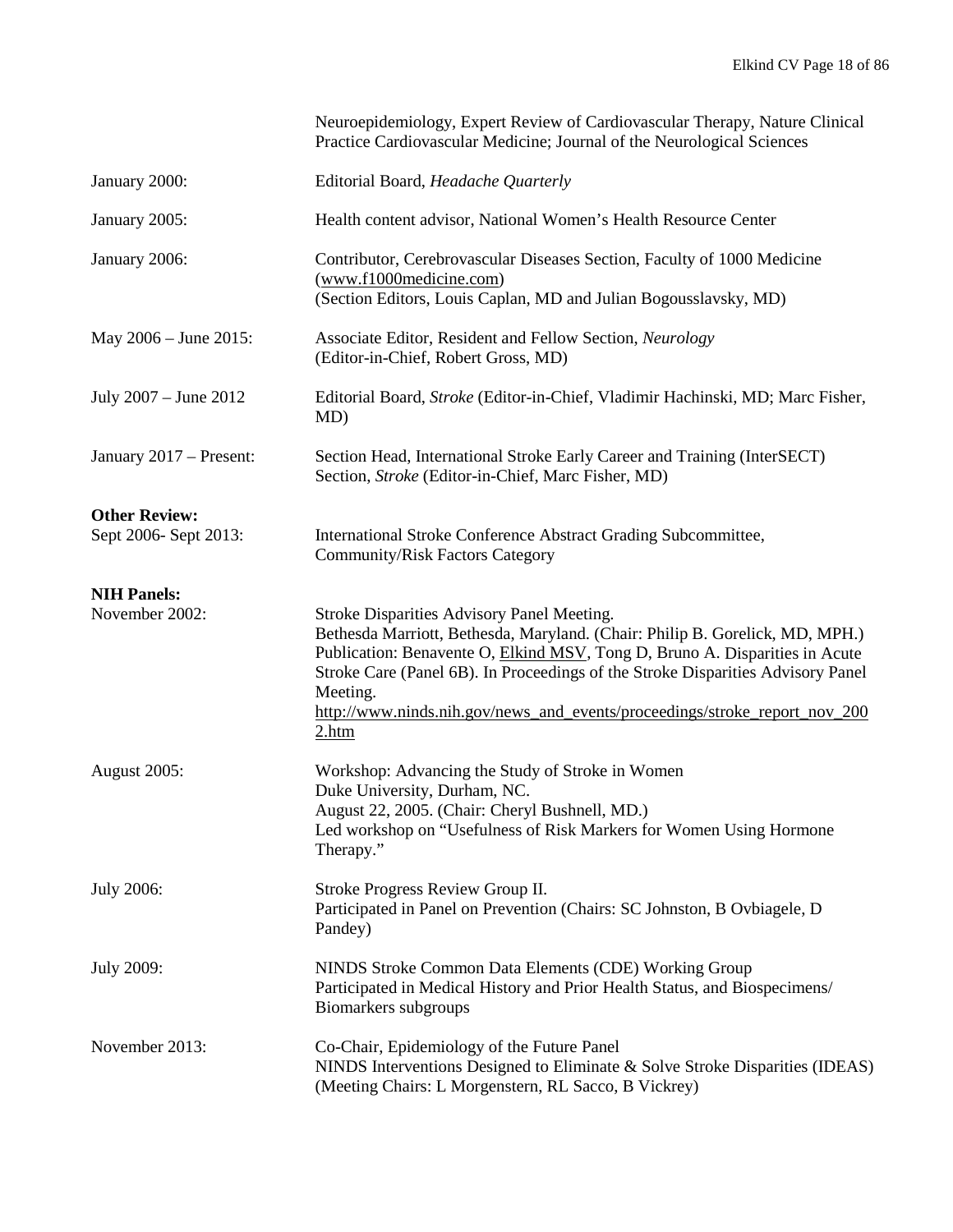| Nov 2018:                                                              | NINDS Stroke Common Data Elements (CDE) Version 2.0 Working Group<br>Chair, Medical History and Prior Health Status Workgroup |  |
|------------------------------------------------------------------------|-------------------------------------------------------------------------------------------------------------------------------|--|
| <b>Board Memberships:</b>                                              |                                                                                                                               |  |
| July $2009 -$ June $2016$ :                                            | Board Member, Founders Affiliate Board, American Heart Association                                                            |  |
| July $2011 -$ June $2017$ :                                            | Board Member, New York City Board, American Heart Association                                                                 |  |
| July $2014 -$ June $2022$ :                                            | National Board of Directors, American Heart Association                                                                       |  |
| <b>American Heart Association Scientific Statement Writing Groups:</b> |                                                                                                                               |  |
| July 2007:                                                             | Evaluation of Novel Markers of Cardiovascular Risk and                                                                        |  |
|                                                                        | Subclinical Atherosclerosis (Chair: Mark Hlatky)                                                                              |  |
| October 2008:                                                          | Race-Ethnic Disparities in Stroke Care (Chair: Salvador Cruz-Flores)                                                          |  |
| January 2010:                                                          | The Evidence for Inclusion of Stroke as an Outcome and Risk Equivalent in                                                     |  |
|                                                                        | Vascular Disease Risk Scores (Chairs: Dan Lackland/Mitchell Elkind)                                                           |  |
| May 2010:                                                              | Definition of Stroke (Chairs: Ralph Sacco/Scott Kasner)                                                                       |  |
| <b>August 2012:</b>                                                    | Primary Prevention of Stroke (Chair: James Meschia)                                                                           |  |
| December 2018:                                                         | An Approach to Device Detected Subclinical Atrial Fibrillation (Chair: Dr.                                                    |  |
|                                                                        | Noseworthy)                                                                                                                   |  |

# **American Heart Association Expert Panels:**

| July 2008:              | Expert Panel on Subclinical Atherosclerotic Disease and Emerging Risk Factors |
|-------------------------|-------------------------------------------------------------------------------|
| July 2009 -- June 2011: | Get With the Guidelines Science Sub Committee                                 |

## **American Heart Association Committees:**

| Jul $2010 -$ June $2011$ : | <b>American Stroke Association Advisory Committee</b>                |
|----------------------------|----------------------------------------------------------------------|
| Jul $2014 -$ June $2016$ : | American Stroke Association Advisory Committee                       |
| Jul $2014 -$ June $2016$ : | Chair, Health Impact Subcommittee, ASA Advisory Committee            |
| Feb $2015 - Dec 2016$ :    | American Stroke Association Cryptogenic Stroke Oversight Committee   |
| Jul $2016 -$ June $2018$ : | Chair, American Stroke Association Advisory Committee                |
| Jul $2016 -$ June $2018$ : | <b>Stroke Statistics Committee</b>                                   |
| Jul $2016 -$ June $2018$ : | <b>Corporate Relations Review Committee</b>                          |
| Jul $2016 -$ June $2018$ : | Science Advisory and Coordinating Committee                          |
| Jul 2016—June 2018:        | <b>Stroke Council Leadership Committee</b>                           |
| Jul 2016—June 2018:        | <b>Program Integration Coordinating Committee</b>                    |
| Nov 2016—Oct 2017:         | Brain Health and Healthy Aging 2020 Positioning Volunteer Task Force |

# **American Academy of Neurology Committees:**

| July $2007 -$ June $2009$ : | Stroke and Vascular Neurology Section Executive Committee         |
|-----------------------------|-------------------------------------------------------------------|
| July 2007 – June 2009:      | Education Workgroup Leader, Stroke and Vascular Neurology Section |
| Sept 2009 – Dec 2009:       | Neurology Today Editor-in-Chief Search Committee                  |
| July $2010 -$ June $2011$ : | Cerebrovascular Disease Topic Chair, 2011 AAN Scientific Program  |
| Oct 2013—Sept 2017:         | <b>Education Research Subcommittee</b>                            |
| Nov $2013$ -:               | Chair, Michael S. Pessin Stroke Leadership Prize Workgroup        |
| Nov 2018-Aug 2019:          | <i>Neurology</i> <sup>®</sup> Editor-in-Chief Search Committee    |

# **Clinical Trials:**

| January 1993 - January 1994: | Examining neurologist for Tirilizad in Acute Stroke Trial (PI, WJ Koroshetz,<br>Massachusetts General Hospital, Boston, MA). |
|------------------------------|------------------------------------------------------------------------------------------------------------------------------|
| July $1996 -$ June $1998$    | Examining neurologist for GAIN 2 Trial (PI, RL Sacco,<br>Columbia-Presbyterian Medical Center, New York, NY).                |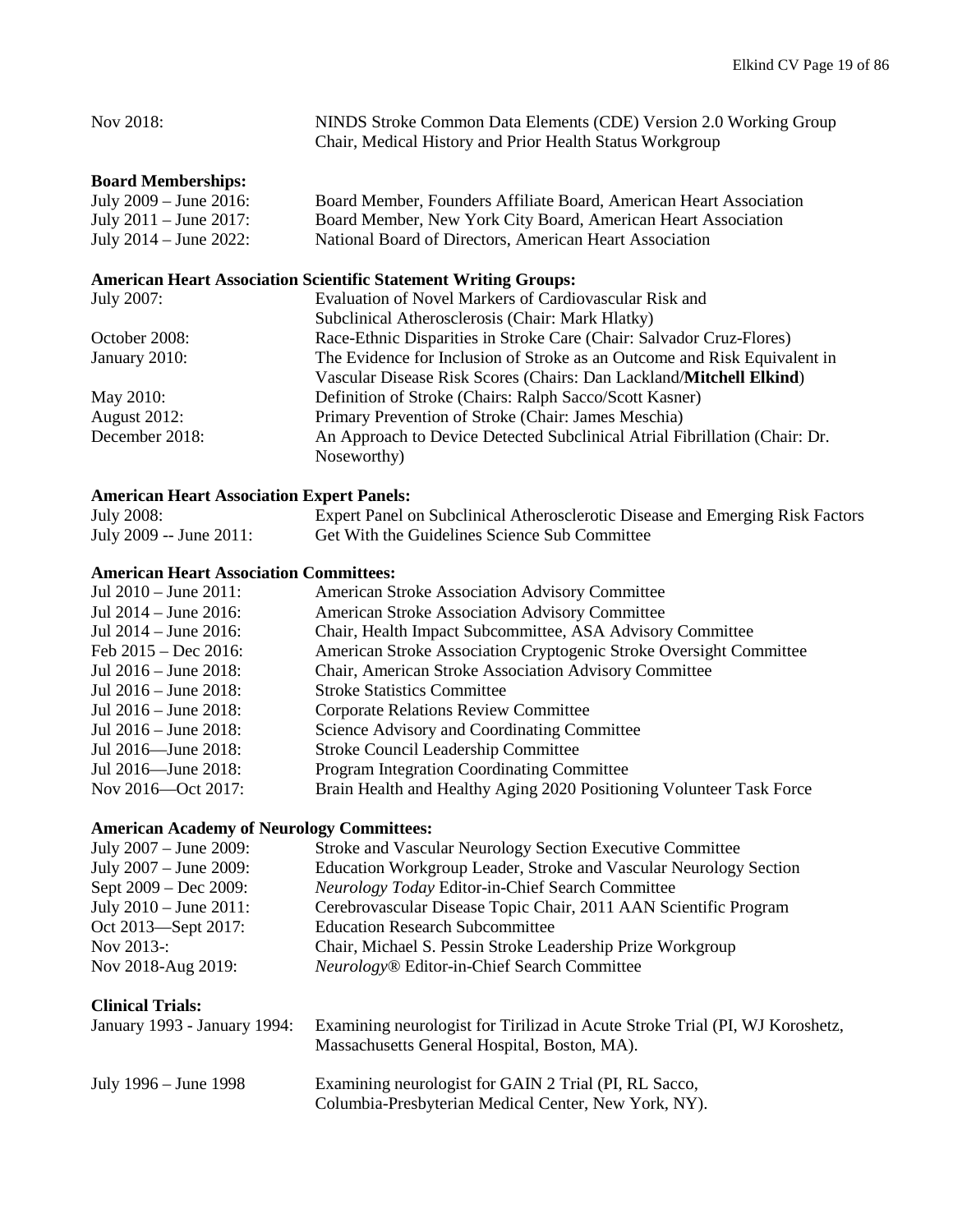| July 1996 – June 1998     | Examining neurologist for Warfarin-Aspirin Recurrent Stroke Trial (PI, JP Mohr,<br>Columbia-Presbyterian Medical Center, New York, NY).                                                                               |
|---------------------------|-----------------------------------------------------------------------------------------------------------------------------------------------------------------------------------------------------------------------|
| July 1996 – June 1998:    | Project fellow for Northern Manhattan Stroke Study (PI, RL Sacco,<br>Columbia University, New York, NY).                                                                                                              |
| April 1998 – July 2000:   | Regional Clinical Coordinator, Glycine Antagonist in Neuroprotection<br>(GAIN AMERICAS) Trial (PI, RL Sacco, Columbia University, New York,<br>NY).                                                                   |
| July 1998 – July 2000:    | PI, Glycine Antagonist in Neuroprotection (GAIN AMERICAS) Trial<br>Columbia University, New York, NY.                                                                                                                 |
| Oct 1998 – Dec 2002:      | PI, Hemicraniectomy and Durotomy for Deterioration after Massive Hemispheric<br>Infarction (HeADDFIRST Trial), Columbia University, New York, NY.                                                                     |
| March 1999 -- July 2000:  | PI, Hu23F2G Acute Stroke Trial (HALT AST)<br>Columbia University, New York, NY.                                                                                                                                       |
| April 1999 – Dec 2001:    | PI, Blockade of the Receptor to Avoid Vascular Occlusion (BRAVO) secondary<br>stroke prevention trial, Columbia University, New York, NY.                                                                             |
| January 2001 – Dec 2002:  | PI, Novo-7 trial (acute hemorrhage trial)<br>Columbia University, New York, NY.                                                                                                                                       |
| April 2001 – Jan 2003:    | PI, ARTIST PLUS (YM872 plus TPA acute stroke trial)<br>Columbia University, New York, NY.                                                                                                                             |
| April 2001 – Dec 2002:    | PI, BAY 3702 (Repinotan in acute stroke trial)<br>Columbia University, New York, NY.                                                                                                                                  |
| February 2001 – Dec 2003: | Co-PI, MATCH (Management of Atherothrombosis with Clopidogrel in High-<br>Risk Patients with Recent Transient Ischemic Attack or Ischemic Stroke)<br>Columbia University, New York, NY.                               |
| Jan $2003 - 2013$ :       | PI, SPS3 (Secondary Prevention of Small Subcortical Strokes)<br>Columbia University, New York, NY.<br>(Sponsor NIH/NINDS/Univ Texas, PI: O. Benavente)                                                                |
| June $2008 - 2013$ :      | PI, SAMMPRIS (NIH/NINDS-funded intracranial stenting trial)<br>Columbia University, New York, NY<br>(Sponsor: NIH/NINDS/Medical University of South Carolina, PI: M. Chimowitz)                                       |
| June $2008 - 2014$ :      | PI, VERITAS (Vertebrobasilar Flow Evaluation and Risk of Transient Ischemic<br>Attack and Stroke, NIH-NINDS funded study of perfusion and stroke risk)<br>(Sponsor: NIH/NINDS/Univ Illinois--Chicago, PI: S. Hanjani) |
| November 2013 – 2015:     | National PI, ACTION, Protocol 101SK201, A Multicenter, Double-blind, Placebo-<br>controlled, Randomized, Parallel-group Study to Evaluate the Safety and Efficacy                                                     |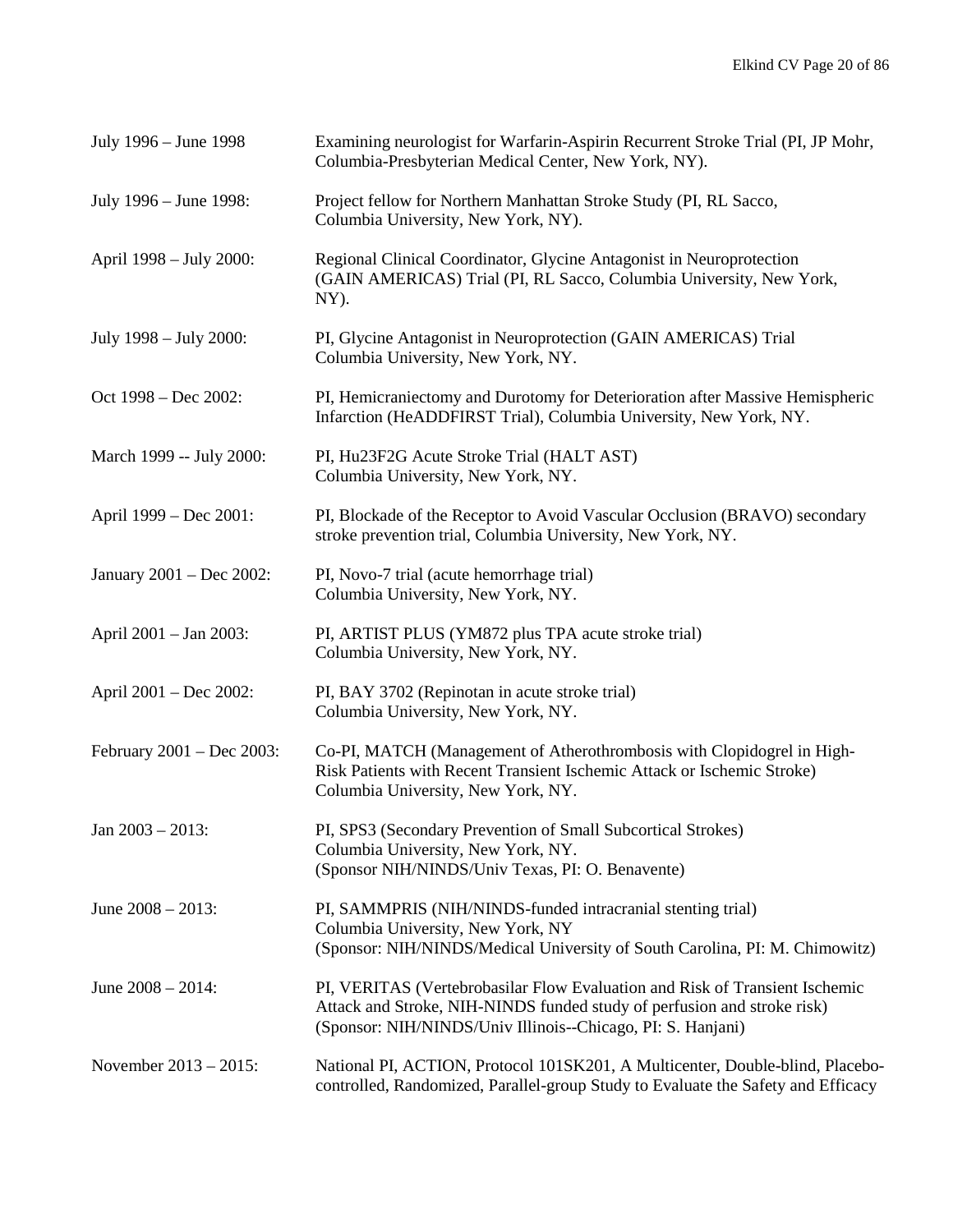|                                                                    | of IV Natalizumab (BG00002) on Reducing Infarct Volume in Acute Ischemic<br>Stroke. (Phase 2 trial of natalizumab for acute stroke; Sponsor: Biogen IDEC).                                                                                                                                                                                       |  |
|--------------------------------------------------------------------|--------------------------------------------------------------------------------------------------------------------------------------------------------------------------------------------------------------------------------------------------------------------------------------------------------------------------------------------------|--|
| June $2016 -$ :                                                    | National PI, ACTION 2, Protocol 101SK202, A Multicenter, Double-Blind,<br>Placebo-Controlled, Randomized, Parallel-Group, Dose-Ranging Study to Evaluate<br>the Safety and Efficacy of Intravenous Natalizumab (BG00002) in Acute Ischemic<br>Stroke. (Phase 2 trial of natalizumab for acute stroke; Sponsor: Biogen-Quintiles<br>Partnership). |  |
| February $2017 -$ :                                                | Chair, Steering Committee, Detection in transient Ischemic Attack patients usinG<br>continuous mOnitoring vs. Standard Evaluation for Atrial Fibrillation<br>(DIAGNOSE-AF; Sponsor: Medtronic)                                                                                                                                                   |  |
| <b>Other Research Experience:</b><br>October 1985 - March 1987:    | Research Assistant in Molecular Biology (PI, R Ruprecht, Dana-Farber Cancer<br>Institute, Boston, MA).                                                                                                                                                                                                                                           |  |
| October 1988 - August 1989:                                        | Research Assistant in Public Health, Dominican Republic Health Care<br>Project (PI, M Krant, New England Deaconess Hospital, Boston, MA).                                                                                                                                                                                                        |  |
|                                                                    |                                                                                                                                                                                                                                                                                                                                                  |  |
| <b>Data and Safety Monitoring Boards:</b><br>February 2005 - 2008: | Brain Ischemia and PolyMVA<br>(PI: Candace Perkins, MD, SUNY-Stony Brook, NY)                                                                                                                                                                                                                                                                    |  |
| March 2006 - 2014:                                                 | The effects of tiopronin (Thiola) on 3-aminopropanal level and neurologic<br>outcome after subarachnoid hemorrhage<br>(PI: E. Sander Connolly, MD, CUMC, New York, NY)                                                                                                                                                                           |  |
| <b>Clinical Event Adjudication Committees:</b>                     |                                                                                                                                                                                                                                                                                                                                                  |  |
| April 2005 - July 2008:                                            | <b>PROFESS Trial</b><br>(PI: HC Diener, MD)                                                                                                                                                                                                                                                                                                      |  |
| April 2006 - June 2013:                                            | Jarvik 2000 Heart Assist System Pivotal Study G000058<br>(PI: Robert Jarvik, MD, Jarvik Heart Inc, New York, NY)                                                                                                                                                                                                                                 |  |
|                                                                    |                                                                                                                                                                                                                                                                                                                                                  |  |
| <b>Other Administrative:</b><br>May 2000:                          | Course director. Brain Attacks: Management of Neurological Emergencies: A<br>course for emergency medical technicians and paramedics (Columbia University,<br>New York, NY)                                                                                                                                                                      |  |
| September 2000:                                                    | Course co-director. Advances and Innovations in Headache Management<br>(Columbia University, New York, NY. Course director: Steven Scrivani, MD,<br>DDS).                                                                                                                                                                                        |  |
|                                                                    |                                                                                                                                                                                                                                                                                                                                                  |  |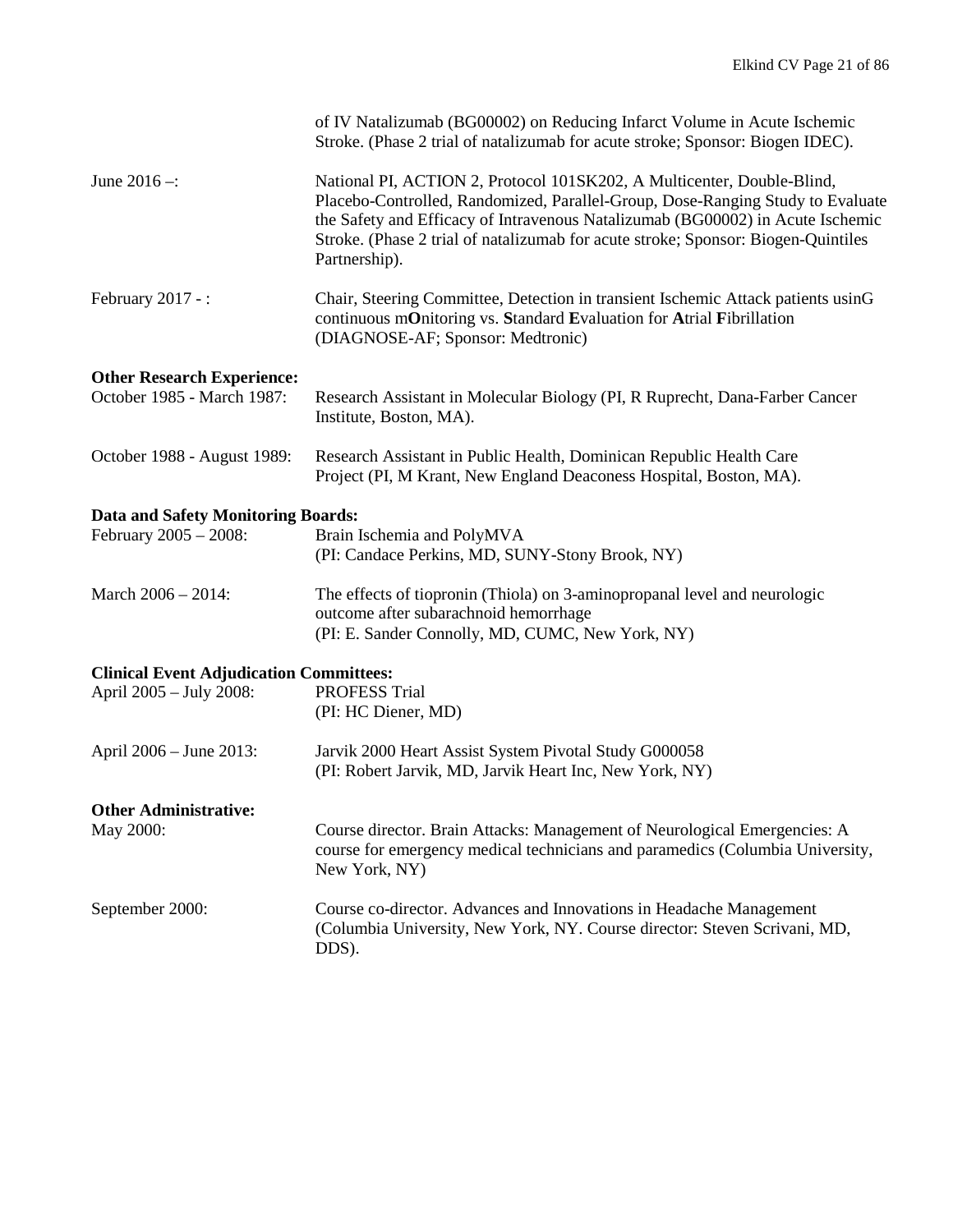#### **PUBLICATIONS:**

\* indicates articles for which Dr. Elkind is the first or senior author.

#### **Original, Peer Reviewed Articles:**

- 1. Sacco RL, **Elkind MS**, Boden-Albala B, Lin I-F, Kargman DE, Hauser WA, Shea S, Paik MC. The Protective Effect of Moderate Alcohol Consumption on Ischemic Stroke. **JAMA** 1999;281:53-60.
- 2. **\*Elkind MS**, Lin I-F, Grayston TJ, Sacco RL. *Chlamydia pneumoniae* and the Risk of First Ischemic Stroke: The Northern Manhattan Stroke Study. **Stroke** 2000;31:1521-1525.
- 3. Ciabarra AM, **Elkind MS**, Roberts JK, Marshall RS. Subcortical infarction resulting in acquired stuttering. **J Neurol Neurosurg Psychiatry** 2000;69:546-549.
- 4. **\*Elkind MS**, Cheng J, Boden-Albala B, Paik MC, Sacco RL. Elevated white blood cell count and carotid plaque thickness: The Northern Manhattan Stroke Study. **Stroke** 2001;32:842-849.
- 5. Sacco RL, Boden-Albala B, Abel G, Lin IF, **Elkind MS**, Hauser WA, Paik MC, Shea S. Race-ethnic disparities in the impact of stroke risk factors: The Northern Manhattan Stroke Study. **Stroke** 2001;32:1725-1731.
- 6. **\*Elkind MS**, Cheng J, Boden-Albala B, Rundek T, Thomas J, Chen H, Rabbani LE, Sacco RL. Tumor necrosis factor receptor levels are associated with carotid atherosclerosis. **Stroke** 2002;33:31-38.
- 7. Tondella MLC, Talkington D, Holloway BP, Dowell SF, Cowley K, Gabarro MS, **Elkind MS**, Fields BS. Development and evaluation of real-time PCR-based fluorescent assays for detection of *Chlamydia pneumoniae.* **J Clin Microbiol** 2002;40:575-583.
- 8. Rundek T, **Elkind MS**, Pittman JG, Boden-Albala B, Humphries SE, Sacco RL. Increased carotid intima-media thickness is associated with allelic variants of stromelysin-1, interleukin-6 and hepatic lipase genes: The Northern Manhattan Prospective Cohort Study. **Stroke** 2002;33:1420-1423.
- 9. **\*Elkind MS**, Sciacca R, Boden-Albala B, Homma S, Di Tullio MR. Leukocyte count is associated with aortic arch plaque thickness. **Stroke** 2002;2587-2592.
- 10. Benavente O, **Elkind MSV**, Tong D, Bruno A. [Disparities in Acute Stroke Care](http://www.ninds.nih.gov/news_and_events/proceedings/stroke_report_nov_2002.htm#Panel6B#Panel6B) (Panel 6B). In Proceedings of the Stroke Disparities Advisory Panel Meeting. November 7-8, 2002 Bethesda Marriott, Bethesda, Maryland. (Chair: Philip B. Gorelick, MD, MPH.) At [http://www.ninds.nih.gov/news\\_and\\_events/proceedings/stroke\\_report\\_nov\\_2002.htm](http://www.ninds.nih.gov/news_and_events/proceedings/stroke_report_nov_2002.htm)
- 11. Suk SH, Sacco RL, Boden-Albala B, Cheng JF, Pittman JG, **Elkind MS,** Paik MC. Abdominal obesity and risk of ischemic stroke: The Northern Manhattan Stroke Study. **Stroke** 2003;34:1586-1592.
- 12. \*Gupta R, Mayer SM, Connolly ES, **Elkind MSV**. Hemicraniectomy for Massive Middle Cerebral Artery Territory Infarction: A Systematic Review. **Stroke** 2004;35:539-543.
- 13. \*Oh U, Gupta R, Krakauer JW, Khandji AG, Chin SS, **Elkind MSV**. Reversible leukoencephalopathy associated with cerebral amyloid angiopathy. **Neurology** 2004;62:494-497.
- 14. **\*Elkind MSV**, Cheng J, Rundek T, Boden-Albala B, Sacco RL. Leukocyte count predicts outcome after ischemic stroke: The Northern Manhattan Stroke Study. **J Stroke Cerebrovasc Dis** 2004;13:220-227.
- 15. **\*Elkind MSV**. Dr. Strangelove, or How I Learned to Stop Worrying and Love the Core Competencies. **Neurology** 2005;64:E3-6.
- 16. Engebretson SP, Lamster IB, **Elkind MSV**, Rundek T, Serman NJ, Demmer RT, Sacco RL, Papapanou PN, Desvarieux M. Radiographic measures of periodontal disease and carotid atherosclerosis. **Stroke** 2005;36:561-566.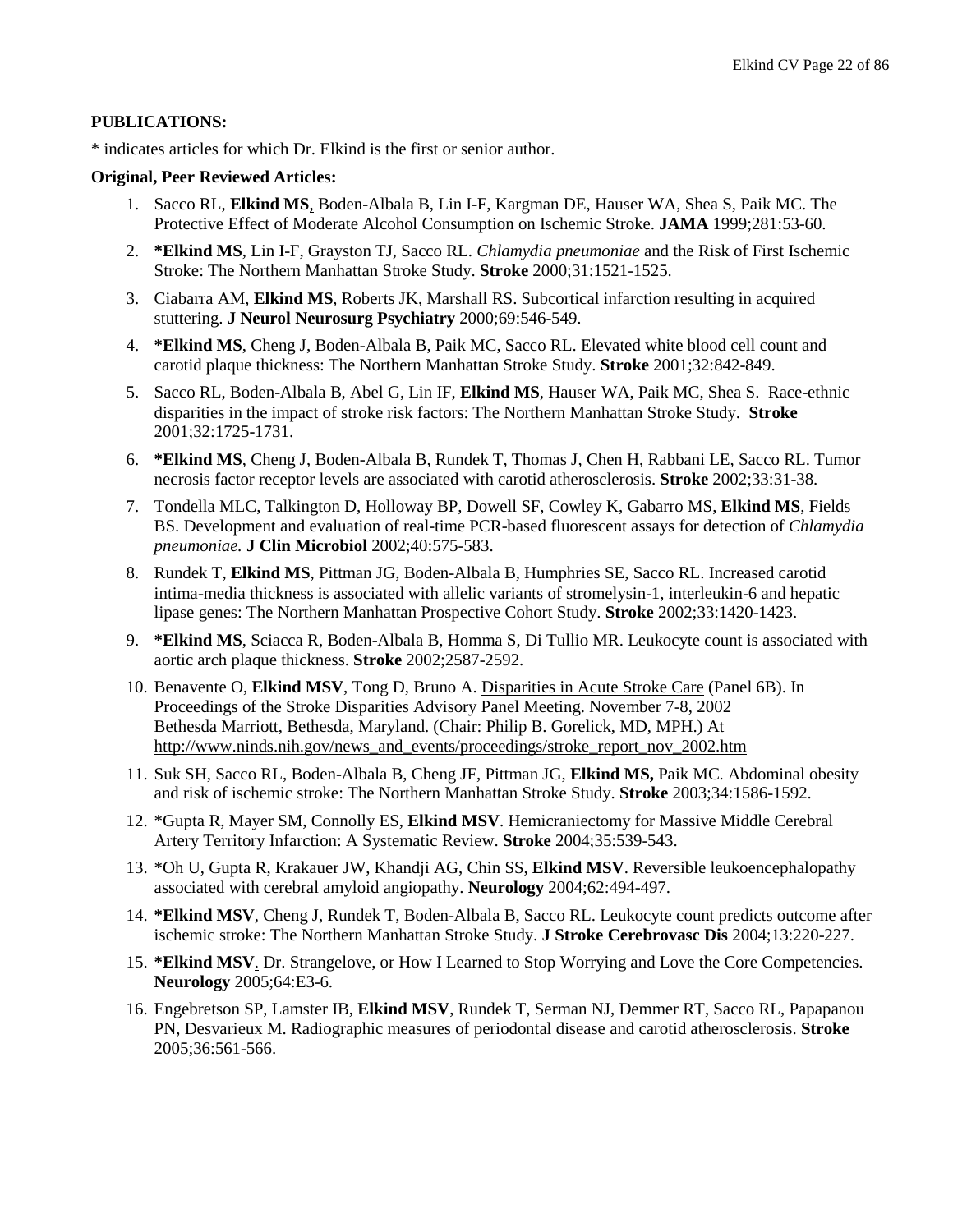- 17. White H, Boden-Albala B, Wang C, **Elkind MSV**, Rundek T, Wright CB, Sacco RL. Ischemic Stroke Subtype Incidence among Whites, Blacks and Hispanics: The Northern Manhattan Study. **Circulation** 2005;111:327-331.
- 18. Boden-Albala B, Litwak E, **Elkind MSV**, Rundek T, Sacco RL. Social isolation and outcomes post stroke. **Neurology** 2005;64:1888-1892.
- 19. **\*Elkind MSV**, Rundek T, Sciacca R, Ramos R, Chen H, Boden-Albala B, Rabbani L, Sacco RL. Interleukin-2 levels are associated with carotid artery intima-media thickness. **Atherosclerosis** 2005;180:281-287.
- 20. **\*Elkind MSV**, Sciacca R, Boden-Albala B, Tondella MLC, Feikin DR, Fields BS, Sacco RL, Di Tullio MR, Homma S. Leukocyte Count Is Associated with Reduced Endothelial Reactivity. **Atherosclerosis** 2005;181:329-338.
- 21. **\*Elkind MSV**, Sciacca R, Boden-Albala B, Rundek T, Paik MC, Sacco RL. Relative Elevation in Leukocyte Count Predicts First Cerebral Infarction. **Neurology** 2005;64:2121-2125.
- 22. **\*Elkind MSV**, Flint AC, Sciacca RR, Sacco RL. Use of lipid lowering agents prior to onset of ischemic stroke is associated with decreased mortality: The Northern Manhattan Stroke Study. **Neurology** 2005;65:253-258.
- 23. **\*Elkind MSV**. Implications of Stroke Prevention Trials: Treatment of Global Risk. **Neurology** 2005;65:17-21.
- 24. **\*Elkind MSV**, Sciacca RR, Boden-Albala B, Rundek T, Paik MC, Sacco RL. Moderate Alcohol Consumption Reduces Risk of Ischemic Stroke: The Northern Manhattan Study. **Stroke** 2006;37:13-19.
- 25. \*Naley MA, **Elkind MSV**. Outpatient Training in Neurology: History and Future Challenges. **Neurology** 2006;66:E1-6.
- 26. \*Wright CB, Sacco RL, Rundek TR, Delman JB, Rabbani LE, **Elkind MSV**. Interleukin-6 is associated with cognitive function: the Northern Manhattan Study. **J Stroke Cerebrovasc Dis** 2006;15:34-38.
- 27. **\*Elkind MSV**, Sciacca RR, Tondella MLC, Feikin DR, Fields BS, Homma S, Di Tullio MR. Seropositivity to *Chlamydia pneumoniae* is associated with risk of first ischemic stroke. **Stroke** 2006;37:790-5.
- 28. \*Dhamoon MS, Sciacca RR, Rundek T, Sacco RL, **Elkind MSV**. Recurrent stroke and cardiac risks after first ischemic stroke: The Northern Manhattan Study. **Neurology** 2006;66:641-646.
- 29. Wright CB, **Elkind MSV**, Rundek T, Paik MC, Sacco RL. Alcohol intake, carotid plaque, and cognition: the Northern Manhattan Study. **Stroke** 2006;37:1160-1164.
- 30. Mocco J, Wilson DA, Komotar RJ, Sughrue ME, Coates K, Sciacca RR, Sacco RL, **Elkind MSV**, Connolly ES. Alterations in plasma complement levels following human ischemic stroke. **Neurosurgery** 2006;59:28-33.
- 31. Rundek T, Hundle R, Ratchford E, Miyake Y, Sciacca RR, Di Tullio MR, Boden-Albala B, **Elkind MSV**, Sacco RL, Homma S. Endothelial dysfunction is associated with carotid plaque: cross-sectional study from the population-based Northern Manhattan Study. **BMC Cardiovasc Disorders** 2006;6:35.
- 32. Bushnell CD, Hurn P, Colton C, Miller V, del Zoppo G, **Elkind MSV**, Stern B, Herrington D, Ford-Lynch G, Gorelick P, James A, Brown C, Choi E, Bray P, Newby LK, Simpkins J. Advancing the Study of Stroke in Women. Summary and Recommendations for Future Research from an NINDS-Sponsored Multidisciplinary Working Group. **Stroke** 2006; 37(9):2387-99.
- 33. **\*Elkind MSV**, Coates K, Tai W, Paik MC, Boden-Albala B, Sacco RL. Levels of acute phase proteins remain stable after ischemic stroke. **BMC Neurology** 2006;6:37.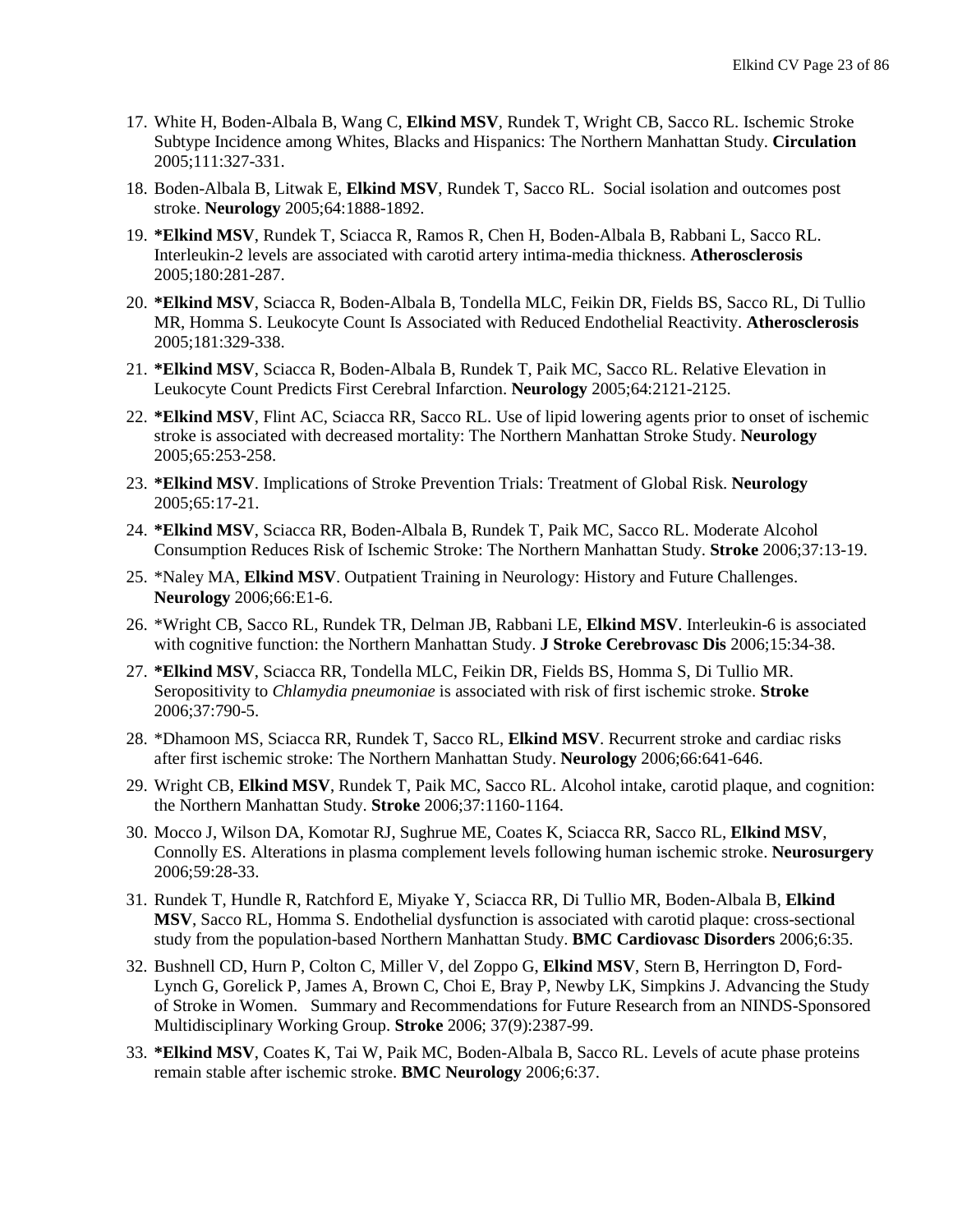- 34. **\*Elkind MSV**, Tai W, Coates K, Paik MC, Sacco RL. Lipoprotein-associated phospholipase A2, Creactive protein, and outcome after ischemic stroke. **Arch Int Med** 2006;166:2073-2080.
- 35. Wright CB, **Elkind MSV**, Luo X, Paik MC, Sacco RL. Reported alcohol consumption and cognitive decline: the Northern Manhattan Study. **Neuroepidemiology** 2006;27:201-207.
- 36. Prabhakaran S, Rundek T, Ramas R, **Elkind MSV**, Paik MC**,** Boden-Albala B, Sacco RL. Carotid plaque surface irregularity predicts ischemic stroke: The Northern Manhattan Study. **Stroke** 2006;37 2696-2701.
- 37. Lp-PLA2 Studies Collaboratio[n; Ballantyne C, Cushman M, Psaty B, Furberg C, Khaw KT, Sandhu M,](http://www.ncbi.nlm.nih.gov/entrez/query.fcgi?db=pubmed&cmd=Retrieve&dopt=AbstractPlus&list_uids=17301621&query_hl=13&itool=pubmed_docsum)  [Oldgren J, Rossi GP, Maiolino G, Cesari M, Lenzini L, James SK, Rimm E, Collins R, Anderson J,](http://www.ncbi.nlm.nih.gov/entrez/query.fcgi?db=pubmed&cmd=Retrieve&dopt=AbstractPlus&list_uids=17301621&query_hl=13&itool=pubmed_docsum)  [Koenig W, Brenner H, Rothenbacher D, Berglund G, Persson M, Berger P, Brilakis E, McConnell JP,](http://www.ncbi.nlm.nih.gov/entrez/query.fcgi?db=pubmed&cmd=Retrieve&dopt=AbstractPlus&list_uids=17301621&query_hl=13&itool=pubmed_docsum)  Koenig W, Sacco R, **Elkind M**[, Talmud P, Rimm E, Cannon CP, Packard C, Barrett-Connor E, Hofman](http://www.ncbi.nlm.nih.gov/entrez/query.fcgi?db=pubmed&cmd=Retrieve&dopt=AbstractPlus&list_uids=17301621&query_hl=13&itool=pubmed_docsum)  [A, Kardys I, Witteman JC, Criqui M, Corsetti JP, Rainwater DL, Moss AJ, Robins S, Bloomfield H,](http://www.ncbi.nlm.nih.gov/entrez/query.fcgi?db=pubmed&cmd=Retrieve&dopt=AbstractPlus&list_uids=17301621&query_hl=13&itool=pubmed_docsum)  [Collins D, Packard C, Wassertheil-Smoller S, Ridker P, Ballantyne C, Cannon CP, Cushman M, Danesh](http://www.ncbi.nlm.nih.gov/entrez/query.fcgi?db=pubmed&cmd=Retrieve&dopt=AbstractPlus&list_uids=17301621&query_hl=13&itool=pubmed_docsum)  [J, Gu D, Hofman A, Nelson JJ, Thompson S, Zalewski A, Zariffa N, Di Angelantonio E, Kaptoge S,](http://www.ncbi.nlm.nih.gov/entrez/query.fcgi?db=pubmed&cmd=Retrieve&dopt=AbstractPlus&list_uids=17301621&query_hl=13&itool=pubmed_docsum)  [Thompson A, Thompson S, Walker M, Watson S, Wood A.](http://www.ncbi.nlm.nih.gov/entrez/query.fcgi?db=pubmed&cmd=Retrieve&dopt=AbstractPlus&list_uids=17301621&query_hl=13&itool=pubmed_docsum) Collaborative meta-analysis of individual participant data from observational studies of Lp-PLA2 and cardiovascular diseases. **European Journal of Cardiovascular Prevention and Rehabilitation** 2007;14:3-11.
- 38. Chen CY, Hasselgren G, Serman N, **Elkind MS**, Desvarieux M, Engebretson SP. Prevalence and quality of endodontic treatment in the northern Manhattan elderly. **J Endodontics** 2007;33:230-4.
- 39. Rundek T, White H, Boden-Albala B, Jin Z, **Elkind MSV**, Sacco RL. The Metabolic Syndrome and Subclinical Carotid Atherosclerosis: The Northern Manhattan Study. **J Cardiometab Syndr** 2007;2:24- 29.
- 40. **\*Elkind MSV**, Prabhakaran S, Pittman J, Koroshetz W, Jacoby M, Johnston KC. Sex as a predictor of 3-month outcomes in patients treated with intravenous recombinant tissue plasminogen activator for acute stroke. **Neurology** 2007; 68:842-848.
- 41. \*Dhamoon MS, Sciacca RR, Boden-Albala B, Rundek T, Sacco RL, **Elkind MSV**. Risk of Myocardial Infarction or Vascular Death after First Ischemic Stroke: The Northern Manhattan Stroke Study. **Stroke** 2007;38:1752-1758.
- 42. Boden-Albala B, Sacco RL, Lee HS, Grahame-Clarke C, Rundek T, **Elkind MSV**, Wright C, Giardina EG, Di Tullio MR, Homma S, Paik MC. Metabolic syndrome and ischemic stroke risk: Northern Manhattan Study. **Stroke** 2008:39:30-5.
- 43. Rundek T, Arif H, Boden-Albala B, **Elkind MSV**, Paik MC, Sacco RL. Carotid plaque, a subclinical precursor of vascular events: The Northern Manhattan Study. **Neurology** 2008;70(14):1200-7.
- 44. Boden-Albala B, Cammack S, Chong J, Wang C, Wright C, Rundek T, **Elkind MSV**, Paik MC, Sacco RL. Diabetes, fasting glucose levels, and risk of ischemic stroke and vascular events: Findings from the Northern Manhattan Study (NOMAS). **Diabetes Care** 2008;31:1132-7.
- 45. Suzuki T, Hirata K, **Elkind MSV**, Jin Z, Rundek T, Miyake Y, Boden-Albala B, Di Tullio M, Sacco RL, Homma S. Metabolic syndrome, endothelial dysfunction, and risk of cardiovascular events: the Northern Manhattan Study (NOMAS). **Am Heart J** 2008;156:405-10.
- 46. **\*Elkind MSV**, Sacco RL, MacArthur RB, Fink DJ, Peerschke E, Andrews H, Neils G, Stillman J, Corporan T, Leifer D, Cheung K. The Neuroprotection with Statin Therapy for Acute Recovery Trial (NeuSTART): An Adaptive Design Phase I Dose-Escalation Study of High-Dose Lovastatin in Acute Ischemic Stroke. **Int J Stroke** 2008;3:210-218. [PMCID:PMC4130457]
- 47. \*Rincon F, Dhamoon M, Moon Y, Paik MC, M Boden-Albala B, Homma S, Di Tullio MR, Sacco RL, **Elkind MSV**. Stroke location and association with fatal cardiac outcomes: The Northern Manhattan Study (NOMAS). **Stroke** 2008;39:2425-2431. [PMCID: PMC4112463]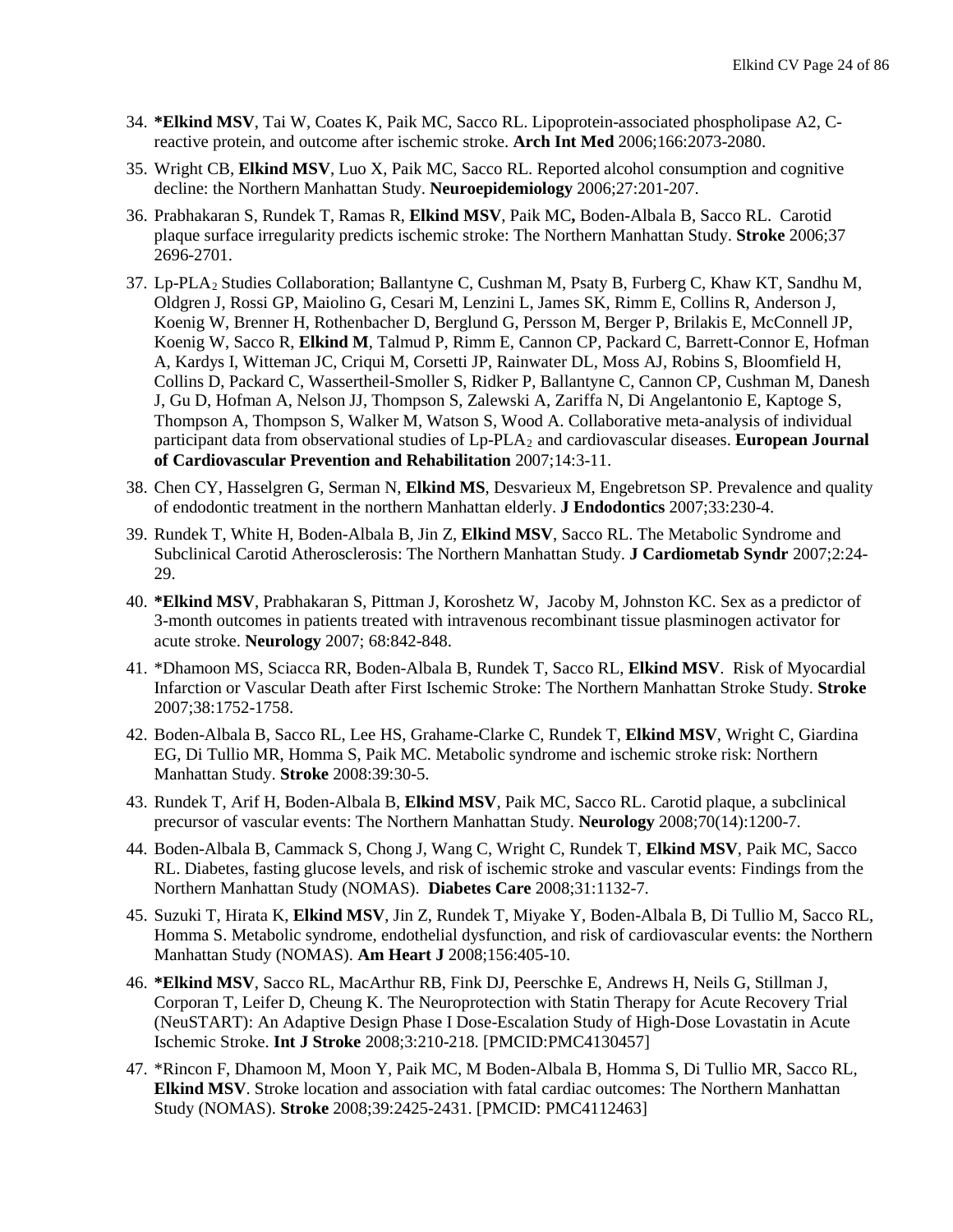- 48. Rundek T, **Elkind MSV**, Di Tullio MR, Carrera E, Jin Z, Sacco RL, Homma S. Patent Foramen Ovale and Migraine: A Cross-Sectional Study from the Northern Manhattan Study (NOMAS). **Circulation** 2008;118:1419-24.
- 49. **\*Elkind MSV,** Tai W, Coates K, Paik MC, Sacco RL. Lipoprotein-associated phospholipase A2 activity and risk of recurrent stroke. **Cerebrovasc Dis** 2009;27:42-50. [PMCID: PMC2846303]
- 50. Boden-Albala B, **Elkind MSV**, White H, Szumski A, Paik MC, Sacco RL. Dietary Total Fat Intake and Ischemic Stroke Risk: The Northern Manhattan Study. **Neuroepidemiology** 2009;32:296-301. [PMC2824586]
- 51. **\*Elkind MSV**. Teaching the Next Generation of Neurologists. **Neurology** 2009;72:657-663.
- 52. Suzuki K, **Elkind MSV**, Boden-Albala B, Jin Z, Berry G, Di Tullio MR, Sacco RL, Homma S. Moderate alcohol consumption is associated with better endothelial function: A cross-sectional study. **BMC Cardiovascular Disorders** 2009;9:8.
- 53. **\*Elkind MSV**. Outcomes after Stroke: Risk of Recurrent Ischemic Stroke and Other Events. **Am J Med** 2009;122;4 Supp 2:S7-S13.
- 54. \*Rincon F, Sacco RL, Kranwinkel G, Xu Q, Paik MC, Boden-Albala, **Elkind MSV**. Incidence and Risk Factors of Intracranial Atherosclerotic Stroke: The Northern Manhattan Stroke Study. **Cerebrovasc Dis** 2009;28:65-71. [PMCID: PMC2914420]
- 55. Hlatky MA, Greenland P, Arnett D, Ballantyne C, Criqui M, **Elkind MSV**, Go AS, Harrell FE, Hong Y, Howard BV, Howard VJ, Hsue P, Kramer C, McConnell JP, Normand SL, O'Donnell CJ, Smith SC, Wilson PW. Criteria for Evaluation of Novel Markers of Cardiovascular Risk. **Circulation** 2009; 119(17):2408-16.
- 56. Komotar RJ, Starke RM, Otten ML, Merkow MB, Garrett MC, Marshall RS, **Elkind MSV**, Connolly ES. The role of indirect extracranial-intracranial bypass for symptomatic intracranial atheroocclusive disease. **J Neurosurg** 2009;110(5):896-904.
- 57. Siedlecki KL, Stern Y, Reuben A, Sacco RL, **Elkind MSV**, Wright CB. Construct Validity of Cognitive Reserve in a Multi-Ethnic Cohort: the Northern Manhattan Study. **J Int Neuropsychol Soc** 2009;15(4):558-69. [PMC2803322]
- 58. \*Takei Y, Di Tullio MR, Homma S, Boden-Albala B, Rundek T, Sacco RL, Jin Z, Eguchi K, **Elkind MSV**. Tumor Necrosis Factor Receptor 1 Level Is Associated With Left Ventricular Hypertrophy. The Northern Manhattan Study. **Am J Hypertension** 2009;22(7):763-9. [PMCID: PMC2848526]
- 59. **\*Elkind MSV**, Sacco RL, MacArthur RB, Peerschke E, Neils G, Andrews H, Stillman J, Corporan T, Leifer D, Liu R, Cheung K. High-Dose Lovastatin for Acute Ischemic Stroke: Results of the Phase I Dose-Escalation Neuroprotection with Statin Therapy for Acute Recovery Trial (NeuSTART). **Cerebrovasc Dis** 2009;28:266-275. [PMCID: PMC2814015]
- 60. **\*Elkind MSV**, Leon V, Moon YP, Paik MC, Sacco RL. High-sensitivity C-reactive protein and lipoprotein-associated phospholipase  $A_2$  stability before and after stroke and myocardial infarction. **Stroke** 2009;40:3233-3237. [PMCID: PMC2761676]
- 61. \*Dhamoon MS, Moon YP, Paik MC, Boden-Albala B, Rundek T, Sacco RL, **Elkind MSV**. Long-term functional recovery after first ischemic stroke: The Northern Manhattan Study. **Stroke** 2009; 40(8):2805-11. [PMCID: PMC2830874]
- 62. \***Elkind MSV**, Luna JM, Moon YP, Liu KM, Spitalnik S, Paik MC, Sacco RL. High-sensitivity Creactive protein predicts mortality but not stroke: The Northern Manhattan Study. **Neurology** 2009;73:1300-1307. [PMCID: PMC2764412]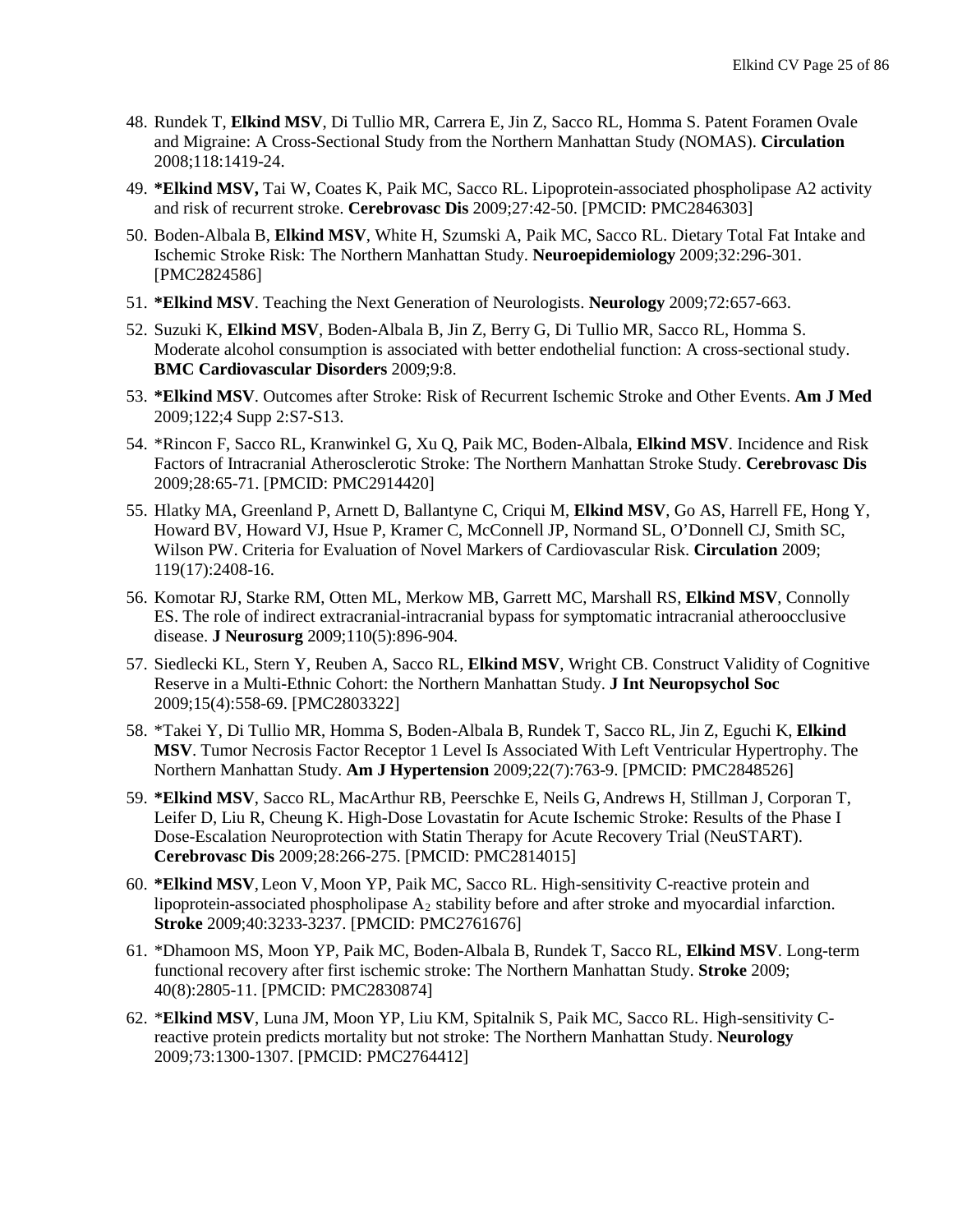- 63. \*Willey JZ, Xu Q, Boden-Albala B, Paik MC, Moon MY, Sacco RL, **Elkind MSV**. Lipid Profile Components and Risk of Ischemic Stroke: the Northern Manhattan Study (NOMAS). **Arch Neurol** 2009;66:1400-1406. [PMCID: PMC2830863]
- 64. Starke RM, Komotar RJ, Hickman ZL, Paz YE, Pugliese AG, Otten ML, Merkow MB, Garrett MC, **Elkind MSV**, Marshall RS, Festa JR, Meyers PM, Connolly ES. Clinical Features and Long-Term Outcome of Surgically-Treated Adult Moyamoya Patients. **J Neurosurg** 2009;111:936-42.
- 65. Noble JM,Borrell LN, Papapanou PN, **Elkind MSV**, Scarmeas N, Wright CB. Periodontitis is associated with cognitive impairment among older adults: the Third National Health and Nutrition Examination Survey (NHANES-III). **JNNP** 2009;80:1206-11.
- 66. Khatri M, Nickolas T, Moon Y, Paik MC, Rundek T, **Elkind MSV**, Sacco RL, Wright CB. CKD Associates with Cognitive Decline. **J Am Soc Nephrol** 2009;20:2427-32. [PMCID: PMC2799177]
- 67. \*Wright CB, Moon YP, Paik MC, Brown TR, Rabbani LR, Yoshita M, DeCarli C, Sacco RL, **Elkind MSV**. [Inflammatory Biomarkers of Vascular Risk as Correlates of Leukoariosis.](http://www.ncbi.nlm.nih.gov/pubmed/19696417?ordinalpos=2&itool=EntrezSystem2.PEntrez.Pubmed.Pubmed_ResultsPanel.Pubmed_DefaultReportPanel.Pubmed_RVDocSum) **Stroke** 2009;40(11):3466-71. [PMCID: PMC3114944]
- 68. \*Willey JZ, Moon YP, Paik MC, Boden-Albala B, Sacco RL, **Elkind MSV**. Physical Activity and Risk of Ischemic Stroke in the Northern Manhattan Study (NOMAS). **Neurology** 2009;73:1774-1779. [PMCID: PMC2788811]
- 69. Sacco RL, Khatri M, Rundek T, Xu Q, Gardener H, Boden-Albala B, Di Tullio MR, Homma S, **Elkind MSV**, Paik MC. [Improving global vascular risk prediction with behavioral and anthropometric factors.](http://www.ncbi.nlm.nih.gov/pubmed/19958966?itool=EntrezSystem2.PEntrez.Pubmed.Pubmed_ResultsPanel.Pubmed_RVDocSum&ordinalpos=2)  [The multiethnic NOMAS \(Northern Manhattan Cohort Study\).](http://www.ncbi.nlm.nih.gov/pubmed/19958966?itool=EntrezSystem2.PEntrez.Pubmed.Pubmed_ResultsPanel.Pubmed_RVDocSum&ordinalpos=2) **J Am Coll Cardiol** 2009;54:2303-11.
- 70. Gardener H, Della-Morte D, **Elkind MSV**, Sacco RL, Rundek T. Lipids and carotid plaque in the Northern Manhattan Study (NOMAS). **BMC Cardiovascular Disorders** 2009;9:55.
- 71. \* **Elkind MSV**, Ramakrishnan P, Moon YP, Boden-Albala B, Liu KM, Spitalnik SL, Rundek T, Sacco RL, Paik MC. Infectious burden and risk of stroke: The Northern Manhattan Study. **Arch Neurol** 2010;67:33-38. [PMCID: PMC2830860]
- 72. Cheung YK, **Elkind MSV**. Stochastic approximation with virtual observations: A simple design for Phase I trials with a continuous safety endpoint. **Biometrika** 2010;97:109-121.
- 73. **\*Elkind MSV**, Luna JM, Moon YP, Boden-Albala B, Liu KM, Spitalnik S, Rundek T, Sacco RL, Paik MC. Infectious Burden and Carotid Plaque Thickness: The Northern Manhattan Study. **Stroke** 2010;41: e117-e122. [PMCID: PMC2830875]
- 74. Sashida Y, Rodriguez CJ, Boden-Albala B, Jin Z, **Elkind MSV**, Rundek T, Sacco RL, Di Tullio MR, Homma S. Ethnic differences in aortic valve thickness and clinical factors. **Am Heart J** 2010;159:698- 704. [NIHMSID# 172432]
- 75. Chiu D, Peterson L, **Elkind MSV**, Rosand J, Gerber LM, Silverstein MD. Comparison of Outcomes after Intracerebral Hemorrhagic and Ischemic Stroke. **J Stroke Cerebrovasc Dis** 2010;19:225-229.
- 76. Della-Morte D, Gardener H, Denaro F, Boden-Albala B, **Elkind MSV**, Sacco RL, Rundek T. Metabolic syndrome increases carotid artery stiffness: The Northern Manhattan Study. **Int J Stroke** 2010;5:138- 144.
- 77. \*Dhamoon MS, **Elkind MSV**. The inclusion of stroke as an outcome and risk equivalent in risk scores for primary and secondary prevention of vascular disease. **Circulation** 2010;121;2071-2078.[ [PMCID: PMC2907739.]
- 78. **\*Elkind MSV**, Luna JM, Coffey CS, McClure LA, Liu KM, Spitalnik S, Paik MC, Roldan A, White C, Hart R, Benavente O. The Levels of Inflammatory Markers in the Treatment of Stroke (LIMITS) Study: Inflammatory Biomarkers as Risk Predictors after Lacunar Stroke. **Int J Stroke** 2010;5:117-25. [PMCID: PMC2918656]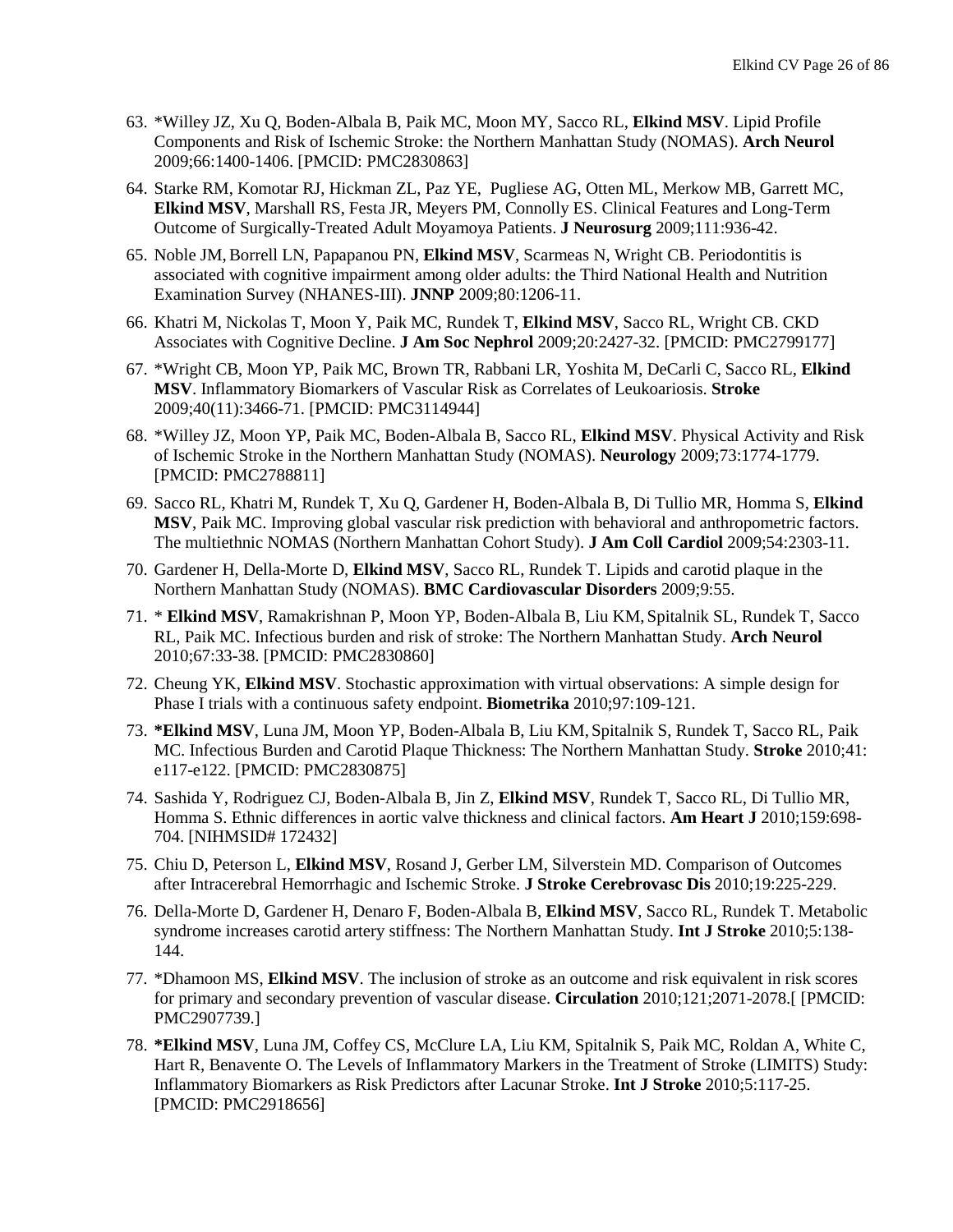- 79. Ramos-Sepulveda A, Wohlgemuth W, Gardener H, Lorenzo D, Dib S, Wallace DM, Nolan B, Boden-Albala B, **Elkind MSV**, Sacco RL, Rundek T. Snoring and Insomnia Are Not Associated with Subclinical Atherosclerosis in the Northern Manhattan Study (NOMAS). **Int J Stroke** 2010;5:264-268.
- 80. Russo C, Jin Z, Homma S, Rundek T, **Elkind MSV**, Sacco RL, Di Tullio MR. Race/Ethnic Disparities in Left Ventricular Diastolic Function in a Tri-Ethnic Community Cohort. **Am Heart J** 2010;160:152- 158.
- 81. \*Dhamoon MS, Moon YP, Paik MC, Boden-Albala B, Rundek T, Sacco RL, **Elkind MSV**. Quality of life declines after first ischemic stroke: The Northern Manhattan Study. **Neurology** 2010;75:328-334. [PMCID: PMC2918891]
- 82. Willey JZ, Disla N, Moon YP, Paik MC, Sacco RL, Boden-Albala B, **Elkind MSV**, Wright C. Early depressed mood after stroke predicts long-term disability: the Northern Manhattan Stroke Study (NOMASS). **Stroke** 2010;41:1896-900. [PMCID:PMC2932858]
- 83. Rundek T, Gardener H, Xu Q, Goldberg RB, Wright CB, Boden-Albala B, Disla N, Paik MC, **Elkind MSV**, Sacco RL. Insulin Resistance and Risk of Ischemic Stroke among Non-Diabetic Individuals from the Northern Manhattan Study. **Arch Neurol** 2010;67:1195-1200.
- 84. Amin-Hanjani S, Rose-Finnell L, Richardson D, Ruland S, Pandey D, Thulborn KR, Liebeskind DS, Zipfel GJ, **Elkind MSV**, Kramer J, Silver FL, Kasner SE, Caplan LR, Derdeyn CP, Gorelick PB, Charbel FT. Vertebrobasilar Flow Evaluation and Risk of Transient Ischemic Attack and Stroke (VERiTAS) Study: Rationale and Design. **Int J Stroke** 2010;5:499-505. [PMCID: PMC3057649]
- 85. Willey JZ, MD, Paik MC, Sacco RL, **Elkind MSV**, Boden-Albala B. Social determinants of physical inactivity in the Northern Manhattan Study (NOMAS). **J Community Health** 2010;35(6):602-8. [PMCID: PMC2946979]
- 86. Reyes-Soffer G, Holleran S, Di Tullio MR, Homma S, Boden-Albala B, Ramakrishnan R, **Elkind MSV**, Sacco RL, Ginsberg HN. Endothelial Function in Individuals with Coronary Artery Disease with and without Type 2 Diabetes. **Metabolism** 2010;59:1365-71. [PMCID: PMC2891205]
- 87. Tugcu A, Okajima K, Jin Z, Rundek T, Homma S, Sacco RL, **Elkind MSV**, Di Tullio MR. Septal Pouch in the Left Atrium and Risk of Ischemic Stroke. **JACC Cardiovasc Imaging** 2010;3:1276-83.
- 88. Rincon F, Mayer SA, Rivolta J, Stillman J, Boden-Albala B, **Elkind MSV**, Marshall R, Chong JY. Impact of Delayed Transfer of Critically-Ill Stroke Patients from the Emergency Department to the Neuro-ICU. **Neurocrit Care** 2010;13:75-81.
- 89. Kizer JR, Biggs ML, Ix JH, Mukamal KJ, Djousse L, Zieman SJ, de Boer IH, Mozaffarian D, Barzilay JI, Strotmeyer ES, Luchsinger JA, **Elkind MSV**, Longstreth WT, Kuller LH, Siscovick DS. Measures of Adiposity and Future Risk of Coronary Heart Disease and Ischemic Stroke in Older Men and Women. The Cardiovascular Health Study. **Am J Epidemiol** 2011;173:10-25. [PMCID: PMC3025638]
- 90. Rodriguez CJ, **Elkind MSV**, Clemow L, Jin Z, Di Tullio M, Sacco RL, Homma S, Boden-Albala B. [Association between Social Isolation and Left Ventricular Mass.](http://www.ncbi.nlm.nih.gov/pubmed/21295196) **Am J Med** 2011;124:164-70.
- 91. Russo C, Jin Z, Homma S, Rundek T, **Elkind MSV**, Sacco RL, Di Tullio MR. Effect of Obesity and Overweight on Left Ventricular Diastolic Dysfunction: a Community-based Study in an Elderly Cohort. **JACC** 2011;57(12):1368-74. [PMCID: PMC3077126]
- 92. \*Willey JZ, Rodriguez CJ, Carlino RF, Park YM, Paik MC, Boden-Albala B, Sacco RL, Di Tullio MR, Homma S, **Elkind MSV**. Race-ethnic differences in the relationship of lipid profile components to risk of myocardial infarction: the Northern Manhattan Study. **Am Heart J** 2011;161:886-92. [PMCID: PMC3095911]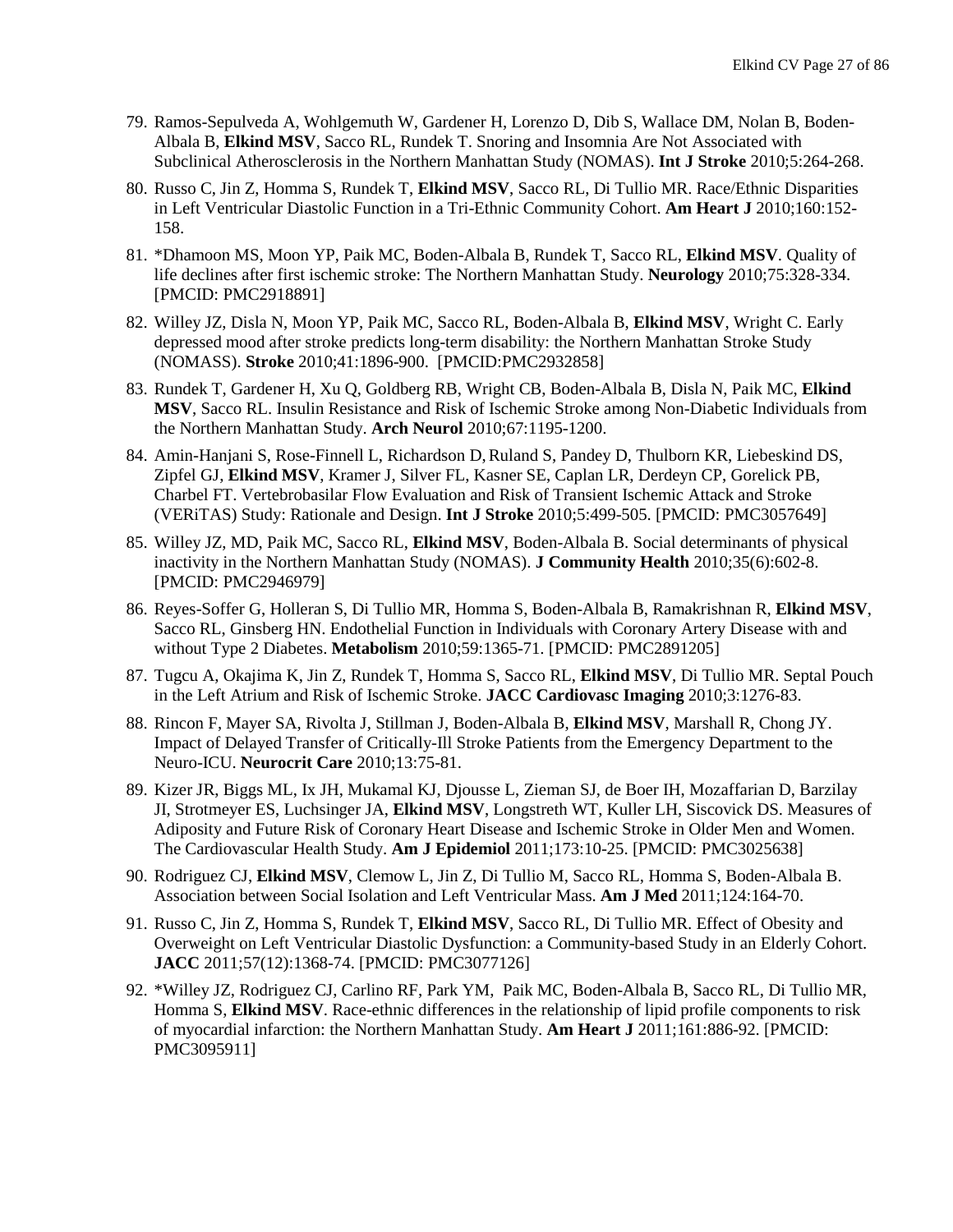- 93. Russo C, Jin Z, Homma S, Rundek T, **Elkind MSV**, Sacco RL, Di Tullio MR. [Effect of diabetes and](http://www.ncbi.nlm.nih.gov/pubmed/20211851)  [hypertension on left ventricular diastolic function in a high-risk population without evidence of heart](http://www.ncbi.nlm.nih.gov/pubmed/20211851)  [disease.](http://www.ncbi.nlm.nih.gov/pubmed/20211851) **Eur J Heart Failure** 2010; 12(5):454-61. [PMCID: PMC2857987]
- 94. \***Elkind MSV**, Carty CL, O'Meara ES, Lumley T, Lefkowitz D, Kronmal RA, Longstreth WT. Hospitalization for infection and risk of acute ischemic stroke: The Cardiovascular Health Study. **Stroke** 2011;42:1851-1856. [PMCID: PMC3125478]
- 95. Russo C, Takei Y, Hasegawa T, Koshaka S, Palmieri V, **Elkind MSV**, Homma S, Sacco RL, Di Tullio MR. Arterial wave reflection and subclinical left ventricular systolic dysfunction**. J Hypertension** 2011;29:574-82. [PMCID: PMC3039083]
- 96. \*Hudson BI, Moon YP, Kalea AZ, Khatri M, Marquez C, Schmidt AM, Paik MC, Sacco RL, DeCarli C, Wright CB, **Elkind MSV**. Association of serum soluble Receptor for Advanced Glycation End-products with covert measures of cerebral injury: the Northern Manhattan Study (NOMAS). **Atherosclerosis** 2011;216:192-8. [PMCID: PMC3089661]
- 97. Fullerton HJ, **Elkind MSV**, Barkovich JA, Glaser C, Glidden D, Hills NK, Leiva-Salinas C, Wintermark M, DeVeber GA. The Vascular Effects of Infection in Pediatric Stroke (VIPS) Study. **J Child Neurology** 2011;26:1101**-**1110. [PMCID: PMC3397827]
- 98. Marcus J, Gardener H, Rundek T, **Elkind MSV**, Sacco RL, DeCarli C, Wright CB. Baseline and longitudinal increases in diastolic blood pressure are associated with greater white matter hyperintensity volume: the Northern Manhattan Study. **Stroke** 2011;42:2639-41. [PMC Journal-In process]
- 99. Rafferty B, Jönsson D, Kalachikov S, Demmer R, Nowygrod R, Bush H, **Elkind MSV**, Kozarov E. Cultivation of periodontal organisms from atherosclerotic lesions. **J Int Med** 2011;270:273-80.
- 100. Willey JZ, Moon YP, Paik MC, Yoshita M, DeCarli C, Sacco RL, **Elkind MSV**, Wright CB. Lower Prevalence of Silent Brain Infarcts in the Physically Active: Northern Manhattan Study. **Neurology** 2011;76(24):2112-8. [PMCID: PMC3111237]
- 101. Cruz-Flores S, Rabinstein A, Biller J, **Elkind MSV**, Griffith P, Gorelick P, Howard G, Leira E, Morgenstern L, Ovbiagele B, Peterson E, Rosamond W, Trimble B, Valderrama AL. Race-Ethnic Disparities in Stroke Care: The American Experience. A Statement for Healthcare Professionals from the American Heart Association/American Stroke Association Council on Stroke. **Stroke** 2011;42:2091- 2116.
- 102. Vieira JR, **Elkind MSV**, Moon YP, Rundek T, Boden-Albala B, Paik MC, Sacco RL, Wright CB. Metabolic Syndrome and Cognitive Performance: The Northern Manhattan Study. **Neuroepidemiology** 2011;37:153-159. [PMCID: PMC3214939]
- 103. Ramos A, Wohlgemuth W, Dong C, Gardener H, Wright CB, Boden-Albala B, **Elkind MSV**, Sacco RL, Rundek T. Race-ethnic Variation of Sleep Symptoms in an Elderly Multi-ethnic Cohort: The Northern Manhattan Study. **Neuroepidemiology** 2011;37(3-4):210-215.
- 104. \*Badjatia N, Carpenter A, Fernandez L, Schmidt JM, Mayer SA, Claassen J, Lee K, Connolly ES, Seres D, **Elkind MSV**. Relationship between C-reactive protein, systemic oxygen consumption, and delayed cerebral ischemia after aneurysmal subarachnoid hemorrhage. **Stroke** 2011;42:2436-42.
- 105. Della-Morte D, Moussa I, **Elkind MSV**, Sacco RL, Rundek T. The short-term effect of atorvastatin on carotid plaque morphology assessed by computer-assisted gray scale densitometry: A pilot study. **Neurological Research** 2011;33:991-994.
- 106. \*Dhamoon MS, Moon YP, Paik MC, Sacco RL, **Elkind MSV**. The inclusion of stroke in risk stratification for primary prevention of vascular events: the Northern Manhattan Study. **Stroke** 2011; 42:2878-82. [PMCID: PMC3183175]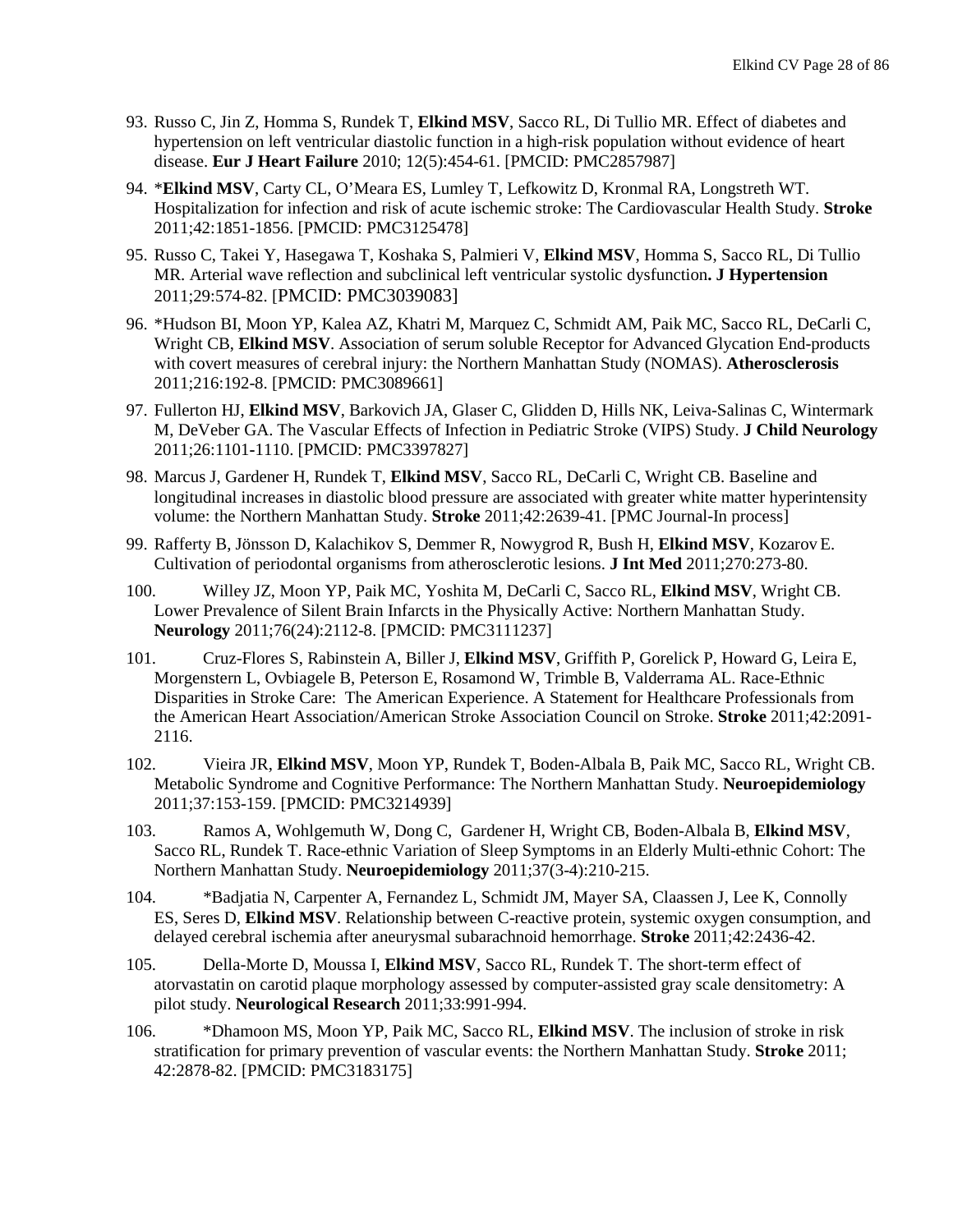- 107. Gardener H, Wright CB, Gu Y, Demmer RT, Boden-Albala B, **Elkind MSV**, Sacco RL, Scarmeas N. A Mediterranean-Style Diet and the Risk of Ischemic Stroke, Myocardial Infarction, and Vascular Death: The Northern Manhattan Study. **Am J Clin Nutr** 2011;94:1458-64.
- 108. Xu Q, Paik MC, Rundek T, **Elkind MSV**, Sacco RL. Reweighting Estimators for Cox Regression with Missing Covariate Data: Analysis of Insulin Resistance and Risk of Stroke in the Northern Manhattan Study. **Stat Med** 2011;30(28):3328-40.
- 109. Siedlecki KL, Rundek T, **Elkind MSV**, Sacco RL, Stern Y, Wright CB. Using contextual analyses to examine the meaning of neuropsychological variables across samples of English-speaking and Spanish-speaking older adults. **J Int Neuropsychol Soc** 2011;12:1-11.
- 110. Sen S, Rabinstein AA, **Elkind MSV**, Powers WJ. Recent developments regarding Human Immunodeficiency Virus (HIV) infection and stroke. **Cerebrovasc Dis** 2012;33:209-218.
- 111. Ratchford EV, Gutierrez J, Lorenzo D, McClendon MS, **Elkind MSV**, Sacco RL, Rundek T. Shortterm effect of atorvastatin on carotid artery elasticity: a pilot study. **Stroke** 2011;42:3460-4.
- 112. Markert MS, Della-Morte D, Cabral D, Roberts EL, Gardener H, Dong C, Wright C, **Elkind MSV**, Sacco RL, Rundek T. Ethnic Differences in Carotid Artery Diameter and Stiffness: The Northern Manhattan Study. **Atherosclerosis** 2011;219:827-32.
- 113. Gardener H, Scarmeas N, Gu Y, Boden-Albala B, **Elkind MSV**, Sacco RL, DeCarli C, Wright CB. Mediterranean Diet and White Matter Hyperintensity Volume in the Northern Manhattan Study. **Arch Neurology** 2012;69:251-6.
- 114. \*Badjatia N, Seres D, Carpenter A, Schmidt JM, Lee K, Mayer SA, Claassen J, Connolly ES, Blaner W, **Elkind MSV**. Free fatty acids and delayed cerebral ischemia after subarachnoid hemorrhage. **Stroke** 2012;43:691-696. [PMCID: PMC4198386]
- 115. Willey JZ, Petersen N, Dhamoon MS, Stillman J, Boden-Albala B, **Elkind MSV**, Marshall RS. Safety of thrombolysis in patients over the age of 80. **Neurologist** 2012;18(2):99-101.
- 116. Saver JL, Warach S, Janis S, Odenkirchen J, Becker K, Benavente O, Broderick J, Dromerick A, Duncan P, **Elkind MSV**, Johnston K, Kidwell C, Meschia J, Schwamm L, for the NINDS Stroke Common Data Element Working Group. Standardizing the structure of stroke clinical and epidemiologic research data: the NINDS Stroke Common Data Element (CDE) Project. **Stroke** 2012;43(4):967-973. [PMCID: PMC3493110]
- 117. Iwata S, Jin Z, Homma S, **Elkind MSV**, Rundek T, Sacco RL, Di Tullio MR. Relationship Between Ambulatory Blood Pressure and Aortic Arch Atherosclerosis. **Atherosclerosis** 2012;221(2):427- 31.
- 118. Willey JZ, Stillman J, Rivolta JA, Vieira J, Doyle MM, Linares G, Marchidann A, **Elkind MSV**, Boden-Albala B, Marshall RS. "Too good to treat?" Outcomes in patients not receiving thrombolysis due to mild deficits or rapidly improving symptoms. **Int J Stroke** 2012;7(3):202-6.
- 119. Gardener H, Sjoberg C, Crisb M, Goldberg R, Mendez A, Wright CB, **Elkind MSV**, Sacco RL, Rundek T. Adiponectin and Carotid Intima-Media Thickness in the Northern Manhattan Study. **Stroke** 2012;43(4):1123-5.
- 120. Gardener H, Rundek T, WrightCB, **ElkindMSV**, SaccoRL. Dietary sodium and risk of stroke in the Northern Manhattan Study. **Stroke** 2012;43:1200-5.
- 121. Russo C, Jin Z, Homma S, Rundek T, **Elkind MSV**, Sacco RL, Di Tullio MR. [Left atrial](http://www.ncbi.nlm.nih.gov/pubmed/22543839)  [minimum volume and reservoir function as correlates of left ventricular diastolic function: impact of left](http://www.ncbi.nlm.nih.gov/pubmed/22543839)  [ventricular systolic function.](http://www.ncbi.nlm.nih.gov/pubmed/22543839) **Heart** 2012;98:813-20.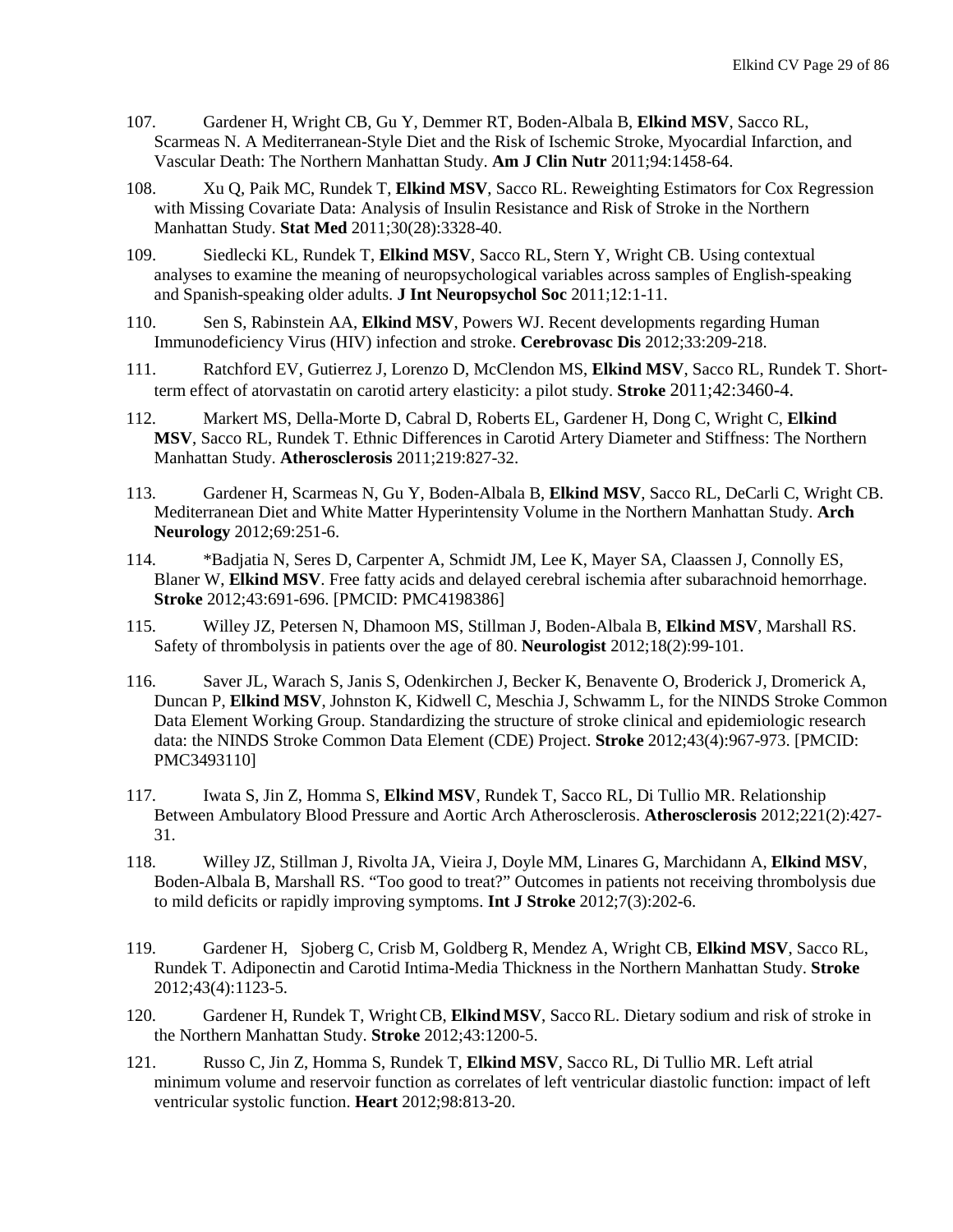- 122. \*Banerjee C, Moon YP, McLaughlin CM, Paik MC, Rundek T, Sacco RL, Vieira JR, **Elkind MSV**. Duration of Diabetes and Risk of Ischemic Stroke: The Northern Manhattan Study. **Stroke** 2012; 43(5):1212-7. [PMCID: PMC3336044]
- 123. \*Willey JZ, Rodriguez CJ, Moon YP, Paik MC, Di Tullio MR, Homma S, Sacco RL, **Elkind MSV**. Coronary heart death and myocardial infarction among Hispanics in the Northern Manhattan Study: Exploring the Hispanic paradox. **Ann Epidemiol** 2012;22:303-9. [PMCID:PMC3657757] (**Second place for Annals of Epidemiology 2012 Best Paper award**)
- 124. Lackland DT, **Elkind MSV**, D'Agostino R, Dhamoon MS, Goff DC, Higashida RT, McClure LA, Mitchell PH, Sacco RL, Sila CA, Smith SC, Tanne D, Tirschwell DL, Touzè E, Wechsler LR. AHA/ASA Scientific Statement: The Evidence for Inclusion of Stroke as an Outcome and Risk Equivalent in Vascular Disease Risk Scores. A Statement for Healthcare Professionals from the American Heart Association/American Stroke Association. **Stroke** 2012;43:1998-2027.
- 125. Kuo F, Gardener H, Dong C, Cabral D, Della-Morte D, Blanton SH, Santiago M, **Elkind MSV**, Sacco RL, Rundek T. Traditional Cardiovascular Risk Factors Explain Only Small Proportion of the Variation in Carotid Plaque. **Stroke** 2012;43:1755-1760.
- 126. Dong C, Rundek T, Wright CB, Anwar Z, **Elkind MSV**, Sacco RL. Ideal Cardiovascular Health Predicts Lower Risks of Myocardial Infarction, Stroke, and Vascular Death across Whites, Blacks and Hispanics: the Northern Manhattan Study. **Circulation** 2012;125:2975-2984.
- 127. Gardener H, Rundek T, Markert M, Wright CB, **Elkind MSV**, Sacco RL. Diet Soft Drink Consumption is Associated with an Increased Risk of Vascular Events in the Northern Manhattan Study. **J Gen Intern Med** 2012;27(9):1120-6. [PMCID:PMC3514985]
- 128. \*Chen H, Paik MC, Dhamoon MS, Moon YP, Willey J, Sacco RL, **Elkind MSV**. [Semiparametric](http://journals.ohiolink.edu/ejc/article.cgi?issn=01679473&issue=v56i0008&article=2598_smftdfastnms)  [model for the dichotomized functional outcome after stroke: The Northern Manhattan Study.](http://journals.ohiolink.edu/ejc/article.cgi?issn=01679473&issue=v56i0008&article=2598_smftdfastnms)  **Computational Statistics and Data Analysis** 2012; 56(8):2598-2608.
- 129. Thaler DE, Di Angelantonio E, Di Tullio M, Donovan JS, **Elkind MSV**, Griffith J, Homma S, Jaigobin C, Mas JL, Mattle H, Michel P, Mono ML, Nedeltchev K, Papetti F, Ruthazer R, Serena J, Weimar C, Kent DM. The Risk of Paradoxical Embolism (RoPE) Study – Initial description of the completed database. **Int J Stroke** 2012; 27(9):1120-6.
- 130. \*Dhamoon MS, Moon YP, Paik MC, Sacco RL, **Elkind MSV**. Trajectory of functional decline before and after ischemic stroke: The Northern Manhattan Study. **Stroke** 2012;43:2180-2184. [PMCID:PMC3404224]
- 131. Boden-Albala B, Roberts ET, Bazil Carl, Moon Y, De Rosa Janet, **Elkind MSV**, Rundek T, Paik MC, Sacco RL. Daytime Sleepiness and Risk of Stroke and Vascular Disease: Findings from the Northern Manhattan Study (NOMAS). **Circ Cardiovasc Qual Outcomes** 2012;5:500-7.
- 132. Russo C, Jin Z, Palmieri V, Homma S, Rundek T, **Elkind MSV**, Sacco RL, Di Tullio MR. Arterial Stiffness and Wave Reflection: Sex Differences and Relationship with Left Ventricular Diastolic Function. **Hypertension** 2012;60:362-8.
- 133. \*Kandadai MA, Meunier J, Lindsell CJ, Shaw GJ, **Elkind MSV**. Short-term high-dose effect of lovastatin on thrombolysis by rt-PA in a human whole-blood in vitro clot model. **Curr Neurovasc Res** 2012;9:207-13. [PMCID:PMC3664397]
- 134. \*Economos A, Wright CB, Moon YP, Rundek T, Rabbani L, Paik MC, Sacco RL, **Elkind MSV**. Interleukin 6 Associates with Cognitive Decline: The Northern Manhattan Study. **Neuroepidemiology** 2013;40(4):253-259.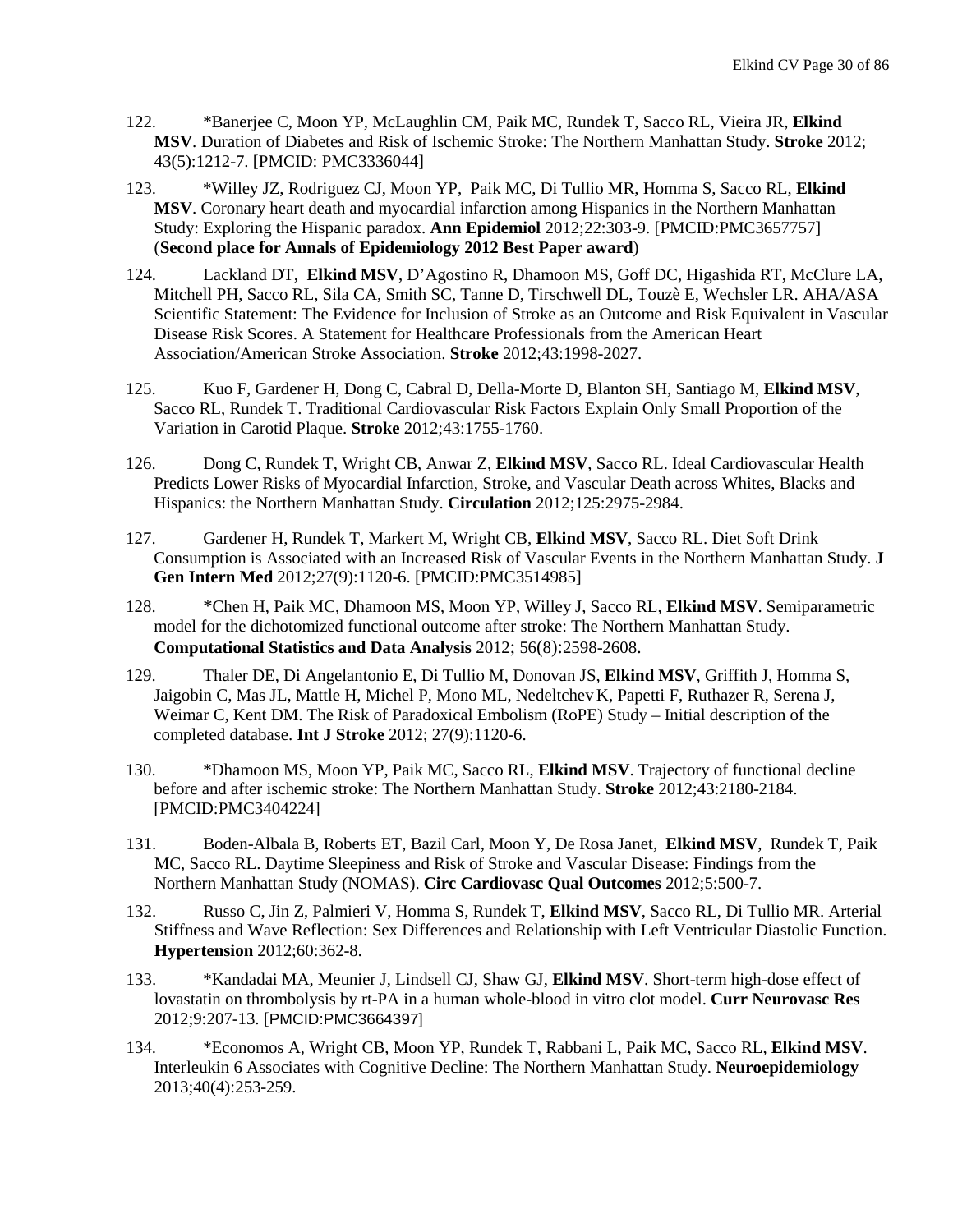- 135. Gardener H, Sjoberg C, Crisby M, Hudson B, Goldberg R, Mendez A, Wright CB, Rundek T, **Elkind MSV**, Sacco RL. Serum adiponectin in relation to race-ethnicity and vascular risk factors in the Northern Manhattan Study. **Metab Syndr Relat Disord** 2013;11(1):46-55.
- 136. Gardener H, Goldberg R, Mendez AJ, Wright CB, Rundek T, **Elkind MSV**, Sacco RL. Adiponectin and Risk of Vascular Events in the Northern Manhattan Study. **Atherosclerosis** 2013;226(2):483-9. [PMCID:PMC3546281]
- 137. Alsulaimani S, Gardener H, **Elkind MSV**, Cheung K, Sacco RL, Rundek T. Elevated Homocysteine and Carotid Plaque Area and Densitometry in The Northern Manhattan Study (NOMAS). **Stroke** 2013;44(2):457-61. [PMCID:PMC3567916]
- 138. Thaler DE, Ruthazer R, Di Angelantonio E, Di Tullio MR, Donovan JS, **Elkind MSV**, Griffith J, Homma S, Jaigobin C, Mas JL, Mattle HP, Michel P, Mono ML, Nedeltchev K, Papetti F, Serena J, Weimar C, Kent DM. Neuroimaging Findings in Cryptogenic Stroke Patients with and without PFO. **Stroke** 2013;44:675-680. [PMCID: PMC3595100]
- 139. Longstreth WT, Kronmal RA, Thompson JLP, Christenson RH, Levine SR, Gross R, Brey RL, Buchsbaum R, **Elkind MSV**, Tirschwell DL, Seliger SL, Mohr JP, deFilippi CR. Amino terminal pro–Btype natriuretic peptide, secondary stroke prevention, and choice of antithrombotic therapy. **Stroke** 2013;44:714-719. [PMCID: [PMC3583375\]](https://www.ncbi.nlm.nih.gov/pmc/articles/PMC3583375/)
- 140. Gutierrez J, Chung DY, **Elkind MSV**, Marshall RS. The contribution of HIV infection to intracranial arterial remodeling: A pilot study. **Neuropathology** 2013;33(3):256-63. [PMCID: PMC4388028]
- 141. \*Luna JM, Moon YP, Liu KM, Spitalnik S, Paik MC, Sacco RL, **Elkind MSV**. Tumor Necrosis Factor Receptor 1 and Long-Term Mortality in a Multi-ethnic Cohort: The Northern Manhattan Study. **Age and Aging** 2013; 42(3):385-90. [PMCID:PMC3693433]
- 142. Iwata S, Russo C, Jin Z, Schwartz JE, Homma S, **Elkind MSV**, Rundek T, Sacco RL, Di Tullio MR. Higher Ambulatory Blood Pressure is Associated with Aortic Valve Calcification in the Elderly: A Population-based Study. **Hypertension** 2013;61(1):55-60. [PMCID: PMC3521857]
- 143. Russo C, Jin Z, Liu R, Homma S, **Elkind MSV**, Rundek T, DeCarli C, Wright CB, Sacco RL, Di Tullio Marco R. LA Volumes and Reservoir Function Are Associated with Subclinical Cerebrovascular Disease: The Cardiac Abnormalities and Brain Lesions (CABL) Study. **JACC Cardiovasc Imaging** 2013;6:313-23. [PMCID: PMC3600634]
- 144. \*Katan M, Moon YP, Paik MC, Sacco RL, Wright CB, **Elkind MSV**. Infectious burden and cognitive function: The Northern Manhattan Study. **Neurology** 2013;80:1209-1215. [PMCID: PMC3691781]
- 145. Warsch JRL, Rundek T, **Elkind MSV**, Sacco RL, Wright CB. Association between Northern Manhattan Study Global Vascular Risk Score and Successful Cognitive Aging. **J Am Geriatr Soc** 2013;61:519-24.
- 146. Ramos AR, Dong C,**Elkind MSV**, Boden-Albala B, Sacco RL, Rundek T, Wright CB. Association between Sleep Duration and the Mini-Mental Score: The Northern Manhattan Study. **J Clin Sleep Med** 2013;9:669-673.
- 147. Gutierrez J, **Elkind MSV**, Marshall RS. Cardiovascular profile and events of US adults 20-49 years with HIV: Results from the NHANES 1999-2008. **AIDS Care** 2013;25(11):1385-91.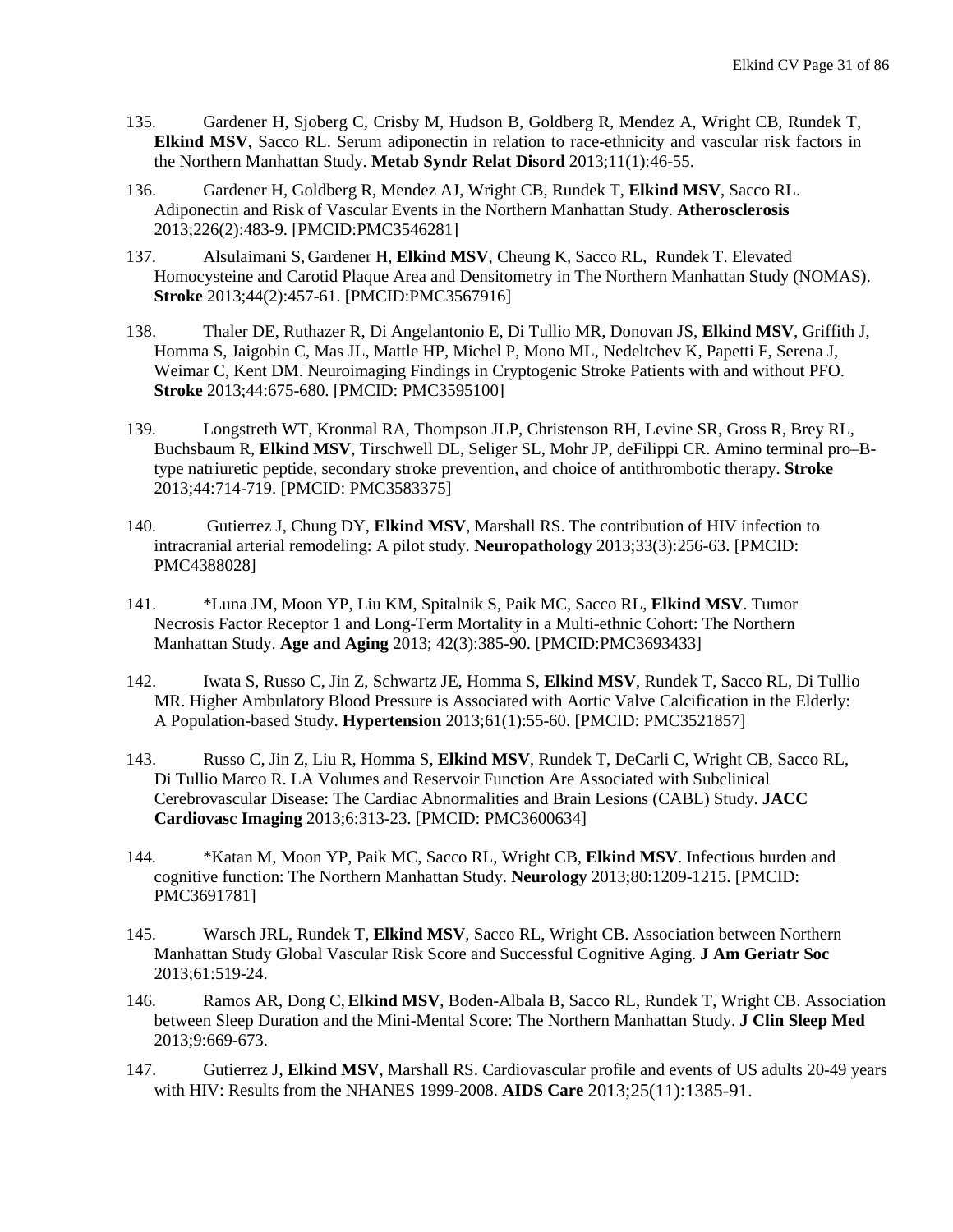- 148. Gardener H, Rundek T, Wright CB, **Elkind MSV**, Sacco RL. Coffee and tea consumption are inversely associated with mortality in a multiethnic urban population. **J Nutrition** 2013; 143(8):1299-308. [PMCID: PMC3709994]
- 149. Kamel H, **Elkind MSV**, Bhave PD, Navi BB, Iadecola C, Devereux RB, Fink ME. Paroxysmal Supraventricular Tachycardia and the Risk of Ischemic Stroke. **Stroke** 2013;44:1550-4. [PMCID: PMC3950597]
- 150. Di Tullio MR, Jin Z, Russo C, **Elkind MSV**, Rundek T, Yoshita M, DeCarli C, Wright CB, Homma S, Sacco RL. Patent Foramen Ovale, Subclinical Cerebrovascular Disease and the Ischemic Stroke in a population-based cohort. **J Am Coll Cardiol** 2013;62:35-41. [PMCID:PMC3696432.]
- 151. Russo C, Jin Z, Homma S, **Elkind MSV**, Rundek T, Yoshita M, DeCarli C, Wright CB, Sacco RL, Di Tullio MR. Subclinical Left Ventricular Dysfunction and Silent Cerebrovascular Disease: The Cardiovascular Abnormalities and Brain Lesions (CABL) Study. **Circulation** 2013;128(10):1105-1111.
- 152. Kent DM, Ruthazer R, Weimar C, Mas JL, Serena J, Homma S, Di Angelantonio E, Di Tullio MR, Lutz JS, **Elkind MSV**, Griffith J, Jaigobin C, Mattle HP, Michel P, Mono ML, Nedeltchev K, Papetti F, Thaler DE. An index to identify stroke-related vs incidental patent foramen ovale in cryptogenic stroke. **Neurology** 2013;81:619-625. [PMCID:PMC3775694]
- 153. Ramos AR, Jin Z, Rundek T, Russo C, Homma S, **Elkind MSV**, Sacco RL, Di Tullio MR. Relation Between Long Sleep and Left Ventricular Mass (from a Multiethnic Elderly Cohort). **Am J Cardiol** 2013; 112(4):599-603.
- 154. Sacco RL, Kasner SE, Broderick JP, Caplan LR, Connors JJ, Culebras A, **Elkind MSV**, George MG, Hamdan AD, Higashida RT, Hoh BL, Janis LS, Kase CS, Kleindorfer DO, Lee J-M, Moseley ME, Peterson ED, Turan TN, Valderrama AL, Vinters HV; on behalf of the American Heart Association Stroke Council, Council on Cardiovascular Surgery and Anesthesia, Council on Cardiovascular Radiology and Intervention, Council on Cardiovascular and Stroke Nursing, Council on Epidemiology and Prevention, Council on Peripheral Vascular Disease, and Council on Nutrition, Physical Activity and Metabolism. An updated definition of stroke for the 21st century: a statement for healthcare professionals from the American Heart Association/American Stroke Association. **Stroke** 2013;44(7):2064-89.
- 155. Russo C, Jin Z, Homma S, Rundek T, **Elkind MSV**, Sacco RL, Di Tullio MR. Relationship of Multidirectional Myocardial Strain with Radial Thickening and Ejection Fraction and Impact of Left Ventricular Hypertrophy: A Study in a Community-Based Cohort. **Echocardiography** 2013; 30:794-802. [PMCID: PMC3640730]
- 156. Rundek T, Blanton SH, Bartels S, Dong C, Raval A, Demmer RT, Cabral D, **Elkind MSV**, Sacco RL, Desvarieux M. Traditional Risk Factors are Not Major Contributors to the Variance in Carotid Intima-Media Thickness. **Stroke** 2013;44:2101-2108.
- 157. Del Brutto OH, Dong C, Rundek T, **Elkind MSV**, Del Brutto VJ, Sacco RL. Cardiovascular health status among Caribbean Hispanics living in Northern Manhattan and Ecuadorian natives/mestizos in rural coastal Ecuador: A comparative study. **J Community Health** 2013; 38(4):634-41.
- 158. Singhal AB, BillerJ, **Elkind MSV**, Fullerton H, Jauch E, Kittner S, Levine D, Levine SR. Recognition and Management of Stroke in Young Adults and Adolescents. **Neurology** 2013; 81:1089- 1097.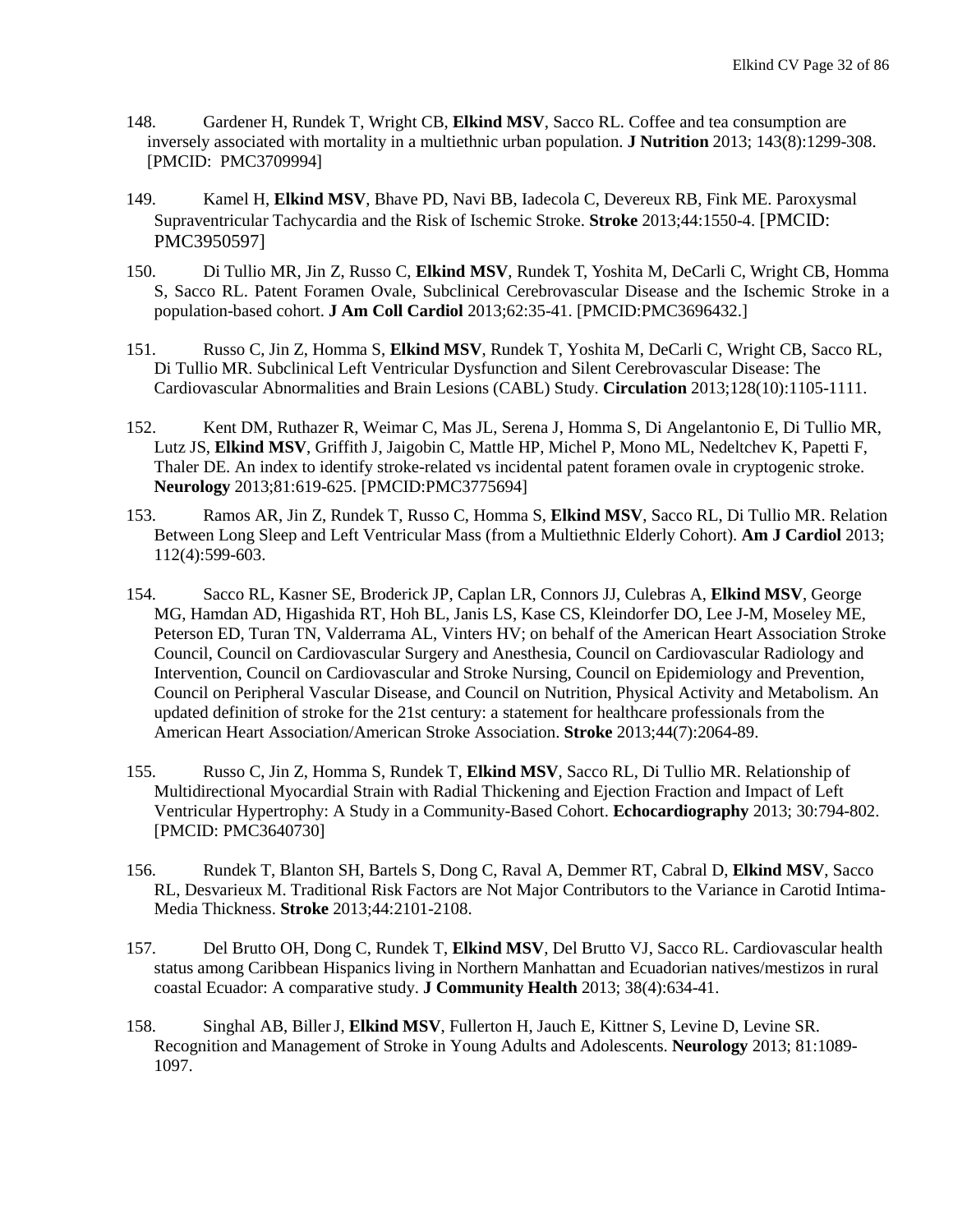- 159. Gutierrez J, Rundek T, **Elkind MSV**, Sacco RLS, Wright CB. Perivascular spaces are associated with atherosclerosis: an insight from the Northern Manhattan Study. **AJNR Am J Neuroradiol** 2013;34(9):1711-6. [PMCID: PMC4380264]
- 160. Gutierrez J, Sultan S, Bagci A, Rundek T, Alperin N, **Elkind MSV**, Sacco RL, Wright CB. Circle of Willis configuration as a determinant of dolichoectasia: findings from the Northern Manhattan Study. **Cerebrovasc Dis** 2013; 36(5-6):446-453. [PMC: PMCID: 4370622]
- 161. Willey JZ, Park Moon Y, Ruder R, Cheung YK, Sacco RL, **Elkind MSV**, Wright CB. [Physical](http://www.ncbi.nlm.nih.gov/pubmed/24335048)  [Activity and Cognition in the Northern Manhattan Study.](http://www.ncbi.nlm.nih.gov/pubmed/24335048) **Neuroepidemiology** 2013;42:100-106. [PMCID: PMC3942085]
- 162. Suchy-Dicey A, Wallace ER, **Elkind MSV**, Aguilar M, Gottesman RF, Rice K, Kronmal R, Psaty BM, Longstreth WT. Blood pressure variability and the risk of all-cause mortality, incident myocardial infarction, and incident stroke in the Cardiovascular Health Study. **Am J Hypertension** 2013;26:1210-7. [PMCID: PMC3773571]
- 163. \*Sultan SM, Schupf N, Dowling M, DeVeber G, Kirton A, **Elkind MSV**. Review of Lipid and Lipoprotein(a) Abnormalities in Childhood Ischemic Stroke. **Int J Stroke** 2014;9:79-87. PMCID: PMC3869879]
- 164. \*Katan M, Moon YP, Paik MC, Wolfert RL, Sacco RL, **Elkind MSV**. Lipoprotein-associated phospholipase A2 is associated with atherosclerotic stroke risk: The Northern Manhattan Study. **PLOS One** 2014;9(1):e83393. [PMCID: PMC3886969]
- 165. Wessler B, Thaler DE, Ruthazer R, Weimar C, Di Tullio M, **Elkind MSV**, Homma S, Lutz J, Mas JL, Mattle H, Meier B, Nedeltchev K, Papetti F, Di Angelantonio E, Riesman M, Serena J, Kent DM. Transesophageal Echocardiography in Cryptogenic Stroke and Patent Foramen Ovale: Analysis of Putative High Risk Features from the Risk of Paradoxical Embolism Database. **Circulation: Cardiovasc Imaging** 2014;7:125-131. [PMCID: PMC3934652]
- 166. Goldberg S, Gardener H, Tiozzo E, Cheung YK, **Elkind MSV**, Sacco RL, Rundek T. Egg Consumption and Carotid Atherosclerosis in the Northern Manhattan Study. **Atherosclerosis** 2014 235(2):273-280.
- 167. Gutierrez J, Bagci A, Gardener H, Rundek T, **Elkind MSV**, Alperin N, Sacco RL, Wright CB. Dolichoectasia diagnostic methods in a multi-ethnic, stroke-free cohort: Results from the Northern Manhattan Study. **J Neuroimaging** 2014;24(3):226-31. [PMCID: [PMC4397482\]](https://www.ncbi.nlm.nih.gov/pmc/articles/PMC4397482/)
- 168. **Elkind MSV**, Luna JM, McClure LA, Zhang Y,Coffey CS, Roldan A, Del Brutto O, Pretell EJ, Pettigrew LC, Meyer B, Tapia J,White C, Oscar Benavente. C-reactive Protein as a Prognostic Marker after Lacunar Stroke: Levels of Inflammatory Markers in Treatment of Stroke. **Stroke** 2014;45:707-716. [PMCID: PMC4114338]
- 169. Willey JZ, Gardener H, Moon MY, Sacco RL, **Elkind MSV**, Wright CB. Lipid Profile Components and subclinical cerebrovascular disease in the Northern Manhattan Study. **Cerebrovasc Dis** 2014;37:423- 430.
- 170. \*Dhamoon MS, McClure LA, White CL, Benavente O, **Elkind MSV**. Quality of life after lacunar stroke: the Secondary Prevention of Small Subcortical Strokes Study (SPS3). **J Stroke Cerebrovasc Dis** 2014;23(5):1131-7. [PMCID:PMC4002657]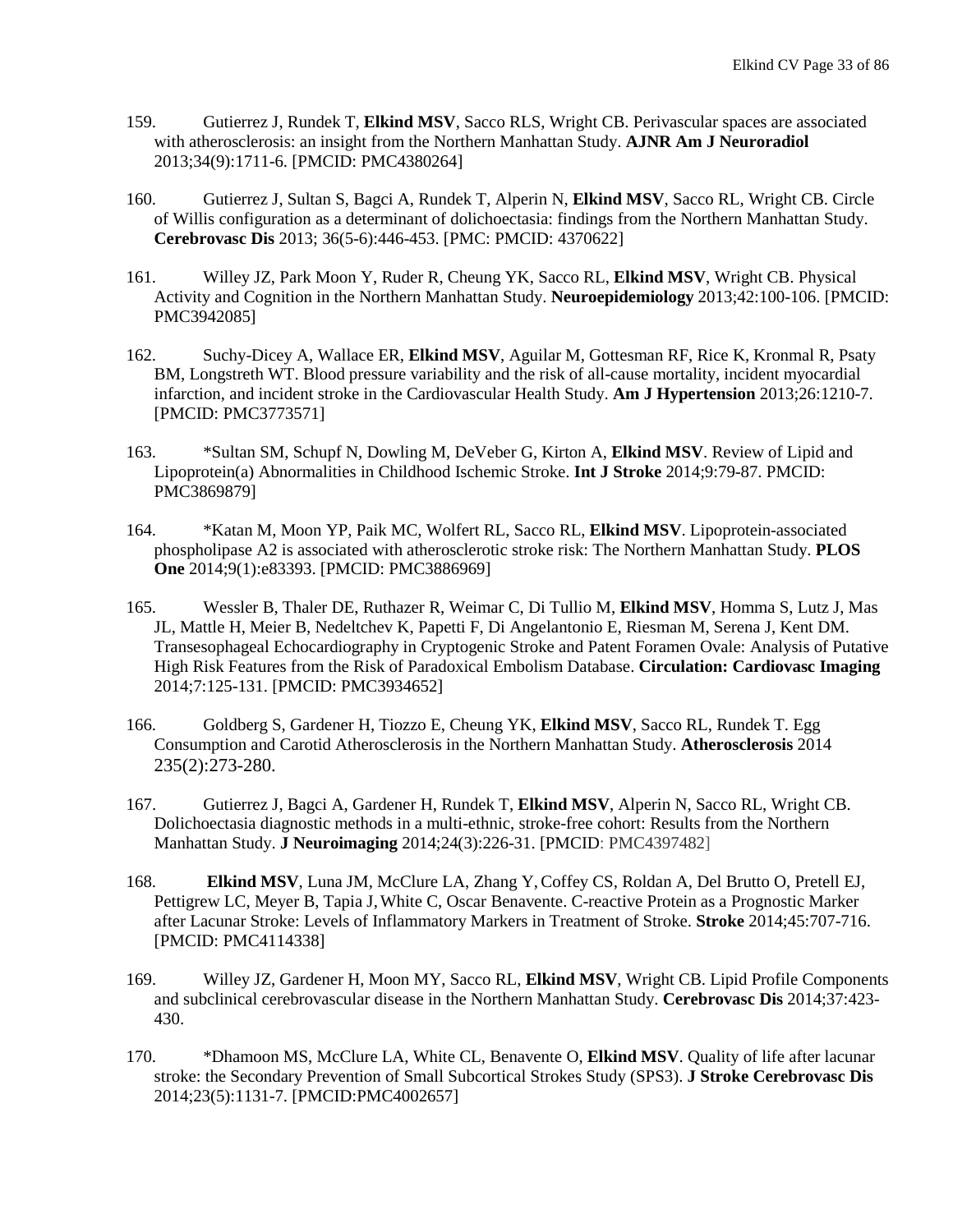- 171. Jaubert MP, Jin Z, Russo C, Homma S, **Elkind MSV**, Rundek T, Sacco RL, Di Tullio MR. Alcohol consumption and ambulatory blood pressure: a community-based study in an elderly cohort. **Am J Hypertension** 2014;27(5):688-94. [PMCID: PMC3978947]
- 172. \*Luna JM, Moon YP, Liu KM, Spitalnik S, Paik MC, Cheung K, Sacco RL, **Elkind MSV**. High sensitivity C-Reactive Protein and Interleukin-6 Dominant Inflammation and Ischemic Stroke Risk: The NOMAS Study. **Stroke** 2014;45:979-987. [PMCID: PMC4048752]
- 173. \*Dhamoon MS, Moon YP, Paik MC, Sacco RL, **Elkind MSV**. Diabetes predicts long-term disability in an elderly urban cohort: The Northern Manhattan Study. **Ann Epidemiol** 2014; 24:362-368. [PMCID:PMC4011963.]
- 174. Xu WH, Dong C, **Elkind MSV**, Rundek T, Sacco RL. Low Serum Albumin Levels Are Associated with Cardiac and Cryptogenic Ischemic Strokes: The Northern Manhattan Study. **Stroke** 2014;45:973-8. [PMCID:PMC3966953]
- 175. \*Battistella V, **Elkind MSV**. Intracranial Atherosclerotic Disease. **Eur J Neurology** 2014; 21(7):956-62.
- 176. \*Kamel H, Navi BB, Sriram N, Hovsepian DA, Devereux RB, **Elkind MSV**. The Risk of Thrombosis after the 6-Week Postpartum Period. **New Engl J Med** 2014;370:1307-15. [[PMCID: PMC4035479]
- 177. Gutierrez J, Rosoklija G, Murray J, Chon C, Elkind MSV, Goldman J, Honig LS, Dwork AJ, Morgello S, Marshall RS. A quantitative perspective to the study of brain arterial remodeling of donors with and without HIV in the Brain Arterial Remodeling Study (BARS). **Front Physiol** 2014;5:56.
- 178. Gardener H, Wright CB, Cabral D, Scarmeas N, Gu Y, Cheung K, **Elkind MSV**, Sacco RL, Rundek T. Mediterranean Diet and Carotid Atherosclerosis in the Northern Manhattan Study. **Atherosclerosis** 2014; 234:303-310.
- 179. Navi BB, Singer S, Merkler AE, Cheng NT, Stone JB, Kamel H, Iadecola C, **Elkind MSV**, DeAngelis LM. Recurrent Thromboembolic Events after Ischemic Stroke in Patients with Cancer. **Neurology** 2014;83(1):26-33.
- 180. Wright CB, Dong C, Stark M, Silverberg S, Rundek T, **Elkind MSV**, Sacco RL, Mendez A, Wolf M. Plasma FGF23 and the risk of stroke: The Northern Manhattan Study (NOMAS). **Neurology** 2014;82:1700-6. [PMCID:PMC4032206]
- 181. Thaler DE, Ruthazer R, Weimar C, Mas JL, Serena J, Di Angelantonio E, Papetti F, Homma S, Mattle HP, Nedeltchev K, Mono ML, Jaigobin C, Michel P, **Elkind MSV**, Di Tullio MR, Lutz JS, Griffith J, Kent DM. [Recurrent stroke predictors differ in medically treated patients with pathogenic vs other PFOs.](http://www.ncbi.nlm.nih.gov/pubmed/24928123) **Neurology** 2014;83(3):221-6.
- 182. Claassen J, Albers D, Schmidt JM, De Marchis GM, Pugin D, Falo CM, Mayer SA, Cremers S, Agarwal S, **Elkind MSV**, Connolly ES, Hripcsak G, Badjatia N. Nonconvulsive seizures in subarachnoid hemorrhage link inflammation and outcome. **Ann Neurol** 2014; 75(5):771-81.
- 183. Schmidt JM, Sow D, Crimmins M, Albers D, Agarwal S, Claassen J, Connolly ES, **Elkind MSV**, Hripcsak G, Mayer SA. Heart Rate Variability for Preclinical Detection of Secondary Complications after Subarachnoid Hemorrhage. **Neurocrit Care** 2014; 20(3):382-9.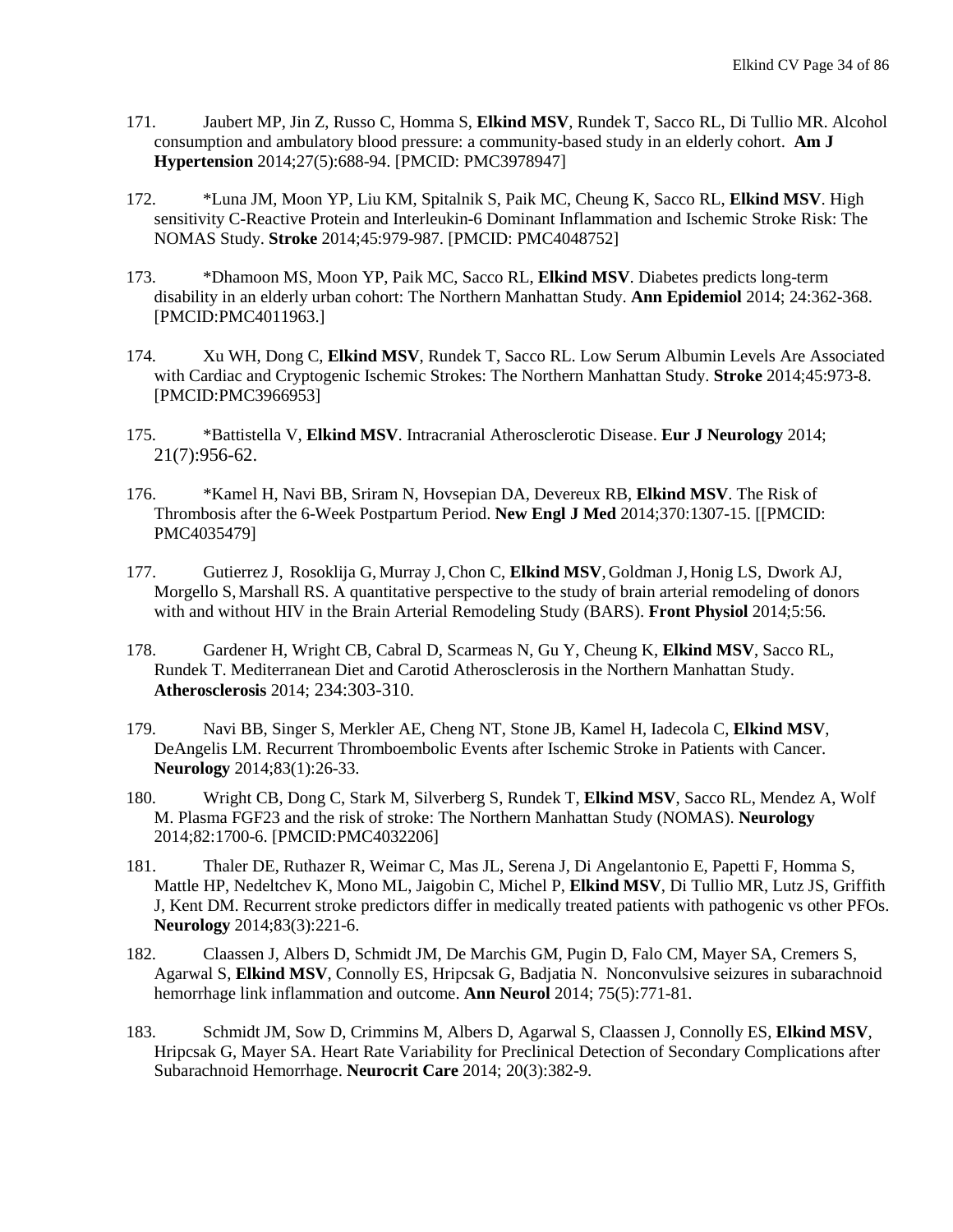- 184. Monteith T, Gardener H, Rundek T, Dong C, Yoshita M, **Elkind MSV**, DeCarli C, Sacco RL, Wright CB. Migraine, White Matter Hyperintensities, and Subclinical Brain Infarction in a Diverse Community: The NOMAS Study. **Stroke** 2014;45(6):1830-2. [PMCID:PMC4049191]
- 185. Gutierrez J,Goldman J,**Elkind MSV**, Dwork AJ, Morgello S, Marshall RS. Determinants of cerebrovascular remodeling: Do large brain arteries accommodate stenosis? **Atherosclerosis** 2014; 235(2):371-379. [PMCID:PMC4121968]
- 186. Hudson BI, Dong C, Gardener H,**Elkind MSV**, Wright CB, Sacco RL, Rundek T. Serum levels of soluble Receptor for Advanced Glycation End-products and metabolic syndrome: the Northern Manhattan Study. **Metabolism** 2014;63(9):1125-30.
- 187. Meschia JF, Bushnell C, Boden-Albala B, Braun LT, Bravata DM, Chaturvedi S, Creager MA, Eckel RH, **Elkind MSV**, Fornage M, Goldstein LB, Greenberg SM, Horvath SE, Iadecola C, Jauch EC, Moore WS, Wilson JA; on behalf of the American Heart Association Stroke Council, Council on Cardiovascular and Stroke Nursing, Council on Clinical Cardiology, Council on Functional Genomics and Translational Biology, and Council on Hypertension. Guidelines for the primary prevention of stroke: a statement for healthcare professionals from the American Heart Association/American Stroke Association [published online ahead of print October 29, 2014]. **Stroke** 2014;45(12):3754-832.
- 188. Levin BE, Llabre MM, Dong C, **Elkind MSV**, Stern Y, Rundek T, Sacco RL, Wright CB. Modeling Metabolic Syndrome and its Association with Cognition: the Northern Manhattan Study. **J Int Neuropsychol Soc** 2014;20(10):951-60. [PMCID: PMC4380272]
- 189. Ramos AR, Dong C, Rundek T, **Elkind MSV**, Boden-Albala B, Sacco RL, Wrigth CB. Sleep Duration is Associated with White Matter Hyperintensity Volume in Older Adults: The Northern Manhattan Study. **J Sleep Res** 2014;23:524-30.
- 190. Sweeney E, Thakur K, Lyons J, Willey J, Smith B, Cervantes A, Hickey M, Uchino K, Shinohara R, Haussen D, Schwamm L, Koch S, **Elkind MSV**, Mateen F. Outcomes of intravenous tissue plasminogen activator for acute ischaemic stroke in HIV-infected adults. **Eur J Neurol** 2014;21:1394-9.
- 191. \*Khatri M, Moon YP, Scarmeas N, Gu Y, Gardener H, Wright CB, Sacco RL, Nickolas TL, **Elkind MSV**. The Impact of a Mediterranean Style Diet on Kidney Function in the Northern Manhattan Study Cohort. **Clin J Am Soc Nephrol** 2014;9:1868-75.
- 192. Tiozzo E, Gardener H, Hudson BI, Dong C, Della-Morte D, Crisby M, **Elkind MSV**, Cheung YK, Wright CB, Sacco RL, Rundek T. High-density lipoprotein subfractions and carotid plaque: The Northern Manhattan Study. **Atherosclerosis** 2014; 237(1):163-168.
- 193. \*Sultan S, Schupf N, Dowling M, DeVeber G, Kirton A, Kielstra L, Finlay A, **Elkind MSV**, IPSS Investigators. Predictors of Cholesterol and Lipoprotein (a) Testing in Children with Arterial Ischemic Stroke. **J Stroke Cerebrovasc Dis** 2014;23(9):2405-13. [PMCID: PMC4211425]
- 194. Noble JM, Scarmeas N, Celenti RS, **Elkind MSV**, Wright CB, Schupf N, Papapanou PN. Serum IgG antibody levels to periodontal microbiota are associated with incident Alzheimer Disease. **PLoS One** 2014;9(12):e114959.
- 195. Wintermark M, Hills NK, DeVeber GA, Barkovich AJ, **Elkind MSV**, Sear K, Zhu G, Leiva-Salinas C, Hou Q, Dowling M, Bernard T, Friedman N, Ichord R, Fullerton HJ, and the VIPS Investigators. Arteriopathy Diagnosis in Childhood Arterial Ischemic Stroke: Results of the Vascular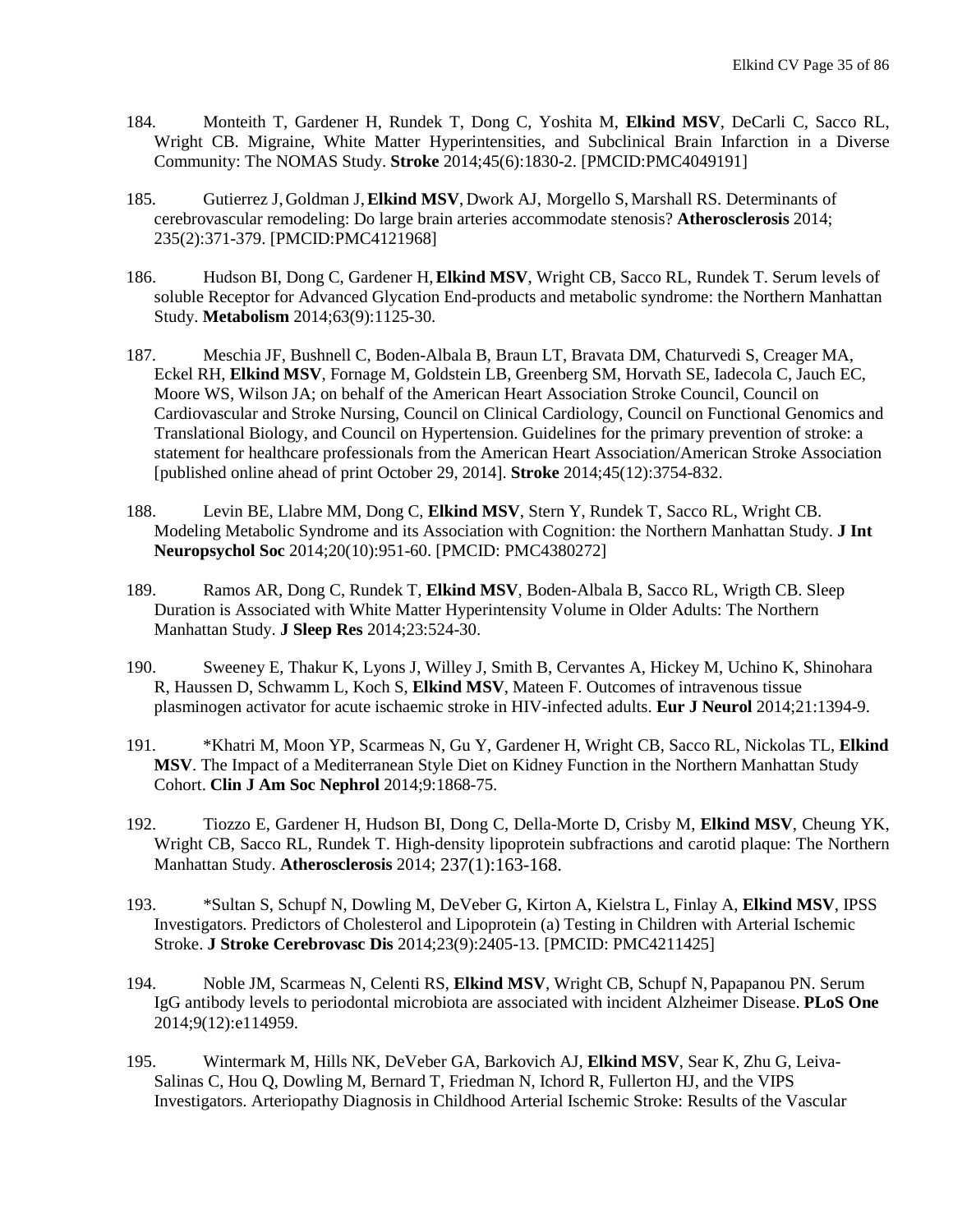effects of Infection in Pediatric Stroke (VIPS) Study. **Stroke** 2014; 45(12):3597-605. [PMCID:PMC4260818]

- 196. Sultan SM, Beslow LA, Vossough A, **Elkind MSV**, Kasner SE, Mirsky DM, Licht DJ, Ichord RN. [Predictive validity of severity grading for cerebral steno-occlusive arteriopathy in recurrent childhood](http://www.ncbi.nlm.nih.gov/pubmed/25104397)  [ischemic stroke.](http://www.ncbi.nlm.nih.gov/pubmed/25104397) **Int J Stroke** 2015;10(2):213-8.
- 197. Corrales-Medina VF, Alvarez KN, Weissfeld LA, Angus DC, Chirinos JA, Chang Chung-Chou H. Newman A, Loehr L, Folsom AR, **Elkind MS**, Lyles MF, Kronmal RA, Yende S. Association Between Hospitalization for Pneumonia and Subsequent Risk of Cardiovascular Disease. **JAMA** 2015; 313(3):264- 74.
- 198. \*Willey JZ, Moon YP, Kahn E, Rodriguez CJ, Rundek T, Cheung K, Sacco RL, **Elkind MSV**. Population attributable risks of hypertension and diabetes for cardiovascular disease and stroke in the Northern Manhattan Study. **J Am Heart Assoc** 2014;3(5).
- 199. Thaler D, Ruthazer R, Weimar C, Serena J, Mattle HP, Nedeltchev K, Mono ML, Di Angelantonio E, **Elkind MSV**, Di Tullio MR, Homma S, Michel P, Meier B, Furlan AJ, Lutz JS, Kent DM. Determinants of antithrombotic choice for patent foramen ovale in cryptogenic stroke. **Neurology** 2014; 83:1954-7.
- 200. \*Lord A, Langefeld C, Moomaw C, Badjatia N, Sekar P, Vashkevich A, Rosand J, Kidwell C, Osborne J, Woo D, **Elkind MSV**. Risk Factors for Post-Stroke Infections after Intracerebral Hemorrhage and Their Impact on Outcome: The Ethnic/Racial Variations of Intracerebral Hemorrhage (ERICH) Study. **Stroke** 2014;45:3535-3542. [PMCID: PMC4245453]
- 201. Navi BB, Singer S, Merkler AE, Cheng NT, Stone JB, Kamel H, Iadecola C, **Elkind MSV**, DeAngelis LM. Cryptogenic Stroke Subtype Predicts Reduced Survival in Cancer Patients with Stroke. **Stroke** 2014;45(8):2292-7. [PMCID:PMC4254829]
- 202. Verhaaren BFJ, Debette S, Bis JC, Smith JA, Ikram MK, Adams HH, Beecham AH, Rajan KB, Lopez LM, Barral S, van Buchem MA, van der Grond J, Smith AV, Hegenscheid K, Aggarwal NT, de Andrade M, Atkinson EJ, Beekman M, Beiser AS, Blanton SH, Boerwinkle E, Brickman AM, Bryan RN, Chauhan G, Chen CPLH, Chouraki V, de Craen AJM, Crivello F, Cushman M, Deary IJ, Deelen J, deJager PL, Dufouil C, **Elkind MSV**, Evans DA, Freudenberger P, Gottesman RF, Guðnason V, Habes M, Heckbert SR, Heiss G, Hilal S, Hofer E, Hofman A, Ibrahim-Verbaas CA, Jukema WJ, Knopman DS, Lewis CE, Liao J, Liewald DCM, Luciano M, van der Lugt A, Martinez OO, Mayeux R, Mazoyer B, Nalls M, Nauck M, Niessen WJ, Oostra BA, Psaty BM, Rice KM, Rotter JI, von Sarnowski B, Schmidt H, Schreiner PJ, Schuur M, Sidney SS, Sigurdsson S, Slagboom PE, Stott DJM, van Swieten JC, Teumer A, Töglhofer AM, Traylor M, Trompet S, Turner ST, Tzourio C, Uh HW, Uitterlinden AG, Vernooij MW, Wang JJ, Wong TY, Wardlaw JM, Windham BG, Wittfeld K, Wolf C, Wright CB, Yang Q, Zhao W, Zijdenbos A, Sacco RL, Kardia SLR, Amouyel P, Mosley TH, Longstreth WT, DeCarli CC, van Duijn CM, Schmidt R, Launer LJ, Grabe HJ, Seshadri SS, Ikram MA, Fornage M. Multi-ethnic genome-wide association study of cerebral white matter hyperintensities on MRI. **Circulation: Cardiovasc Genet** 2015;8(2):398-409.
- 203. Hudson BI, Gardener H,Liu-Mares W, Dong C, Cheung Ken, **Elkind MSV**, Wright CB, Sacco RL, Rundek T. Serum soluble RAGE levels and carotid atherosclerosis: the Northern Manhattan Study (NOMAS). **Atherosclerosis** 2015;240(1):17-20.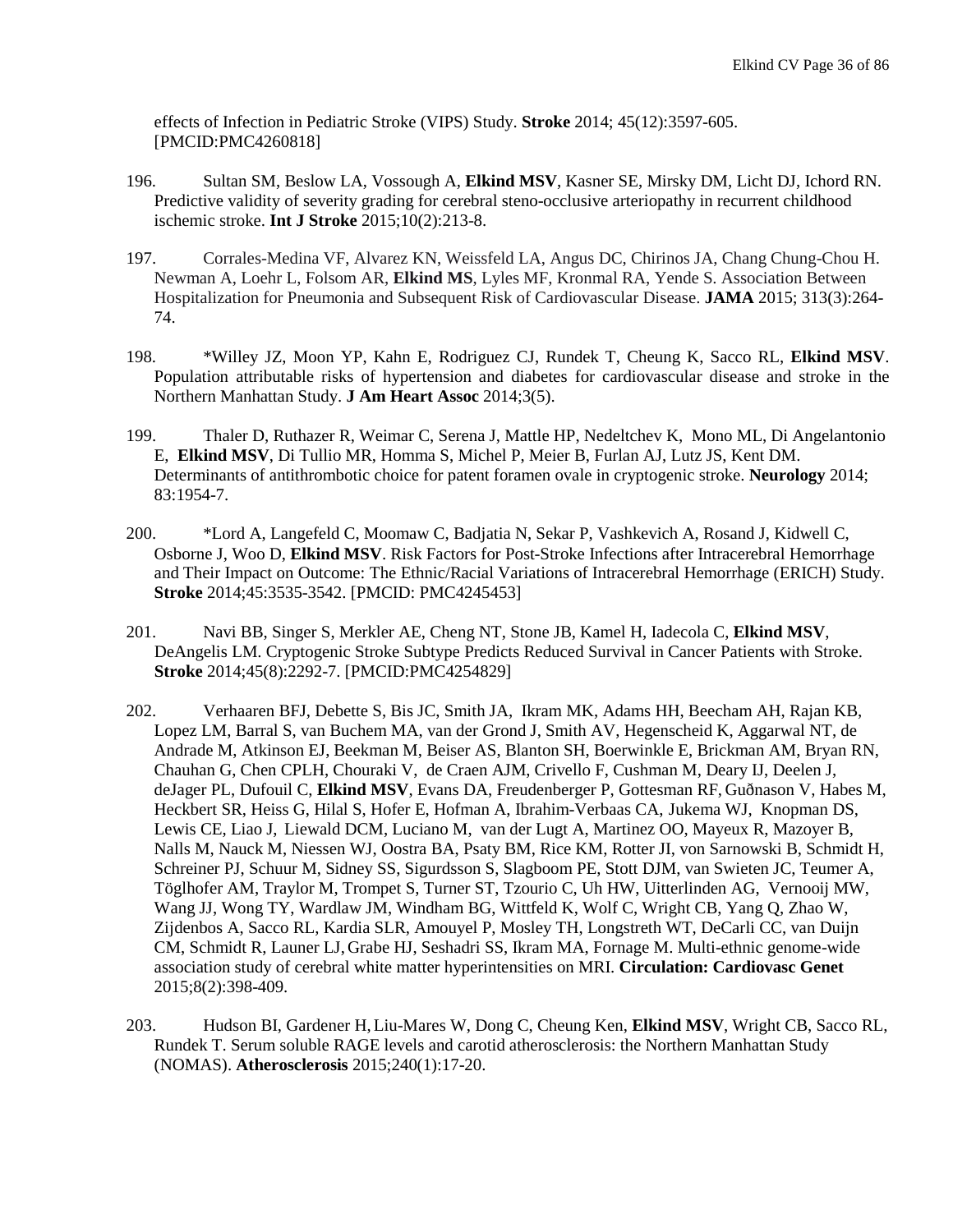- 204. Fullerton HJ, Hills NK, **Elkind MSV**, Dowling MM, Wintermark M, Glaser CA, Tan M, Rivkin MJ, Titomanlio L, Barkovich JA, deVeber GA, VIPS Investigators. Infection, Vaccination, and Childhood Arterial Ischemic Stroke: The Vascular effects of Infection in Pediatric Stroke Study Results. **Neurology** 2015;85(17):1459-66. [PMCID: PMC4631070]
- 205. Russo C, Jin Z, **Elkind MSV**, Rundek T, Homma S, Sacco RL, Di Tullio MR. Prevalence and Prognostic Value of Subclinical Left Ventricular Systolic Dysfunction by Global Longitudinal Strain in a Community-Based Cohort. **Eur J Heart Failure** 2014;16(12):1301-9.
- 206. \*Dhamoon MS, McClure LA, White CL, Lakshminarayan K, Benavente O, **Elkind MSV**. Longterm disability after lacunar stroke: Secondary Prevention of Small Subcortical Strokes. **Neurology** 2015;84(10):1002-8.
- 207. Dhamoon MS, Dong C, **Elkind MSV**, Sacco RL. Ideal Cardiovascular Health Metrics Predict Disability: the Northern Manhattan Study. **J Am Heart Assoc** 2015;4(2). [PMCID:PMC4345864]
- 208. Navi BB, Reiner AS, Kamel H, Iadecola C, **Elkind MSV**, Panageas KS, DeAngelis LM. Association between Cancer and Subsequent Stroke. **Ann Neurol** 2015;77(2):291-300. [PMCID: PMC4315703]
- 209. Kamel H, Bartz TM, Longstreth WT, Okin PM, Thacker EL, Patton KK, Stein PK, Gottesman RF, Heckbert SR, Kronmal RA, **Elkind MSV**, Soliman EZ. Association between left atrial abnormality on ECG and Vascular Brain Injury on MRI in the Cardiovascular Health Study. **Stroke** 2015;46(3):711-6. [PMCID:PMC4342300]
- 210. Gardener H, Rundek T, Wright CB, Gu Y, Scarmeas N, Homma S, Russo C, **Elkind MSV**, Sacco RL, Di Tullio M. A Mediterranean-style Diet and Left Ventricular Mass (The Northern Manhattan Study). **Am J Cardiol** 2015; 115(4):510-4. [PMCID: PMC4337778]
- 211. Sera F, Russo C, Iwata S,Jin Z, Rundek T, **Elkind MSV**, Homma S, Sacco RL, Di Tullio MR. Arterial Wave Reflection and Aortic Valve Calcification in an Elderly Community-Based Cohort. **J Am Soc Echocardiogr** 2015;28(4):430-6. [PMCID: PMC4385481]
- 212. \*Yaghi S, Moon YP, Mora-McLaughlin C, Willey JZ, Di Tullio M, Kamel H, Sacco RL, **Elkind MSV**.Left Atrial Enlargement and Stroke Recurrence: The Northern Manhattan Stroke Study. **Stroke** 2015; 46(6):1488-93. [PMCID: PMC4442058]
- 213. Tosto G, Fu H, Vardarajan BN, Lee JH, Cheng R, Reyes-Dumeyer D, Lantigua R, Medrano M, Jimenez-Velazquez IZ, **Elkind MSV**, Wright CB, Sacco RL, Pericak-Vance M, Farrer L, Rogaeva E, St George-Hyslop P, Reitz C, Mayeux R. F-box/LRR-repeat protein 7 is genetically associated with Alzheimer's disease. **Ann Clin Transl Neurol** 2015;2(8):810-20. [PMCID: PMC4554442]
- 214. Gutierrez J, **Elkind MSV**, Gomez-Schneider M, DeRosa JT, Cheung K, Bagci A, Alperin N, Sacco RL, Wright CB, Rundek T. Compensatory intracranial arterial dilatation in extracranial carotid atherosclerosis: the Northern Manhattan Study. **Int J Stroke** 2015;10(6):843-8. [PMCID: PMC4514557]
- 215. Gutierrez J, **Elkind MSV**, Virmani R, Goldman J, Honig L, Morgello S, Marshall RS. A pathological perspective on the natural history of cerebral atherosclerosis. **Int J Stroke** 2015; 10(7):1074- 80. [PMCID: PMC4583838]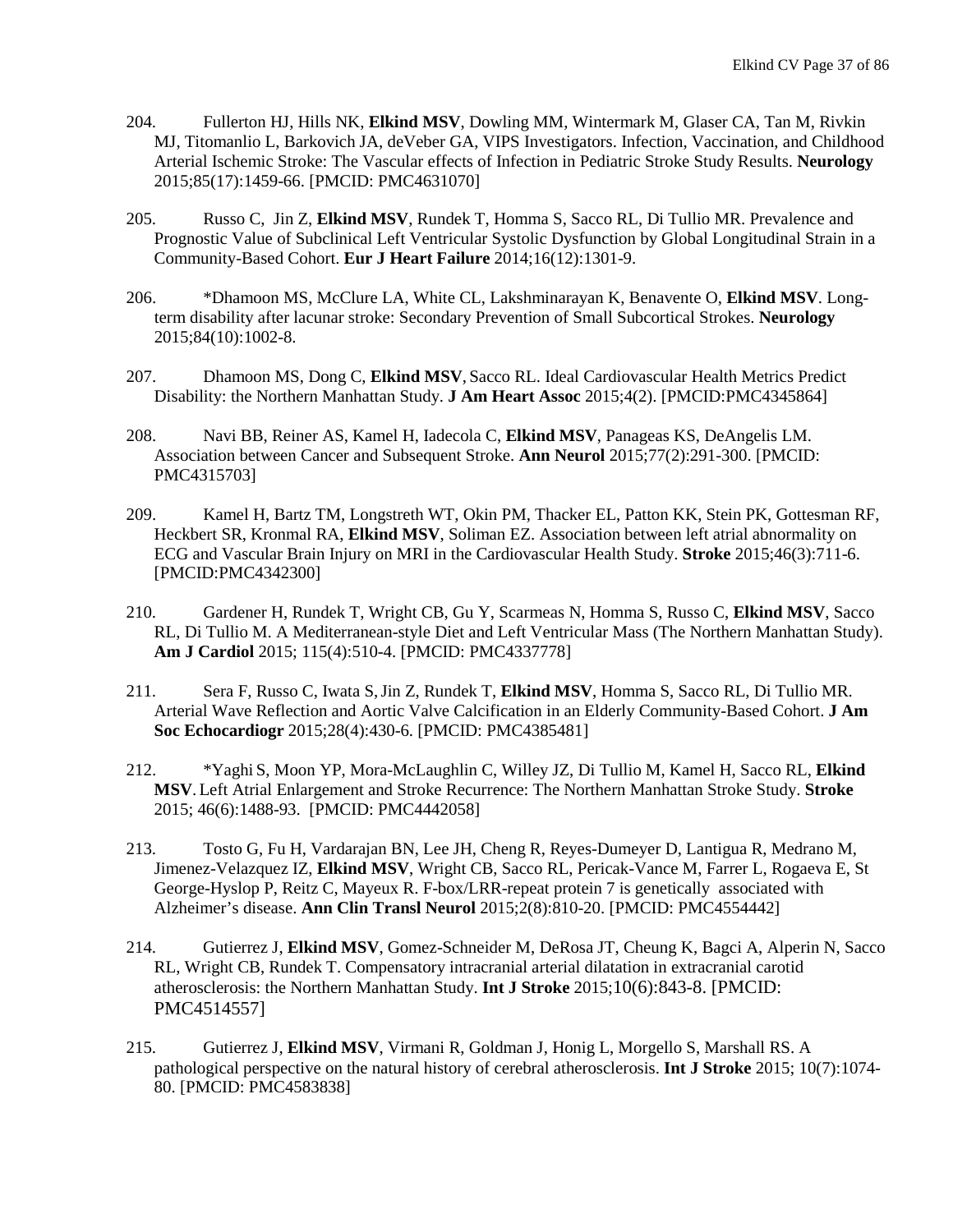- 216. \*Wright CB, Gardener H, Dong C, Yoshita M, DeCarli C, Sacco RL, Stern Y, **Elkind MSV**. Infectious Burden and Cognitive Decline in the Northern Manhattan Study. **J Am Geriatric Soc** 2015; 63(8):1540-5.
- 217. Glazer H, Dong C, Yoshita M, Rundek T, **Elkind MSV**, Sacco RL, DeCarli C, Stern Y, Wright CB. Subclinical cerebrovascular damage inversely associates with learning ability: the Northern Manhattan Study. **Neurology** 2015;84(23):2362-7. [PMCID: PMC4464740]
- 218. Cheung YK, Yu G, Wall MM, Sacco RL, **Elkind MSV**, Willey JZ. Patterns of leisure-time physical activity using multivariate finite mixture modeling and cardiovascular risk factors in the Northern Manhattan Study. **Ann Epidemiol**;25(7):469-74. [PMCID: PMC4457695]
- 219. Merkler AE, Singer S, Cheng NT, Stone JB, Kamel H, Iadecola C, **Elkind MSV**, DeAngelis LM, Navi BB. Diagnostic Yield of Echocardiography in Cancer Patients with Ischemic Stroke. **J Neurooncol** 2015;123(1):115-21. [PMCID: PMC4441574]
- 220. Dong C, Nabizadeh N, Caunca M, Cheung YK, Rundek T, **Elkind MSV**, DeCarli C, Sacco RL, Stern Y, Wright CB. Cognitive correlates of white matter lesion load and brain atrophy: The Northern Manhattan Study. **Neurology** 2015; 85(5):441-9. [PMCID:PMC4534076]
- 221. \*Willey JZ, Moon YP, Sherzai A, Cheung YK, Sacco RL, **Elkind MSV**. Leisure-time physical activity and mortality in a multi-ethnic prospective cohort study: the Northern Manhattan Study. **Ann Epidemiol** 2015;25(7):475-479. [PMCID:PMC4457561]
- 222. Amin-Hanjani S, Du X, Rose-Finnell L, Pandey DK, Richardson D, Thulborn KR, **Elkind MSV**, Zipfel GJ, Liebeskind DS, Silver FL, Kasner SE, Aletich VA, Caplan LR, Derdeyn CP, Gorelick PB, Charbel FT. Hemodynamic Features of Symptomatic Vertebrobasilar Disease. **Stroke** 2015;46(7):1850-6. [PMCID:PMC4607265]
- 223. Sumner JA, Kubzansky LD, **Elkind MSV**, Roberts AL, Agnew-Blais J, Chen Q, Cerdá M, Rexrode KM, Rich-Edwards JW, Spiegelman D, Suglia SF, Rimm EB, Koenen KC. Trauma Exposure and Posttraumatic Stress Disorder Symptoms Predict Onset of Cardiovascular Events in Women. **Circulation** 2015;132(4):251-9. [PMCID:PMC4519406]
- 224. \*Gutierrez J, Cheung K, Bagci A, Rundek T, Alperin N, Sacco RL, Wright CB, **Elkind MSV**. Brain arterial diameters as a risk factor for vascular events. **J Am Heart Assoc** 2015;4(8). [PMCID:PMC4599479]
- 225. \*Yaghi S, Kamel H, **Elkind MSV**. Potential New Uses of Non-Vitamin K Oral Anticoagulants in Stroke Treatment and Prevention. **Neurology** 2015;85(12):1078-84. [PMCID:PMC4603598]
- 226. Russo C, Jin Z, Homma S, Rundek T, **Elkind MSV**, Sacco RL, Di Tullio MR. Race-ethnic differences in subclinical left ventricular systolic dysfunction by global longitudinal strain in a communitybased cohort study. **Am Heart J** 2015;169(5):721-6. [PMCID:PMC4429251]
- 227. Walsh KB, Sekar P, Langefeld CD, Moomaw CJ, **Elkind MSV**, Boehme AK, James ML, Osborne J, Sheth KN, Woo D, Adeoye O. Monocyte count and 30-day case fatality in intracerebral hemorrhage. **Stroke** 2015; 46(8):2302-4. [PMCID:PMC4519364]
- 228. Rundek T, Gardener H, Della-Morte D, Dong C, Cabral D, Tiozzo E, Roberts E, Crisby M, Cheung K, Demmer R, **Elkind MSV**, Sacco RL, Desvarieux M. The Relationship between Carotid Intima-Media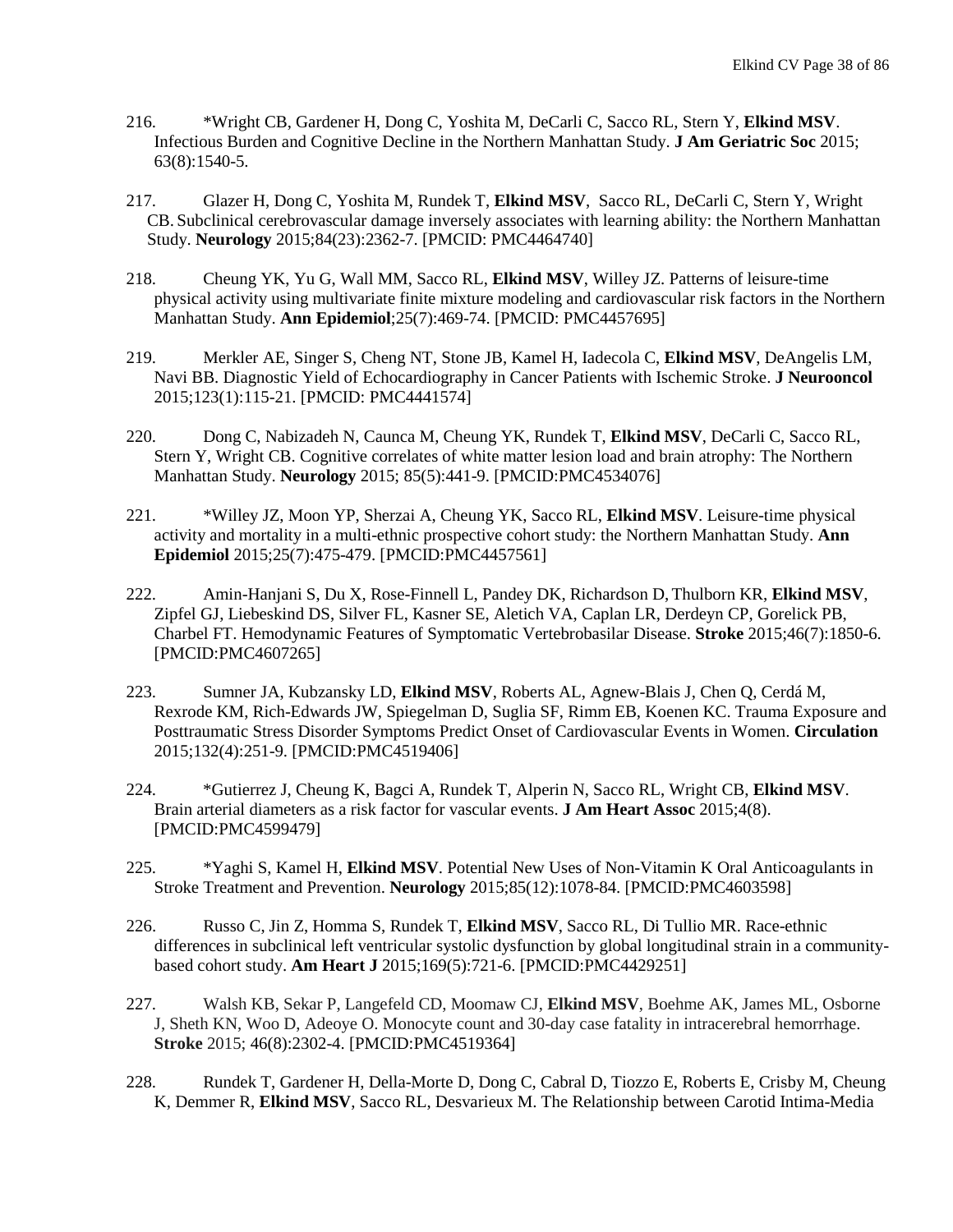Thickness and Carotid Plaque in the Northern Manhattan Study. **Atherosclerosis** 2015;241(2):364-370. [PMCID:PMC4509793]

- 229. Monteith TS, Gardener H, Rundek T, **Elkind MSV**, Sacco RL. Migraine and Risk of Stroke in Older Adults: Northern Manhattan Study. **Neurology** 2015;85(8):715-21. PMCID:PMC4553031]
- 230. Gutierrez J, Goldman J, Dwork AJ, **Elkind MSV**, Marshall RS, Morgello S. Brain arterial remodeling contribution to nonembolic brain infarcts in patients with HIV. **Neurology** 2015; 85(13):1139- 45. [PMCID: PMC4603890]
- 231. Yaghi S, Song C, Gray WA, Furie KL, **Elkind MSV**, Kamel H. Left Atrial Appendage Function and Stroke Risk. **Stroke** 2015; 46(12):3554-9. [PMCID: PMC4659748]
- 232. Gutierrez J, **Elkind MSV**, Cheung K, Rundek T, Sacco RL, Wright CB. Pulsatile and steady components of blood pressure and subclinical cerebrovascular disease: the Northern Manhattan Study. **J Hypertension** 2015; 33(10):2115-22.
- 233. Shah NH, Dong C, **Elkind MSV**, Sacco RL, Mendez AJ, Hudson BI, Silverberg S, Wolf M, Rundek T, Wright CB. Fibroblast Growth Factor 23 Is Associated with Carotid Plaque Presence and Area: the Northern Manhattan Study. **Arterioscler Thromb Vasc Biol** 2015;35(9):2048-53. [PMCID: PMC4552577]
- 234. Yang D, Iyer SG, Gardener H, Della-Morte D, Crisby M, Dong C, Cheung K, Mora-McLaughlin C, Wright CB, **Elkind MSV**, Sacco RL, Rundek T. Cigarette smoking and carotid plaque echodensity in the Northern Manhattan Study. **Cerebrovascular Diseases** 2015;40(3-4):136-143. [PMCID: PMC4567425]
- 235. Russo C, Jin Z, Sera F, Lee E, Homma S, Rundek T, **Elkind MSV**, Sacco RL, Di Tullio MR. Left Ventricular Systolic Dysfunction by Longitudinal Strain is an Independent Predictor of Incident Atrial Fibrillation: a Community-Based Cohort Study. **Circulation: Cardiovascular Imaging** 2015;8(8):e003520. [PMCID: PMC4531260]
- 236. Corrales-Medina VF, Taljaard M, Yende S, Kronmal R, Dwivedi G, Newman AB, **Elkind MSV**, Lyles MF, Chirinos JA. [Intermediate and long-term risk of new-onset heart failure after hospitalization for](http://www.ncbi.nlm.nih.gov/pubmed/26299228)  [pneumonia in elderly adults.](http://www.ncbi.nlm.nih.gov/pubmed/26299228) **Am Heart J** 2015;170(2):306-312.
- 237. Sera F, Jin Z, Russo C, Lee ES, Schwartz JE, Rundek T, **Elkind MSV**, Homma S, Sacco RL, Di Tullio MR. Ambulatory Blood Pressure Control and Subclinical Left Ventricular Dysfunction in Treated Hypertensive Subjects. **J Am Coll Cardiol** 2015;66(12):1408-1409.
- 238. \*Yaghi S, Sherzai AZ, Pilot M, Sherzai D, **Elkind MSV**. The CHADS2 components are associated with stroke-related in-hospital mortality in patients with atrial fibrillation. **J Stroke Cerebrovasc Dis** 2015 Oct;24(10):2404-7.
- 239. \*Kamel H, Hunter M, Moon YP, Yaghi S, Cheung K, Di Tullio MR, Okin PM, Sacco RL, Soliman EZ, **Elkind MSV**. Electrocardiographic Left Atrial Abnormality and Risk of Stroke: Northern Manhattan Study. **Stroke** 2015;46(11):3208-12. [PMCID:PMC4624510]
- 240. Sheth KN, Martini SR, Moomaw CJ, Koch S, **Elkind MSV**, Sung G, Kittner SJ, Frankel M, Rosand J, Langefeld CD, Comeau ME, Waddy S, Osborne J, Woo D. Prophylactic Antiepileptic Drug Use and Outcome in the Ethnic/Racial Variations of Intracerebral Hemorrhage (ERICH) Study. **Stroke** 2015; 46(12):3532-5. [PMCID: PMC4659755]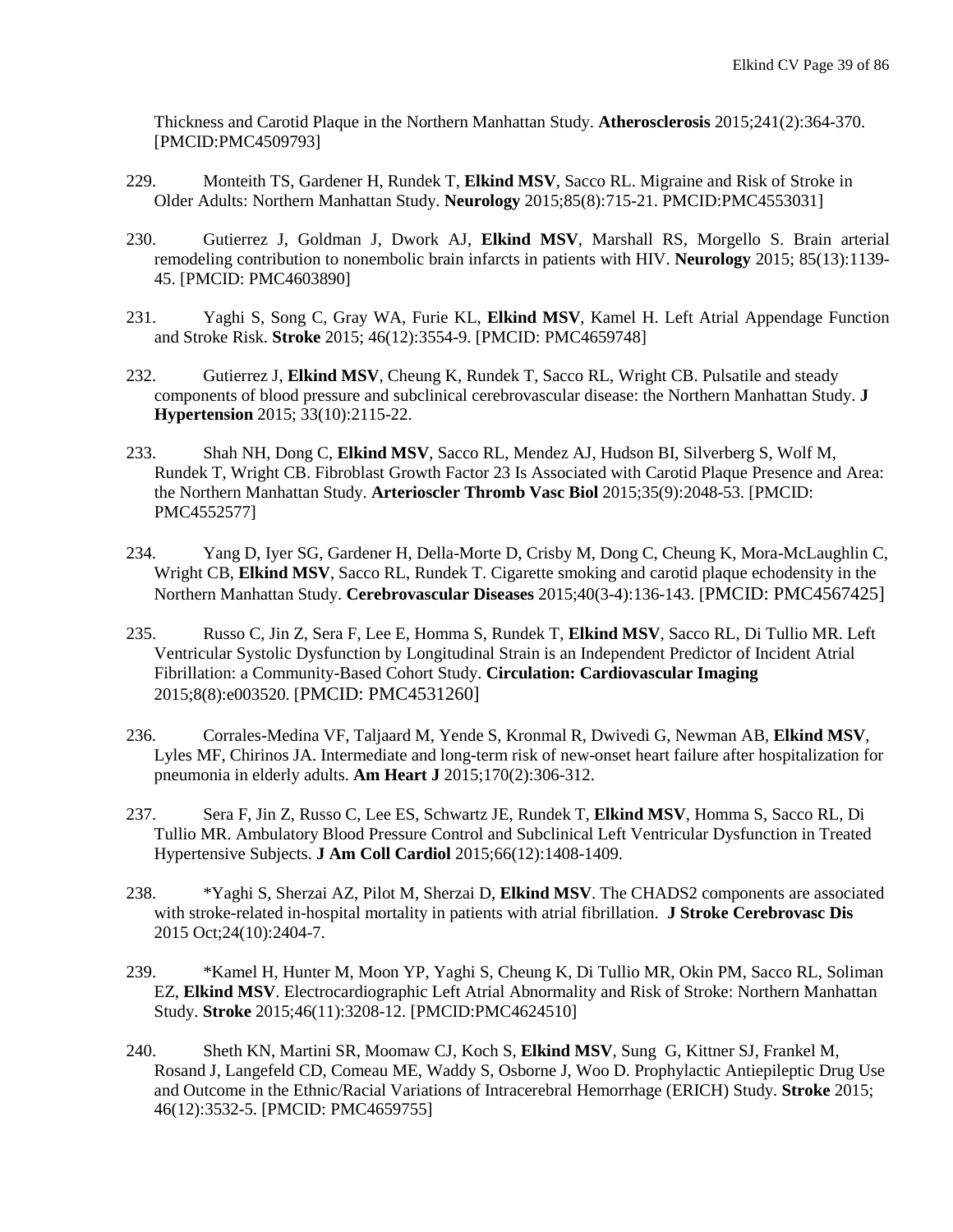- 241. Gutierrez J,Menshawy K, Gonzalez M, **Elkind MSV**, Marshall R, Dwork A, Morgello S. Brain large artery inflammation associated with Human Immunodeficiency Virus and large artery remodeling. **AIDS** 2016;30(3):415-23.
- 242. Amin-Hanjani S, Pandey DK,Rose-Finnell L, Du X, Richardson D, Thulborn KR, **Elkind MSV**, Zipfel GJ, Liebeskind DS, Silver FL, Kasner SE,. Aletich VA, Caplan LR, Derdeyn CP, Gorelick PB, Charbel FT, on behalf of the VERiTAS Study Group. Impact of Hemodynamics on Stroke Risk in Symptomatic Vertebrobasilar Disease. **JAMA Neurology** 2015 Dec 21:1-8.
- 243. Kamel H, Okin P, **Elkind MSV**, Iadecola C[. Atrial Fibrillation and Mechanisms of Stroke: Time](http://www.ncbi.nlm.nih.gov/pubmed/26786114)  [for a New Model.](http://www.ncbi.nlm.nih.gov/pubmed/26786114) **Stroke** 2016;47(3):895-900. [PMCID:PMC4766055]
- 244. \*Kulick ER, Moon YP, Cheung K, Willey JZ, Sacco RL, **Elkind MSV**. Racial-Ethnic Disparities in the Association between Risk Factors and Diabetes: the Northern Manhattan Study. **Prev Med** 2015 Dec 4;83:31-36.
- 245. \*Yaghi S, Boehme AK, Hazan R, Hod E, Canaan A, Kamel H, Marshall RS, **Elkind MSV**. Atrial Cardiopathy and Cryptogenic Stroke: A Cross-sectional Pilot Study. **J Stroke Cerebrovasc Dis** 2015;25(1):110-4. [PMCID: 4695267]
- 246. Sera F, Jin Z, Russo C, Lee ES, Schwartz JE, Rundek T, **Elkind MSV**, Homma S, Sacco RL, Di Tullio MR. [Relationship of Office and Ambulatory Blood Pressure With Left Ventricular Global](http://www.ncbi.nlm.nih.gov/pubmed/26643689)  [Longitudinal Strain.](http://www.ncbi.nlm.nih.gov/pubmed/26643689) **Am J Hypertens** 2016; 29(11):1261-1267.
- 247. Dong C, Della-Morte D, Rundek T, Wright CB, **Elkind MSV**, Sacco RL. [Evidence to Maintain the](http://www.ncbi.nlm.nih.gov/pubmed/26831192)  [Systolic Blood Pressure Treatment Threshold at 140 mm](http://www.ncbi.nlm.nih.gov/pubmed/26831192)Hg for Stroke Prevention: The Northern [Manhattan Study.](http://www.ncbi.nlm.nih.gov/pubmed/26831192) **Hypertension** 2016;67(3):520-6.
- 248. Gutierrez J, Honig LS, **Elkind MSV**, Mohr JP, Goldman JE, Dwork AJ, Morgello S, Marshall RS. Brain arterial aging and its relationship to Alzheimer Dementia. **Neurology** 2016;86(16):1507-15. [PMCID:PMC4836884]
- 249. Fullerton HJ, Wintermark M, Hills NK, Dowling MM, Tan M, Rafay MF, **Elkind MSV**, Barkovich AJ, deVeber GA, the VIPS Investigators. Risk of Recurrent Arterial Ischemic Stroke in Childhood: A Prospective International Study. **Stroke** 2016;47(1):53-9. [PMCID: PMC4696877]
- 250. Miller EC, Yaghi S, Boehme AK, Joshua Z. Willey M, **Elkind MSV**, Marshall RS. Mechanisms and Outcomes of Ischemic Stroke during Pregnancy and the Postpartum Period. **Neurol Clin Pract** 2016;6(1):29-39.
- 251. \*Boehme AK, McClure LA, Zhang Y, Luna JM, Del Brutto OH, Benavente OR, **Elkind MSV**. Inflammatory markers and outcomes after lacunar stroke: the Levels of Inflammatory Markers in Treatment of Stroke Study. **Stroke** 2016;47(3):659-67. [PMCID:PMC4766076]
- 252. Woo D, Kruger AJ, Sekar P, Haverbusch M, Osborne J, Moomaw CJ, Martini S, Hosseini S, Ferioli S, Worrall BP, **Elkind MSV**, Sung G, James ML, Testai FD, Langefeld CD, Broderick JP, Koch S, Flaherty ML. Incontinence and gait disturbance after intraventricular extension of intracerebral hemorrhage. **Neurology** 2016;86(10):905-11. [PMCID:PMC4782110]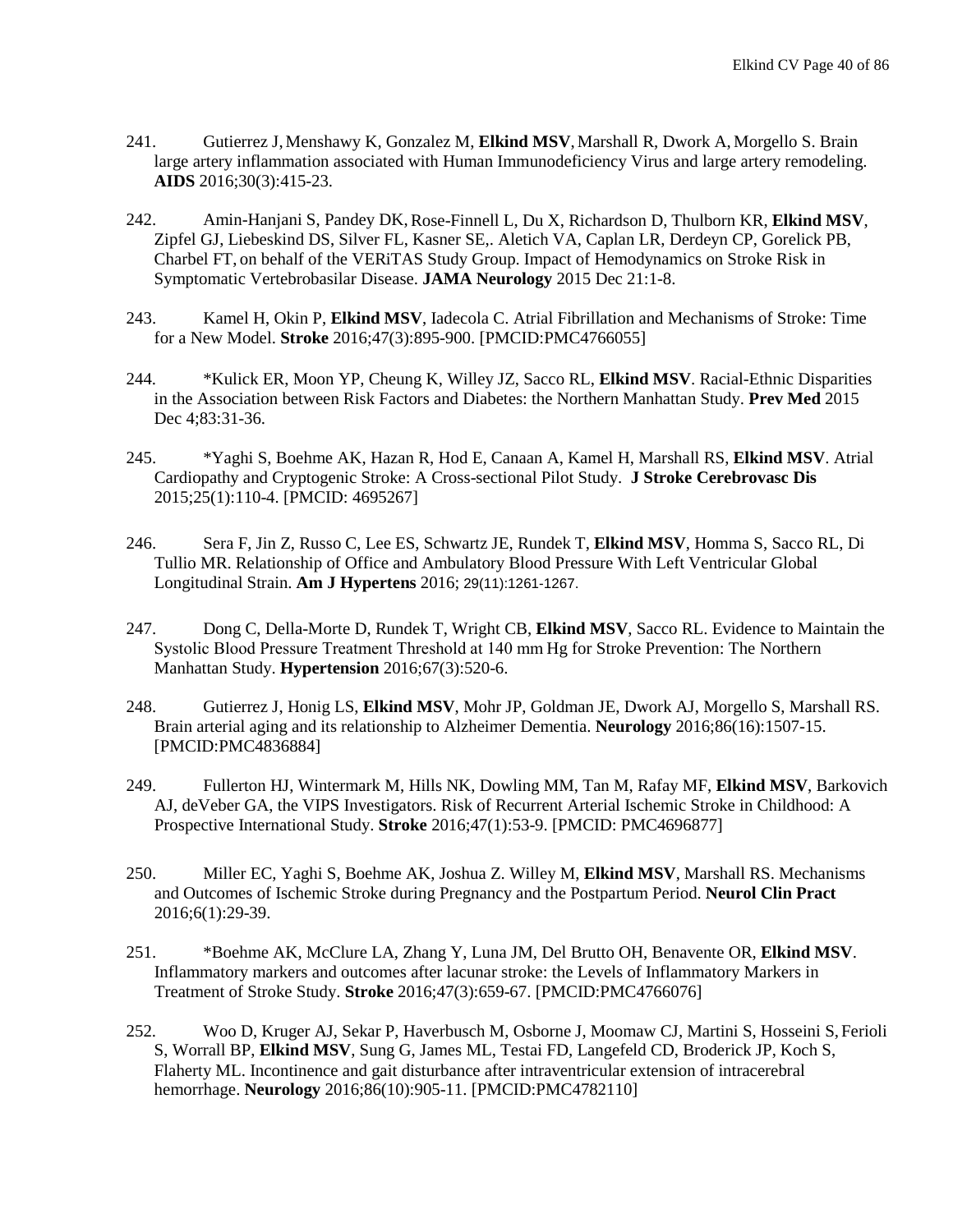- 253. Yaghi S, Rostanski SK, Boehme AK, Martin-Schild S, Samai A, Silver B, Blum CA, Jayaraman M, Siket M, Khan M, Furie KL, **Elkind MSV**, Marshall RS, Willey JZ. Imaging Parameters and Recurrent Cerebrovascular Events in Patients with Minor Stroke or Transient Ischemic Attack. **JAMA Neurology** 2016;73(5):572-8. **[published with an editorial**]
- 254. **Elkind MSV**, Hills NK, Glaser CA, Lo WD, Amlie-Lefond C, Dlamini N, Kneen R, Hod EA, Wintermark M, deVeber GA, Fullerton HJ, IPS Investigators. Herpesvirus Infections and Childhood Arterial Ischemic Stroke: Results of the VIPS Study. **Circulation** 2016;133(8):732-41.[PMCID: PMC4766042] (This paper was published with an editorial)
- 255. Russo C, Sera F, Jin Z, Palmieri V, Homma S, Rundek T, **Elkind MSV**, Sacco RL, Di Tullio MR. [Abdominal adiposity, general obesity, and subclinical systolic dysfunction in the elderly: A population](http://www.ncbi.nlm.nih.gov/pubmed/27109744)[based cohort study.](http://www.ncbi.nlm.nih.gov/pubmed/27109744) **Eur J Heart Fail** 2016;18(5):537-44. [PMCID: PMC4853250]
- 256. Wright CB, Shah NH, Mendez AJ, DeRosa JT, Yoshita M, **Elkind MSV**, Sacco RL, DeCarli C, Rundek T, Silverberg S, Dong C, Wolf M. Fibroblast Growth Factor 23 is Associated with Subclinical Cerebrovascular Damage: the Northern Manhattan Study (NOMAS). **Stroke** 2016; 47(4):923-8. [PMCID: PMC4811730]
- 257. \*Katan M, Moon YP, Paik MC, Mueller B, Herklotz R, Sacco RL, **Elkind MSV**. Procalcitonin and midregional proatrial natriuretic peptide as markers of ischemic stroke: the Northern Manhattan Study. **Stroke** 2016;47:1714-1719. [PMCID[:PMC4927365\]](https://www.ncbi.nlm.nih.gov/pmc/articles/PMC4927365/)
- 258. Tiozzo E, Gardener H, Hudson BI, Dong C, Della-Morte D, Crisby M, Goldberg RB, **Elkind MSV**, Cheung YK, Wright CB, Sacco RL, Desvarieux M, Rundek T. Subfractions of High-Density Lipoprotein Cholesterol and Carotid Intima-Media Thickness: The Northern Manhattan Study. **Stroke** 2016;47(6):1508-13. [PMCID: [PMC4901385\]](http://www.ncbi.nlm.nih.gov/pmc/articles/PMC4901385/)
- 259. Lord AS, Lewis AK, Czeisler B, Ishida K, Torres J, Kamel H, Ernst J, Woo D, **Elkind MSV**, Boden-Albala B. The Majority of 30-Day Readmissions after Intracerebral Hemorrhage are Related to Infections. **Stroke** 2016;47:1768-1771. [PMCID: PMC4927367]
- 260. Koch S, **Elkind MSV**, Testai FD, Brown MW, Martini S, Sheth KN, Chong JY, Osborne J, Moomaw CJ, Langefeld CD, Sacco RL, Woo D, the ERICH Study Investigators. Racial-ethnic disparities in acute blood pressure after intracerebral hemorrhage. **Neurology** 2016;87(8):786-91. [PMCID: PMC4999322]
- 261. Boehme AK, Hays A, Kicielinski K, Arora K, Kapoor N, Lyerly MJ, Gadpaille A, Shiue H, Albright K, Miller D, **Elkind MSV**, Harrigan MR. Systemic Inflammatory Response Syndrome and Outcomes in Intracerebral Hemorrhage. **Neurocrit Care** 2016; 25(1):133-40. [PMCID: PMC4955667]
- 262. Yaghi S, Pilot M, Song C, Blum CA, Yakhkind A, Silver B, Furie KL, **Elkind MSV**, Sherzai D, Sherzai AZ. Ischemic Stroke Risk after Acute Coronary Syndrome. **J Am Heart Assoc** 2016;13;5(7).
- 263. Gardener H, Monteith TS, Rundek T, Wright CB, **Elkind MSV**, Sacco RL. Hypertension and Migraine in the Northern Manhattan Study. **Ethnicity and Disease** 2016;26(3):323-30. [PMCID: PMC4948798]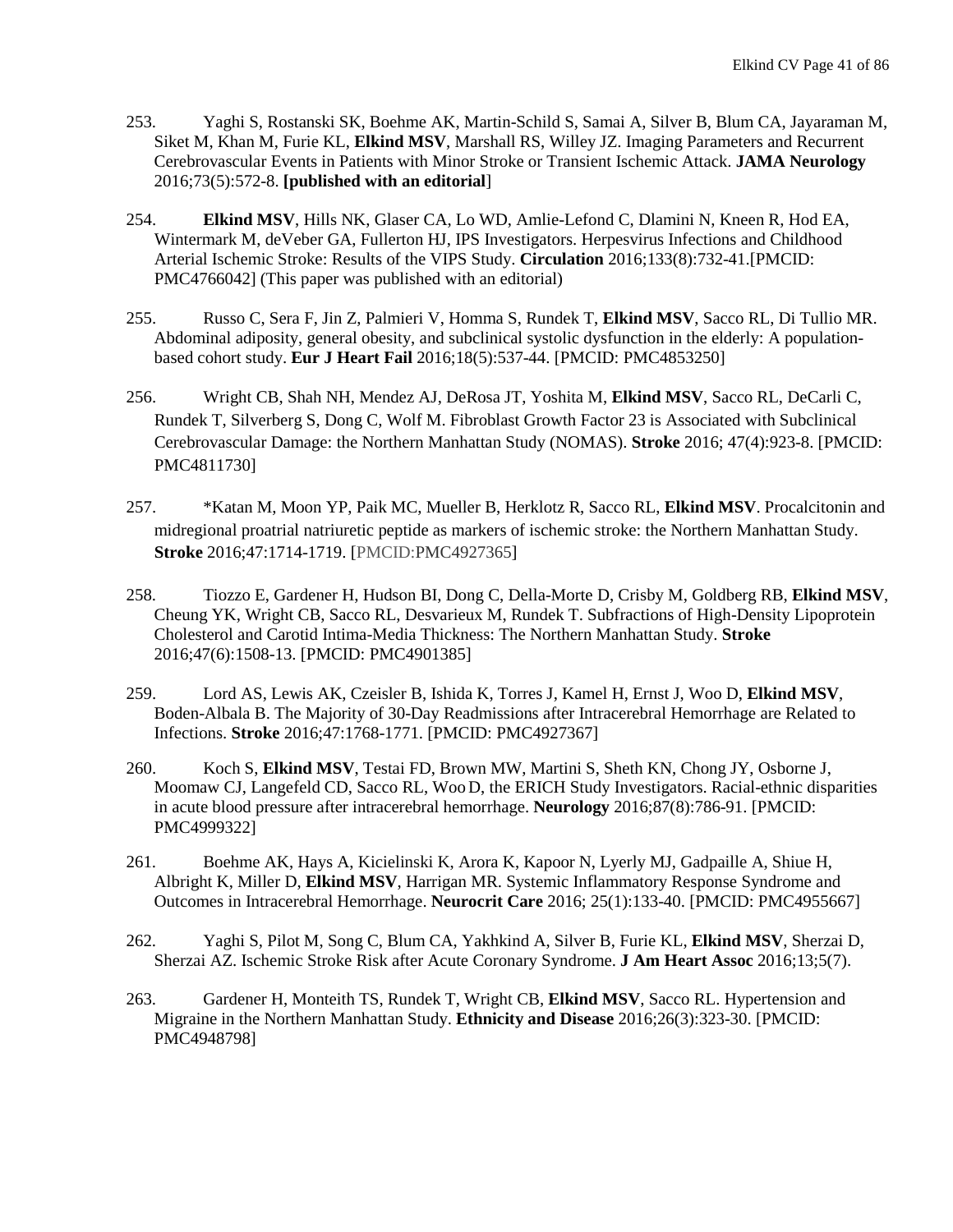- 264. \*Fullerton HJ, deVeber GA, Hills NK, Dowling MM, Fox CK, Mackay MT, Kirton A, Yager JY, Hod EA, Wintermark M, **Elkind MSV**. Inflammatory Biomarkers and Arterial Ischemic Stroke Subtype in Children. **Stroke** 2016;47(9):2221-8. [PMCID: PMC4995134]
- 265. Caunca MR, Del Brutto V, Gardener H, Shah N, Dequatre-Ponchelle N, Cheung YK, **Elkind MSV**, Cordonnier C, Sacco RL, Wright CB. Cerebral Microbleeds, Vascular Risk Factors, and Magnetic Resonance Imaging Markers: the Northern Manhattan Study. **JAHA** 2016 Sep 16;5(9). pii: e003477. [PMCID: [PMC5079015\]](https://www.ncbi.nlm.nih.gov/pmc/articles/PMC5079015/)
- 266. Gardener H, Wright CB, Dong C, Cheung K, DeRosa J, Nannery M, Stern Y, **Elkind MSV**, Sacco RL. [Ideal Cardiovascular Health and Cognitive Aging in the Northern Manhattan Study.](https://www.ncbi.nlm.nih.gov/pubmed/26984255) **JAHA** 2016;5(3):e002731. [PMCID: [PMC4943249\]](https://www.ncbi.nlm.nih.gov/pmc/articles/PMC5079015/)
- 267. Tugcu A, Jin Z, Homma S, **Elkind MSV,** Rundek T, Yoshita M, DeCarli C, Nakanishi K, Shames S, Wright CB, Sacco RL, Di Tullio MR. [Atherosclerotic Plaques in the Aortic Arch and Subclinical](https://www.ncbi.nlm.nih.gov/pubmed/27729581)  [Cerebrovascular Disease.](https://www.ncbi.nlm.nih.gov/pubmed/27729581) **Stroke** 2016;47(11):2813-2819.
- 268. Souma N, Isakova T, Lipiszko D, Sacco RL, **Elkind MSV**, DeRosa JT, Silverberg S, Mendez AJ, Dong C, Wright CB, Wolf M. Fibroblast Growth Factor 23 and Cause-Specific Mortality in the General Population: The Northern Manhattan Study. **J Clin Endocrin Metabolism** 2016; 101(10):3779-3786. [PMCID: [PMC5052338\]](https://www.ncbi.nlm.nih.gov/pmc/articles/PMC5052338/)
- 269. Gatollari HJ, Colello A, Eisenberg B, Brissette I, Luna J, **Elkind MSV**, Willey JZ. Designated Stroke Center Status and Hospital Characteristics as Predictors of In-Hospital Mortality among Hemorrhagic Stroke Patients in New York, 2008-2012. **Cerebrovasc Dis** 2016;43(1-2):43-53.
- 270. Miller EC, Gatollari HJ, Too G, Boehme AK, Leffert L, **Elkind MSV**, Willey JZ. Risk of Pregnancy-Associated Stroke across Age Groups in New York State. **JAMA Neurology** 2016;73(12):1461-1467.
- 271. Gutierrez J, Menshawy K, Goldman J, Dwork AJ, **Elkind MSV**, Marshall RS, Morgello S. [Metalloproteinases and brain arterial remodeling among individuals with and those without HIV infection.](http://www.ncbi.nlm.nih.gov/pubmed/27549585) **J Infect Dis** 2016;214(9):1329-1335.
- 272. \*Dhamoon MS, Cheung K, Moon YP, Wright CB, Willey JZ, Sacco RL, **Elkind MSV**. Tumor necrosis factor receptor-1 is associated with trajectories of functional status: the Northern Manhattan Study. **Am J Epidemiol** 2017;186(1):11-20.
- 273. Wright CB, Dong C, Caunca MR, DeRosa J, Kuen Cheng Y, Rundek T, **Elkind MSV**, DeCarli C, Sacco RL[. MRI Markers Predict Cognitive Decline Assessed by Telephone Interview: The Northern](http://www.ncbi.nlm.nih.gov/pubmed/27467026)  [Manhattan Study.](http://www.ncbi.nlm.nih.gov/pubmed/27467026) **Alzheimer Dis Assoc Disord** 2017;31(1):34-40. [PMCID[:PMC5272913\]](https://www.ncbi.nlm.nih.gov/pmc/articles/PMC5272913/)
- 274. \*Dhamoon MS, Cheung K, Moon YP, Wright CB, Willey JZ, Sacco RL, **Elkind MSV**. C-reactive protein is associated with disability independently of vascular events: the Northern Manhattan Study. **Age Ageing** 2017;46(1):77-83.
- 275. Cheung YK, Moon YP, Kulick ER, Sacco RL, **Elkind MSV**, Willey JZV. Leisure-Time Physical Activity and Cardiovascular Mortality in an Elderly Population in Northern Manhattan: A Prospective Cohort Study. **J Gen Intern Med** 2017;32(2):168-174.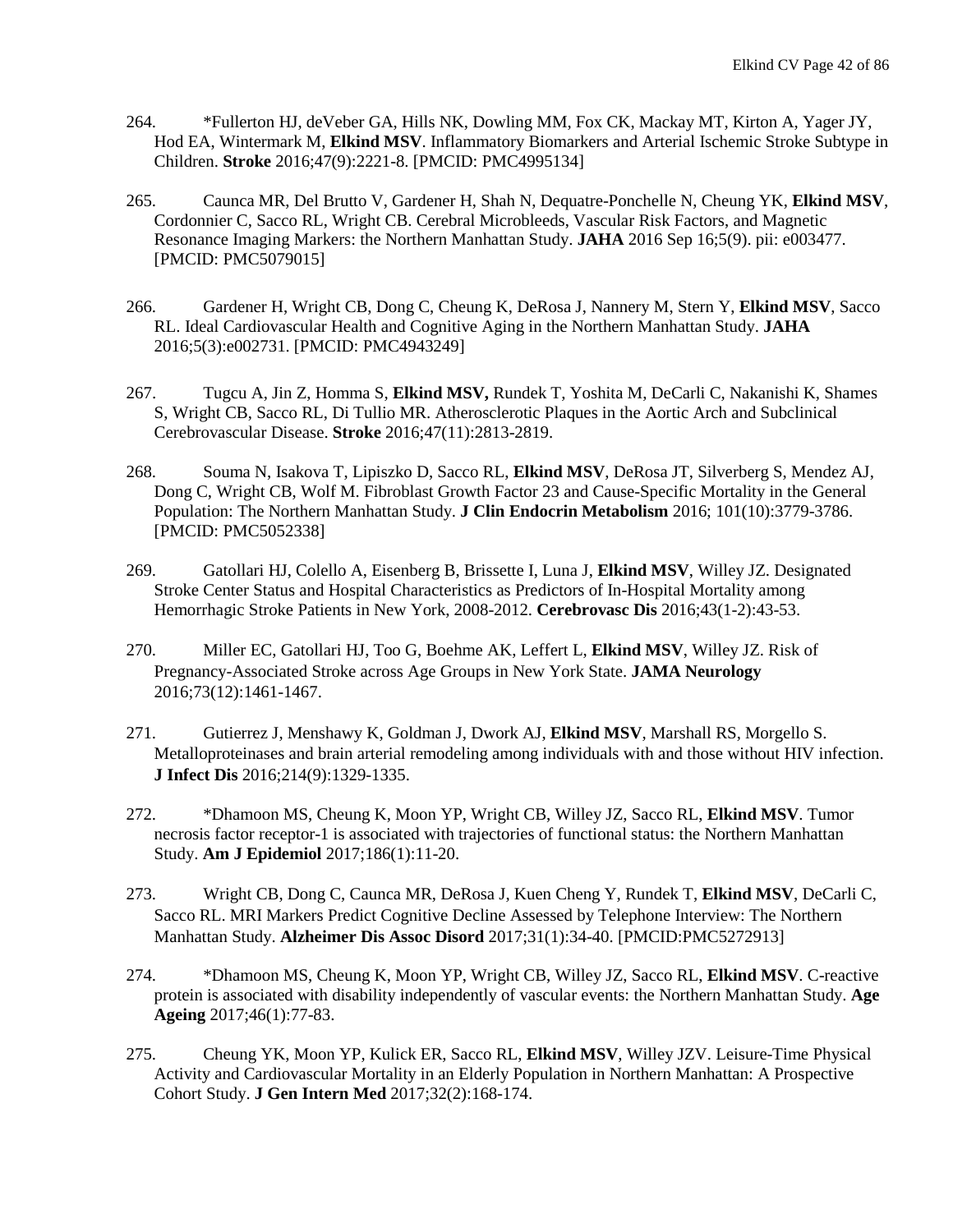- 276. Amin-Hanjani S, Turan TN, Du X, Pandey DK, Rose-Finnell L, Richardson DJ,**Elkind MSV**, Zipfel GJ, Liebeskind DS, Silver FL, Kasner SE, Gorelick PB, Charbel FT, Derdeyn CP. Higher stroke risk with lower blood pressure in hemodynamic vertebrobasilar disease: analysis from the VERiTAS study. **J Stroke Cerebrovasc Dis** 2017;26(2):403-410. [PMCID: [PMC5258769\]](https://www.ncbi.nlm.nih.gov/pmc/articles/PMC5258769/)
- 277. Elkins J, Veltkamp R, Montaner J, Johnston SC, Singhal A, Becker K, Lansberg M, Tang W, Gheuens S, Mehta L, **Elkind MSV**. Intravenous natalizumab vs placebo in patients with acute ischemic stroke (AIS): results from the ACTION study. **Lancet Neurology** 2017;16:217-226.

*Dr. Elkind participated in the design and implementation of this multicenter trial and served as the lead national PI.*

- 278. Nakanishi K, Jin Z, Homma S, **Elkind MSV**, Rundek T, Tugcu A, Yoshita M, DeCarli C, Wright CB, Sacco RL, Di Tullio MR. [Left ventricular mass-geometry and silent cerebrovascular disease: The](https://www.ncbi.nlm.nih.gov/pubmed/28267479)  [Cardiovascular Abnormalities and Brain Lesions \(CABL\) study.](https://www.ncbi.nlm.nih.gov/pubmed/28267479) **Am Heart J** 2017;185:85-92. [PMCID: PMC5341701]
- 279. Kim M, Paik MC, Jang J, Cheung YK, Willey J, **Elkind MSV,** Sacco RL. Cox proportional hazards models with left truncation and time-varying coefficient: Application of age at event as outcome in cohort studies. **Biom J** 2017;59(3):405-419.
- 280. Katan M, Moon YP, von Eckardstein A, Spanaus K, DeRosa JT, Gutierrez J, DeCarli C, Wright CB, Sacco RL, **Elkind MSV**. Procalcitonin and midregional proatrial natriuretic peptide as biomarkers of subclinical cerebrovascular damage: the Northern Manhattan Study. **Stroke** 2017;48(3):604-610. [PMCID: PMC5330783]
- 281. Nakanishi K, Jin Z, Russo C, Homma S, **Elkind MSV**, Rundek T, Tugcu A, Sacco RL, Di Tullio MR. Association of chronic kidney disease with impaired left atrial reservoir function: A communitybased cohort study. **Eur J Prev Cardiol** 2017;24(4):392-398.
- 282. Kidwell CS, Rosand J, Norato G, Dixon S, Worrall BB, James ML, **Elkind MSV**, Flaherty M, Osborne J, Vashkevich A, Langefeld CD, Moomaw CJ, Woo D. Ischemic Lesions, Blood Pressure Dysregulation, and Poor Outcomes in Intracerebral Hemorrhage. **Neurology** 2017;88(8):782-788.
- 283. Gutierrez J, Rundek T, Cheung K, Bagci A, Alperin N, Sacco RL, Wright CB, **Elkind MSV**, Di Tullio MR. Systemic atherosclerosis relates to brain arterial diameters: The Northern Manhattan Study. **Cerebrovasc Dis** 2017;4;43(3-4):124-131.
- 284. Choi H, Pack AM, **Elkind MSV**, Longstreth WT Jr, Ton TG, Onchiri FM. Predictors of incident epilepsy in older adults: the Cardiovascular Health Study. **Neurology** 2017;88(9):870-877.
- 285. Roth W, Morgello S, Goldman J, Mohr JP, **Elkind MSV**, Marshall RS, Gutierrez J. Histopathological differences between the anterior and posterior brain arteries as a function of aging. **Stroke** 2017;48(3):638-644.
- 286. \*Boehme AK, Ranawat P, Luna J, Kamel H, **Elkind MSV**. Risk of acute stroke after hospitalization for sepsis: A case-crossover study. **Stroke** 2017;48(3):574-580.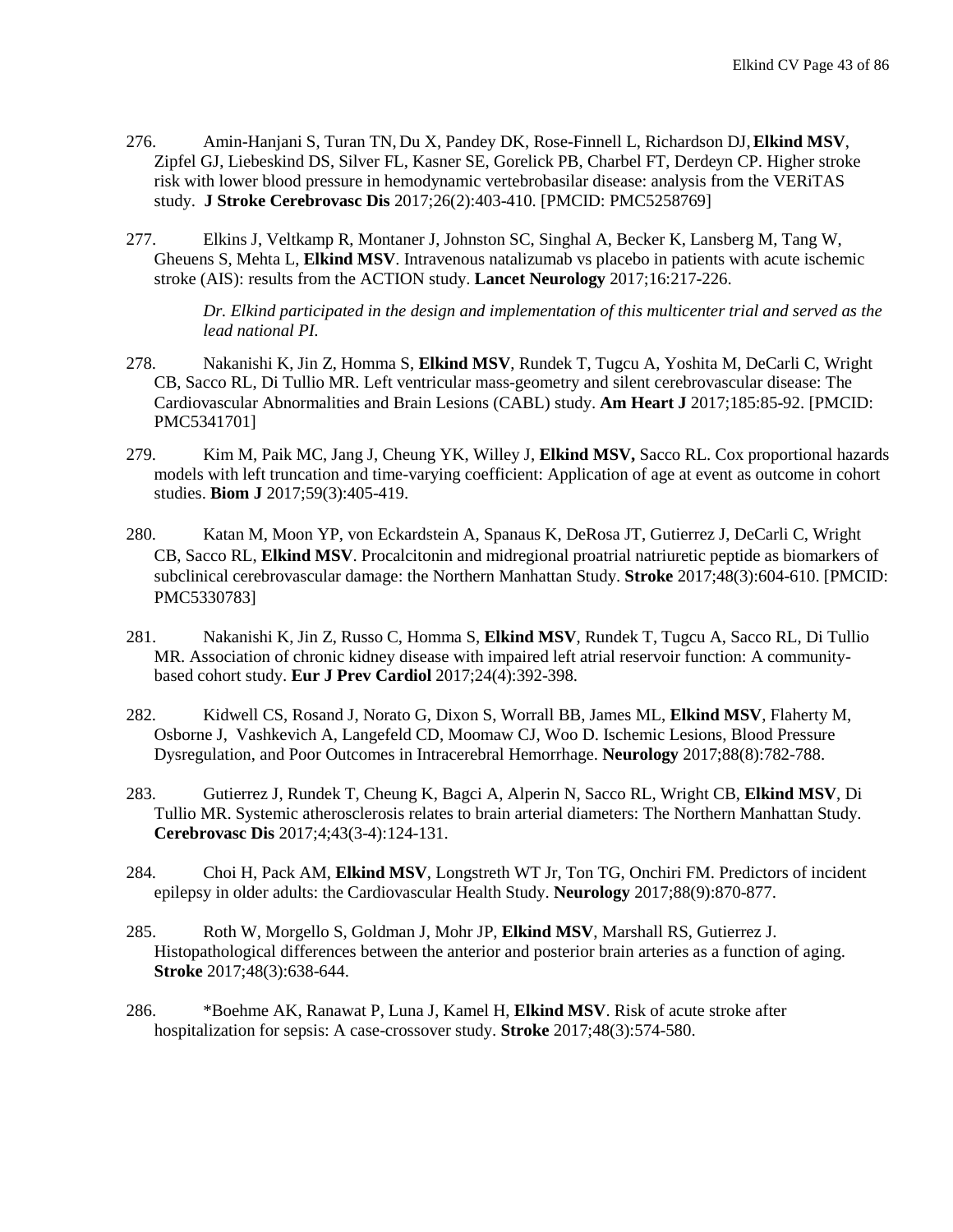- 287. Russo C, Jin Z, Homma S, Rundek T, **Elkind MSV**, Sacco RL, Di Tullio MR. LA Phasic Volumes and Reservoir Function in the Elderly by Real-Time 3-D Echocardiography: Normal Values, Prognostic Significance, and Clinical Correlates. **JACC Cardiovasc Imaging** 2017;10(9):976-985.
- 288. Gutierrez J, **Elkind MSV**, Dong C, Di Tullio M, Rundek T, Sacco RL, Wright CB. Brain perivascular spaces as biomarkers of vascular risk: results from the Northern Manhattan. **AJNR Am J Neuroradiol** 2017;38:862-867.
- 289. Sebasigari D, Merkler A, Guo Y, Gialdini G, Kummer B, Hemendinger M, Song C, Chu A, Cutting S, Silver B, **Elkind MSV**, Kamel H, Furie KL, Yaghi S. Biomarkers of Atrial Cardiopathy and Atrial Fibrillation Detection on Mobile Outpatient Continuous Telemetry after Embolic Stroke of Undetermined Source. **J Stroke Cerebrovasc Dis** 2017;26(6):1249-1253.
- 290. Willey J, Moon Y, Sacco RL, Greenlee H, Diaz KM, Wright CB, **Elkind MSV**, Cheung YK. Physical inactivity is a strong risk factor for stroke in the oldest old: findings from a multi-ethnic population (the Northern Manhattan Study). **Int J Stroke** 2017;12(2):197-200.
- 291. Liang JW, Cheung YK, Willey JZ, Moon YP, Sacco RL, **Elkind MSV**, Dhamoon MS. Quality Of Life Independently Predicts Long-Term Vascular Events and Mortality: The Northern Manhattan Study. **Qual Life Res** 2017;26(8):2219-2228. [PMCID: PMC5511067]
- 292. \*Kulick ER, Wellenius GA, Kauffman JD, DeRosa JT, Kinney P, Cheung K, Wright CB, Sacco RL, **Elkind MSV**. Long-term exposure to ambient air pollution and subclinical cerebrovascular disease in the Northern Manhattan Study. **Stroke** 2017;48(7):1966-1968.
- 293. Zuflacht JP, Shao Y, Kronish IM, Edmondson D, **Elkind MSV**, Kamel H, Boehme AK, Willey JZ. [Psychiatric Hospitalization Increases Short-Term Risk of Stroke.](https://www.ncbi.nlm.nih.gov/pubmed/28536168) **Stroke** 2017;48(7):1795-1801.
- 294. Kern KC, Wright CB, Bergfield KL, Fitzhugh MC, Chen K, Moeller JR, Nabizadeh N, **Elkind MSV**, Sacco RL, Stern Y, DeCarli CS, Alexander GE. Blood pressure control in aging predicts cerebral atrophy related to small-vessel white matter lesions. **Front Aging Neurosci** 2017;9:132. [PMCID: PMC5430031]
- 295. James ML, Langefeld CD, Sekar P, Moomaw CJ, **Elkind MSV**, Worrall BB, Sheth KN, Martini SR, Osborne J, Woo D, the ERICH Investigators. Assessment of age and sex interactions on 90-day outcome after intracerebral hemorrhage. **Neurology** 2017;89(10):1011-1019. [PMCID: [PMC5589792\]](https://www.ncbi.nlm.nih.gov/pmc/articles/PMC5589792/)
- 296. Rostanski SK, Shahn Z, **Elkind MSV**, Marshall RS, Stillman JI, Williams O, Willey JZ. Decreased recognition of minor stroke patients leads to longer door-to-needle times. **Stroke** 2017; 48(7):1980-1982.
- 297. Miller EC, Gatollari HJ, Too G, Boehme AK, Colello A, Leffert L, **Elkind MSV**, Willey JZ. Risk Factors for Pregnancy-Associated Stroke in Women with Preeclampsia. **Stroke** 2017;48(7):1752-1759.
- 298. Rundek T, Della-Morte D, Gardener H, Dong C, Markert MS, Gutierrez J, Roberts E, **Elkind MSV**, DeCarli C, Sacco RL, Wright CB. [Relationship between carotid arterial properties and cerebral](https://www.ncbi.nlm.nih.gov/pubmed/28446647)  [white matter hyperintensities.](https://www.ncbi.nlm.nih.gov/pubmed/28446647) **Neurology** 2017;88:2036-2042.
- 299. \*Wong VSS, Strowd RE, Aragón-García R, Moon YP, Ford B, Haut SR, Kass JS, London ZN, Mays MA, Milligan TA, Price RS, Reynolds PS, Selwa LM, Spencer DC, **Elkind MSV**. Mentored peer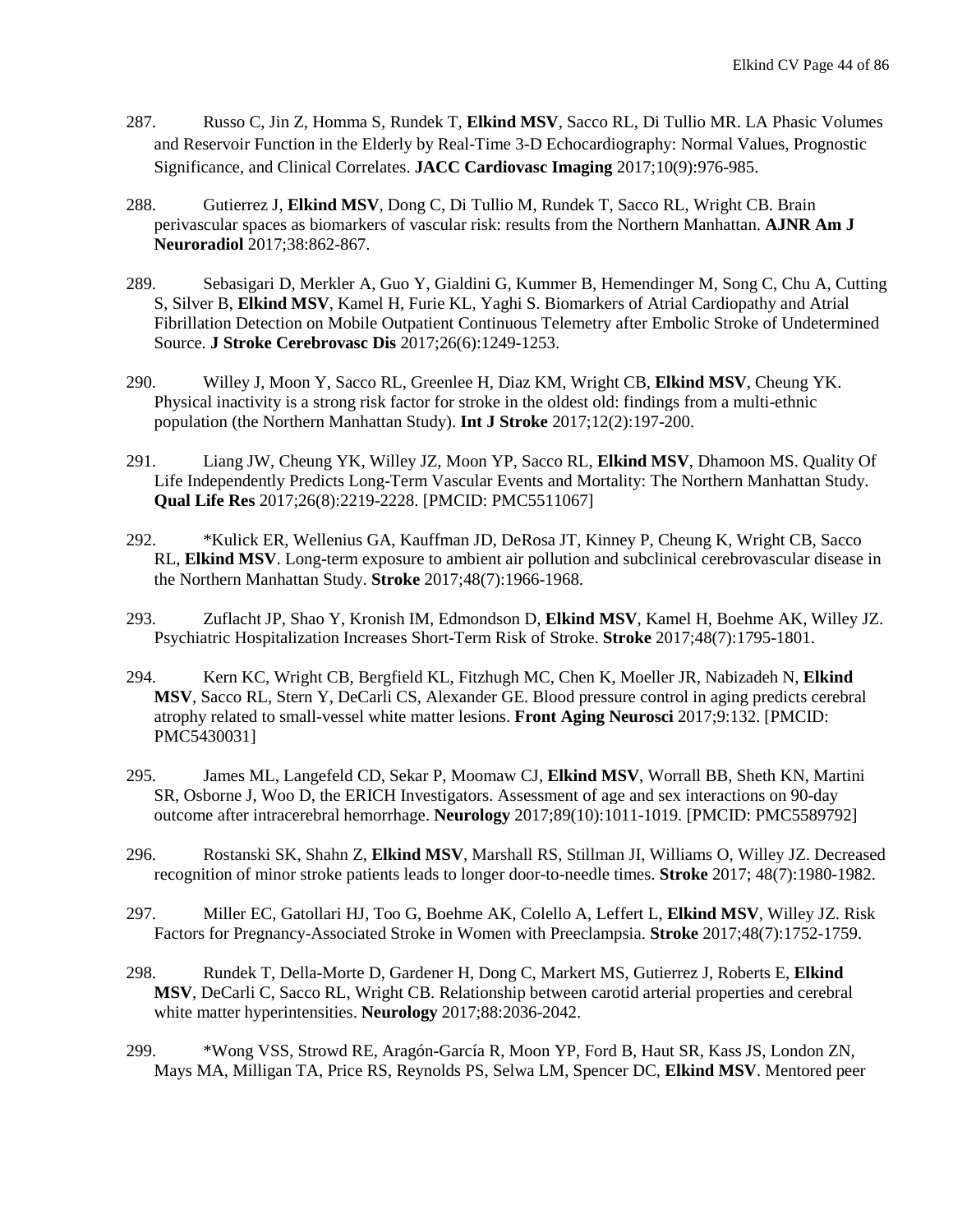review of standardized manuscripts as a teaching tool for residents: a pilot randomized controlled multicenter study. **Research Integrity and Peer Review** 2017;2:6.

- 300. Gardener H, Caunca MR, Dong C, Cheung YK, **Elkind MSV**, Sacco RL, Rundek T, Wright CB. Ultrasound Markers of Carotid Atherosclerosis and Cognition: the Northern Manhattan Study. **Stroke** 2017 48(7):1855-1861.
- 301. Nakanishi K, Jin Z, Homma S, **Elkind MSV**, Rundek T, Tugcu A, Sacco RL, Di Tullio MR. [Association of Blood Pressure Control Level With Left Ventricular Morphology and Function and With](https://www.ncbi.nlm.nih.gov/pubmed/28757483)  [Subclinical Cerebrovascular Disease.](https://www.ncbi.nlm.nih.gov/pubmed/28757483) **J Am Heart Assoc** 2017 Jul 30;6(8). [PMCID: PMC5586460]
- 302. Merkler AE, Omran SS, Gialdini G, Lerario MP, Yaghi S, **Elkind MSV**, Navi BB. Safety Outcomes after Thrombolysis for Acute Ischemic Stroke in Patients with Recent Stroke. **Stroke** 2017;48(8):2282-2284.
- 303. Reynolds AS, Guo X, Matthews E, Brodie D, Rabbani LE, Roh D, Park S, Claassen J, **Elkind MSV**, Zhao B, Agarwal S. Post-anoxic quantitative MRI changes may predict emergence from coma and functional outcomes at discharge. **Resuscitation** 2017;117:87-90.
- 304. Navi BB, Reiner AS, Kamel H, Iadecola C, Okin PM, **Elkind MSV**, Panageas KS, DeAngelis LM. Risk of Arterial Thromboembolism in Patients with Cancer. J Am Coll Cardiol 2017;70:926-38. [published as CME article of the month and with editorial: Yeh ETH, Chang HM. Cancer and Clot. Between a Rock and a Hard Place. **J Am Coll Cardiol** 2017;70:939-41.; also featured on National Cancer Institute website: [https://www.cancer.gov/news-events/cancer-currents-blog/2017/heart-attack-stroke-risk](https://www.cancer.gov/news-events/cancer-currents-blog/2017/heart-attack-stroke-risk-cancer)[cancer\)](https://www.cancer.gov/news-events/cancer-currents-blog/2017/heart-attack-stroke-risk-cancer).]
- 305. \*Willey JZ, Moon YP, Kulick ER, Cheung YK, Wright CB, Sacco RL, **Elkind MSV**. [Physical](https://www.ncbi.nlm.nih.gov/pubmed/28810247)  [Inactivity Predicts Slow Gait Speed in an Elderly Multi-Ethnic Cohort Study: The Northern Manhattan](https://www.ncbi.nlm.nih.gov/pubmed/28810247)  [Study.](https://www.ncbi.nlm.nih.gov/pubmed/28810247) **Neuroepidemiology** 2017;49(1-2):24-30.
- 306. Wright CB, Dong C, Perez EJ, De Rosa J, Yoshita M, Rundek T, DeCarli C, Gutierrez J, **Elkind MSV**, Sacco RL. [Subclinical Cerebrovascular Disease Increases the Risk of Incident Stroke and Mortality:](https://www.ncbi.nlm.nih.gov/pubmed/28847914)  [The Northern Manhattan Study.](https://www.ncbi.nlm.nih.gov/pubmed/28847914) **J Am Heart Assoc** 2017;6(9).
- 307. Navi BB, Howard G, Howard V, Zhao H, Judd SE, **Elkind MSV**, Iadecola C, DeAngelis LM, Kamel H, Okin P, Lakoski SG, Soliman EZ, Cushman M, Muntner P. New Diagnosis of Cancer and the Risk of Subsequent Cerebrovascular Events. **Neurology** 2018; 90(23):e2025-e2033. [PMCID: [PMC5993181\]](https://www.ncbi.nlm.nih.gov/pmc/articles/PMC5993181/)
- 308. Francoeur CL, Roh D, Schmidt JM, Mayer SA, Falo MC, Agarwal S, Connolly ES, Claassen J, **Elkind MSV**, Park S. Desmopressin administration and rebleeding in subarachnoid hemorrhage: analysis of an observational prospective database. **J Neurosurg** 2018:1-7. [PMID:29393750]
- 309. Willey JZ, Voutsinas J, Sherzai A, Ma H, Bernstein L, **Elkind MSV**, Cheung YK, Wang SS. Trajectories in leisure-time physical activity and risk of stroke in women in the California Teachers Study. **Stroke** 2017;48(9):2346-2352. [PMCID: [PMC5575966\]](https://www.ncbi.nlm.nih.gov/pmc/articles/PMC5575966/)
- 310. \*Fullerton HJ, Luna JM, Wintermark M, Hills NK, Tokarz R, Li Y, Glaser C, DeVeber GA, Lipkin WI, **Elkind MSV**. Parvovirus B19 Infection in Children with Arterial Ischemic Stroke. **Stroke** 2017;48(10):2875-2877. [PMCID: PMC5614850].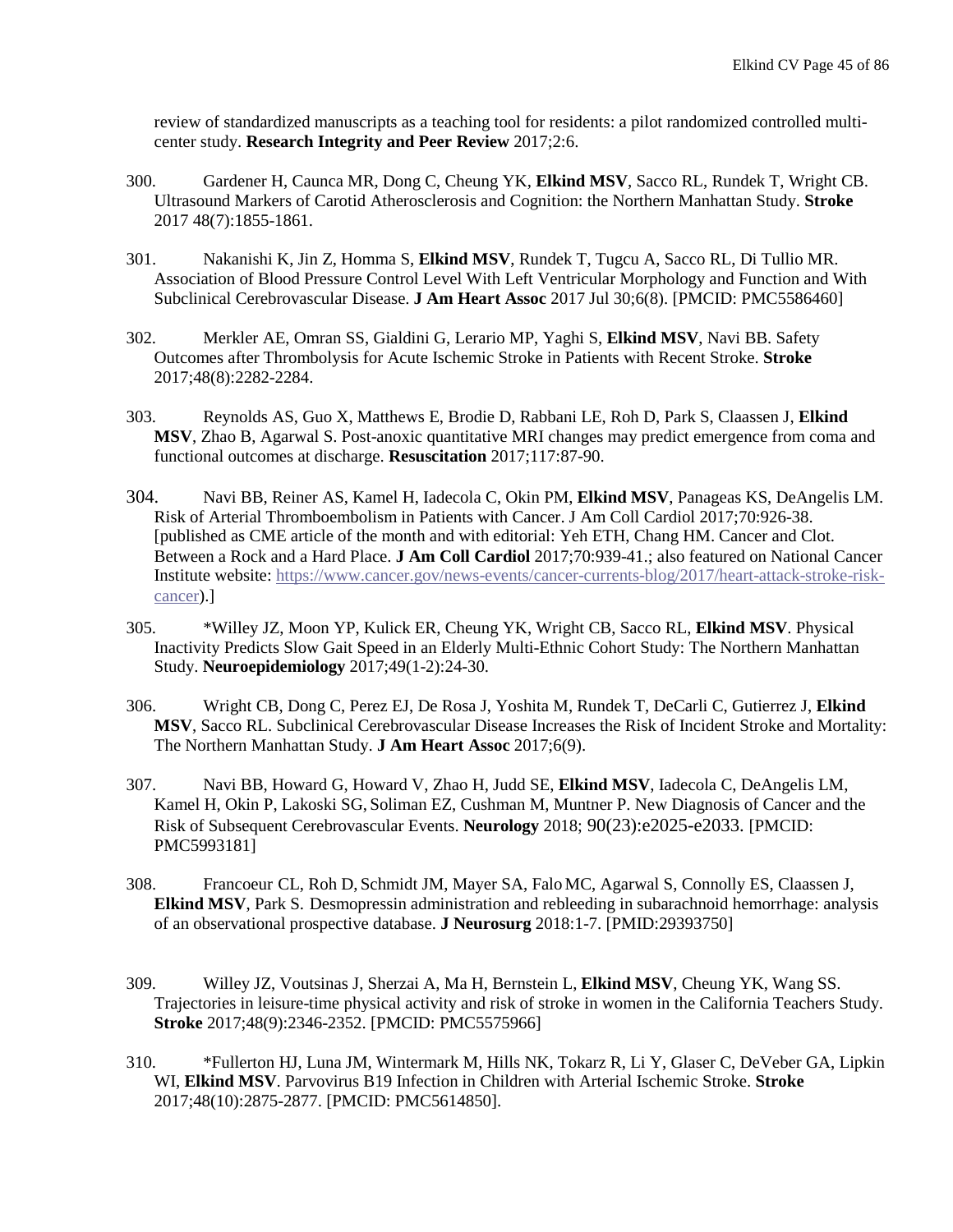- 311. \*Willey JZ, Gardener H, Cespedes S, Cheung YK, Sacco RL, **Elkind MSV**. Dietary sodium to potassium ratio and risk of stroke in a multi-ethnic urban population: the Northern Manhattan Study. **Stroke** 2017;48(11):2979-2983.
- 312. Dhamoon MS, Cheung YK, Bagci A, Alperin N Sacco RL, **Elkind MSV**, Wright CB. Differential Effect of Left versus Right White Matter Hyperintensity Burden on Functional Decline: The Northern Manhattan Study. **Front Aging Neurosci** 2017;9:305. [PMCID: [PMC5609109\]](https://www.ncbi.nlm.nih.gov/pmc/articles/PMC5609109/)
- 313. Lippman S, Gardener H, Rundek T, Seixas A, **Elkind MSV**, Sacco RL, Wright CB, Ramos AR. Short sleep is associated with more depressive symptoms in a multi-ethnic cohort of older adults. **Sleep Med** 2017;40:58-62.
- 314. Boehme AK, Carr BG, Kasner SE, Albright KC, Kallan MJ, **Elkind MSV**, Branas CC, Mullen MT. Sex differences in rt-PA utilization at hospitals treating stroke: the National Inpatient Sample. **Front Neurology** 2017;8:500.
- 315. \*Sultan S, Dowling M, Kirton A, DeVeber G, Linds A, **Elkind MSV**, IPSS Investigators. Dyslipidemia in Children with Arterial Ischemic Stroke: Prevalence and Risk Factors. **Pediatr Neurol 2018**;78:46-54.
- 316. \*Gutierrez J, Kulick E, Moon YP, Dong C, Cheung K, Ahmet B, Stern Y, Alperin N, Rundek T, Sacco RL, Wright CB, **Elkind MSV**. Brain arterial diameters and cognitive performance: the Northern Manhattan Study. **J Int Neuropsychol Soc** 2018;24(4):335-346. [PMCID: PMC5860942]
- 317. Doliner B, Dong C, Blanton SH, Gardener H, **Elkind MSV**, Sacco RL, Demmer RT, Desvarieux M, Rundek T. [Apolipoprotein E Gene Polymorphism and Subclinical Carotid Atherosclerosis: The](https://www.ncbi.nlm.nih.gov/pubmed/29103864)  [Northern Manhattan Study.](https://www.ncbi.nlm.nih.gov/pubmed/29103864) **J Stroke Cerebrovasc Dis** 2018;27(3):645-652. [PMCID: 5811383]
- 318. Baird SW, Jin Z, Okajima K, Russo C, Schwartz JE, **Elkind MSV**, Rundek T, Homma S, Sacco RL, Di Tullio MR. Relationship Between Body Mass and Ambulatory Blood Pressure: Comparison with Office Blood Pressure Measurement and Effect of Treatment. **J Hum Hypertens** 2017 (In press).
- 319. \*Boehme AK, Comeau ME, Langefeld CD, Lord A, Moomaw CJ, Osborne J, James ML, Martini S, Testai FD, Woo D, **Elkind MSV**. Systemic Inflammatory Response Syndrome, Infection, and Outcome in Intracerebral Hemorrhage. **Neurol Neuroimmunol Neuroinflamm** 2017; 5(2):e428.
- 320. \*Chang BP, Rostanki S, Wiley J, Kummer B, Miller E, **Elkind MSV**. Can I Send this Patient with Stroke Home? Strategies Managing Transient Ischemic Attack and Minor Stroke in the Emergency Department. **J Emerg Med** 2018;54(5):636-644.
- 321. Dhamoon MS, Cheung YK, Bagci A, Alperin N, Sacco RL, **Elkind MSV**, Wright CB. Periventricular white matter hyperintensities and functional decline. **J Am Geriatr Soc** 2018;66(1):113- 119.
- 322. Nakanishi K, Jin Z, Homma S, **Elkind MSV**, Rundek T, Lee S, Tugcu A, Yoshita M, DeCarli C, Wright CB, Sacco RL, Di Tullio MR.Association between heart rate and subclinical cerebrovascular disease in the elderly. **Stroke** 2018;49:319-324.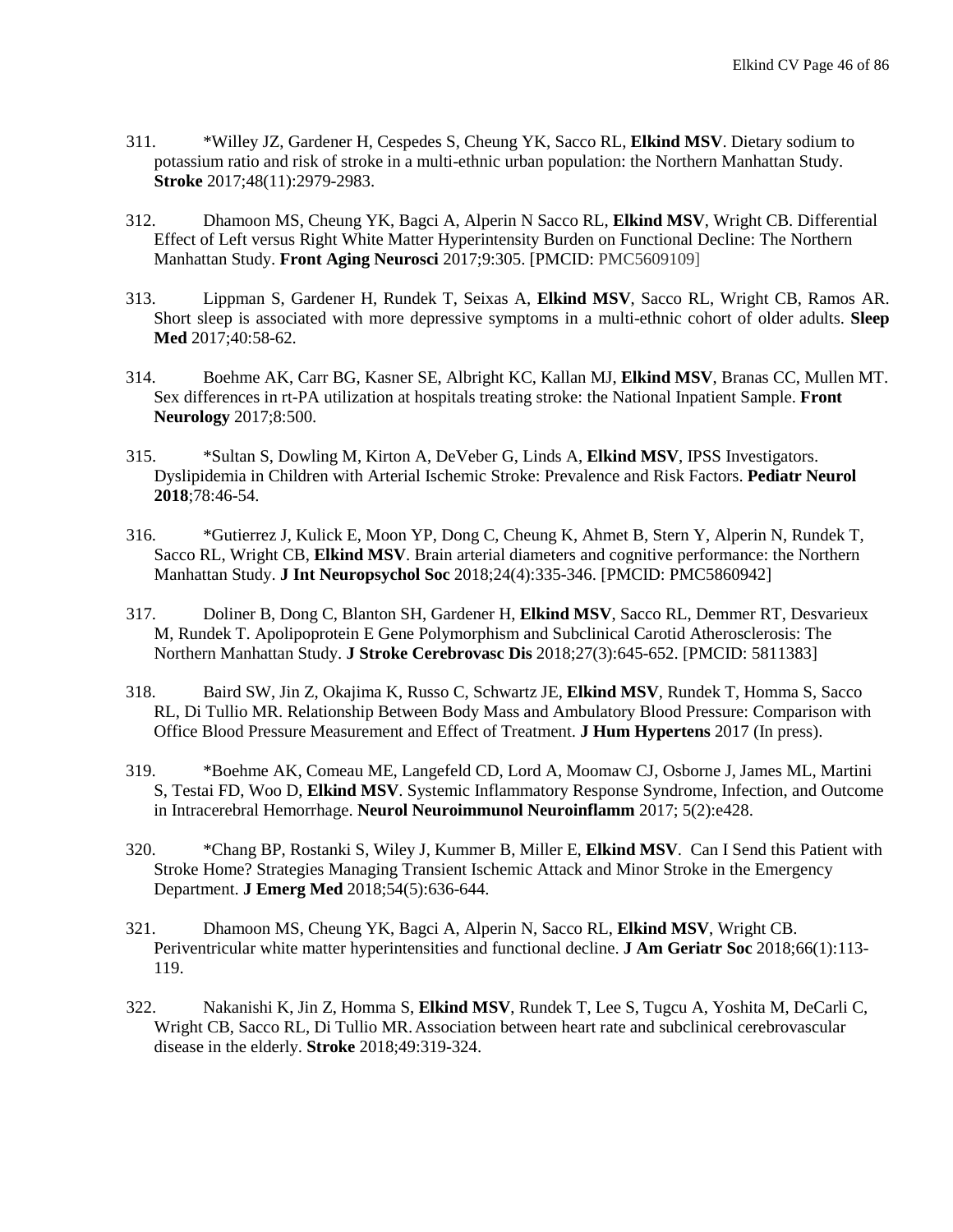- 323. \*Dhamoon MS, Longstreth WT Jr, Bartz TM, Kaplan RC, **Elkind MSV**. [Disability Trajectories](https://www.ncbi.nlm.nih.gov/pubmed/29059266)  [Before and After Stroke and Myocardial Infarction: The Cardiovascular Health Study.](https://www.ncbi.nlm.nih.gov/pubmed/29059266) **JAMA Neurol** 2017;74(12):1439-1445.
- 324. Yaghi S, Chang AD, Ricci BA, Jayaraman MV, McTaggart RA, Hemendinger M, Narwal P, Dakay K, Grory BM, Cutting SM, Burton TM, Song C, Mehanna E, Siket M, Madsen TE, Reznik M, Merkler AE, Lerario MP, Kamel H, **Elkind MSV**, Furie KL. [Early Elevated Troponin Levels After Ischemic](https://www.ncbi.nlm.nih.gov/pubmed/29167390)  [Stroke Suggests a Cardioembolic Source.](https://www.ncbi.nlm.nih.gov/pubmed/29167390) **Stroke** 2018;49(1):121-126.
- 325. Dakay K, Chang AD, Hemendinger M, Cutting S, McTaggart RA, Jayaraman MV, Chu A, Panda N, Song C, Merkler A, Gialdini G, Kummer B, Lerario MP, Kamel H, **Elkind MSV**, Furie KL, Yaghi S. [Left Atrial Enlargement and Anticoagulation Status in Patients with Acute Ischemic Stroke and Atrial](https://www.ncbi.nlm.nih.gov/pubmed/28918087)  [Fibrillation.](https://www.ncbi.nlm.nih.gov/pubmed/28918087) **J Stroke Cerebrovasc Dis** 2018;27(1):192-197.
- 326. Kummer BR, Lerario MP, Navi BB, Ganzman AC,Ribaudo D, Mir SA, Pishanidar S, Lekic T, Williams O, Kamel H, Marshall RS, Hripcsak GM, **Elkind MSV**, Fink ME. Clinical Information Systems Integration in New York City's First Mobile Stroke Unit. **Appl Clin Inform** 2018;9(1):89-98.
- 327. \*Kulick ER, Wellenius GA, Boehme AK, Sacco RL, **Elkind MSV**. [Residential Proximity to Major](https://www.ncbi.nlm.nih.gov/pubmed/29540609)  [Roadways and Risk of Incident Ischemic Stroke in NOMAS \(The Northern Manhattan Study\).](https://www.ncbi.nlm.nih.gov/pubmed/29540609) **Stroke** 2018;49:835-841.
- 328. Kamel H, Bartz TM, **Elkind MSV**, Okin PM, Thacker EL, Patton KK, Stein PK, Glymour M, deFilippi C, Gottesman RF, Heckbert SR, Kronmal RA, Soliman EZ, Longstreth WT. Atrial Cardiopathy and the Risk of Ischemic Stroke in the Cardiovascular Health Study. **Stroke** 2018;49:980-986.
- 329. Miller EC, Gallo M, Kulick ER, Friedman AM, **Elkind MSV**, Boehme AK. Infections and risk of peripartum stroke during delivery admissions. **Stroke** 2018;49:1129-1134.
- 330. Dhamoon MS, Cheung YK, Moon Y, DeRosa J, Sacco R, **Elkind MSV**, Wright CB. [Cerebral](https://www.ncbi.nlm.nih.gov/pubmed/29558467)  [white matter disease and functional decline in older adults from the Northern Manhattan Study: A](https://www.ncbi.nlm.nih.gov/pubmed/29558467)  [longitudinal cohort study.](https://www.ncbi.nlm.nih.gov/pubmed/29558467) **PLoS Med** 2018;15(3):e1002529.
- 331. Al-Kawaz M, Omran SS, Parikh NS, **Elkind MSV**[, Soliman EZ, Kamel H. Comparative Risks of](https://www.ncbi.nlm.nih.gov/pubmed/29223550)  [Ischemic Stroke in Atrial Flutter versus Atrial Fibrillation.](https://www.ncbi.nlm.nih.gov/pubmed/29223550) **J Stroke Cerebrovasc Dis** 2018;27(4):839- 844.
- 332. Gardener H, Moon YP, Rundek T, **Elkind MSV**, Sacco RL. Diet soda and sugar-sweetened soda consumption in relation to incident diabetes in the Northern Manhattan Study. **Curr Dev Nutr** 2018;2(5):nzy008. [PMCID: [PMC5998368\]](https://www.ncbi.nlm.nih.gov/pmc/articles/PMC5998368/)
- 333. Yaghi S, Chang AD, Cutting S, Jayaraman M, McTaggart RA, Ricci BA, Dakay K, Narwal P, Grory BM, Burton T, Reznik M, Silver B, Gupta A, Song C, Mehanna E, Siket M, Lerario MP, Saccetti DC, Merkler AE, Kamel H, **Elkind MSV**, Furie K[. Troponin Improves the Yield of Transthoracic](https://www.ncbi.nlm.nih.gov/pubmed/30355193)  [Echocardiography in Ischemic Stroke Patients of Determined Stroke Subtype.](https://www.ncbi.nlm.nih.gov/pubmed/30355193) **Stroke** 2018;49(11):2777- 2779.
- 334. Yaghi S, Chang AD, Hung P, Grory BM, Collins S, Gupta A, Reynolds J, Finn CB, Hemendinger M, Cutting SM, McTaggart RA, Jayaraman M, Leasure A, Sansing L, Panda N, Song C, Chu A, Merkler A, Gialdini G, Sheth KN, Kamel H, **Elkind MSV**, Greer D, Furie K, Atalay M. [Left Atrial Appendage](https://www.ncbi.nlm.nih.gov/pubmed/29398537)  [Morphology and Embolic Stroke of Undetermined Source: A Cross-Sectional Multicenter Pilot Study.](https://www.ncbi.nlm.nih.gov/pubmed/29398537) **J Stroke Cerebrovasc Dis** 2018;27(6):1497-1501.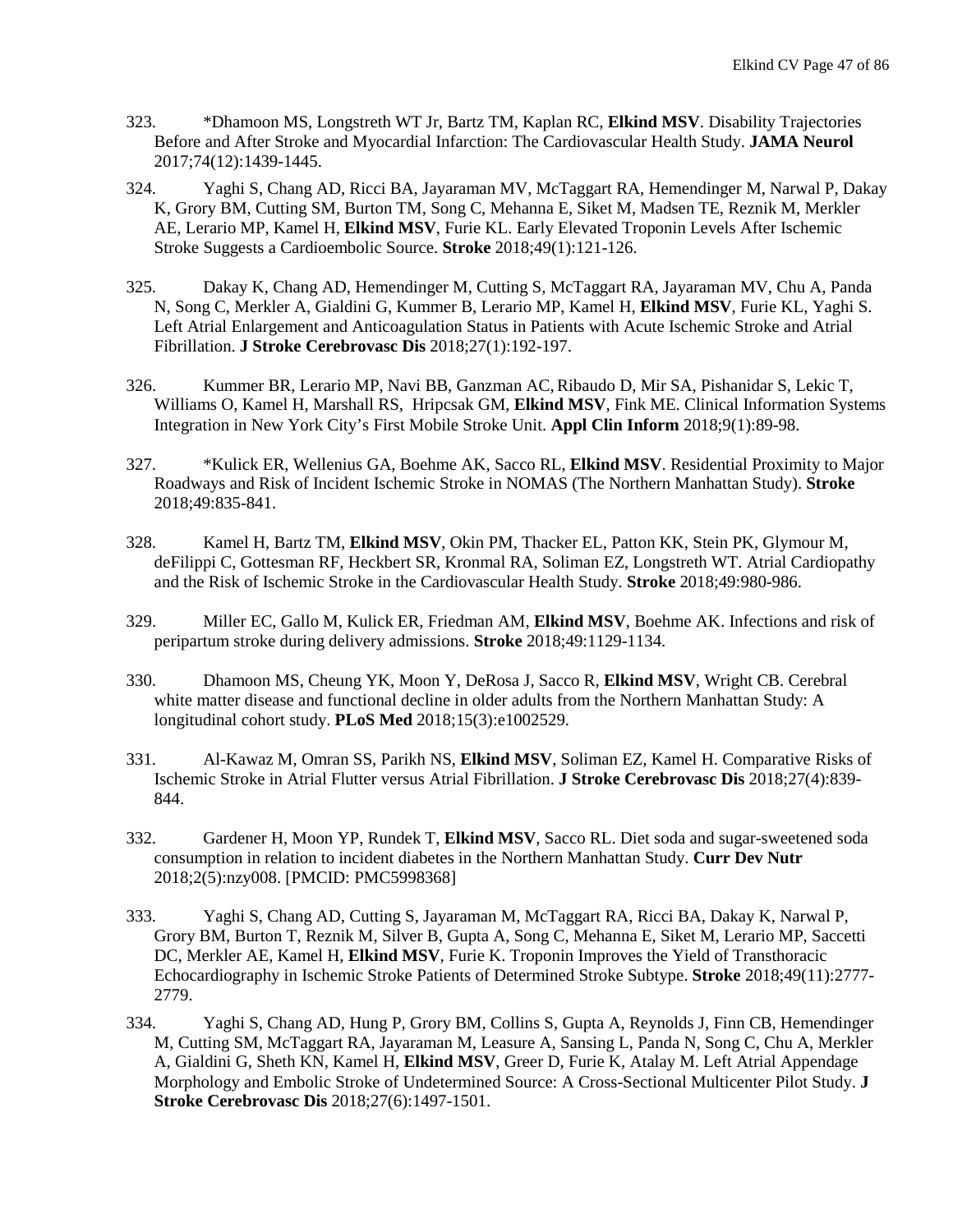- 335. Dhamoon MS, Cheung YK, Gutierrez J, Moon YP, Sacco RL, **Elkind MSV**, Wright CB. [Functional Trajectories, Cognition, and Subclinical Cerebrovascular Disease.](https://www.ncbi.nlm.nih.gov/pubmed/29374104) **Stroke** 2018; 49(3):549- 555.
- 336. \*Boehme AK, Luna J, Kulick ER, Kamel H, **Elkind MSV**. Influenza-like Illness as a Trigger for Ischemic Stroke. **Ann Clin Transl Neurol** 2018;5(4):456-463. [PMCID: PMC5899905]
- 337. Willey JZ, Moon YP, Dhamoon MS, Kulick ER, Bagci A, Alperin N, Cheung YK, Wright CB, Sacco RL, **Elkind MSV**. [Regional Subclinical Cerebrovascular Disease Is Associated](https://www.ncbi.nlm.nih.gov/pubmed/29953989) with Balance in an [Elderly Multi-Ethnic Population.](https://www.ncbi.nlm.nih.gov/pubmed/29953989) **Neuroepidemiology** 2018;51(1-2):57-63.
- 338. Zeki Al Hazzouri A, Caunca MR, Nobrega JC, Elfassy T, Cheung YK, Alperin N, Dong C, **Elkind MSV**, Sacco RL, DeCarli C, Wright CB. [Greater depressive symptoms, cognition, and markers of brain](https://www.ncbi.nlm.nih.gov/pubmed/29743209)  [aging: Northern Manhattan Study.](https://www.ncbi.nlm.nih.gov/pubmed/29743209) **Neurology** 2018;90(23):e2077-e2085. [PMCID: [PMC5993180\]](https://www.ncbi.nlm.nih.gov/pmc/articles/PMC5993180/)
- 339. Shenoy A, Dwork A, **Elkind MSV**, Marshall RS, Morgello S, Gutierrez J. Brain large artery lymphocytic inflammation and Human Immunodeficiency Virus-related brain arterial remodeling. **J Virol** 2018;92(12).
- 340. Della-Morte D, Gardener H, Dong C, Markert M, Cabral D, **Elkind MSV**, Sacco RL, Rundek T. Association between Carotid Artery Function and Structure in The Northern Manhattan Study. **Front Neurology** 2018;9:246. [PMCID: PMC5974492]
- 341. Ahn S, Lim J, Paik MC, Sacco RL, **Elkind MS.** Cox model with interval-censored covariate in cohort studies. **Biom J** 2018; 60(4):797-814.
- 342. Dhamoon MS, Cheung YK, De Rosa JT, Gutierrez J, Moon YP, Sacco RL, **Elkind MSV**, Wright CB. Association between subclinical brain infarcts and functional decline trajectories. **J Am Geriatr Soc** 2018;66(11):2144-2150. [PMCID: PMC6235693]
- 343. Gardener H, Caunca M, Dong C, Cheung YK, Alperin N, Rundek T, **Elkind MSV**, Wright CB, Sacco RL. Ideal Cardiovascular Health and Biomarkers of Subclinical Brain Aging: the Northern Manhattan Study. **J Am Heart Assoc** 2018;7(16):e009544.
- 344. Murthy SB, Cushman M, Bobrow D, Kamel H, Merkler AE, **Elkind MSV**, DeAngelis LM, Navi BB. Ability of the Khorana Score to Predict Recurrent Thromboembolism in Cancer Patients with Ischemic Stroke. **J Clin Neurosci** 2018;57:111-115. [PMCID: PMC6191324]
- 345. Fullerton HJ, Stence N, Hills NK, Jiang B, Amlie-Lefond C, Bernard TJ, Friedman NR,Ichord R, Mackay MT, Rafay MF, Chabrier S, Steinlin M, **Elkind MSV**, DeVeber GA, Wintermark M; VIPS Investigators. Focal Cerebral Arteriopathy of Childhood. **Stroke** 2018;49(11):2590-2596.
- 346. Husain SA, Willey J, Park Moon Y, **Elkind MSV**, Sacco RL, Wolf M, Cheung K, WrightCB, Mohan S. Creatinine- [versus cystatin C-based renal function assessment in the Northern Manhattan Study.](https://www.ncbi.nlm.nih.gov/pubmed/30427947) **PLoS One** 2018;13(11):e0206839.
- 347. \*Yaghi S, Bartz TM, Kronmal R, Kamel H, Gottdiener J, Longstreth WT Jr, **Elkind MSV**. [Left](https://www.ncbi.nlm.nih.gov/pubmed/30158157)  [atrial diameter and vascular brain injury on MRI: The Cardiovascular Health Study.](https://www.ncbi.nlm.nih.gov/pubmed/30158157) **Neurology** 2018;91:e1237-e1244. [PMCID: [PMC6161543\]](https://www.ncbi.nlm.nih.gov/pmc/articles/PMC6161543/)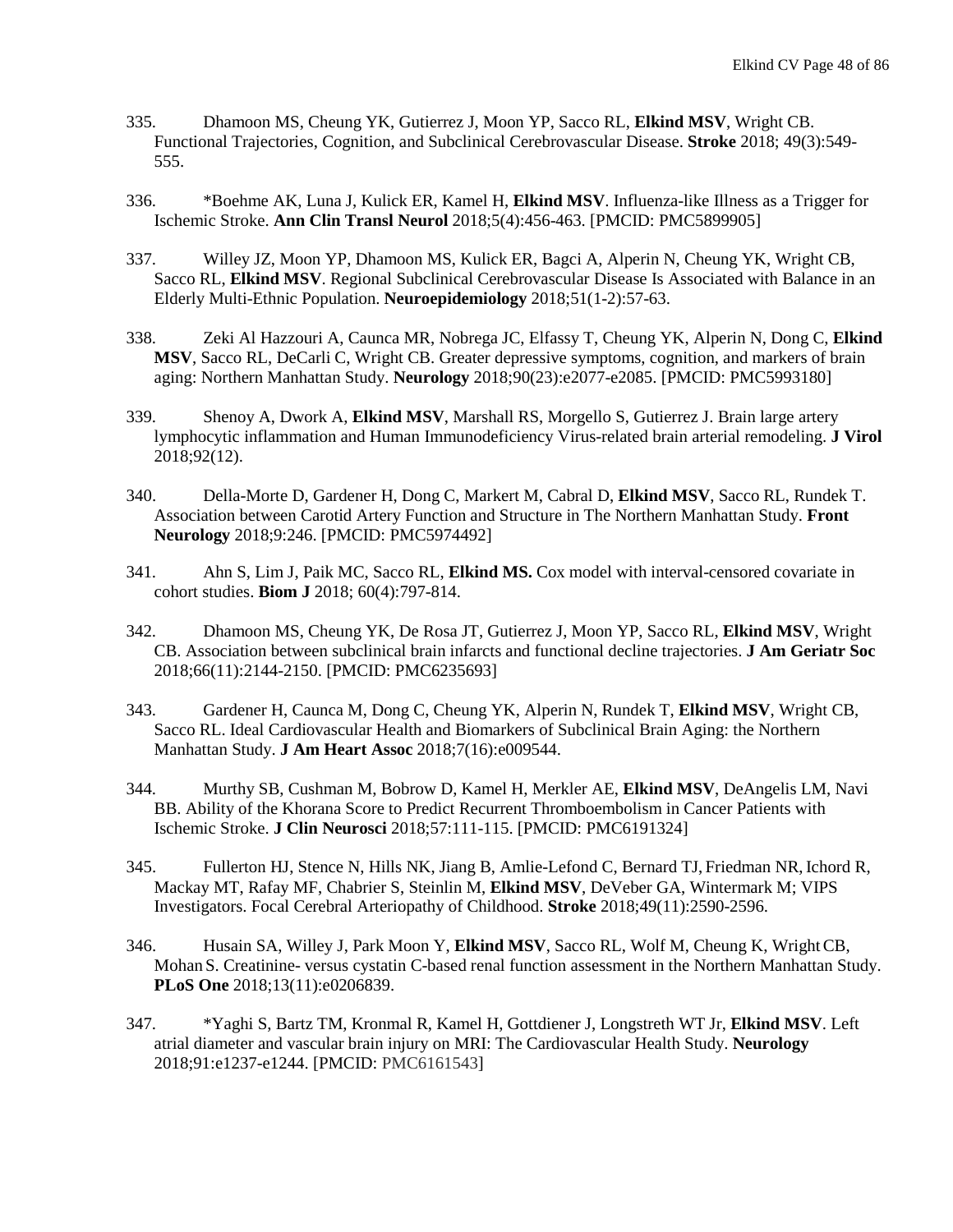- 348. Hunter MD, Shenoy A, Dwork A, **Elkind MSV**, Marshall R, Mohr JP, Morgello S, Gutierrez J. [Brain vascular intima vulnerability among HIV-positive and negative individuals.](https://www.ncbi.nlm.nih.gov/pubmed/30005012) **AIDS** 2018; 32(15):2209-2216. [PMCID: PMC6136984]
- 349. \*Hunter MD, Moon YP, DeCarli C, Gutierrez J, Wright CB, Di Tullio MR, Sacco RL, Kamel H, **Elkind MSV**. Electrocardiographic Left Atrial Abnormality and Silent Vascular Brain Injury: The Northern Manhattan Study). **PLoS One** 2018; 13(10):e0203774.
- 350. \*Boehme AK, Kulick ER, Canning M, Alvord T, Khaksari B, Omran S, Willey JZ, **Elkind MSV**. [Infections Increase the Risk of 30-Day Readmissions Among Stroke Survivors.](https://www.ncbi.nlm.nih.gov/pubmed/30571394) **Stroke** 2018;49(12):2999- 3005.
- 351. Shapiro SD, Goldman J, Morgello S, Honig L, **Elkind MSV**, Marshall RS, Mohr JP, Gutierrez J. Pathological correlates of brain arterial calcifications. **Cardiovasc Pathol** 2019; 38:7-13.
- 352. Roh D, Carroll J, Melmed K, **Elkind MSV**, Eisenberger A, Francis R, Park S, Agarwal S, Claassen J, Meyers PM. [Endovascular Treatment of Cerebral Venous Sinus Thrombosis and Insights into](https://www.ncbi.nlm.nih.gov/pubmed/30635218)  [Intracranial Coagulopathy.](https://www.ncbi.nlm.nih.gov/pubmed/30635218) **J Stroke Cerebrovasc Dis** 2019;28(4):e7-e9. [PMCID: PMC6441363]
- 353. \*Kamel H, Longstreth WT Jr, Tirschwell DL, Kronmal RA, Broderick JP, Palesch YY, Meinzer C, Dillon C, Ewing I, Spilker JA, Di Tullio MR, Hod EA, Soliman EZ, Chaturvedi S, Moy CS, Janis S, **Elkind MS**; ARCADIA Investigators[. The AtRial Cardiopathy and Antithrombotic Drugs In prevention](https://www.ncbi.nlm.nih.gov/pubmed/30196789)  [After cryptogenic stroke randomized trial: Rationale and methods.](https://www.ncbi.nlm.nih.gov/pubmed/30196789) **Int J Stroke** 2019;14(2):207-214.
- 354. Roh D, Martin A, Sun CH, Eisenberger A, Boehme A, **Elkind MSV**, Pucci JU, Murthy S, Kamel H, Sansing L, Park S, Agarwal S, Connolly ES, Claassen J, Hod E, Francis RO. [ABO Blood Type and](https://www.ncbi.nlm.nih.gov/pubmed/30547310)  [Hematoma Expansion After Intracerebral Hemorrhage: An Exploratory Analysis.](https://www.ncbi.nlm.nih.gov/pubmed/30547310) **Neurocrit Care** 2018 (In press).
- 355. Nakanishi K, Jin Z, Homma S, **Elkind MSV**, Rundek T, Schwartz JE, Lee TC, Tugcu A, Yoshita M, DeCarli C, Wright CB, Sacco RL, Di Tullio MR. [Night-time systolic blood pressure and subclinical](https://www.ncbi.nlm.nih.gov/pubmed/30649236)  [cerebrovascular disease: the Cardiovascular Abnormalities and Brain Lesions \(CABL\) study.](https://www.ncbi.nlm.nih.gov/pubmed/30649236) **Eur Heart J Cardiovasc Imaging** 2019;20(7):765-771. [PMCID: PMC6587117]
- 356. Azher I, Kaushal A, Chang A, Cutting S, Mac Grory B, Burton T, Dakay K, Thompson B, Reznik M, Wendell L, Potter NS, Mahta A, Rao S, Paciaroni M, **Elkind MSV**, Jayaraman M, Atalay M, Furie K, Yaghi S. [Serum Troponin Level in Acute Ischemic Stroke Identifies Patients with Visceral Infarcts.](https://www.ncbi.nlm.nih.gov/pubmed/30665837) **J Stroke Cerebrovasc Dis** 2019; 28(5):1173-1177.
- 357. Roh D, Chang T, Zammit C, Wagener G, Reynolds AS, Yoh N, **Elkind MSV**, Doyle K, Boehme A, Eisenberger A, Francis RO, Park S, Agarwal S, Connolly ES, Claassen J, Hod E. [Functional](https://www.ncbi.nlm.nih.gov/pubmed/30693412)  [Coagulation Differences Between Lobar and Deep Intracerebral Hemorrhage Detected by Rotational](https://www.ncbi.nlm.nih.gov/pubmed/30693412)  [Thromboelastometry: A Pilot Study.](https://www.ncbi.nlm.nih.gov/pubmed/30693412) **Neurocrit Care** 2019; 31(1):81-87.
- 358. Benjamin EJ, Muntner P, Alonso A, Bittencourt MS, Callaway CW, Carson AP, Chamberlain AM, Chang AR, Cheng S, Das SR, Delling FN, Djousse L, **Elkind MSV**, Ferguson JF, Fornage M, Jordan LC, Khan SS, Kissela BM, Knutson KL, Kwan TW, Lackland DT, Lewis TT, Lichtman JH, Longenecker CT, Loop MS, Lutsey PL, Martin SS, Matsushita K, Moran AE, Mussolino ME, O'Flaherty M, Pandey A, Perak AM, Rosamond WD, Roth GA, Sampson UKA, Satou GM, Schroeder EB, Shah SH, Spartano NL, Stokes A, Tirschwell DL, Tsao CW, Turakhia MP, VanWagner LB, Wilkins JT, Wong SS, Virani SS;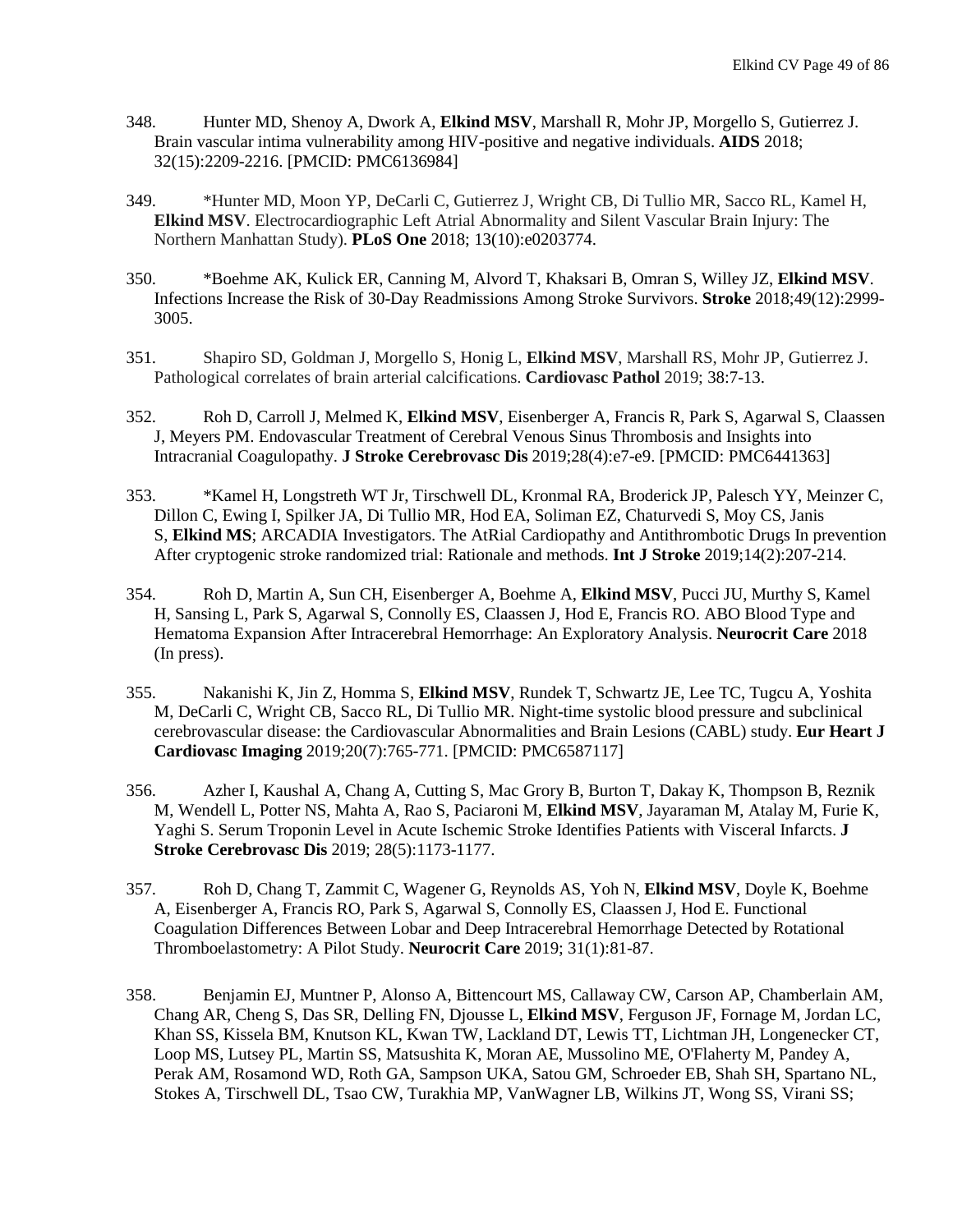American Heart Association Council on Epidemiology and Prevention Statistics Committee and Stroke Statistics Subcommittee. [Heart Disease and Stroke Statistics-2019 Update: A Report from the American](https://www.ncbi.nlm.nih.gov/pubmed/30700139)  [Heart Association.](https://www.ncbi.nlm.nih.gov/pubmed/30700139) **Circulation** 2019; 139(10):e56-e528.

- 359. Roh D, Sun CH, Murthy S, **Elkind MSV**, Bruce SS, Melmed K, Ironside N, Boehme A, Doyle K, Woo D, Kamel H, Park S, Agarwal S, Connolly ES, Claassen J[. Hematoma Expansion Differences in](https://www.ncbi.nlm.nih.gov/pubmed/30756318)  [Lobar and Deep Primary Intracerebral Hemorrhage.](https://www.ncbi.nlm.nih.gov/pubmed/30756318) **Neurocrit Care** 2019; ;31(1):40-45.
- 360. Agarwal S, Presciutti A, Cornelius T, Birk J, Roh DJ, Park S, Claassen J, **Elkind MSV**, Edmondson D. [Cardiac Arrest and Subsequent Hospitalization-Induced Posttraumatic Stress Is Associated](https://www.ncbi.nlm.nih.gov/pubmed/30889030)  [With 1-Year Risk of Major Adverse Cardiovascular Events and All-Cause Mortality.](https://www.ncbi.nlm.nih.gov/pubmed/30889030) **Crit Care Med** 2019 47(6):e502-e505. [PMCID: [PMC6522295\]](https://www.ncbi.nlm.nih.gov/pmc/articles/PMC6522295/)
- 361. \*Xu Y, Parikh NS, Jiao B, Willey JZ, Boehme AK, **Elkind MSV**. Decision analysis model for prehospital triage of patients with acute stroke. **Stroke** 2019;50:970-977. [PMCID: PMC6435279]
- 362. \*Dhamoon MS, Cheung YK, Moon YP, Wright CB, Sacco RL, **Elkind MSV**[. Interleukin-6 and](https://www.ncbi.nlm.nih.gov/pubmed/30934019)  [lipoprotein-associated phospholipase A2 are associated with functional trajectories.](https://www.ncbi.nlm.nih.gov/pubmed/30934019) **PLoS One** 2019 Apr 1;14(4):e0214784.
- 363. Miller EC, Boehme AK, Chung NT, Wang SS, Lacey JV Jr, Lakshminarayan K, Zhong C, Woo D, Bello NA, Wapner R, **Elkind MSV**, Willey JZ. [Aspirin reduces long-term stroke risk in women with prior](https://www.ncbi.nlm.nih.gov/pubmed/30587515)  [hypertensive disorders of pregnancy.](https://www.ncbi.nlm.nih.gov/pubmed/30587515) **Neurology** 2019;92(4):e305-e316. [PMCID: PMC6345119]
- 364. Shao IY, **Elkind MSV**, Boehme AK. [Risk Factors for Stroke in Patients with Sepsis and](https://www.ncbi.nlm.nih.gov/pubmed/30896327)  [Bloodstream Infections.](https://www.ncbi.nlm.nih.gov/pubmed/30896327) **Stroke** 2019; 50(5):1046-1051. [PMCID: PMC6476655]
- 365. Chang A, Ricci B, Grory BM, Cutting S, Burton T, Dakay K, Jayaraman M, Merkler A, Reznik M, Lerario MP, Song C, Kamel H, **Elkind MSV**, Furie K, Yaghi S. [Cardiac Biomarkers Predict Large Vessel](https://www.ncbi.nlm.nih.gov/pubmed/30898447)  [Occlusion in Patients with Ischemic Stroke.](https://www.ncbi.nlm.nih.gov/pubmed/30898447) **J Stroke Cerebrovasc Dis** 2019 Mar 19. pii: S1052- 3057(19)30057-6.
- 366. Yaghi S, Chang AD, Akiki R, Collins S, Novack T, Hemendinger M, Schomer A, Grory BM, Cutting S, Burton T, Song C, Poppas A, McTaggart R, Jayaraman M, Merkler A, Kamel H, **Elkind MSV**, Furie K, Atalay MK[. The left atrial appendage morphology is associated with embolic stroke subtypes](https://www.ncbi.nlm.nih.gov/pubmed/31023631)  [using a simple classification system: A proof of concept study.](https://www.ncbi.nlm.nih.gov/pubmed/31023631) **J Cardiovasc Comput Tomogr** 2019 Apr 16. pii: S1934-5925(19)30071-1.
- 367. Khaksari BJ, Kulick ER, **Elkind MSV**, Boehme AK[. "Weekend Effect" on 30-Day Readmissions](https://www.ncbi.nlm.nih.gov/pubmed/31234190)  [among Stroke Survivors: An Analysis of the National Readmission Database.](https://www.ncbi.nlm.nih.gov/pubmed/31234190) **Cerebrovasc Dis Extra** 2019;9(2):66-71.
- 368. Rinciog CI, Sawyer LM, Diamantopoulos A, **Elkind MSV**, Reynolds M, Tsintzos SI, Ziegler PD, Quiroz ME, Wolff C, Witte KK[. Cost-effectiveness of an insertable cardiac monitor in a high-risk](https://www.ncbi.nlm.nih.gov/pubmed/31297227)  [population in the UK.](https://www.ncbi.nlm.nih.gov/pubmed/31297227) **Open Heart** 2019 Jun 20;6(1):e001037.
- 369. **\***Chang BP, Rostanski S, Willey J, Miller E, Shapiro S, Mehendale R, Kummer B, Navi B, **Elkind MS**. Safety and Feasibility of a Rapid Outpatient Management Strategy for Transient Ischemic Attack and Minor Stroke: The Rapid Access Vascular Evaluation-Neurology (RAVEN) Approach. **Ann Emerg Med** 2019;74:562-571. [PMCID: PMC6756973]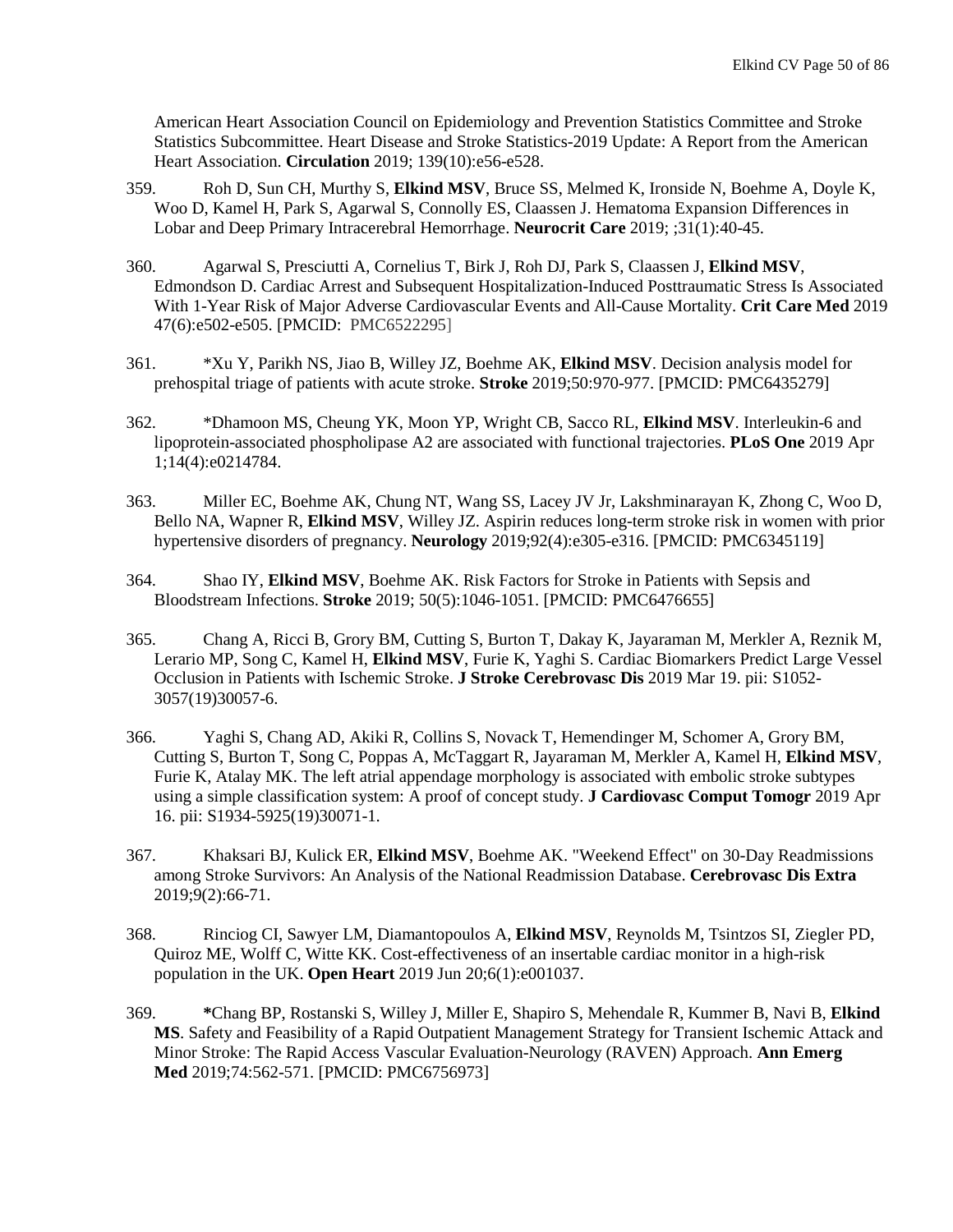*Subject of NEJM Journal Watch review July 26, 2019: [Benton R. Hunter, MD r](https://www.jwatch.org/editors/AU3338?editor=Benton%2520R.%2520Hunter%252C%2520MD)eviewing Chang BP et al. Ann Emerg Med 2019 Jul 17: Next Day Outpatient Follow-Up May Be Safe After Low-Risk TIA or Minor Stroke.*

- 370. Navi BB, Howard G, Howard VJ, Zhao H, Judd SE, **Elkind MSV**, Iadecola C, DeAngelis LM, Kamel H, Okin PM, Gilchrist S, Soliman EZ, Cushman M, Safford M, Muntner P[. The risk of arterial](https://www.ncbi.nlm.nih.gov/pubmed/31624783)  [thromboembolic events after cancer diagnosis.](https://www.ncbi.nlm.nih.gov/pubmed/31624783) **Res Pract Thromb Haemost** 2019;3(4):639-651. [PMCID: PMC6781919]
- 371. Jordan K, Yaghi S, Poppas A, Chang AD, Mac Grory B, Cutting S, Burton T, Jayaraman M, Tsivgoulis G, Sabeh MK, Merkler AE, Kamel H, **Elkind MSV**, Furie K, Song C. [Left Atrial Volume](https://www.ncbi.nlm.nih.gov/pubmed/31189435)  [Index Is Associated With Cardioembolic Stroke and Atrial Fibrillation Detection After Embolic Stroke of](https://www.ncbi.nlm.nih.gov/pubmed/31189435)  [Undetermined Source.](https://www.ncbi.nlm.nih.gov/pubmed/31189435) **Stroke** 2019;50:1997-2001.
- 372. Kummer BR, Willey JZ, Zelenetz MJ, Hu Y, Sengupta S, **Elkind MSV**, Hripcsak G. [Neurological](https://www.ncbi.nlm.nih.gov/pubmed/31694054)  [Dashboards and Consultation Turnaround Time at an Academic Medical Center.](https://www.ncbi.nlm.nih.gov/pubmed/31694054) **Appl Clin Inform** 2019;10:849-858.
- 373. Miller EC, Wen T, **Elkind MSV**, Friedman AM, Boehme AK. [Infection During Delivery](https://www.ncbi.nlm.nih.gov/pubmed/31412756)  [Hospitalization and Risk of Readmission for Postpartum Stroke.](https://www.ncbi.nlm.nih.gov/pubmed/31412756) **Stroke** 2019;50:2685-2691. [PMCID: PMC6756953]
- 374. Chapman S, Beschin N, Cosentino S**, Elkind MSV**, Della Sala S, Cocchini G. [Anosognosia for](https://www.ncbi.nlm.nih.gov/pubmed/31219295)  [prospective and retrospective memory deficits: Assessment and theoretical considerations.](https://www.ncbi.nlm.nih.gov/pubmed/31219295) **Neuropsychology** 2019;33(7):1020-1031.
- 375. Roh DJ, Albers DJ, Magid-Bernstein J, Doyle K, Hod E, Eisenberger A, Murthy S, Witsch J, Park S, Agarwal S, Connolly ES, **Elkind MSV**, Claassen J. [Low hemoglobin and hematoma expansion after](https://www.ncbi.nlm.nih.gov/pubmed/31209179)  [intracerebral hemorrhage.](https://www.ncbi.nlm.nih.gov/pubmed/31209179) **Neurology** 2019;93:e372-e380.
- 376. Caunca MR, Simonetto M, Alperin N, **Elkind MSV**, Sacco RL, Wright CB, Rundek T. [Measures](https://www.ncbi.nlm.nih.gov/pubmed/31306120)  [of Adiposity and Alzheimer's Disease-Related MRI Markers: The Northern Manhattan Study.](https://www.ncbi.nlm.nih.gov/pubmed/31306120) **J Alzheimers Dis** 2019;70(4):995-1004.
- 377. Verma A, Wachter R, Kowey PR, Halperin JL, Gersh BJ, **Elkind MSV**, Kaplon RE, Ziegler PD, Sherfesee L, Reiffel JA[. Changes in Management Following Detection of Previously Unknown Atrial](https://www.ncbi.nlm.nih.gov/pubmed/31303247)  [Fibrillation by an Insertable Cardiac Monitor \(from the REVEAL AF Study\).](https://www.ncbi.nlm.nih.gov/pubmed/31303247) **Am J Cardiol** 2019 124(6):864-870.
- 378. Caunca MR, Gardener H, Simonetto M, Cheung YK, Alperin N, Yoshita M, DeCarli C, **Elkind MSV**, Sacco RL, Wright CB, Rundek T. [Measures of obesity are associated with MRI markers of brain](https://www.ncbi.nlm.nih.gov/pubmed/31341005)  [aging: The Northern Manhattan Study.](https://www.ncbi.nlm.nih.gov/pubmed/31341005) **Neurology** 2019;93:e791-e803.
- 379. Lee TC, Jin Z, Homma S, Nakanishi K, **Elkind MSV**, Rundek T, Tugcu A, Matsumoto K, Sacco RL, Di Tullio MR[. Changes in Left Ventricular Mass and Geometry in the Older Adults: Role of Body](https://www.ncbi.nlm.nih.gov/pubmed/31311705)  [Mass and Central Obesity.](https://www.ncbi.nlm.nih.gov/pubmed/31311705) **J Am Soc Echocardiog** 2019;32:1318-1325. [PMCID: PMC6779504]
- 380. Ananth CV, Hansen AV, **Elkind MSV**, Williams MA, Rich-Edwards JW, Nybo Andersen AM. [Cerebrovascular disease after placental abruption: A population-based prospective cohort study.](https://www.ncbi.nlm.nih.gov/pubmed/31420459) **Neurology** 2019; 93:e1148-e1158.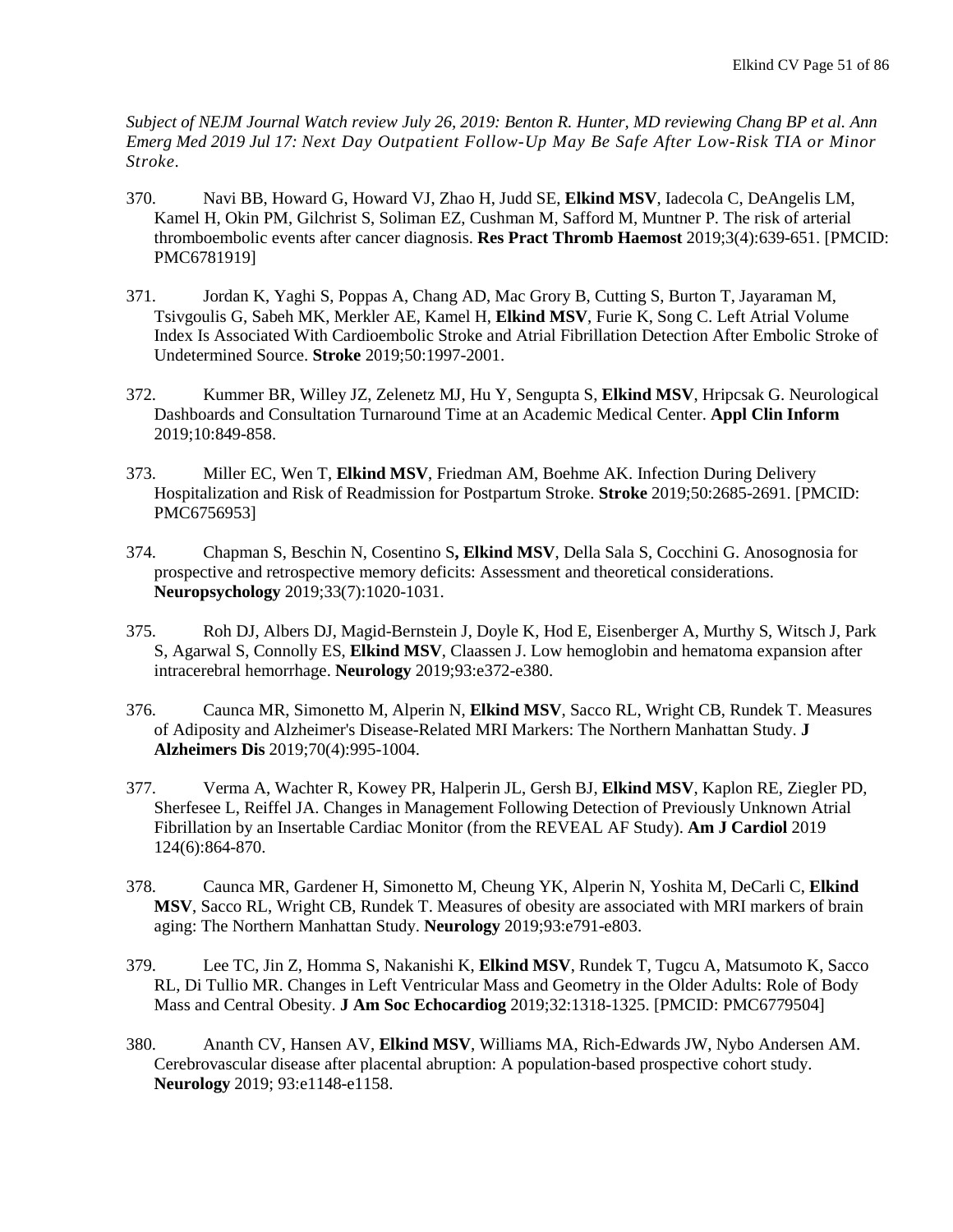- 381. Mannina C, Jin Z, Russo C, Homma S, **Elkind MS**, Rundek T, Lee TC, Matsumoto K, Shames S, Sacco RL, Tullio MRD. [Effect of hypertension and diabetes on subclinical left ventricular systolic](https://www.ncbi.nlm.nih.gov/pubmed/31446789)  [dysfunction in a predominantly elderly population-based cohort.](https://www.ncbi.nlm.nih.gov/pubmed/31446789) **Eur J Prev Cardiol** 2019. [Epub ahead of print].
- 382. Parikh NS, VanWagner LB, **Elkind MSV**, Gutierrez J. [Association between nonalcoholic fatty](https://www.ncbi.nlm.nih.gov/pubmed/31644993)  [liver disease with advanced fibrosis and stroke.](https://www.ncbi.nlm.nih.gov/pubmed/31644993) **J Neurol Sci** 2019;407:116524.
- 383. Green NS, Munube D, Bangirana P, Buluma LR, Kebirungi B, Opoka R, Mupere E, Kasirye P, Kiguli S, Birabwa A, Kawooya MS, Lubowa SK, Sekibira R, Kayongo E, Hume H, **Elkind M**, Peng W, Li G, Rosano C, LaRussa P, Minja FJ, Boehme A, Idro R. [Burden of neurological and neurocognitive](https://www.ncbi.nlm.nih.gov/pubmed/31651270)  [impairment in pediatric sickle cell anemia in Uganda \(BRAIN SAFE\): a cross-sectional study.](https://www.ncbi.nlm.nih.gov/pubmed/31651270) **BMC Pediatr** 2019;19(1):381.
- 384. Noseworthy PA, Kaufman ES, Chen LY, Chung MK, **Elkind MSV**, Joglar JA, Leal MA, McCabe PJ, Pokorney SD, Yao X; American Heart Association Council on Clinical Cardiology Electrocardiography and Arrhythmias Committee; Council on Arteriosclerosis, Thrombosis and Vascular Biology; Council on Cardiovascular and Stroke Nursing; and Stroke Council[. Subclinical and](https://www.ncbi.nlm.nih.gov/pubmed/31694402)  [Device-Detected Atrial Fibrillation: Pondering the Knowledge Gap: A Scientific Statement from the](https://www.ncbi.nlm.nih.gov/pubmed/31694402)  [American Heart Association.](https://www.ncbi.nlm.nih.gov/pubmed/31694402) **Circulation** 2019 [Epub ahead of print] PMID: 31694402.
- 385. Navi BB, Mathias R, Sherman CP, Wolfe J, Kamel H, Tagawa ST, Saxena A, Ocean AJ, Iadecola C, DeAngelis LM, **Elkind MSV**, Hull H, Jickling GC, Sharp FR, Ander BP, Stamova B. [Cancer-Related](https://www.ncbi.nlm.nih.gov/pubmed/31510897)  [Ischemic Stroke Has a Distinct Blood mRNA Expression Profile.](https://www.ncbi.nlm.nih.gov/pubmed/31510897) **Stroke** 2019;50:3259-3264. [PMCID: PMC6817410]
- 386. \*Gutierrez J, Gil-Guevara A, Ramaswamy S, DeRosa J, Di Tullio MR, Cheung K, Rundek T, Sacco RL, Wright CB, **Elkind MSV**. [Classification of Covert Brain Infarct Subtype and Risk of Death and](https://www.ncbi.nlm.nih.gov/pubmed/31766980)  [Vascular Events.](https://www.ncbi.nlm.nih.gov/pubmed/31766980) **Stroke** 2019 Nov 26:STROKEAHA119026068. doi: 10.1161/STROKEAHA.119.026068. [Epub ahead of print] PMID: 31766980
- 387. Kummer BR, Hazan R, Merkler AE, Kamel H, Willey JZ, Middlesworth W, Yaghi S, Marshall RS, **Elkind MSV**, Boehme AK. [A Multilevel Analysis of Surgical Category and Individual Patient-Level Risk](https://www.ncbi.nlm.nih.gov/pubmed/31839861)  [Factors for Postoperative Stroke.](https://www.ncbi.nlm.nih.gov/pubmed/31839861) **Neurohospitalist** 2020;10(1):22-28.
- 388. Reiffel JA, Verma A, Kowey PR, Halperin JL, Gersh BJ, **Elkind MSV**, Ziegler PD, Kaplon RE, Sherfesee L, Wachter R; REVEAL AF Investigators. [Rhythm monitoring strategies in patients at high risk](https://www.ncbi.nlm.nih.gov/pubmed/31862084)  [for atrial fibrillation and stroke: A comparative analysis from the REVEAL AF study.](https://www.ncbi.nlm.nih.gov/pubmed/31862084) **Am Heart J** 2020;219:128-136.
- 389. Virani SS, Alonso A, Benjamin EJ, Bittencourt MS, Callaway CW, Carson AP, Chamberlain AM, Chang AR, Cheng S, Delling FN, Djousse L, **Elkind MSV**, Ferguson JF, Fornage M, Khan SS, Kissela BM, Knutson KL, Kwan TW, Lackland DT, Lewis TT, Lichtman JH, Longenecker CT, Loop MS, Lutsey PL, Martin SS, Matsushita K, Moran AE, Mussolino ME, Perak AM, Rosamond WD, Roth GA, Sampson UKA, Satou GM, Schroeder EB, Shah SH, Shay CM, Spartano NL, Stokes A, Tirschwell DL, VanWagner LB, Tsao CW; on behalf of the American Heart Association Council on Epidemiology and Prevention Statistics Committee and Stroke Statistics Subcommittee. Heart disease and stroke statistics— 2020 update: a report from the American Heart Association. **Circulation***.* 2020;141:e1–e458. doi: 10.1161/CIR.0000000000000757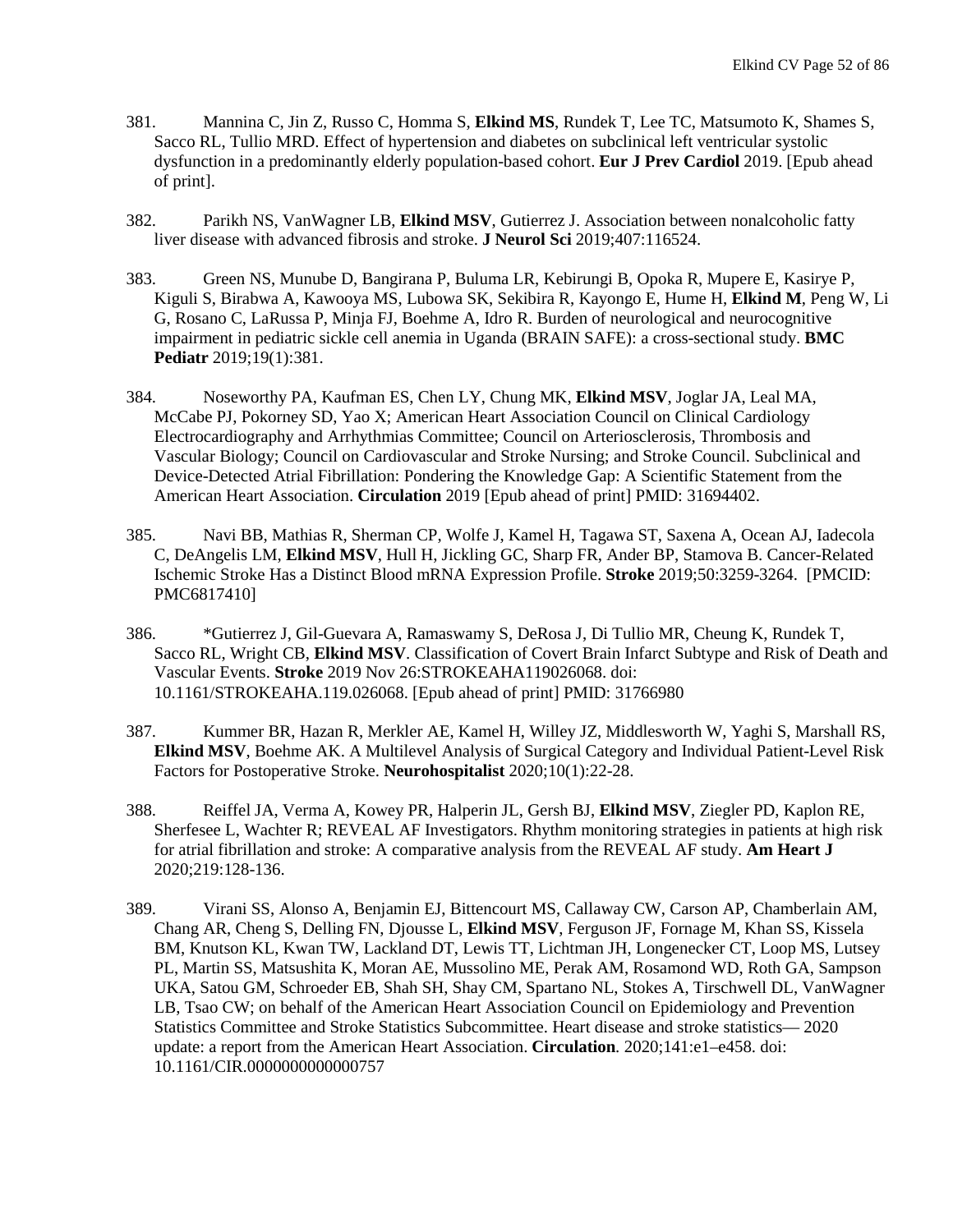- 390. Kalani R, Bartz TM, Suchy-Dicey A, **Elkind MSV**, Psaty BM, Leung LY, Rice K, Tirschwell D, Longstreth WT Jr[. Cholesterol Variability and Cranial Magnetic Resonance Imaging Findings in Older](https://www.ncbi.nlm.nih.gov/pubmed/31842691)  [Adults: The Cardiovascular Health Study.](https://www.ncbi.nlm.nih.gov/pubmed/31842691) **Stroke** 2019 Dec 17:STROKEAHA119026698. doi: 10.1161/STROKEAHA.119.026698. [Epub ahead of print]
- 391. Kulick ER, **Elkind MSV**, Boehme AK, Joyce NR, Schupf N, Kaufman JD, Mayeux R, Manly JJ, Wellenius GA. Long-term Exposure to Ambient Air Pollution, APOE-ε4 status, and Cognitive Decline in a Cohort of Older Adults in Northern Manhattan. **Environ Int** 2020 (In press).
- 392. Rundek T, Gardener H, Dias Saporta AS, Loewenstein DA, Duara R, Wright CB, Dong C, Levin B, **Elkind MSV**, Sacco RL. [Global Vascular Risk Score and CAIDE Dementia Risk Score Predict Cognitive](https://www.ncbi.nlm.nih.gov/pubmed/31884476)  [Function in the Northern Manhattan Study.](https://www.ncbi.nlm.nih.gov/pubmed/31884476) **J Alzheimers Dis.** 2019 Dec 26. doi: 10.3233/JAD-190925. [Epub ahead of print]
- 393. Parikh NS, Kamel H, Navi BB, Iadecola C, Merkler AE, Jesudian A, Dawson J, Falcone GJ, Sheth KN, Roh DJ, **Elkind MSV**, Hanley DF, Ziai WC, Murthy SB; VISTA-ICH Steering Committee. [Liver](https://www.ncbi.nlm.nih.gov/pubmed/31906832)  [Fibrosis Indices and Outcomes After Primary Intracerebral Hemorrhage.](https://www.ncbi.nlm.nih.gov/pubmed/31906832) **Stroke**. 2020 Jan 7:STROKEAHA119028161. doi: 10.1161/STROKEAHA.119.028161. [Epub ahead of print]
- 394. Chang BP, Cornelius T, Willey JZ, **Elkind MSV**, Derby L, Edmondson D, Kronish I. Are patients afraid to go home? Disposition preferences after transient ischemic attack and minor stroke. **Emerg Med J** 2020 (In press).
- 395. Caunca MR, Simonetto M, Cheung YK, Alperin N, Lee SH, **Elkind MSV**, Sacco RL, Rundek T, Wright CB. [Diastolic Blood Pressure Is Associated With Regional White Matter Lesion Load: The](https://www.ncbi.nlm.nih.gov/pubmed/31910743)  [Northern Manhattan Study.](https://www.ncbi.nlm.nih.gov/pubmed/31910743) **Stroke**. 2020 Jan 8:STROKEAHA119025139. doi: 10.1161/STROKEAHA.119.025139. [Epub ahead of print]
- 396. Willey JZ, Moon YP, Husain SA, **Elkind MSV**, Sacco RL, Wolf M, Cheung K, Wright CB, Mohan S. [Creatinine versus cystatin C for renal function-based mortality prediction in an elderly cohort: The](https://www.ncbi.nlm.nih.gov/pubmed/31940363)  [Northern Manhattan Study.](https://www.ncbi.nlm.nih.gov/pubmed/31940363) **PLoS One**. 2020 Jan 15;15(1):e0226509.
- 397. Chang AD, Ignacio GC, Akiki R, Grory BM, Cutting SS, Burton T, Jayaraman M, Merkler A, Song C, Poppas A, Kamel H, **Elkind MSV**, Furie K, Atalay M, Yaghi S. [Increased Left Atrial Appendage](https://www.ncbi.nlm.nih.gov/pubmed/31932211)  [Density on Computerized Tomography is Associated with Cardioembolic Stroke.](https://www.ncbi.nlm.nih.gov/pubmed/31932211) **J Stroke Cerebrovasc Dis**. 2020 Jan 10:104604.
- 398. Caunca MR, Siedlecki K, Cheung YK, Alperin N, Lee SH, **Elkind MSV**, Sacco RL, Wright CB, Rundek T. [Cholinergic White Matter Lesions, AD-Signature Cortical Thickness, and Change in Cognition:](https://www.ncbi.nlm.nih.gov/pubmed/31944231)  [The Northern Manhattan Study.](https://www.ncbi.nlm.nih.gov/pubmed/31944231) **J Gerontol A Biol Sci Med Sci**. 2020 Jan 16. pii: glz279. doi: 10.1093/gerona/glz279. [Epub ahead of print]
- 399. Yaghi S, Chang A, Ignacio G, Scher E, Panda N, Chu A, Wu M, Lord A, Mac Grory B, Furie K, **Elkind MSV**, Atalay M, Song C. [The Left Atrial Appendage Morphology Improves Prediction of](https://www.ncbi.nlm.nih.gov/pubmed/31986073)  [Stagnant Flow and Stroke Risk in Atrial Fibrillation.](https://www.ncbi.nlm.nih.gov/pubmed/31986073) **Circ Arrhythm Electrophysiol**. 2020 Jan 27. doi: 10.1161/CIRCEP.119.008074. [Epub ahead of print]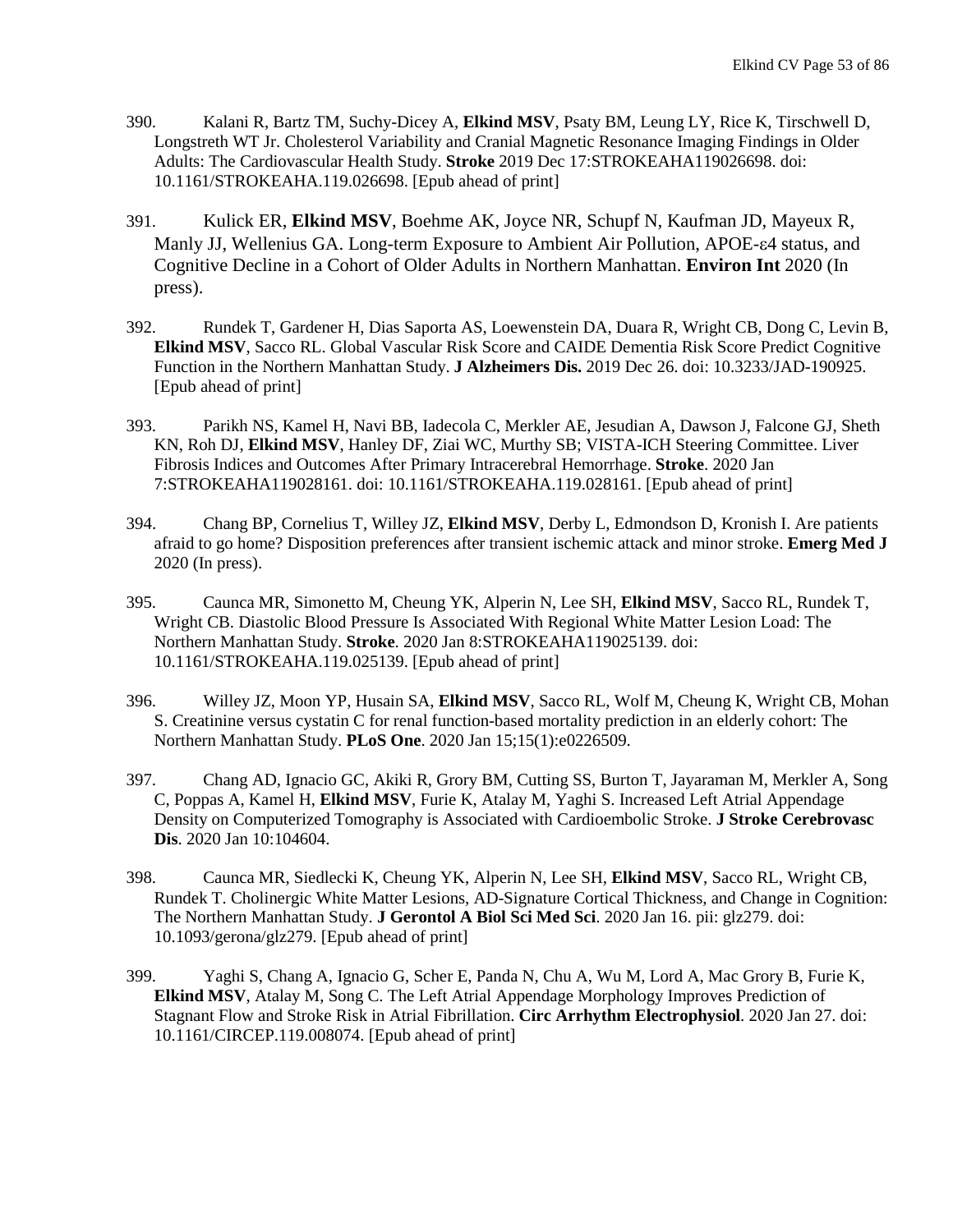- 400. **\*Elkind MSV**, Yaghi S, Bartz TM, Gottdiener J, Seliger S, deFilippi C, Gottesman R, Kronmal RA, Longstreth WT. Serum cardiac biomarkers independently predict risk of stroke: The Cardiovascular Health Study. (In preparation).
- 401. Frankel M, Zhao Y, Quyyumi A, Long Q, Le NA, Waller EK, Lynn M, Arenillas J, Lane B, Nahab F, **Elkind MSV**, Chimowitz M. Serum biomarkers of inflammation and risk of recurrent ischemic stroke in patients with symptomatic high-grade intracranial stenosis. (Submitted.)

#### **Studies as part of a group:**

- 402. Sacco RL, DeRosa JT, Haley EC, Levin B, Ordronneau P, Phillips SJ, Rundek T, Snipes RG, Thompson JLP, for the **GAIN Americas Investigators**. Glycine antagonist in neuroprotection for patients with acute stroke. GAIN Americas: A randomized controlled trial. **JAMA** 2001;285:1719-1728.
- 403. Mohr JP, Thompson JLP, Lazar RM, Levin B, Sacco RL, Furie KL, Kistler JP, Albers GW, Pettigrew LC, Adams HP Jr, Jackson CM, Pullicino P, for the **Warfarin–Aspirin Recurrent Stroke Study Group**. A comparison of warfarin and aspirin for the prevention of recurrent ischemic stroke. **N Engl J Med** 2001;345:1444-1451.
- 404. Homma S**,** Sacco RL, Di Tullio MR, Sciacca RR, Mohr JP, for **the PFO in Cryptogenic Stroke Study (PICSS) Investigators**. Effect of Medical Treatment in Stroke Patients With Patent Foramen Ovale: Patent Foramen Ovale in Cryptogenic Stroke Study**. Circulation** 2002;105:2625-2631.
- 405. Diener HC, Sacco RL, Yusuf S, Cotton D, Ounpuu S, Lawton WA, Palesch Y, Martin RH, Albers GW, Bath P, Bornstein N, Chan BP, Chen ST, Cunha L, Dahlöf B, De Keyser J, Donnan GA, Estol C, Gorelick P, Gu V, Hermansson K, Hilbrich L, Kaste M, Lu C, Machnig T, Pais P, Roberts R, Skvortsova V, Teal P, Toni D, VanderMaelen C, Voigt T, Weber M, Yoon BW; **Prevention Regimen for Effectively Avoiding Second Strokes (PRoFESS) study group**. Effects of aspirin plus extendedrelease dipyridamole versus clopidogrel and telmisartan on disability and cognitive function after recurrent stroke in patients with ischaemic stroke in the Prevention Regimen for Effectively Avoiding Second Strokes (PRoFESS) trial: a double-blind, active and placebo-controlled study. **Lancet Neurol** 2008;7:875-84.
- 406. Yusuf S, Diener HC, Sacco RL, Cotton D, Ounpuu S, Lawton WA, Palesch Y, Martin RH, Albers GW, Bath P, Bornstein N, Chan BP, Chen ST, Cunha L, Dahlöf B, De Keyser J, Donnan GA, Estol C, Gorelick P, Gu V, Hermansson K, Hilbrich L, Kaste M, Lu C, Machnig T, Pais P, Roberts R, Skvortsova V, Teal P, Toni D, VanderMaelen C, Voigt T, Weber M, Yoon BW; **PRoFESS Study Group.** Telmisartan to prevent recurrent stroke and cardiovascular events. **N Engl J Med** 2008;359:1225-37.
- 407. Sacco RL, Diener HC, Yusuf S, Cotton D, Ounpuu S, Lawton WA, Palesch Y, Martin RH, Albers GW, Bath P, Bornstein N, Chan BP, Chen ST, Cunha L, Dahlöf B, De Keyser J, Donnan GA, Estol C, Gorelick P, Gu V, Hermansson K, Hilbrich L, Kaste M, Lu C, Machnig T, Pais P, Roberts R, Skvortsova V, Teal P, Toni D, Vandermaelen C, Voigt T, Weber M, Yoon BW; **PRoFESS Study Group**. Aspirin and extended-release dipyridamole versus clopidogrel for recurrent stroke. **N Engl J Med** 2008;359:1238-51.
- 408. **The Lp-PLA2 Studies Collaboration**. Lipoprotein-associated phospholipase A2 and the risk of coronary disease, stroke and non-vascular mortality. Individual data analysis of 78,989 participants from 32 prospective studies. **Lancet** 2010;375:1536-1544.
- 409. Furlan AJ, Reisman M, Massaro J, Mauri L, Adams H, Albers GW, Felberg R, Herrmann H, Kar S, Landzberg M, Raizner A, Wechsler L for the **CLOSURE I Investigators**. Study Design of the CLOSURE I Trial: A Prospective, Multicenter, Randomized, Controlled Trial to Evaluate the Safety and Efficacy of the STARFlex Septal Closure System Versus Best Medical Therapy in Patients With Stroke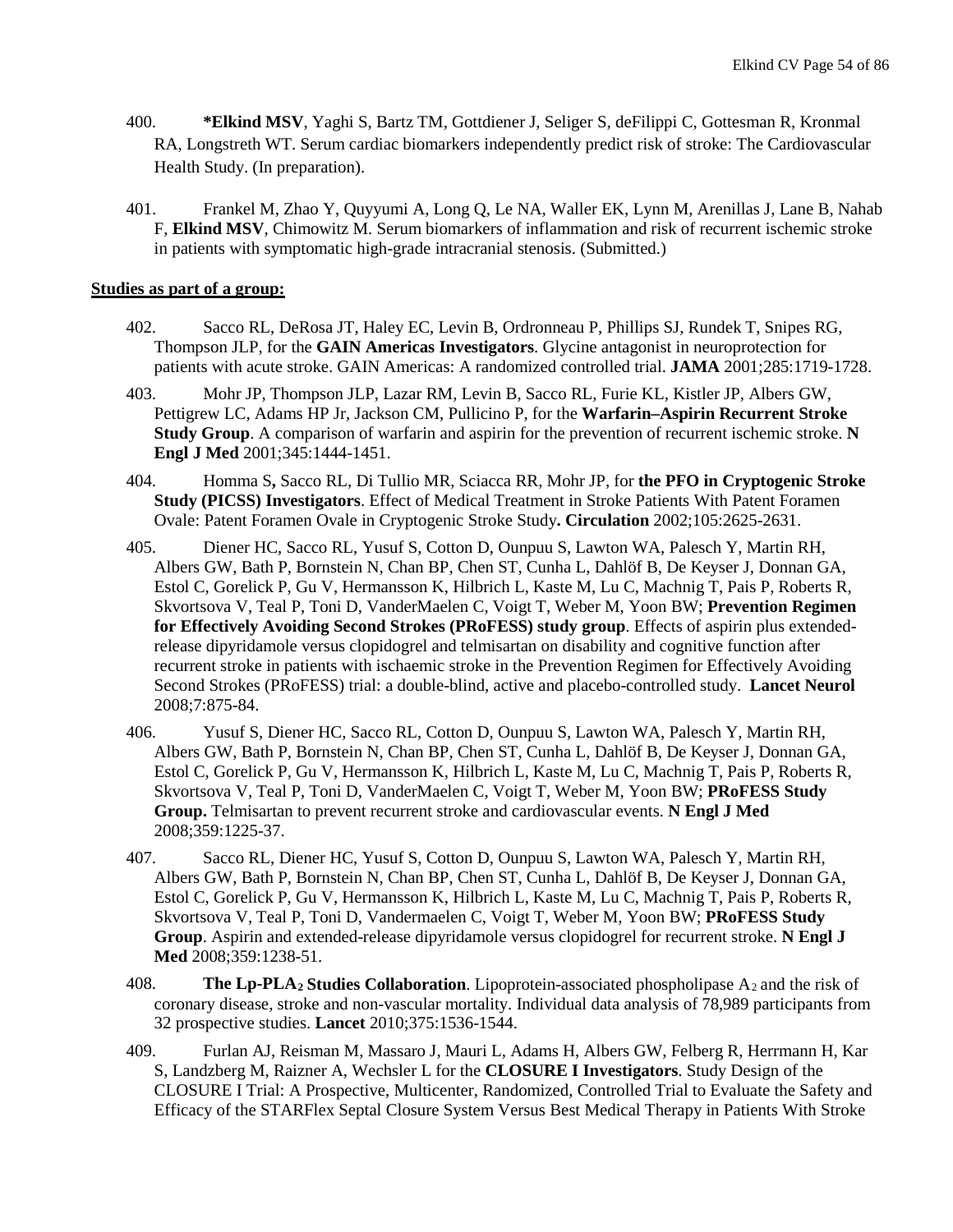or Transient Ischemic Attack Due to Presumed Paradoxical Embolism Through a Patent Foramen Ovale. **Stroke** 2010;41:2872-2883.

- 410. Benavente OR, White CL, Pearce L, Pergola P, Roldan A, Benavente MF, Coffey C, McClure LA, Szychowski JM, Conwit R, Heberling PA, Howard G, Bazan C, Vidal-Pergola G, Talbert R, Hart RG, for the **SPS3 Investigators**. [The Secondary Prevention of Small Subcortical Strokes \(SPS3\) study.](http://onlinelibrary.wiley.com/doi/10.1111/j.1747-4949.2010.00573.x/abstract) **Int J Stroke** 2011;6(2):164-175.
- 411. Chimowitz MI, Lynn MJ, Derdeyn CP, Turan TN, Fiorella D, Lane BF, Janis LS, Lutsep HL, Barnwell SL, Waters MF, Hoh BL, Hourihane JM, Levy EI, Alexandrov AV, Harrigan MR, Chiu D, Klucznik RP, Clark JM, McDougall CG, Johnson MD, Pride GL, Torbey MT, Zaidat OO, Rumboldt Z, Cloft HJ; **the SAMMPRIS Trial Investigators**[. Stenting versus Aggressive Medical Therapy for](http://www.ncbi.nlm.nih.gov/pubmed/21899409)  [Intracranial Arterial Stenosis.](http://www.ncbi.nlm.nih.gov/pubmed/21899409) **N Engl J Med** 2011;365:993-1003.
- 412. Chimowitz MI, Lynn MJ, Turan TN, Fiorella D, Lane BF, Janis S, Derdeyn CP; **SAMMPRIS Investigators**[. Design of the stenting and aggressive medical management for preventing recurrent stroke](http://www.ncbi.nlm.nih.gov/pubmed/21729789)  [in intracranial stenosis trial.](http://www.ncbi.nlm.nih.gov/pubmed/21729789) **J Stroke Cerebrovasc Dis** 2011;20(4):357-68.
- 413. Kent DM, Thaler DE, on behalf of the **RoPE Study Investigators**. The Risk of Paradoxical Embolism (RoPE) Study: Developing risk models for application to ongoing randomized trials of percutaneous patent foramen ovale closure for cryptogenic stroke. **Trials** 2011;12:185. [PMCID:PMC3170216]
- 414. **SPS3 Investigators**, Benavente OR, Hart RG, McClure LA, Szychowski JM, Coffey CS, Pearce LA. [Effects of clopidogrel added to aspirin in patients with recent lacunar stroke.](http://www.ncbi.nlm.nih.gov/pubmed/22931315) **N Engl J Med** 2012;367(9):817-25.
- 415. Furlan AJ, Reisman M, Massaro J, Mauri L, Adams H, Albers GW, Felberg R, Herrmann H, Kar S, Landzberg M, Raizner A, Wechsler L; **CLOSURE I Investigators**. [Closure or medical therapy for](http://www.ncbi.nlm.nih.gov.ezproxy.cul.columbia.edu/pubmed/22417252)  [cryptogenic stroke with patent foramen ovale.](http://www.ncbi.nlm.nih.gov.ezproxy.cul.columbia.edu/pubmed/22417252) **N Engl J Med** 2012;366(11):991-9.
- 416. Derdeyn CP, Fiorella D, Lynn MJ, Rumboldt Z, Cloft HJ, Gibson D, Turan TN, Lane BF, Janis LS, Chimowitz MI; **Stenting and Aggressive Medical Management for Preventing Recurrent Stroke in Intracranial Stenosis Trial Investigators**. [Mechanisms of stroke after intracranial angioplasty and](http://www.ncbi.nlm.nih.gov/pubmed/23328689)  [stenting in the SAMMPRIS trial.](http://www.ncbi.nlm.nih.gov/pubmed/23328689) **Neurosurgery**. 2013;72(5):777-95; discussion 795. [PMCID:PMC3696348]
- 417. **The ERICH Study Investigators**. Ethnic/Racial Variations of Intracerebral Hemorrhage (ERICH) Study Protocol. **Stroke** 2013;44:e120-e125.
- 418. Frank JI, Schumm LP, Wroblewski K, Chyatte D, Rosengart AJ, Kordeck C, Thisted RA; on behalf of the HeADDFIRST Trialists; **HeADDFIRST Trialists**. [Hemicraniectomy and Durotomy Upon](http://www.ncbi.nlm.nih.gov/pubmed/24425122)  [Deterioration From Infarction-Related Swelling Trial: Randomized Pilot Clinical Trial.](http://www.ncbi.nlm.nih.gov/pubmed/24425122) **Stroke** 2014;45:781-787.
- 419. Derdeyn CP, Chimowitz MI, Lynn MJ, Fiorella D, Turan TN, Janis LS, Montgomery J, Nizam A, Lane BF, Lutsep HL, Barnwell SL, Waters MF, Hoh BL, Hourihane JM, Levy EI, Alexandrov AV, Harrigan MR, Chiu D, Klucznik RP, Clark JM, McDougall CG, Johnson MD, Pride GL Jr, Lynch JR, Zaidat OO, Rumboldt Z, Cloft HJ; **Stenting and Aggressive Medical Management for Preventing Recurrent Stroke in Intracranial Stenosis Trial Investigators**. [Aggressive medical treatment with or](http://www.ncbi.nlm.nih.gov/pubmed/24168957)  [without stenting in high-risk patients with intracranial artery stenosis \(SAMMPRIS\): the final results of a](http://www.ncbi.nlm.nih.gov/pubmed/24168957)  [randomised trial.](http://www.ncbi.nlm.nih.gov/pubmed/24168957) **Lancet**. 2014;383(9914):333-41. [PMCID:PMC3971471]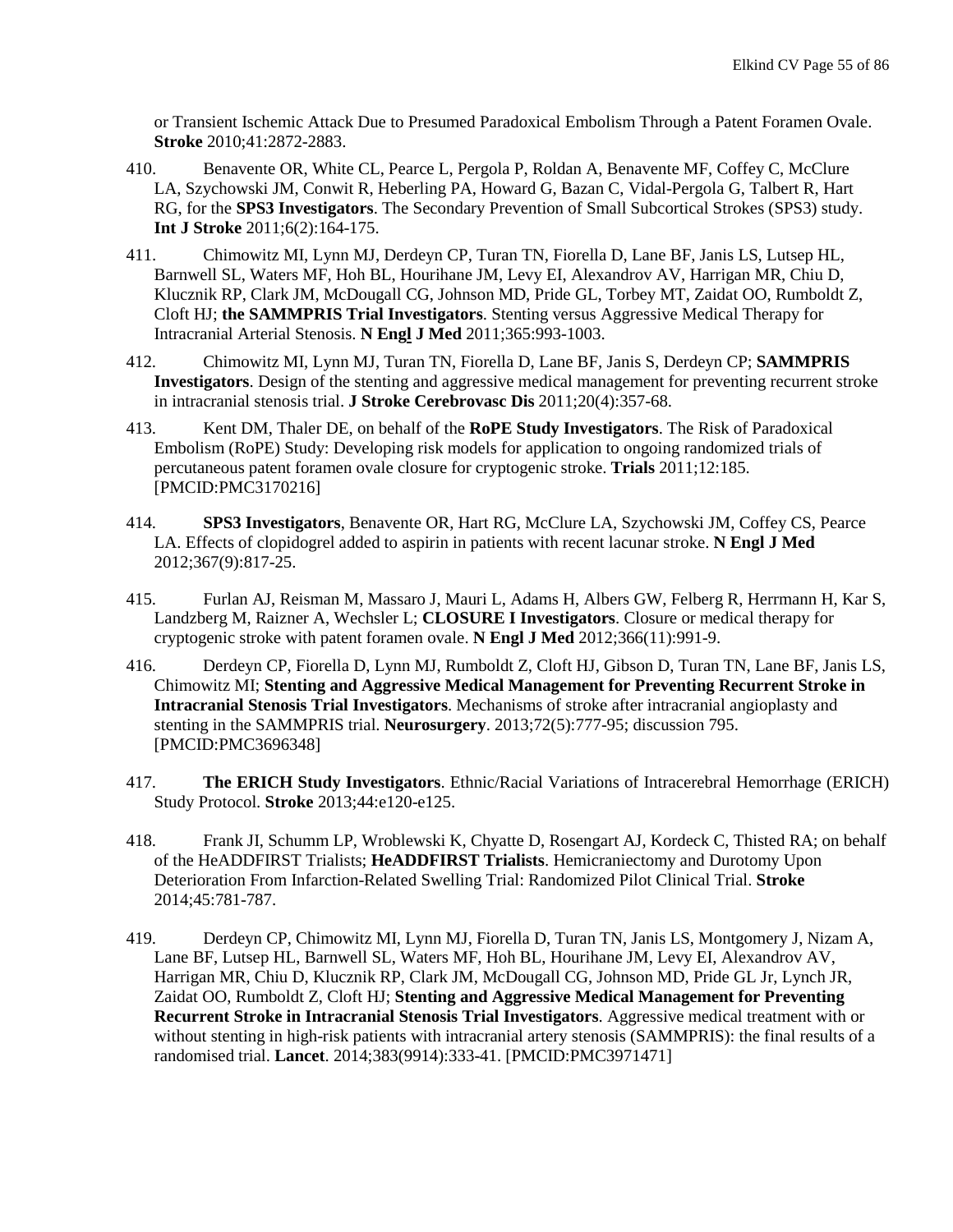- 420. **The Global Burden of Metabolic Risk Factors for Chronic Diseases Collaboration**. Metabolic mediators of the effects of body-mass index, overweight, and obesity on coronary heart disease and stroke: a pooled analysis of 97 prospective cohorts with 1.8 million participants. **Lancet** 2014;383(9921):970-83.
- 421. Kwon HM, Lynn MJ, Turan TN, Derdeyn CP, Fiorella D, Lane BF, Montgomery J, Janis LS, Rumboldt Z, Chimowitz MI; **SAMMPRIS Investigators**. [Frequency, Risk Factors, and Outcome of](https://www.ncbi.nlm.nih.gov/pubmed/26618534)  [Coexistent Small Vessel Disease and Intracranial Arterial](https://www.ncbi.nlm.nih.gov/pubmed/26618534) Stenosis: Results from the Stenting and [Aggressive Medical Management for Preventing Recurrent Stroke in Intracranial](https://www.ncbi.nlm.nih.gov/pubmed/26618534) Stenosis (SAMMPRIS) [Trial.](https://www.ncbi.nlm.nih.gov/pubmed/26618534) **JAMA Neurol**. 2016;73(1):36-42.
- 422. Chen CJ, Brown WM, Moomaw CJ, Langefeld CD, Osborne J, Worrall BB, Woo D, Koch S; **ERICH Investigators**. [Alcohol use and risk of intracerebral hemorrhage.](https://www.ncbi.nlm.nih.gov/pubmed/28446657) **Neurology** 2017;88(21):2043- 2051.
- 423. Chen CJ, Ding D, Buell TJ, Testai FD, Koch S, Woo D, Worrall BB; **ERICH Investigators**. [Restarting antiplatelet therapy after spontaneous intracerebral hemorrhage: Functional outcomes.](https://www.ncbi.nlm.nih.gov/pubmed/29848784) **Neurology** 2018; 91(1):e26-e36.
- 424. [Esfahani DR,](https://www.ncbi.nlm.nih.gov/pubmed/?term=Esfahani%20DR%5BAuthor%5D&cauthor=true&cauthor_uid=30012817) [Pandey D,](https://www.ncbi.nlm.nih.gov/pubmed/?term=Pandey%20D%5BAuthor%5D&cauthor=true&cauthor_uid=30012817) [Du X,](https://www.ncbi.nlm.nih.gov/pubmed/?term=Du%20X%5BAuthor%5D&cauthor=true&cauthor_uid=30012817) [Rose-Finnell L,](https://www.ncbi.nlm.nih.gov/pubmed/?term=Rose-Finnell%20L%5BAuthor%5D&cauthor=true&cauthor_uid=30012817) [Charbel FT,](https://www.ncbi.nlm.nih.gov/pubmed/?term=Charbel%20FT%5BAuthor%5D&cauthor=true&cauthor_uid=30012817) [Derdeyn CP,](https://www.ncbi.nlm.nih.gov/pubmed/?term=Derdeyn%20CP%5BAuthor%5D&cauthor=true&cauthor_uid=30012817) [Amin-Hanjani S;](https://www.ncbi.nlm.nih.gov/pubmed/?term=Amin-Hanjani%20S%5BAuthor%5D&cauthor=true&cauthor_uid=30012817) **[VERiTAS Study Group](https://www.ncbi.nlm.nih.gov/pubmed/?term=VERiTAS%20Study%20Group%5BCorporate%20Author%5D)**. Cost-Effectiveness of Quantitative Magnetic Resonance Angiography Screening and Submaximal Angioplasty for Symptomatic Vertebrobasilar Disease. **Stroke** 2018;49(8):1953-1959.
- 425. Chauhan G, Adams HHH, Satizabal CL, Bis JC, Teumer A, Sargurupremraj M, Hofer E, Trompet S, Hilal S, Smith AV, Jian X, Malik R, Traylor M, Pulit SL, Amouyel P, Mazoyer B, Zhu YC, Kaffashian S, Schilling S, Beecham GW, Montine TJ, Schellenberg GD, Kjartansson O, Guðnason V, Knopman DS, Griswold ME, Windham BG, Gottesman RF, Mosley TH, Schmidt R, Saba Y, Schmidt H, Takeuchi F, Yamaguchi S, Nabika T, Kato N, Rajan KB, Aggarwal NT, De Jager PL, Evans DA, Psaty BM, Rotter JI, Rice K, Lopez OL, Liao J, Chen C, Cheng CY, Wong TY, Ikram MK, van der Lee SJ, Amin N, Chouraki V, DeStefano AL, Aparicio HJ, Romero JR, Maillard P, DeCarli C, Wardlaw JM, Hernández MDCV, Luciano M, Liewald D, Deary IJ, Starr JM, Bastin ME, Muñoz Maniega S, Slagboom PE, Beekman M, Deelen J, Uh HW, Lemmens R, Brodaty H, Wright MJ, Ames D, Boncoraglio GB, Hopewell JC, Beecham AH, Blanton SH, Wright CB, Sacco RL, Wen W, Thalamuthu A, Armstrong NJ, Chong E, Schofield PR, Kwok JB, van der Grond J, Stott DJ, Ford I, Jukema JW, Vernooij MW, Hofman A, Uitterlinden AG, van der Lugt A, Wittfeld K, Grabe HJ, Hosten N, von Sarnowski B, Völker U, Levi C, Jimenez-Conde J, Sharma P, Sudlow CLM, Rosand J, Woo D, Cole JW, Meschia JF, Slowik A, Thijs V, Lindgren A, Melander O, Grewal RP, Rundek T, Rexrode K, Rothwell PM, Arnett DK, Jern C, Johnson JA, Benavente OR, Wasssertheil-Smoller S, Lee JM, Wong Q, Mitchell BD, Rich SS, McArdle PF, Geerlings MI, van der Graaf Y, de Bakker PIW, Asselbergs FW, Srikanth V, Thomson R, McWhirter R, Moran C, Callisaya M, Phan T, Rutten-Jacobs LCA, Bevan S, Tzourio C, Mather KA, Sachdev PS, van Duijn CM, Worrall BB, Dichgans M, Kittner SJ, Markus HS, Ikram MA, Fornage M, Launer LJ, Seshadri S, Longstreth WT Jr, Debette S; Stroke Genetics Network (SiGN), the **International Stroke Genetics Consortium (ISGC)**, METASTROKE, Alzheimer's Disease Genetics Consortium (ADGC), and the Neurology Working Group of the Cohorts for Heart and Aging Research in Genomic Epidemiology (CHARGE) Consortium. [Genetic](https://www.ncbi.nlm.nih.gov/pubmed/30651383)  [and lifestyle risk factors for MRI-defined brain infarcts in a population-based setting.](https://www.ncbi.nlm.nih.gov/pubmed/30651383) **Neurology** 2019 (In press). [PMCID: [PMC6369905\]](https://www.ncbi.nlm.nih.gov/pmc/articles/PMC6369905/)

#### **Case Reports:**

1. Shafqat S, **Elkind MS**, Chiocca EA, Takeoka M, Koroshetz WJ. Petroclival meningioma presenting with pathological laughter. **Neurology** 1998;50:1918-1919.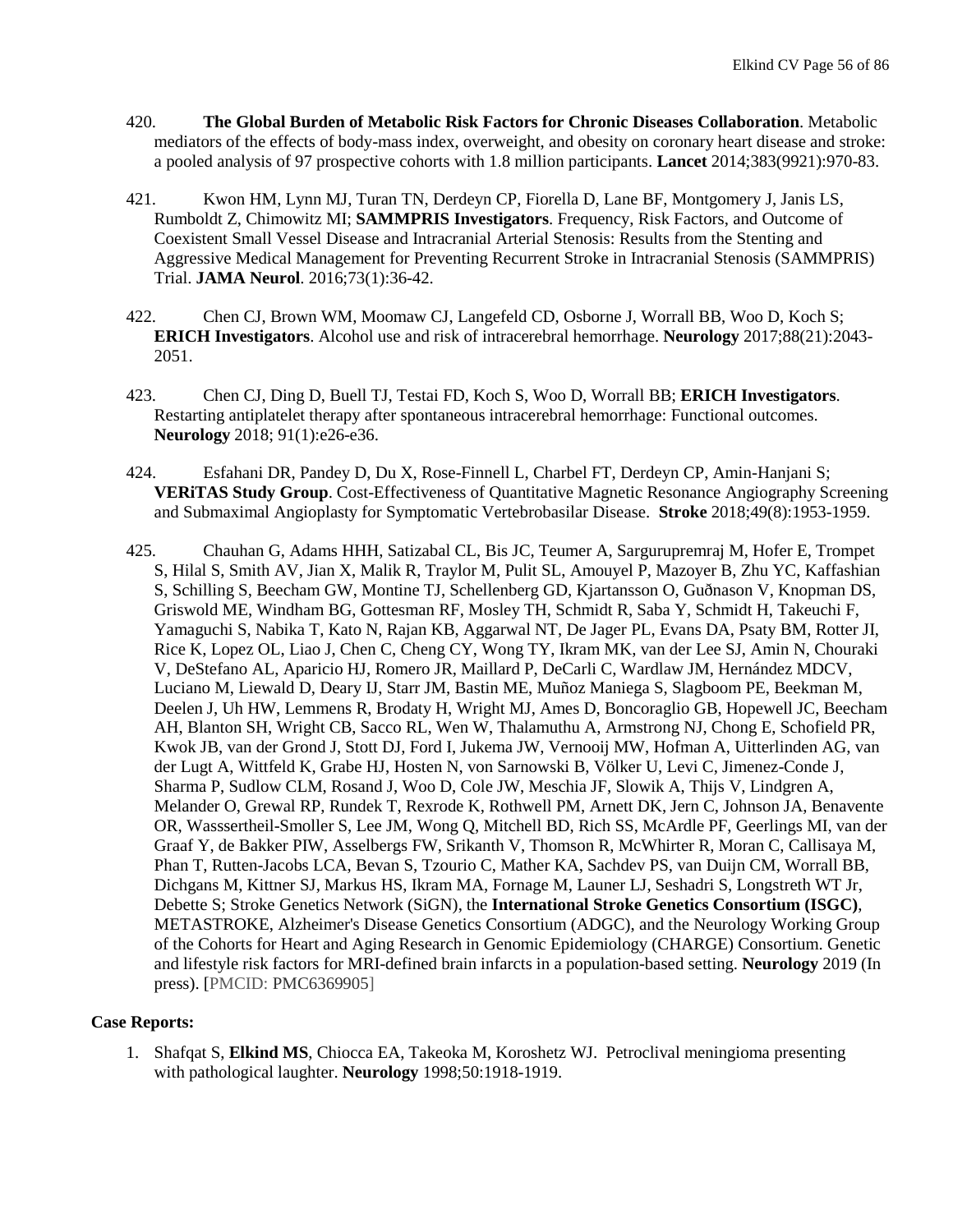- 2. **Elkind MS**, Chin SS, Rose EA. Massive air embolism with left ventricular assist device. **Neurology** 2002;58:1694.
- 3. \*Nazziola E, **Elkind MSV**. Dural Sinus Thrombosis Presenting Three Months Post-Partum. **Ann Emerg Med** 2003;42:592-595.
- 4. Schumacher HC, Meyers PM, Yavagal DR, Harel NM, **Elkind MSV**, Mohr JP, Pile-Spellman J. Endovascular mechanical thrombectomy of an occluded superior division branch of the left MCA for acute cardioembolic stroke. **Cardiovasc Intervent Radiol** 2003;26:305-308.
- 5. \*Reilly B, Nasrallah J, Friedman A, **Elkind MSV**. Bihemispheric stroke during pulmonary angiography in a woman with patent foramen ovale. **JVIR** 2003 14:1211-1213.
- 6. \*Chong JY, Vraniak P, Etienne M, Sherman D, **Elkind MSV**. Intravenous thrombolytic treatment of acute ischemic stroke caused by left atrial myxoma: A case report. **J Stroke Cerebrovasc Dis** 2005;14:39-41.
- 7. \*Arif H, Mohr JP, **Elkind MSV**. Stimulus-induced pathological laughter due to basilar artery dissection. **Neurology** 2005;64:2154-2155.
- 8. \*Fernandez A, Rincon F, Mazer SP, **Elkind MSV**. MRI Changes in a Patient with Migraine and Transient Global Amnesia after Cardiac Catheterization. **CNS Spectr** 2005;10:980-3.
- 9. \*Claassen J, Dwyer E, Maybaum S, **Elkind MSV**. Rheumatoid leptomeningitis after heart transplantation. **Neurology** 2006;66:948-949.
- 10. \*Grinspan ZM, Willey JZ, Tullman MJ, **Elkind MSV**. A 28-year-old Pregnant Woman with Encephalopathy. **Neurology** 2009;73:e74-9.
- 11. Cuello JP, Ortega-Gutierrez S, Petersen N, Agarwal S, Linares G, Cunningham A, Mohr JP, Mayer S, Marshall R, Claassen J, **Elkind MSV**, Lee K. Acute cervical myelopathy due to presumed fibrocartilaginous embolism: a case report and systematic review of the literature. **J Spinal Disord Tech** 2014;27(8):E276-81.
- 12. \*Yaghi S, **Elkind MSV**. Clinical Reasoning: An 87 year old woman with left sided numbness. **Neurology** 2015;85(15):e110-5.
- 13. \*Yaghi S, Kitago T, **Elkind MSV**. Clinical Reasoning: A 50 year old man with "elephantiasis" and headache. **Neurology** 2015;85(21):e152-5.
- 14. \*Yaghi S, **Elkind MSV**. Paraneoplastic Progressive Vasculopathy as the Presenting Manifestation of Polyneuropathy, Organomegaly, Endocrinopathy or Edema, M-Spike, and Skin Manifestations: A Case Report. **J Stroke Cerebrovasc Dis** 2016;25(7):e103-7.
- 15. Jiang Z, Elkind MSV, Lucky M, Fekete Z. Stroke in a young man: a late complication of radiation therapy. **BMJ Case Rep** 2019;12(2). [PMCID: PMC6441249].

## **Books:**

- 1. **Elkind MS**. Neurology: Pre-test. New York: McGraw-Hill, 2000.
- 2. Berkowitz A, Prasad S, **Elkind MSV**. Clinical Reasoning in Neurology: A Case Based Approach. Cases from the Neurology Resident and Fellow Section. Baltimore: Wolters Kluwer, 2016.

## **Invited Reviews, Chapters and Editorials:**

1. **Elkind MS**. John Hughlings Jackson's rejection of the mind-brain identity thesis. In *Neuroscience across the Centuries*. Edited by FC Rose. Smith-Gordon (London, 1989):111-122.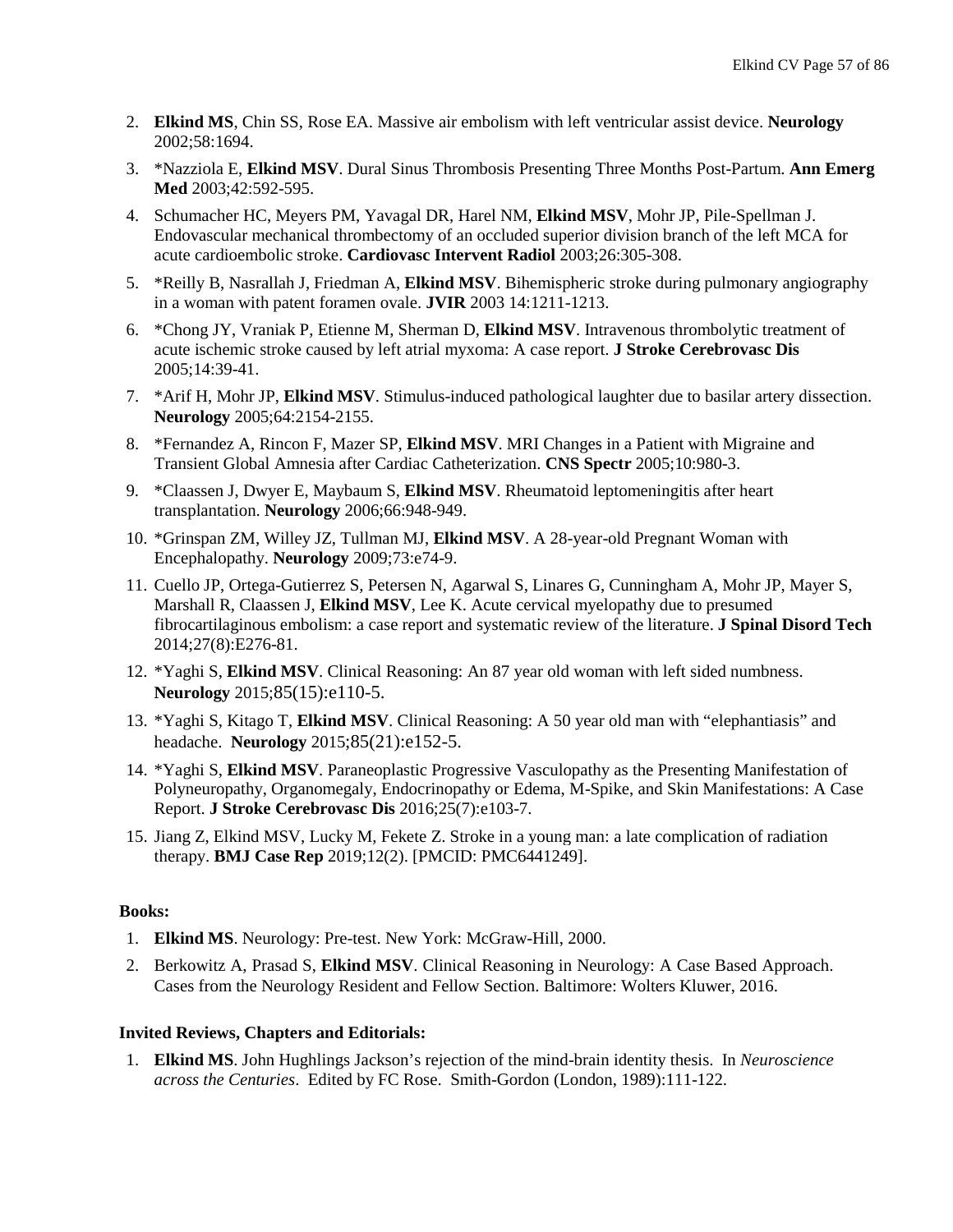- 2. **Elkind MS**, Elkind AH. Miscellaneous headache: More unusual types. In Rapoport M and Sheftell F (eds.). *Headache: A Clinician's Guide to Diagnosis, Pathophysiology, and Treatment Strategies.* PMA Publishing Corp., 1993:139-156.
- 3. **Elkind MS**. Review of *Primer on Cerebrovascular Diseases.* Ed*.* KMA Welch, LR Caplan, DJ Reis, BK Siesjo, B Weir. **Headache Q** 1997.
- 4. **Elkind MS**, Elkind AH. Post-traumatic headache. In Diamond M and Solomon G (eds.). *The Practicing Physician's Approach to Headache (6th ed.).* Philadelphia: W.B. Saunders Company, 1997.
- 5. **Elkind MS**, Mohr JP. Cerebellar Hemorrhage. *New Horizons* 1997; 5:352-358.
- 6. **Elkind MS**, Sacco RL. Stroke risk factors and stroke prevention. **Seminars in Neurology**  1998;18(4):429-440.
- 7. Stapf C, **Elkind MS**, Mohr JP. Carotid artery dissection. **Annu Rev Medicine** 2000, Vol. 51: 329-347.
- 8. Sacco RL, **Elkind MS**. Update on antiplatelet therapy for stroke prevention. **Arch Int Med** 2000;160:1579-1582.
- 9. **Elkind MS**. Review of *Subarachnoid Hemorrhage: Causes and Cures.* Bryce Weir. **Headache Q** 2000.
- 10. **Elkind MS**. Review of *Management of Acute Stroke.* Ed. Shuaib A, Goldstein LB. **Ann Int Med** 2000;132:424.
- 11. **Elkind MS**, Mohr JP. Differential Diagnosis of Stroke. In Rowland LP (ed.). *Merritt's Textbook of Neurology, 10<sup>th</sup> edition.* Baltimore: Williams and Wilkins, 2000:247-249.
- 12. **Elkind MS**. Review of *Neurology in Clinical Practice.* Ed*.* Bradley WG, Daroff RB, Fenichel GM, Marsden CD. **Headache Q** 2001.
- 13. **Elkind MSV**, Sacco RL. Outcomes research in clinical neurology. In Mayeux R, Hofman A (eds.). *Epidemiology for Clinical Neurology.* Cambridge: Cambridge University Press, 2001.
- 14. **Elkind MSV**, Sacco RL. Epidemiology of stroke. In Batchelor T, Cudkowicz M (eds.). *Principles of Neuroepidemiology.* Woburn, MA: Butterworth Heinemann, 2001:99-124.
- 15. **Elkind MSV**, Sacco RL. Antiplatelet therapy for recurrent stroke prevention. **Cardiology Special Edition** 2001;7(1):65-69.
- 16. **Elkind MSV.** *Chlamydia pneumoniae*: In your heart and on your mind. Editorial comment. **Stroke** 2001;32:1976-1978.
- 17. **Elkind MSV**. Review of Viscoli et al. A clinical trial of estrogen-replacement therapy after ischemic stroke. New Engl J Med 2001;345:1243-1249. **Current Neurology Neuroscience Reports** 2002;2:11.
- 18. **Elkind MSV**. Neurologic Aspects of Caring for the Aged. In Maurer MS, Edwards NM, Wellner RB (eds.). *Aging, Heart Disease, and Its Management*. Totowa, NJ: Humana Press 2002:91-124.
- 19. **Elkind MSV**. Stroke in the Elderly. **Mt Sinai J Med** 2003;70:27-37.
- 20. **Elkind MSV**. The Role of Warfarin and Aspirin in the Secondary Prevention of Stroke. **Current Cardiology Reports** 2004;6:135-142.
- 21. **Elkind MSV**. Secondary Stroke Prevention: Review of Clinical Trials. **Clinical Cardiology** 2004; 27(Suppl 2):25-35.
- 22. **Elkind MSV**, Sacco RL. Direct thrombin inhibition: A novel approach to stroke prevention in patients with atrial fibrillation. **Stroke** 2004;35:1519-1522.
- 23. **Elkind MSV**, Mohr JP. Collagen Vascular and Infectious Diseases. In Mohr JP, Choi DW, Grotta JC, Weir B, Wolf PA (eds.). *Stroke: Pathophysiology, Diagnosis, and Management.* Philadelphia, PA: Churchill Livingstone 2004:575-602.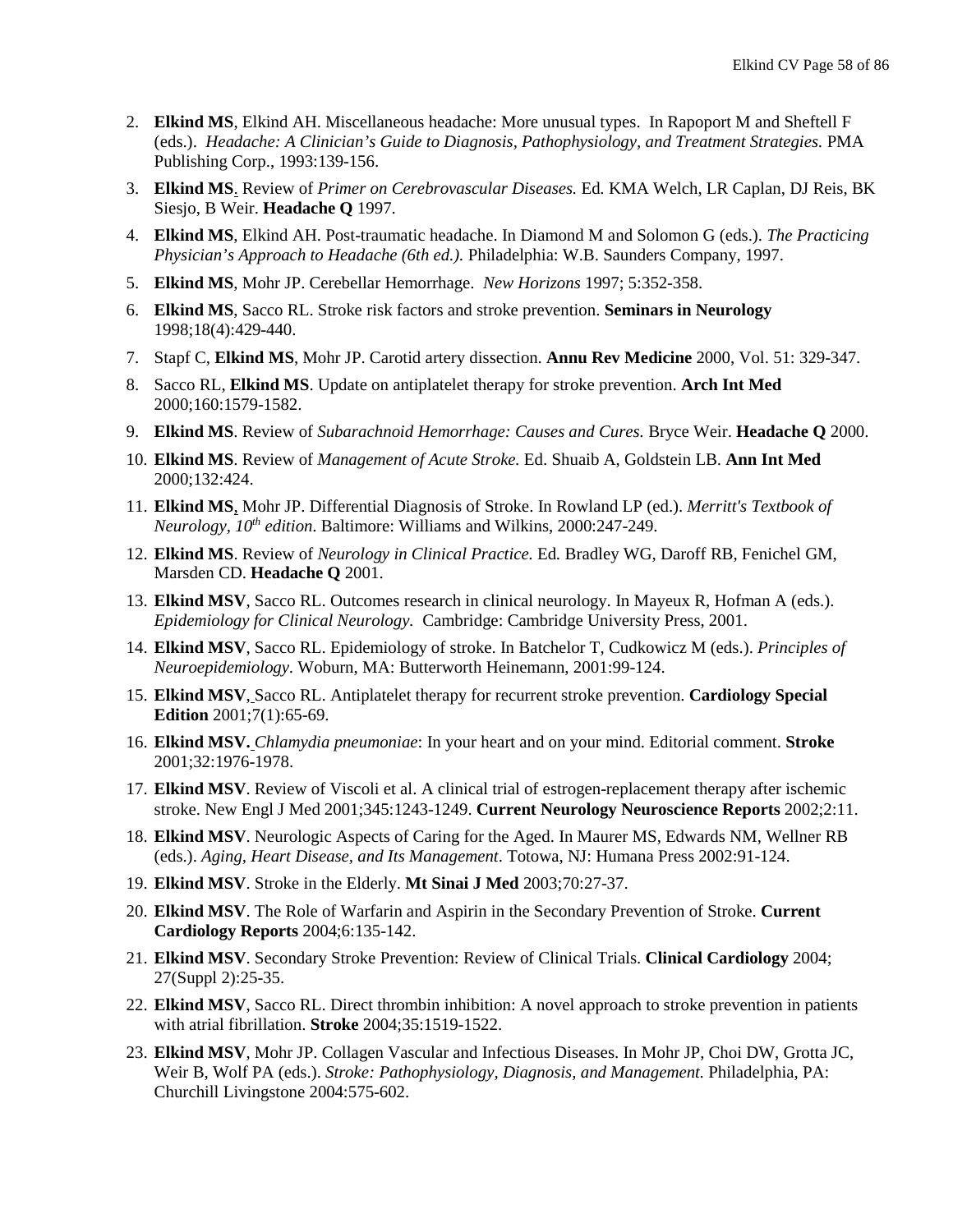- 24. **Elkind MSV**. Review of Neumann-Haefelin T et al. Effect of incomplete (spontaneous and postthrombolytic) recanalization after middle cerebral artery occlusion. A magnetic resonance imaging study. Stroke 2004;35:109-115. In **Journal Watch Neurology** 2004.
- 25. **Elkind MSV**, Mohr JP. Differential Diagnosis of Stroke. In Rowland LP (ed.). *Merritt's Textbook of Neurology, 11th edition*. Baltimore: Williams and Wilkins, 2005:312-315.
- 26. **Elkind MSV**, Heyer EJ. Cerebral complications of cardiac surgery. In Rowland LP (ed.). *Merritt's Textbook of Neurology, 11th edition*. Baltimore: Williams and Wilkins, 2005:1067-73.
- 27. **Elkind MSV**, Scher AI. Migraine and cognition: Some reassuring news. **Neurology** 2005;64:590-591.
- 28. \*Prabhakaran S, **Elkind MSV**. Cryptogenic stroke. In: UpToDate, Rose BD (Ed), UpToDate, Wellesley, MA, 2005.
- 29. \*Gupta R, **Elkind MSV**. Hemicraniectomy. In: UpToDate, Rose BD (Ed), UpToDate, Wellesley, MA, 2005.
- 30. **Elkind MSV**. High total and low HDL cholesterol are ischemic stroke risk factors. **Journal Watch Neurology** 2005;7:27.
- 31. **Elkind MSV**, Benesch CG. Lowering cholesterol in patients with stroke: Raising the standard. **Neurology** 2006;66:1140-1141.
- 32. **Elkind MSV**, Cole JW. Do Common Infections Cause Stroke? **Semin Neurol** 2006;26(1):88-99.
- 33. **Elkind MSV.** Inflammation, Atherosclerosis, and Stroke. **The Neurologist** 2006;12(3):140-148.
- 34. **Elkind MSV**, Eugene MC. Risk stratification of patients with asymptomatic carotid artery stenosis: role of inflammatory biomarkers for atherosclerosis. In Moussa I, Rundek T, Mohr JP (eds). *Asymptomatic Carotid Artery Stenosis. Risk Stratification and Management*. Abingdon, UK: Informa Healthcare, 2006;141-152.
- 35. **Elkind MSV**. Statins as Acute Stroke Treatment. **Int J Stroke** 2006;1:224-225.
- 36. **Elkind MSV**. Neurology education. The place of the Resident and Fellow Section. **Neurology** 2006;67:1333-1334.
- 37. **Elkind MSV**. Are C-reactive protein levels before thrombolysis of prognostic value? **Nat Clin Pract Neurol** 2006;2:588-589.
- 38. **Elkind MSV**, Brown D, Worrall BB. Genetic and Inflammatory Mechanisms in Stroke. At www.emedicine.com. Updated June 14, 2006.
- 39. **Elkind MSV**. Why Now? Moving from Stroke Risk Factors to Stroke Triggers. **Curr Opin Neurol** 2007;20:51-57.
- 40. Sacco RL, Chong JY, Prabhakaran S, **Elkind MSV**. Experimental Treatments for Acute Ischemic Stroke. **Lancet** 2007;369:331-341.
- 41. **Elkind MSV**. Anticoagulation for Secondary Stroke Prevention: Another Nail in the Coffin? **Lancet Neurology** 2007;6:97-99.
- 42. \*Badjatia N, **Elkind MSV**. Nutritional support after ischemic stroke: More food for thought. **Arch Neurology** 2008;65:15-16.
- 43. **Elkind MSV**. Endothelial repair capacity and migraine: The fix is in. **Neurology** 2008;70:1506-7.
- 44. Corboy J, **Elkind MSV**. MOC—Ready or not, here it comes. **Neurology** 2008;71:544-545.
- 45. **Elkind MSV**. Platelet Aggregometry as a Marker of Risk for Vascular Events: Not Yet. Journal Watch **Neurology** 2008;10:52.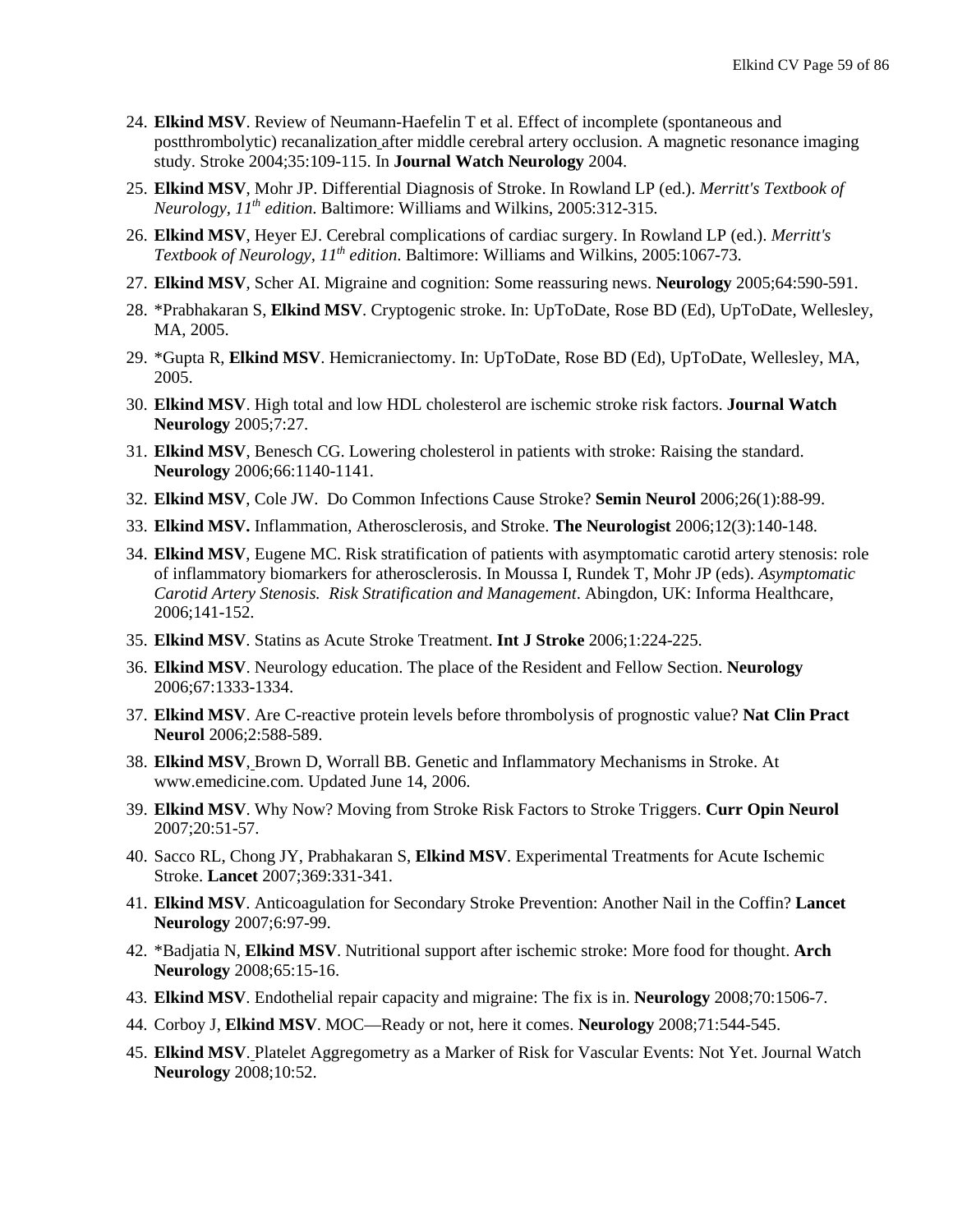- 46. [Prabhakaran S,](http://www.ncbi.nlm.nih.gov/pubmed/18824670?ordinalpos=1&itool=EntrezSystem2.PEntrez.Pubmed.Pubmed_ResultsPanel.Pubmed_DefaultReportPanel.Pubmed_RVDocSum) **Elkind MSV**. Vive la différence! On potential sex differences in response to thrombolysis. **Neurology** 2008;71:1048-9.
- 47. **Elkind MSV**. Inflammatory Markers and Stroke. **Current Cardiology Reports** 2009;11:12-20.
- 48. **Elkind MS**, Carlino RF. Genetic and Inflammatory Mechanisms in Stroke. eMedicine from WebMD. Updated January 11, 2010. Available at: http://emedicine.medscape.com/article/1163331-overview.
- 49. **Elkind MSV**. TIA and Stroke: Pathophysiology, Management, and Prevention. *American Health and Drug Benefits* 2009;2(suppl 8):S8-S14.
- 50. **Elkind MSV**, Sacco RL. Pathogenesis, Classification, and Epidemiology of Cerebrovascular Disease. In Pedley TA, Rowland LP (eds.). *Merritt's Textbook of Neurology, 12th edition*. Baltimore: Williams and Wilkins, 2010;250-263.
- 51. **Elkind MSV**. Other Cerebrovascular Syndromes. In Pedley TA, Rowland LP (eds.). *Merritt's Textbook of Neurology, 12th edition*. Baltimore: Williams and Wilkins, 2010;287-290.
- 52. **Elkind MSV**, Mohr JP. Differential Diagnosis of Stroke. In Pedley TA, Rowland LP (eds.). *Merritt's Textbook of Neurology, 12th edition*. Baltimore: Williams and Wilkins, 2010;291-294.
- 53. **Elkind MSV**. Treatment and Prevention of Stroke. In Pedley TA, Rowland LP (eds.). *Merritt's Textbook of Neurology, 12th edition*. Baltimore: Williams and Wilkins, 2010;302-307.
- 54. **Elkind MSV**, Heyer EJ. Cerebral complications of cardiac surgery. In Pedley TA, Rowland LP (eds.). *Merritt's Textbook of Neurology, 12th edition*. Baltimore: Williams and Wilkins, 2010:1015-1019.
- 55. **Elkind MSV**. Lipid levels and stroke. Journal Watch **Neurology** 2010;12(3):17.
- 56. **Elkind MSV**. [Infectious Burden: A New Risk Factor and Treatment Target for Atherosclerosis.](http://www.ncbi.nlm.nih.gov/pubmed/20166973?itool=EntrezSystem2.PEntrez.Pubmed.Pubmed_ResultsPanel.Pubmed_RVDocSum&ordinalpos=1) Infect Disord Drug Targets 2010;9(5). [PMCID: PMC2891124]
- 57. **\*Elkind MSV**, Overman RT. Neurology Education: The Resident and Fellow Section of *Neurology.*  Neurology 2010; 74(9):712-3.
- 58. \*Willey JZ, **Elkind MSV**. 3-Hydroxy-3-methylglutaryl-Coenzyme A Reductase Inhibitors in the Treatment of Central Nervous System Diseases. Arch Neurol 2010;67:1062-1067. [PMCID: PMC3138553]
- 59. \*Luna JM, **Elkind MSV**. "Infectious Burden" New Insights into Stroke Prevention. European Neurological Review 2010;5:34–8.
- 60. \***Elkind MSV**. Princeton Conference Proceedings—Inflammatory Mechanisms of Stroke. Stroke 2010;41;S3-S8. [NIHMSID: 237396]
- 61. \***Elkind MSV**. Impact of innate inflammation in population studies. Ann N Y Acad Sci 2010; 1207:97- 106.
- 62. \***Elkind MSV**. Epidemiology and Risk Factors. Continuum (Minneapolis Minn). 2011 Dec;17(6 2ndary Stroke Prevention):1213-32.
- 63. \*Katan M, **Elkind MSV**. Inflammatory and neuroendocrine biomarkers of prognosis after ischemic stroke. Expert Rev Neurother 2011;11(2):225-39.
- 64. \*Willey JZ, **Elkind MSV**. Do statins improve outcomes after acute ischemic stroke? Nat Rev Neurol 2011;7:364-365.
- 65. Di Napoli M, **Elkind MSV**, Godoy DA, Singh P, Papa F, Popa-Wagner A. Role of C-reactive protein in cerebrovascular disease. A critical review. Expert Rev Cardiovasc Ther 2011;9:1565-84.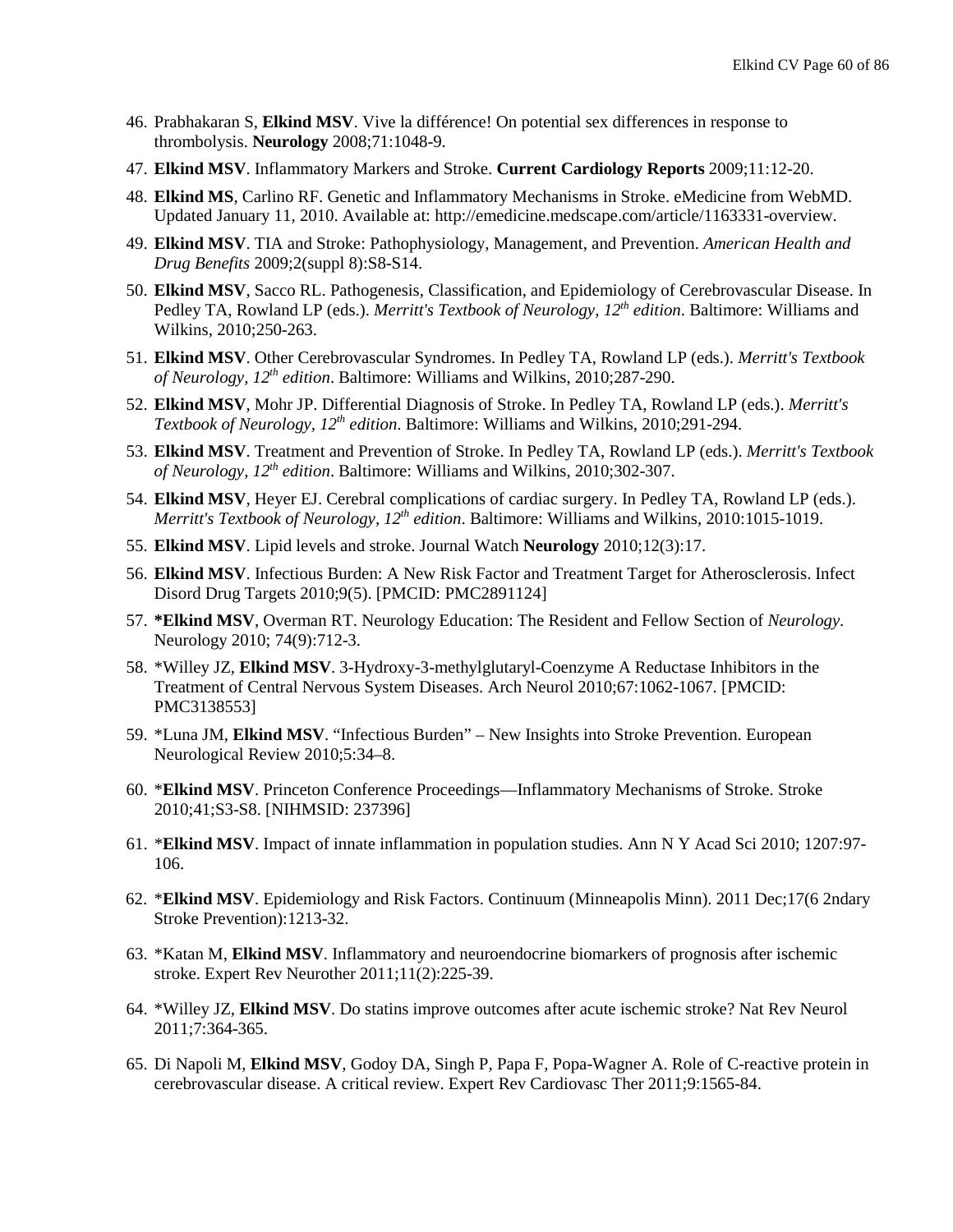- 66. \***Elkind MSV**, Millichap JJ, Johnston KC. The Neurology® Resident and Fellow Section: 2004-2012. Neurology 2012;78:1284-5.
- 67. Kurth T, **Elkind MSV**. Comparing hospitals on stroke care: the need to account for stroke severity. JAMA 2012;308(3):292-4.
- 68. \*Sultan S, **Elkind MSV**. Stroke in young adults: On the rise? Neurology 2012; 79(17):1752-3.
- 69. \***Elkind MSV**. A step closer to statin therapy for stroke? Nature Reviews Neurology 2013; 9:242-4.
- 70. \*Sultan S, **Elkind MSV**. The Growing Problem of Stroke in the Young. Curr Cardiol Reports 2013; 15(12):421.
- 71. \*Katan M, **Elkind MSV**. Infectious burden and its role in cerebrovascular disease and cognitive impairment. Future Virology 2013;8(9):1-4.
- 72. \*Luna JM, **Elkind MSV**. Infectious Burden and Risk of Stroke. In J. Chen, et al. (eds.), *Immunological Mechanisms and Therapies in Brain Injuries and Stroke*. *Springer Series in Translational Stroke Research*. New York: Springer Science+Business Media, 2014.
- 73. \*Sultan S, **Elkind MSV**. Genetic and Inflammatory Mechanisms in Stroke. Medscape Reference. Updated October 31, 2013. Available at: [http://emedicine.medscape.com/article/1163331-overview.](http://emedicine.medscape.com/article/1163331-overview)
- 74. Senn R, **Elkind MSV**, Montaner J, Christ-Crain M, Katan M. Potential role of blood biomarkers in the management of non-traumatic intracerebral hemorrhage. Cerebrovasc Dis 2014;38(6):395-409.
- 75. \*Gutierrez J, Katan M, **Elkind MSV**. Collagen Vascular and Infectious Diseases. In Grotta JC, Albers G, Broderick J, Kasner S, Lo, Mendelow, Sacco RL, Wong (eds.). *Stroke: Pathophysiology, Diagnosis, and Management.* London: Elsevier Limited; 2015.
- 76. \*Millichap JJ, **Elkind MSV**. The Ten-Year Anniversary of the Neurology® Resident & Fellow Section: 2004-2014. Neurology 2014; 83(18):1586-7.
- 77. \*Yaghi S, **Elkind MSV**. Cryptogenic Stroke: A Diagnostic Challenge. Neurology Clinical Practice 2014;4(5):386-39. [PMCID:PMC4196459]
- 78. \*Sevush J, **Elkind MSV**. The Global Burden of Neurological Disease. In Louis E, Mayer SA, Rowland LP (eds.). *Merritt's Textbook of Neurology, 13th edition*. Philadelphia: Lippincott Williams & Wilkins*,*  2015 (In press).
- 79. \*Esenwa CC, **Elkind MSV**. Treatment and Prevention of Stroke. In Louis E, Mayer SA, Rowland LP (eds.). *Merritt's Textbook of Neurology, 13th edition*. Philadelphia: Lippincott Williams & Wilkins*,* 2015 (In press).
- 80. \*Sherzai AS, **Elkind MSV**. Advances in Stroke Prevention. Ann N Y Acad Sci 2015;1338(1):1-15.
- 81. \***Elkind MSV**. Cerebrovascular Disease. In Benjamin IJ, Griggs RC, Wing EJ, Fitz JG (eds). *Andreoli & Carpenter's Cecil Essentials of Medicine*, *9th edition.* Elsevier, 2015:1033-1045.
- 82. Kamel H, Okin PM, Longstreth WT, **Elkind MSV**, Soliman EZ. Atrial Cardiopathy: A Broadened Concept of Left Atrial Thromboembolism beyond Atrial Fibrillation. Future Cardiology 2015;11(3):323- 31.
- 83. \*Yaghi S, **Elkind MSV**. Lipid Control and Beyond: Current and Future Indications for Statin Therapy in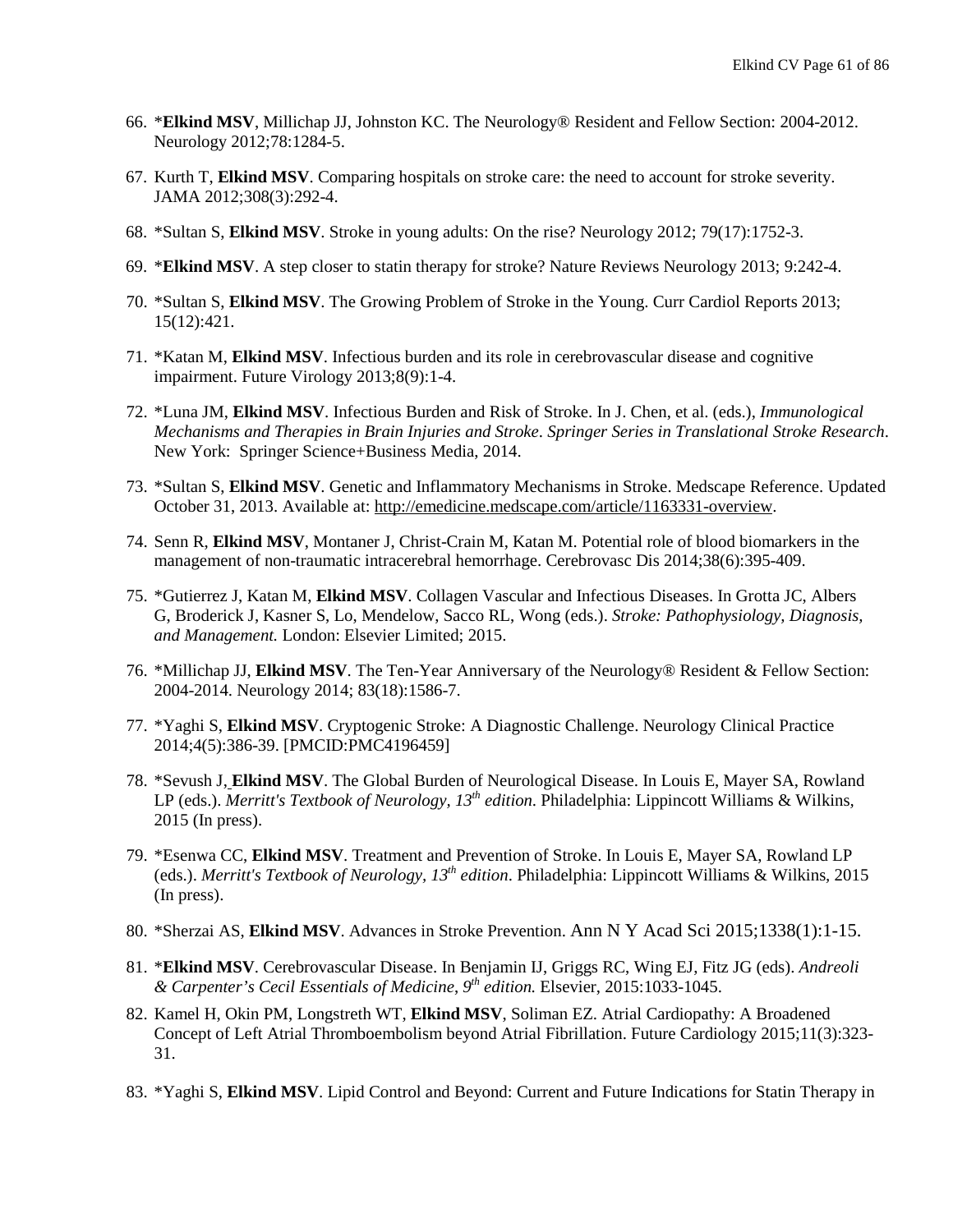Stroke. [Curr Treat Options Cardiovasc Med.](http://www.ncbi.nlm.nih.gov/pubmed/26920158) 2016 Apr;18(4):27.

- 84. \*Miller EC, **Elkind MSV**. Infection and Stroke: An update on recent progress. Current Neurology and Neuroscience Reports 2016;16(1):2.
- 85. \*Yaghi S, **Elkind MSV**. Lipids and Cerebrovascular Disease: Research and Practice. Stroke 2015; 46(11):3322-8.
- 86. \*Esenwa CC, **Elkind MSV**. Inflammatory risk factors, biomarkers and associated therapy in ischaemic stroke. Nature Rev Neurosci 2016 Oct;12(10):594-604.
- 87. **Elkind MSV**. Which Diagnostic Approaches and Treatment Pathways Are Suggested for Stroke. Medical Law Perspectives September 2016. On-line at: [http://medicallawperspectives.com/EMS\\_Base/EMS\\_Referral.aspx?Ref\\_ID=75221bd4-dcf6-4066-a650-](http://medicallawperspectives.com/EMS_Base/EMS_Referral.aspx?Ref_ID=75221bd4-dcf6-4066-a650-6257e63d12a3) [6257e63d12a3.](http://medicallawperspectives.com/EMS_Base/EMS_Referral.aspx?Ref_ID=75221bd4-dcf6-4066-a650-6257e63d12a3) (Accessed Sept 6, 2016)
- 88. **Elkind MSV**. Not-so-silent Stroke: Time to Make Some Noise. Commentary on Smith EE, Saposnik G, Biessels GJ, Doubal FN, Fornage M, Gorelick PB, Greenberg SM, Higashida RT, Kasner SE, Seshadri S; on behalf of the American Heart Association Stroke Council; Council on Cardiovascular Radiology and Intervention; Council on Functional Genomics and Translational Biology; and Council on Hypertension. Prevention of stroke in patients with silent cerebrovascular disease: a scientific statement for healthcare professionals from the American Heart Association/American Stroke Association [published online ahead of print December 15, 2016]. *Stroke*. doi: 10.1161/STR.0000000000000116. Accessed on-line December 15, 2016 at: [http://professional.heart.org/professional/ScienceNews/UCM\\_490618\\_Not-so-silent-Stroke-](http://professional.heart.org/professional/ScienceNews/UCM_490618_Not-so-silent-Stroke-Time-to-Make-Some-Noise.jsp)[Time-to-Make-Some-Noise.jsp.](http://professional.heart.org/professional/ScienceNews/UCM_490618_Not-so-silent-Stroke-Time-to-Make-Some-Noise.jsp)
- 89. **Elkind MSV**. Stroke etiologic classification—Moving from prediction to precision. JAMA Neurology 2017;74(4):388-390.
- 90. \*Boehme AK, Esenwa C, **Elkind MSV**. Stroke Risk Factors, Genetics, and Prevention. Circ Res 2017;120(3):472-495.
- 91. **Elkind MSV**. Clinical trials in childhood stroke: from consensus to reality. Dev Med Child Neurol 2017; 59(7):672.
- 92. **Elkind MSV.** Introducing InterSECT: The International Stroke Early Career and Training Section. Stroke 2017;48(7):1715-1716.
- 93. \*Yaghi S, Kamel H, **Elkind MSV**. Atrial Cardiopathy: A Mechanism of Cryptogenic Stroke. Expert Review of Cardiovascular Therapy 2017; 15(8):591-599.
- 94. **Elkind MSV**, Mohl S. American Stroke Month: The Role of the Professional Stroke Community. **Stroke** 2018;49:1053-1054.
- 95. **Elkind MSV.** Atrial Cardiopathy and Stroke Prevention. **Curr Cardiol Rep** 2018;20(11):103.
- 96. De Marchis GM, García-Berrocoso T, **Elkind MSV**, Katan M. Incorporating biomarkers into a stroke research career. **Stroke** 2018;49(12):e329-e331.
- 97. Gardener H, **Elkind MSV**. Artificial sweeteners, real risks. **Stroke** 2019; 50(3):549-551. [PMCID: PMC6389377]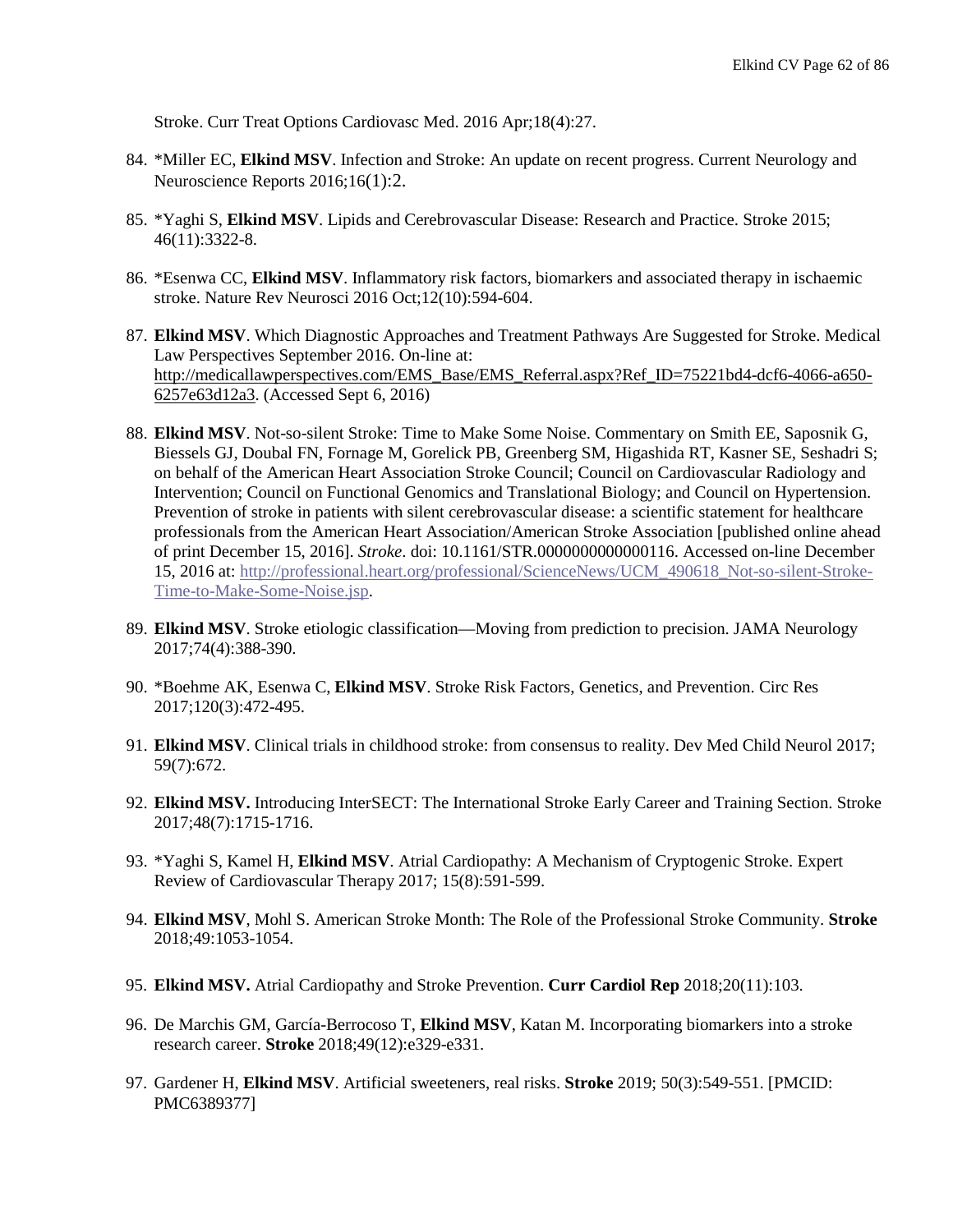- 98. Parikh NS, **Elkind MSV**. Divergent effects of lipids on stroke. **Nature Med** 2019;25(4):543-544.
- 99. Sheth SA, Lopez-Rivera V, Lee S, Savitz SI, Liebeskind DS, Grotta JC, for **the Thrombolysis, Thrombectomy, and Acute StrokeTherapy (TTST) group**. [14th International Symposium on](https://www.ncbi.nlm.nih.gov/pubmed/30920353)  [Thrombolysis, Thrombectomy and Acute Stroke Therapy: Proceedings and](https://www.ncbi.nlm.nih.gov/pubmed/30920353) summary of discussions. **Int J Stroke** 2019 (In press).
- 100. Savitz SI, Baron JC, Fisher M; **STAIR X Consortium**. Stroke Treatment Academic Industry Roundtable X. Brain Cytoprotection Therapies in the Reperfusion Era. **Stroke** 2019; 50:1026-1031.
- 101. Ananth CV, **Elkind MSV**. [Placental abruption and neurological disorders in children: Are the](https://www.ncbi.nlm.nih.gov/pubmed/31087683)  [associations robust?](https://www.ncbi.nlm.nih.gov/pubmed/31087683) **Paediatr Perinat Epidemiol** 2019; 33(3):223-225.
- 102. Sabayan B, **Elkind MSV**. Introduction to Pediatric Stroke and Cerebrovascular Disorders.: Adult perspective. In: Millichap JJ, Strowd RE, Pearl P, Mink JW, editors. Child Neurology: A Case-Based Approach: Cases from the *Neurology* R&F Section. Minneapolis: American Academy of Neurology; 2019: 25.
- 103. Demchuk AM, Albers GW, Nogueira RG; **STAIR X (Stroke Treatment Academic Industry Roundtable) Consortium writing contributors.** [STAIR X: Trial Design Considerations and Additional](https://www.ncbi.nlm.nih.gov/pubmed/31112484)  [Populations to Expand Indications for Endovascular Treatment.](https://www.ncbi.nlm.nih.gov/pubmed/31112484) **Stroke** 2019 (In press).
- 104. Warner J, Harrington R, Sacco RL, **Elkind MSV**. The American Heart Association/American Stroke Association's 2019 Clinical Practice Guidelines for the Early Management of Acute Ischemic Stroke. **Stroke** 2019;50(12):3331-3332.
- 105. **Elkind MSV.** [Advances in understanding causes and outcomes in stroke.](https://www.ncbi.nlm.nih.gov/pubmed/31809336) **Curr Opin Neurol** 2019 Dec 5. doi: 10.1097/WCO.0000000000000784. [Epub ahead of print] PMID: 31809336.

#### **Letters:**

- 1. **Elkind MSV**. Statin therapy after stroke or transient ischemic attack. **New Engl J Med** 2006;355:2369.
- 2. \*Dhamoon MS, **Elkind MSV**. Response to letter by Touzé et al. **Stroke** 2007;38:e99;originally published online August 23, 2007;DOI: 10.1161/STROKEAHA.107.494609.
- 3. **Elkind MSV**. Comment on article: Bos MJ, van Rijn MJE, Witteman JCM, et al. Incidence and prognosis of transient neurological attacks. **JAMA** 2007;298:2877-2885. JAMA 2008;299:1771.
- 4. **Elkind MSV**. Reversible Posterior Leukoencephalopathy (and Vasculopathy?) Syndrome. **Arch Neurol** 2008;65:1135
- 5. **Elkind MSV**, Wright C. Cerebral vasculopathy does not equal primary CNS vasculitis. **Ann Neurol** 2008;64(2):228.
- 6. **Elkind MSV**. Re: The varicella zoster virus vasculopathies: Clinical, CSF, imaging, and virologic features. **Neurology** 2009;72:1028-30. Available at: www.neurology.org/cgi/eletters/70/11/853#33308.
- 7. Grisold W, **Elkind MSV**. Neurology 2009;73:1513; author reply 1513. On: Teaching the Next Generation of Neurologists; **Neurology** 2009;72:657-663.
- 8. \*Esenwa CC, **Elkind MSV**. A Questionable Cause of Intracerebral Hemorrhage. **JAMA Neurology** 2013; 70(5):653.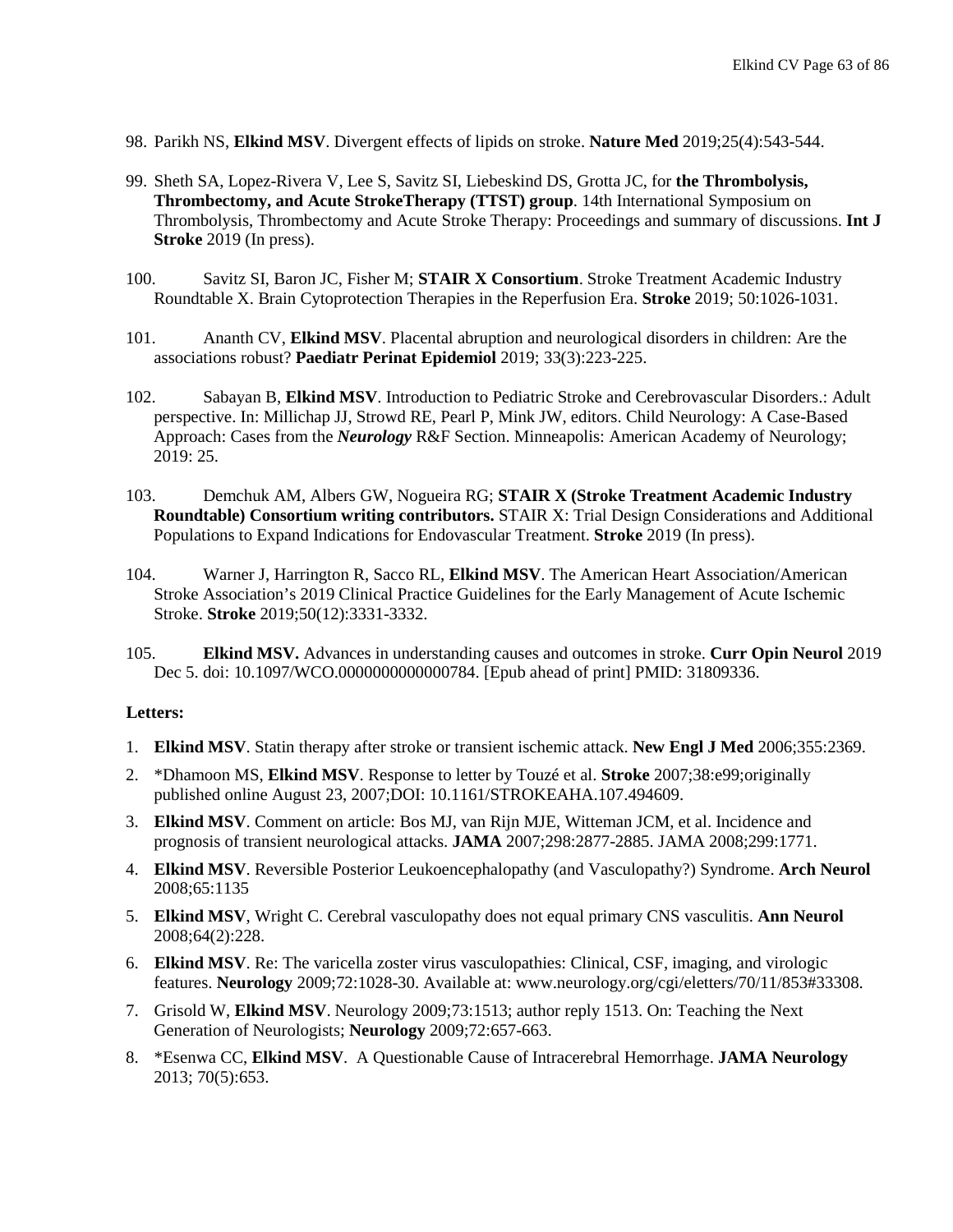- 9. Russo C, Jin Z, Homma S, **Elkind MSV**, Rundek T, Yoshita M, Decarli C, Wright CB, Sacco RL, Di Tullio MR. [Response to Letter Regarding Article, "Subclinical Left Ventricular Dysfunction and Silent](http://www.ncbi.nlm.nih.gov/pubmed/24799510)  [Cerebrovascular Disease: The Cardiovascular Abnormalities and Brain Lesions \(CABL\) Study."](http://www.ncbi.nlm.nih.gov/pubmed/24799510) **Circulation** 2014;129(18):e486-7.
- 10. Wessler BS, Thaler DE, Ruthazer R, Weimar C, Di Tullio MR, **Elkind MSV**, Homma S, Lutz JS, Mas JL, Mattle HP, Meier B, Nedeltchev K, Papetti F, Di Angelantonio E, Reisman M, Serena J, Kent DM. Response to letter regarding article, "Transesophageal echocardiography in cryptogenic stroke and patent foramen ovale analysis of putative high-risk features from the risk of paradoxical embolism database." **Circ Cardiovasc Imaging**. 2014 May;7(3):573.
- 11. Gutierrez J, **Elkind MSV**, Marshall RS. [Letter by Gutierrez et al Regarding Article, "Differential Vascular](http://www.ncbi.nlm.nih.gov/pubmed/26486864)  [Pathophysiologic Types of Intracranial Atherosclerotic Stroke: A High-Resolution Wall Magnetic](http://www.ncbi.nlm.nih.gov/pubmed/26486864)  [Resonance Imaging Study".](http://www.ncbi.nlm.nih.gov/pubmed/26486864) **Stroke** 2015;46(12):e260.
- 12. Sumner JA, Kubzansky LD, **Elkind MSV**, Roberts AL, Agnew-Blais J, Chen Q, Cerdá M, Rexrode KM, Rich-Edwards JW, Spiegelman D, Suglia SF, Rimm EB, Koenen KC. Response to Letter Regarding Article "Trauma Exposure and Posttraumatic Stress Disorder Symptoms Predict Onset of Cardiovascular Events in Women." **Circulation** 2016 Feb 16;133(7):e401-2.
- 13. [Zuflacht JP,](https://www.ncbi.nlm.nih.gov/pubmed/?term=Zuflacht%20JP%5BAuthor%5D&cauthor=true&cauthor_uid=28775142) **[Elkind MSV](https://www.ncbi.nlm.nih.gov/pubmed/?term=Elkind%20MSV%5BAuthor%5D&cauthor=true&cauthor_uid=28775142)**, [Willey JZ.](https://www.ncbi.nlm.nih.gov/pubmed/?term=Willey%20JZ%5BAuthor%5D&cauthor=true&cauthor_uid=28775142) Response by Zuflacht et al. to Letter Regarding Article, "Psychiatric Hospitalization Increases Short-Term Risk of Stroke". **[Stroke](https://www.ncbi.nlm.nih.gov/pubmed/28775142)** 2017 48(9):e261.
- 14. Kidwell CS, Rosand J, Norato G, Dixon S, Worrall BB, James ML, **Elkind MSV**, Flaherty ML, Osborne J, Vashkevich A, Langefeld CD, Moomaw CJ, Woo D. [Author response: Ischemic Lesions, blood pressure](https://www.ncbi.nlm.nih.gov/pubmed/29038137)  [dysregulation, and poor outcomes in intracerebral hemorrhage.](https://www.ncbi.nlm.nih.gov/pubmed/29038137) **Neurology** 2017;89(16):1755-1756.
- 15. Navi BB, Reiner AS, Kamel H, Iadecola C, Okin PM, **Elkind MSV**, Panageas KS, DeAngelis LM. [Reply:](https://www.ncbi.nlm.nih.gov/pubmed/29325653)  [Arterial Thromboembolism in Non-Hodgkin Lymphoma, as the Presentation of Occult Cancer, and With](https://www.ncbi.nlm.nih.gov/pubmed/29325653)  Cancer [Therapies.](https://www.ncbi.nlm.nih.gov/pubmed/29325653) **J Am Coll Cardiol**. 2018;71(2):260-262.
- 16. \*Nordvig AS, Boehme AK, **Elkind MSV**. [Reader response: Determining clinically meaningful decline in](https://n.neurology.org/content/reader-response-determining-clinically-meaningful-decline-preclinical-alzheimer-disease) [preclinical Alzheimer disease.](https://n.neurology.org/content/reader-response-determining-clinically-meaningful-decline-preclinical-alzheimer-disease) In **Neurology**. Disputes and debates: Rapid online correspondence. Published October 10, 2019. Accessible at:<https://n.neurology.org/content/93/4/e322#comments>

## **Poems:**

1. **Elkind MSV**. If I had time. Neurology 2009;72:1706. (**Winner of the American Academy of Neurology Award for Creative Expression of Human Values in Neurology, 2010.**)

# **Abstracts:**

- 1. Rundek T, Chen X, Steiner MM, Gan R, Roberts JK, **Elkind MS**, Boden-Albala B, Kargman DE, Sacco RL. Predictors of 1-year stroke recurrence: The Northern Manhattan Stroke Study. Cerebrovascular Diseases 1997; 7 (suppl 4):68.
- 2. **Elkind MS**, Chen X, Lin IF, Kargman DE, Boden-Albala B, Gan R, Roberts JK, Sacco RL. Atrial fibrillation as an independent predictor of three-year mortality after ischemic stroke: The Northern Manhattan Stroke Study. Neurology 1997; 48(3; suppl 2):A161.
- 3. Gan R, GU Q, Kargman DE, Roberts JK, **Elkind MS**, Boden-Albala B, Sacco RL. Lacunar syndromes, small deep infarcts, and final diagnosis of lacunar stroke mechanism: The Northern Manhattan Stroke Study. Stroke 1997; 28 (1): 235.
- 4. Sacco RL, Lin IF, Boden-Albala B, Kargman DE, Gan R, Roberts JK, **Elkind MS**, Shea S, Hauser WA, Paik M. Alcohol and the risk of ischemic stroke: Verification of a J-shaped relationship from the Northern Manhattan Stroke Study. Stroke 1997; 28 (1): 250.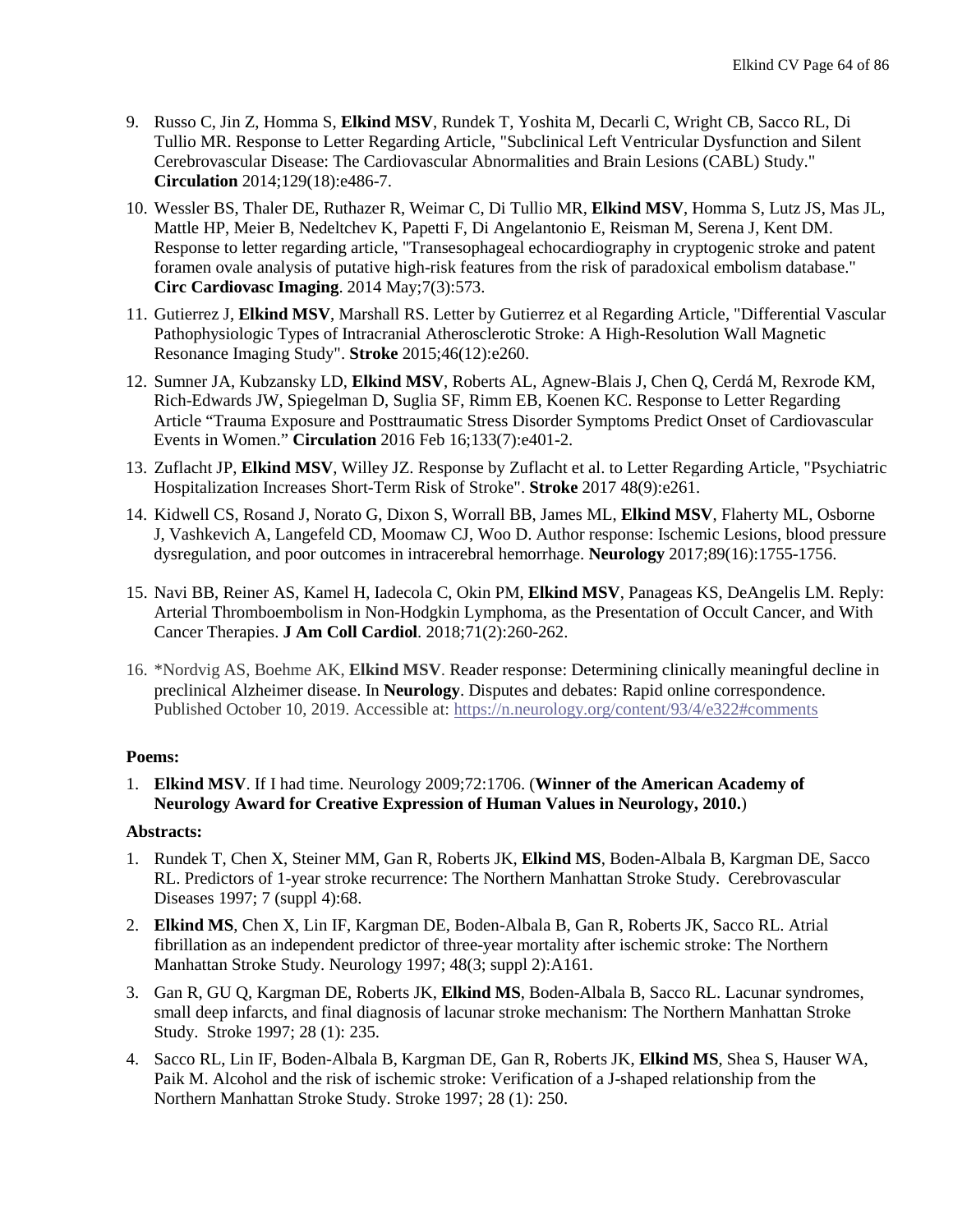- 5. **Elkind MS**, Chen X, Boden-Albala B, Sacco RL. Stroke severity is a predictor of early hospital arrival after stroke: The Northern Manhattan Stroke Study. Neurology 1998;50 (Suppl 4):A437.
- 6. **Elkind MS,** Jackson LA, Wang S-P, Grayston JT, Sacco RL. Elevated *Chlamydia pneumoniae* IgA titers are a risk factor for ischemic stroke. Cerebrovasc Dis 1998;8(suppl 4):4.
- 7. Ciabarra A, **Elkind MS**, Roberts JK, Marshall RS. Stuttering without aphasia: An unusual presentation of subcortical infarction. Neurology 1998;50 (Suppl 4):A404.
- 8. Rundek T, **Elkind MS**, Chen X, Boden-Albala B, Paik MC, Sacco RL. Increased early stroke recurrence among patients with extracranial and intracranial atherosclerosis: The Northern Manhattan Stroke Study. Neurology 1998;50 (Suppl 4):A75.
- 9. **Elkind MS**, Chen X, Boden-Albala B, Sacco RL. Severe headache at stroke onset is a predictor of large vessel occlusive disease: The Northern Manhattan Stroke Study. Stroke 1998;29(1):315.
- 10. Desvarieux M, **Elkind MS**, Sacco R, Engebretson SP, Papapanou P, Sadowsky D, Boden-Abala B, Lamster I. Correlation between periodontal parameters and carotid atherosclerotic plaque thickness. J Dental Research 1999;78(Spec. Issue):457.
- 11. Young M, Engebretson SP, Desvarieux M, **Elkind MS**, Boden-Abala B, Papapanou P, Lamster I, Sacco R: Periodontal disease in ischemic stroke patients and controls. J Dental Research 1999;78(Spec. Issue):457.
- 12. Veber Y, Desvarieux M, Grewal R, Abreu M, Boden-Albala B, **Elkind MS**, Sacco RL, Lamster IB. Elevated antibody titers to periodontal pathogens in ischemic stroke patients. J Dental Research 1999;78(Spec. Issue):457.
- 13. **Elkind MS**, Desvarieux M, Boden-Albala BM, Lin I-F, Begg M, Sadowsky D, Engebretson SP, Papapanou PN, Lamster IB, Sacco RL. Periodontal disease is associated with internal carotid artery plaque thickness. Neurology 1999;52(suppl 2):A314-5.
- 14. **Elkind MS**, Lin I-F, Boden-Albala BM, Sacco RL. Elevated white blood cell count is associated with carotid plaque thickness. Stroke 2000;31(1):279.
- 15. Stapf C, Marshall RS, **Elkind MS**, Duong H, Mir P, Pile-Spellman, Mohr JP. Symptomatic middle cerebral artery stenosis: Should angioplasty be attempted? Stroke 2000;31(1):325.
- 16. **Elkind MS**, Mortality and functional outcome after hemicraniectomy and durotomy for massive hemispheric infarction. Neurology 2000;54(suppl 3):A229.
- 17. Rodriguez C, Mendoza L, Titova I, Sciacca R, **Elkind MS**, Sacco RL, Di Tullio M, Homma S. Impaired endothelial function among smokers with migraine. Thirteenth Annual Association of Black Cardiologists.
- 18. Boden-Albala B, Evers S, **Elkind MS**, Chen JF, Sacco RL. Blood Pressure Status One Year Post-Stroke: Findings from the Northern Manhattan Stroke Study. Stroke 2001;32:322.
- 19. Rundek T, **Elkind MS**, Boden-Albala B, Humphries SE, Sacco RL. The Association of Carotid Artery Intimal-Medial Thickness and Allelic Variants of Stromelysin-1, Interleukin-and Hepatic Lipase Genes: A Pilot Study from the Northern Manhattan Stroke Study. Stroke 2001;32:336.
- 20. **Elkind MS**, Cheng JF, Boden-Albala B, Gaspard G, Rundek T, Chen HJ, Rabbani L, Sacco RL. Tumor necrosis factor receptor levels are associated with carotid atherosclerosis in a multiethnic population. Neurology 2001;56(Suppl 3):A287.
- 21. Kaplan E, Chen JF, Boden-Albala B, Rundek TS, **Elkind MS**, Sacco RL. Homocysteine Is associated with carotid plaque thickness: The Northern Manhattan Stroke Study. Neurology 2001;56(Suppl 3):A86.
- 22. **Elkind MS**, Cheng J, Rundek T, Boden-Albala B, Sacco RL. White blood cell count predicts outcome after stroke: The Northern Manhattan Stroke Study. Annals of Neurology 2001;50:S73.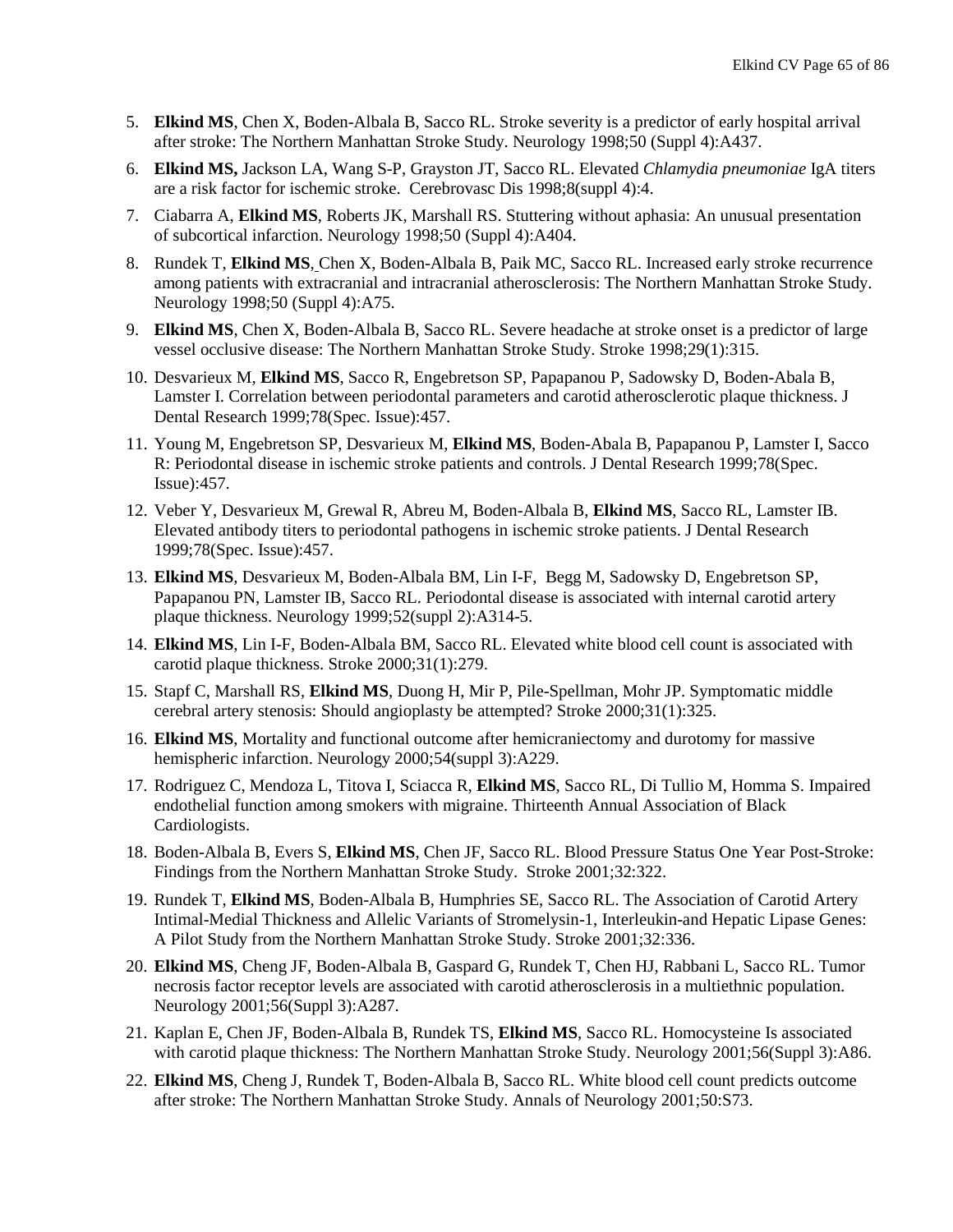- 23. Boden-Albala B, Sacco RL, Pittman JG, **Elkind MS**, Rundek T, Berglund L. The relationship between high-density lipoprotein and vascular outcomes in a multiethnic community: The Northern Manhattan Prospective Cohort Study. Neurology 2002;58(Suppl 3):A97.
- 24. Kaplan ED, Pittman JG, **Elkind MS**, Boden-Albala B, Wright CB, Rundek T, Stabler SP, Sacco RL. Homocysteine is associated with increased vasacular morbidity and mortality: The Northern Manhattan Prospective Cohort Study. Neurology 2002;58(Suppl 3):A98.
- 25. Suk SH, Boden-Albala B, Pittman JG, Rundek T, **Elkind MS**, Sacco RL. Obesity as a stroke risk factor: Waist hip ratio and body mass index in the Northern Manhattan Stroke Study. Neurology 2002;58(Suppl 3):A114.
- 26. Rundek T, **Elkind MS**, Pittman JG, Wright CB, Boden-Albala B, Kaplan ED, Sacco RL. Carotid artery plaque thickness predicts ischemic stroke, myocardial infarction, and vascular death: The Northern Manhattan Stroke Study. Neurology 2002;58(Suppl 3):A118.
- 27. **Elkind MS**, Pittman JG, Boden-Albala B, Rundek T, Sacco RL. Moderate alcohol consumption reduces risk of ischemic stroke and death: The Northern Manhattan Prospective Cohort Study. Neurology 2002;58(Suppl 3):A119.
- 28. **Elkind MS**, Sciacca R, Boden-Albala B, Rundek T, Homma S, Di Tullio M. Leukocyte count is associated with aortic arch plaque thickness: The Aortic Plaque and Risk of Ischemic Stroke Study (APRIS). **Neurology** 2002;58(Suppl 3):A279.
- 29. Rundek T, Ramas R, Pittman J, **Elkind MS**, Boden-Albala B, Sacco RL. Carotid distensibility as a marker of subclinical atherosclerosis: The Northern Manhattan Cohort Study, Cerebrovasc Dis 2002; 13(suppl 4):O50.
- 30. Tondella MLC, **Elkind MS**, Guarner J, Stevens VS, Feikin D, Cowley KD, Galagoda G, Fields BS. Failure to detect Chlamydia pneumoniae in carotid atheromatous plaques. 102nd General Meeting of American Society for Microbiology, Salt Lake City, UT, USA, May 19-23, 2002.
- 31. Rundek T, Pittman J, Trocio S, **Elkind MS**, Boden-Albala B, Sacco RL. Carotid artery distensibility measurements in a multi-ethnic community: A reliability study. Cerebrovasc Dis 2001; 11(suppl 3):1- 47:18.
- 32. Suk S-H, Boden-Albala B, Cheng J, **Elkind MS**, Sacco RL. Abdominal obesity and risk of ischemic stroke: The Northern Manhattan Stroke Study. Stroke 2002.
- 33. Rundek T, **Elkind MS**, Pittman J, Wright CB, Suk S-H, Kaplan ED, Boden-Albala B, Sacco RL. Carotid artery diameter and stiffness in a population of elderly women and men: The Northern Manhattan Stroke Study. Stroke 2002;33:P46.
- 34. Rodriguez CJ, Sciacca RR, Di Tullio MR, Boden-Albala B, Grahame-Clarke C, Rundek T, **Elkind MS**, Sacco RL, Homma S. Impaired Glucose Tolerance is Associated with Endothelial Dysfunction. Circulation 2003;90:228A.
- 35. Rundek T, Sciacca RR, Perez-Apaga N, Juo S-HH, Wright CB, **Elkind MS**, Boden-Albala B, Rodriguez CJ, Di Tullio MR, Homma S, Sacco RL. Apolipoprotein E (APOE) Polymorphism and Carotid Atherosclerosis: The Northern Manhattan Study. Stroke 2003;34:P190.
- 36. **Elkind MS**, Sciacca RR, Rundek T, Boden-Albala B, Sacco RL. Leukocyte count predicts risk of ischemic stroke: The Northern Manhattan Stroke Study. Stroke 2003;34:294.
- 37. **Elkind MS**, Sciacca RR, Boden-Albala B, Sacco RL, Rundek T. Interleukin-2 levels are associated with carotid artery intima-media thickness: The Northern Manhattan Study. Stroke 2003;34:295.
- 38. **Elkind MS**, Sciacca R, Tondella MLC, Feikin D, Fields B, Di Tullio MR. Antibodies to *Chlamydia pneumoniae* are associated with risk of ischemic stroke. Neurology 2003;60(Suppl 1):A256-7.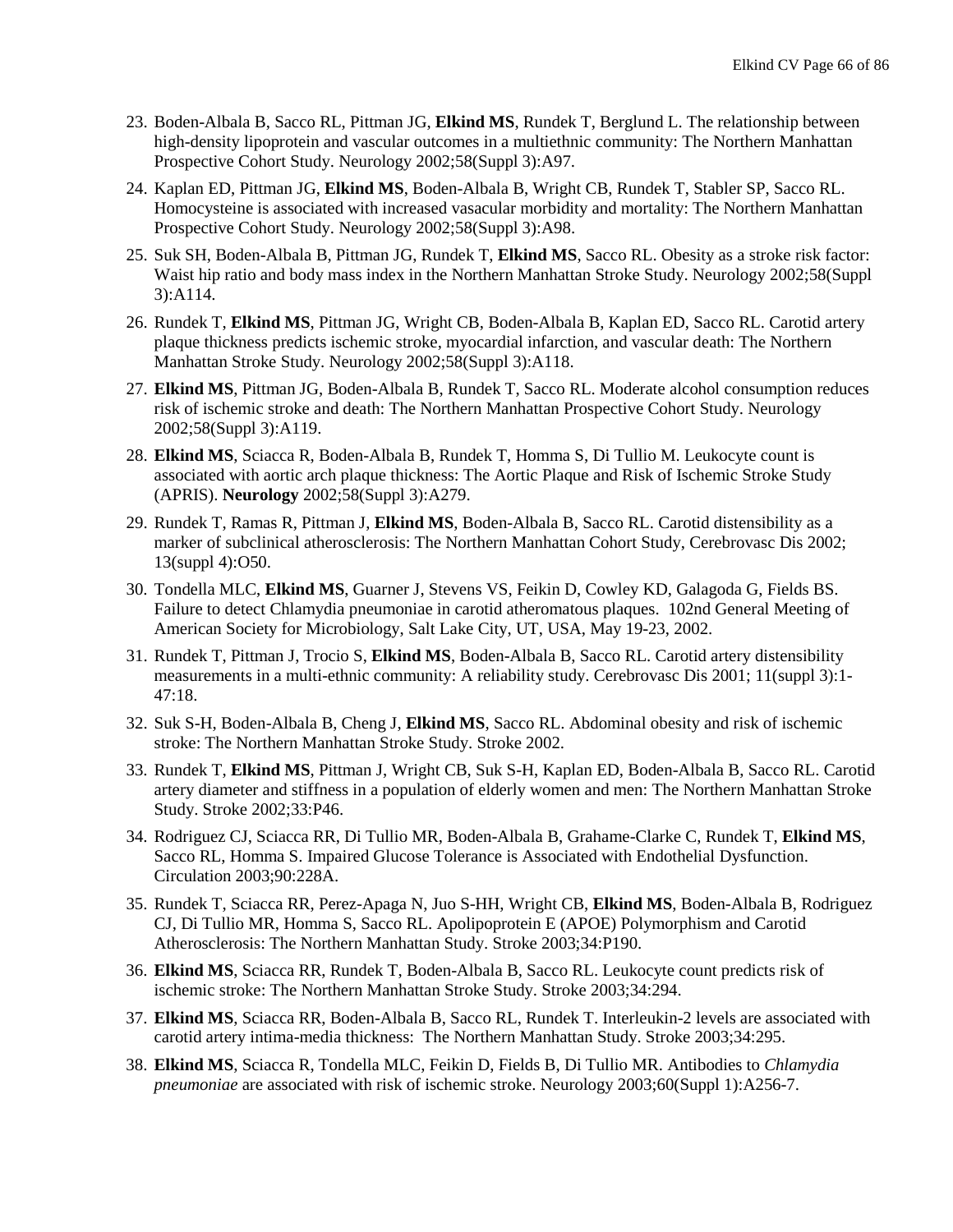- 39. **Elkind MS**, Sciacca R, Sacco RL, Pesce M. Serum inflammatory markers and ischemic stroke risk: The Northern Manhattan Study. Stroke 2004;35:314.
- 40. \*Harrington S, Sciacca R, Sacco RL, **Elkind MS**. Greater frequency of morning stroke onset for infarcts versus hemorrhages: the Northern Manhattan Stroke Study. Stroke 2004;35:301.
- 41. \*Dhamoon MS, Sciacca RR, Sacco RL, **Elkind MSV**. Risk of myocardial infarction and vascular death after first ischemic stroke: The Northern Manhattan Stroke Study. Ann Neurol 2004;56 (suppl 8):S1.
- 42. **Elkind MSV**, Flint A, Sciacca RR, Sacco RL. Patients Taking Lipid Lowering Agents At The Time Of Acute Ischemic Stroke Have Lower Mortality And Less Severe Strokes. Stroke 2005;36:489.
- 43. Paik J, Boden-Albala B, **Elkind MSV**, Paik MC, Sacco RL. The Northern Manhattan Study (NOMAS) Stroke Risk Score: A Stroke Prediction Tool for Clinical Use among Multi-Ethnic Populations Stroke 2005;36:460.
- 44. Williams AD, White H, Szumski A, Boden-Albala B, Paik MC, **Elkind MSV**, Sacco RL. A High Sodium Diet is a Risk Factor for Ischemic Stroke: The Northern Manhattan Study (NOMAS). Stroke 2005;36:460.
- 45. White H, Szumski A, Boden-Albala B, Williams AD, **Elkind MSV**, Paik MC, Sacco RL. [High Dietary](javascript:openPopupWindow()  [Total Fat Intake Is a Risk Factor for Ischemic Stroke: The Northern Manhattan Study. Stroke](javascript:openPopupWindow()  [2005;36:427.](javascript:openPopupWindow()
- 46. Rundek T, Godoy L, Coates KM, Szumski A, **Elkind MSV**, Sacco RL. The Short-Term Effect of Atorvastatin on Carotid Artery Wall Elasticity: B-Mode Ultrasound Distensibility Study. Stroke 2005;36:515.
- 47. Boden-Albala B, Wang C, Chong J, Wright C, Rundek T, **Elkind MSV**, Paik MC, Sacco RL. Glycemic control among diabetics and risk of stroke and vascular disease: Findings from the Northern Manhattan Study (NOMAS). Neurology 2005;64(Suppl 1):A281.
- 48. \*Dhamoon MS, Sciacca RR, Boden-Albala B, Rundek T, Sacco RL, **Elkind MSV**. Recurrent stroke risk is higher than cardiac risk after first ischemic stroke: The Northern Manhattan Stroke Study. Neurology 2005;64(Suppl 1):A281.
- 49. \*Weiner M, Kelly K, Hughes D, Rundek T, Cheung K, **Elkind MSV**. Increased carotid artery intimamedia thickness (CIMT) is associated with history of Hodgkin's Disease*.* American Society of Clinical Oncology annual meeting 2005 (Orlando, FL).
- 50. **Elkind MSV**, Coates K, Tai W, Sacco RL. Lipoprotein-associated phospholipase A2 and C-reactive protein as predictors of stroke recurrence and death: The Northern Manhattan Study. Stroke 2006;37:625-6.
- 51. **Elkind MSV**, Wright C, Xu Q, Rabbani L, Paik MC, DeCarli C, Sacco RL. Inflammatory biomarkers are associated with subclinical cerebral white matter disease. Proceedings of the 131<sup>st</sup> Annual Meeting of the American Neurological Association;2006:34.
- 52. **Elkind MSV**, Coates K, Tai W, Paik MC, Sacco RL. Lipoprotein-associated phospholipase A2 activity and risk of recurrent stroke. Stroke 2007;38(2):193.
- 53. \*Rincon F, Dhamoon M, Moon Y, Boden-Albala B, Di Tullio MR, Sacco RL, **Elkind MSV**. Stroke location and prediction of fatal cardiac outcomes: The Northern Manhattan Study (NOMAS). Cerebrovasc Dis 2007;23(supp 2):49.
- 54. Rundek T, **Elkind MSV**, Di Tullio MR, Carrera E, Jin Z, Sacco RL, Homma S. Patent Foramen Ovale and Migraine: a Cross-Sectional Study from the Northern Manhattan Study (NOMAS). Circulation 2007;116:II-820.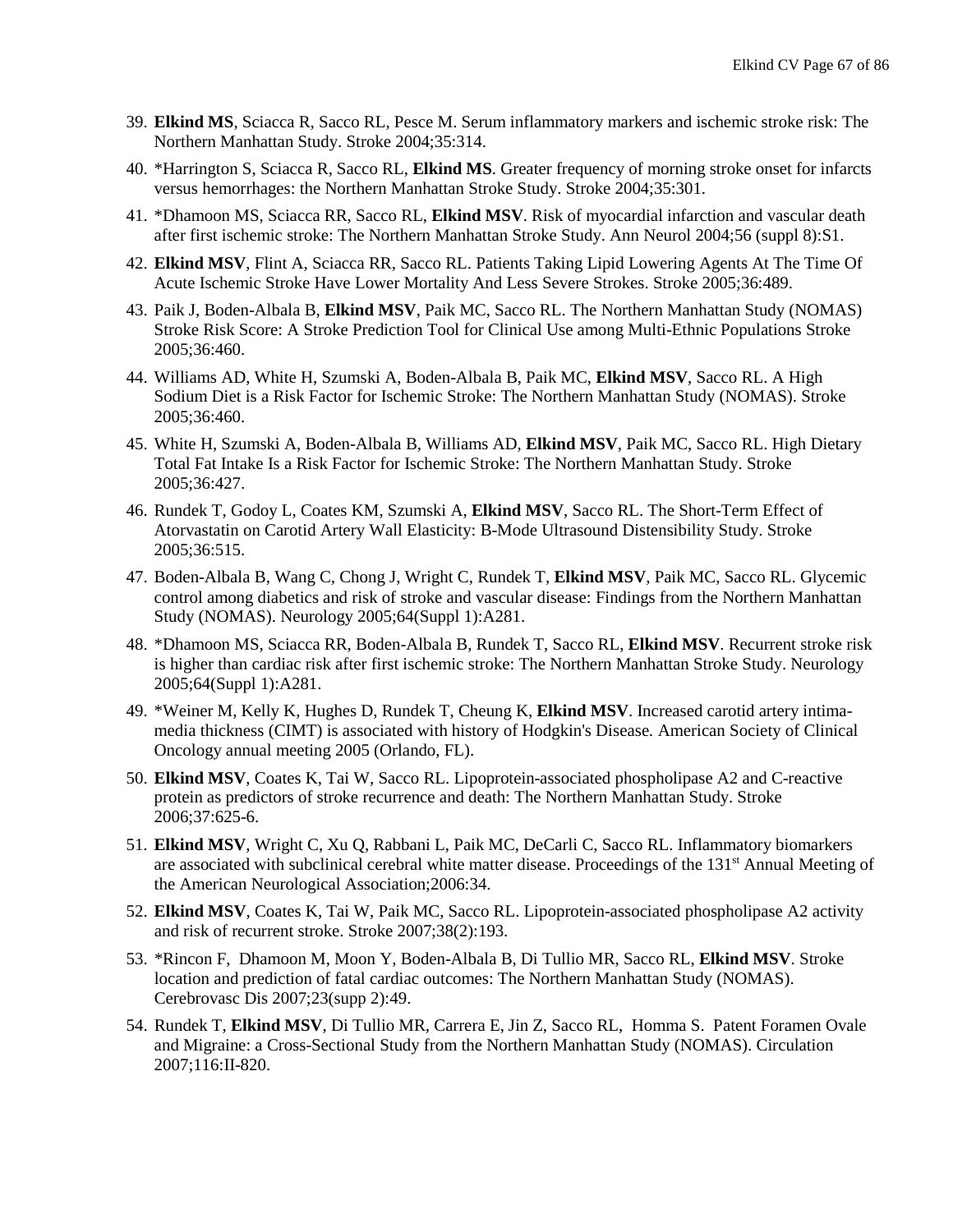- 55. Suzuki K, **Elkind MSV**, Boden-Albala B, Jin Z, Di Tullio MR, Sacco RL, Homma S. Moderate Alcohol Consumption Is Associated With Improved Endothelial Function. Circulation 2007;116:II-827.
- 56. Rincon F, Rivolta J, Boden-Albala B, **Elkind MSV**, Mayer SA, Marshall R, Stillman J, Chong JY. Emergency Department Length of Stay is Associated with Poor Outcomes in Stroke Patients Admitted to the Neurological Intensive Care Unit. Crit Care Med 2007; 35(12) Suppl:A8.
- 57. Boden-Albala B, **Elkind MSV**, Sacco RL. Daytime Sleepiness and Risk of Stroke and Vascular Disease: Findings from the Northern Manhattan Study (NOMAS). Stroke 2008;39(2):551.
- 58. Rundek T, Xu Q, Goldberg RB, Boden-Albala B, Disla N, Paik MC, **Elkind MSV**, Sacco RL. Insulin Resistance and Risk of Ischemic Stroke among Non-Diabetic Individuals from the Northern Manhattan Study. Stroke 2008;39(2):550.
- 59. Alberts MJ, Ballantyne C, **Elkind MSV**. Risk of Stroke and Elevated Levels of Lipoprotein-Associated Phospholipase A2. Stroke 2008; 39(2)642.
- 60. Furie KL, Howard AG, Chambless LE, Campbell S, Toole JF, **Elkind MSV**. C-Reactive Protein Predicts Recurrent Stroke and Death in a Hyperhomocyst(e)inemic Population. Stroke 2008;39(2):550.
- 61. **Elkind MSV**, Sacco RL, MacArthur RB, Fink DJ, Peerschke E, Andrews H, Neils G, Stillman J, Chong J, Connolly ES,Corporan T, Leifer D, Cheung K. Feasibility and safety of high-dose lovastatin therapy in acute ischemic stroke: Results from the Phase IB Neuroprotection with Statin Therapy for Acute Recovery Trial (NeuSTART). Late-Breaking Science Session, International Stroke Conference 2008 (February 21, 2008, New Orleans, LA).
- 62. Wang X, Quyyumi A, Waddy S, **Elkind MS**, Wright C, Slowik A, Lindgren A, Norrving B, Melander O, Dichgans M, Singleton A, de Bakker P, Furie K, Rosand J, Brott T, Meschia J, Rothwell P, Bevan S, Markus H, Howard G, Woo D, Hardy J, Cole J, Kittner S, Mitchell B, Blanton S, Rundek T, Sacco R, Cushman M, Illoh K, Milewicz D, Rich S, Sale M, Worrall B, The International Stroke Genetics Consortium. Ongoing Clinical Trials Session, International Stroke Conference 2008 (February 20, 2008, New Orleans, LA).
- 63. **Elkind MSV**, McClure LA, Coffey C, Benavente O, White C, Roldan A, Luna J, Liu K, Wang H, Paik MC, Fink DJ. Levels of Inflammatory Markers in the Treatment of Stroke. Ongoing Clinical Trials Session, International Stroke Conference 2008 (February 20, 2008, New Orleans, LA).
- 64. Noble J, Borrell LN, Papapanou PN, **Elkind MSV**, Scarmeas N, Wright C. Association of the Periodontitis Pathogen *Porphyromonas gingivalis* with Poor Memory: Analysis of the Third National Health and Nutrition Examination Survey (NHANES-III). Neurology 2008;70(Suppl 1):A191.
- 65. \*Luna J, McClure LA, Szychowski JM, Coffey CS, Benavente O, White C, Roldan A, Liu K, Wang H, Fink DJ, **Elkind MSV**. HsCRP and SAA among patients with lacunar stroke: Preliminary findings from the Levels of Inflammatory Markers in Treatment of Stroke (LIMITS) study. Neurology 2008;70(Suppl 1):A398-99.
- 66. **Elkind MSV**, Moon YP, Leon V, Paik MC, Sacco RL. High-Sensitivity C-Reactive Protein and Lipoprotein-Associated Phospholipase A2 Stability Before and After Stroke and Myocardial Infarction. Neurology 2008;70(Suppl 1):A399.
- 67. **Elkind MSV**, Moon YP, Cespedes S, Fink DJ, Pesce M, Sacco RL, Paik MC. High-sensitivity Creactive protein and risk of stroke, vascular events, and mortality in a multi-ethnic cohort: The Northern Manhattan Study. Neurology 2008;70(Suppl 1):A399.
- 68. \*Wright CW, MoonYP, Sacco RL, **Elkind MSV**. Interleukin 6 Is Associated with Cognitive Decline: The Northern Manhattan Study. Neurology 2008;70(Suppl 1):A399-400.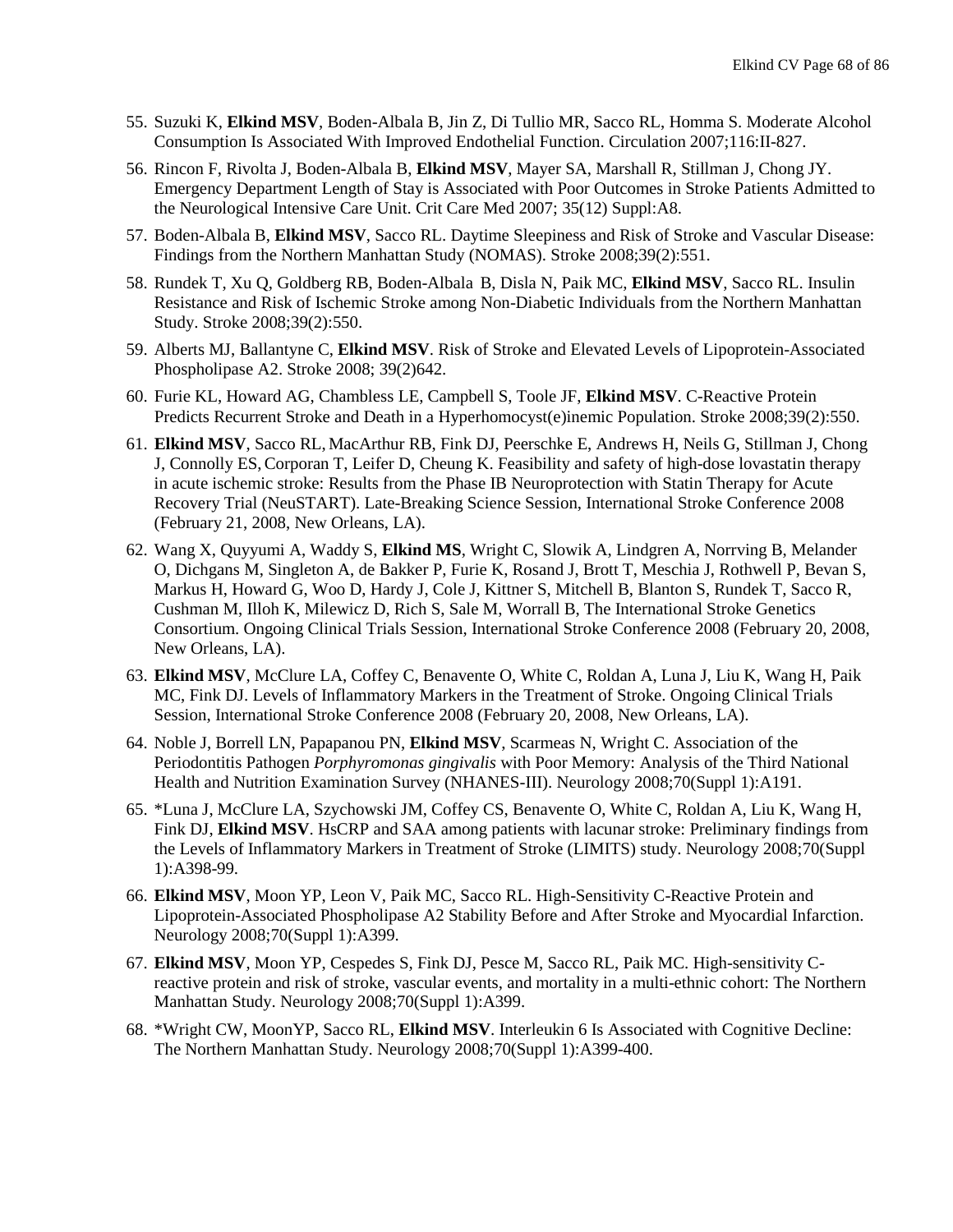- 69. Takei Y, Sacco RL, Shunichi H, Boden-Albala B, Rundek T, Jin Z, Eguchi K, Liu R, **Elkind MSV**, Di Tullio MR. Tumor Necrosis Factor Receptor 1 Level Is Associated With Left Ventricular Hypertrophy. The Northern Manhattan Study. J Am Coll Cardiol 2008.
- 70. **Elkind MSV**, Moon YP, Liu K, Wang H, Singh I, Rundek T, Sacco RL, Paik MC. Infectious Burden and Risk of Stroke: The Northern Manhattan Study. Cerebrovasc Dis 2008;25(Suppl 2):4.
- 71. **Elkind MSV**, Moon YP, Liu K, Wang H, Singh I, Boden-Albala B, Sacco RL, Paik MC, Rundek T. Infectious Burden and Carotid Plaque Thickness: The Northern Manhattan Study. Cerebrovasc Dis 2008;25(Suppl 2):5.
- 72. Gardener H, Cabral D, Denaro F, **Elkind MSV**, Sacco RL, Rundek T. Lipids and carotid plaque in the Northern Manhattan Study (NOMAS). Cerebrovasc Dis 2008;25(Suppl 2):149-150.
- 73. Hasegawa T, Di Tullio MR, Jin Z, **Elkind MSV**, Rundek T, Sacco RL, Homma S. Insulin resistance is associated with impaired flow-mediated vasodilatation in a multi-ethnic population: The Northern Manhattan Study. Circulation 2008;118: S1095 - S1096.
- 74. Amin-Hanjani S, Ruland S, Thulborn KR, Pandey DK, Richardson D, Kramer J, Zipfel GJ, **Elkind MSV**, Liebeskind DS, Kasner SE, Derdeyn CP, Gorelick PB, Charbel FT. The Vertebrobasilar Flow Evaluation and Risk of Transient Ischemic Attack and Stroke (VERiTAS) Study. Ongoing Clinical Trials Session, International Stroke Conference 2009 (February, 2009, San Diego, CA).
- 75. \*Dhamoon MS, Moon YP, Paik MC, Boden-Albala B, McLaughlin-Mora C, Rundek T, Sacco RL., **Elkind MSV**. Quality of life after first ischemic stroke: The Northern Manhattan Study. Stroke 2009 40(4):e263.
- 76. \*Dhamoon MS, Moon YP, Paik MC, Boden-Albala B, Gervasi-Franklin P, Rundek T, Sacco RL, **Elkind MSV**. Functional recovery after first ischemic stroke: The Northern Manhattan Study. Stroke 2009;40(4):e126.
- 77. Marcus JR, Gardener H, Yoshita M, Guzman J, **Elkind MSV**, Sacco RL, DeCarli C, Wright CB. Diastolic and not systolic blood pressure is associated with subclinical cerebrovascular damage: The Northern Manhattan Study. Neurology 2009;72(Suppl 3):A274-275.
- 78. \*Carty C, O'Meara ES, Lumley T, Lefkowitz D, Kronmal RA, Longstreth WT, **Elkind MSV**. Hospitalizations for infections and surgery trigger acute ischemic stroke. World Federation of Neuroepidemiology Annual Meeting, May 1, 2009 (Seattle, WA).
- 79. Russo C, Jin Z, Homma S, **Elkind MSV**, Sacco RL, Di Tullio MR. Race-Ethnic Differences in Left Ventricular Diastolic Function. Circulation 2009;120:S742.
- 80. Wright C, Gardener H, Yoshita M, Rundek T, **Elkind M**, Sacco R, Boden-Albala B, DeCarli C, Scarmeas N. Adherence To A Mediterranean Diet Is Inversely Associated With White Matter Hyperintensity Volume: The Northern Manhattan Study. Vascular Dementia Congress 2009.
- 81. Willey JZ, Rivolta J, Vieira J, Doyle MM, Linares Tapia G, Marchidann A, Paik MC, Stillman J, **Elkind MS**, Boden-Albala B, Marshall RS. Outcomes in Patients Not Receiving Thrombolysis Due to Mild Deficits or Rapidly Improving Symptoms. In 2010 International Stroke Conference Poster Presentations. Stroke 2010;41:e80-81.
- 82. Loring J, Dong C, Mora-McLaughlin C, Rundek T, **Elkind MSV**, Sacco R, DeCarli C. Education Moderates the Association of Leukoaraiosis With Cognitive Decline: The Northern Manhattan Study. In 2010 International Stroke Conference Oral Presentations; Stroke 2010;41(4):e14.
- 83. **Elkind MSV**, Carty CL, OMeara ES, Lumley T, Lefkowitz D, Kronmal RA, Longstreth WT. Hospitalizations for Infections Trigger Acute Ischemic Stroke: The Cardiovascular Health Study. In 2010 International Stroke Conference Oral Presentations; Stroke 2010;41(4):e25. (Selected for Best of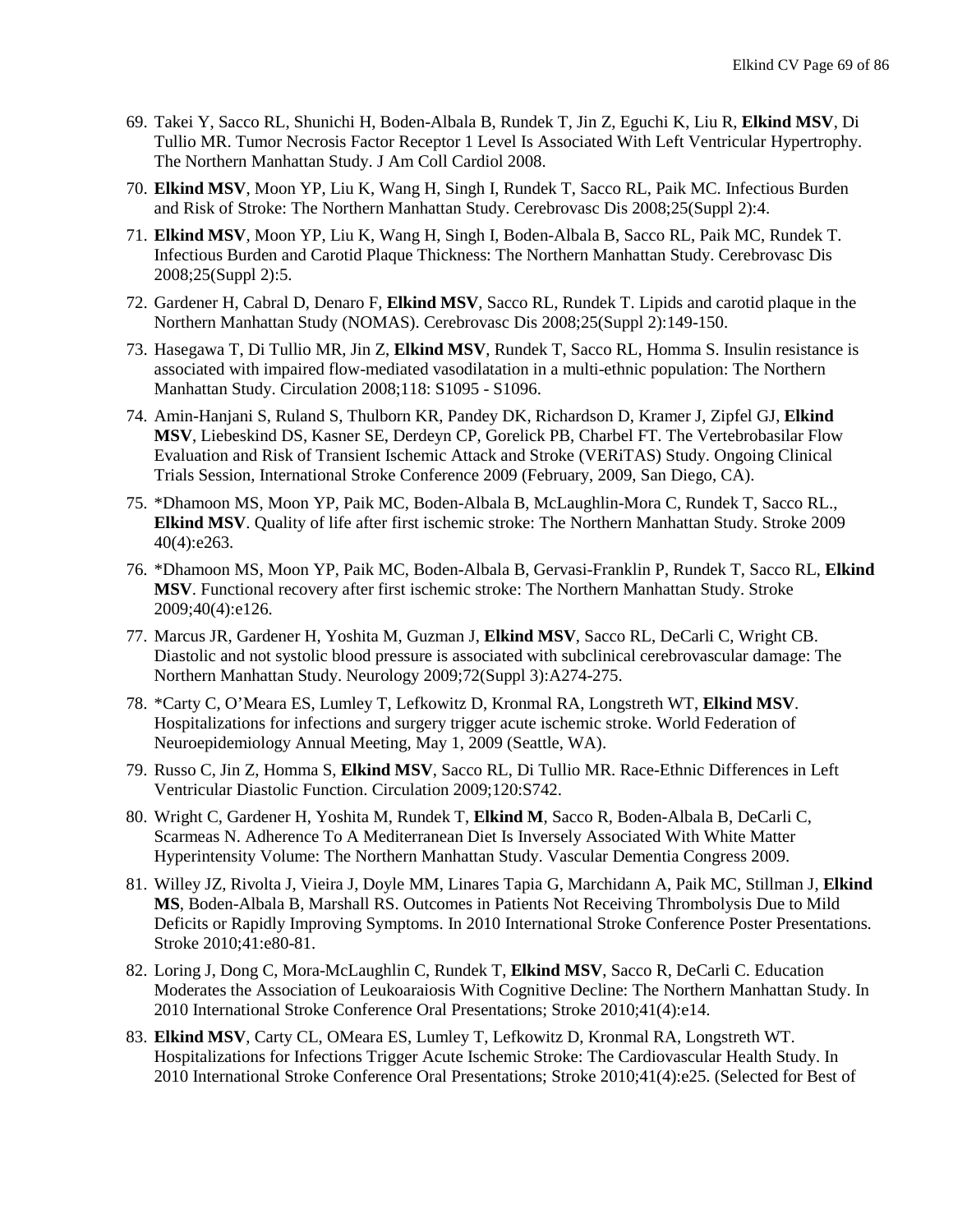AHA Specialty Conferences Poster Session, AHA Scientific Sessions, November 15, 2010, Chicago,  $IL$ ).

- 84. \*Hudson BI, Moon YP, Kalea AZ, Khatri M, Marquez C, Schmidt AM, Paik MC, Sacco RL, DeCarli C, Wright CB, **Elkind MSV**. Serum levels of soluble receptor for advanced glycation end-products are associated with subclinical cerebrovascular disease among Hispanics and blacks. Neurology 2010;74(Suppl 2):A102.
- 85. Ramos A, Dong C, Cespedes S, Wohlgemuth W, Boden-Albala B, **Elkind MSV**, Wright C, Sacco R, Rundek T. Race-ethnic variation of sleep symptoms in an urban multi-ethnic cohort: The Northern Manhattan Study. Neurology 2010;74(Suppl 2):A275.
- 86. Loring J, Dong C, Disla N, Rundek T, **Elkind MSV**, Sacco RL, Stern Y, Wright CB. The Northern Manhattan Study Global Vascular Risk Score is associated with cognitive performance. Neurology 2010;74(Suppl 2):A342.
- 87. Wright CB, Dong C, Guzman J, **Elkind MSV**, Rundek T, DeCarli C, Sacco RL. The Northern Manhattan Study Global Vascular Risk Score is associated with leukoaraiosis. Neurology 2010;74(Suppl 2):A513-4.
- 88. \*Dhamoon MS, Moon YP, Paik MC, Sacco RL, **Elkind MSV**. Inclusion of stroke in risk stratification for primary prevention of vascular events. American Heart Association Quality of Care and Outcomes Research Conference, Washington, DC, May 19, 2010.
- 89. Markert MS, Cabral D, Santiago M, Gardener H, Dong C, Wright CB, **Elkind MSV**, Sacco RL, Rundek T. Ethnic differences in carotid artery stiffness: the Northern Manhattan Study. Ann Neurol 2010;68(Suppl 14):S4.
- 90. \*Katan M, Moon YP, Paik MC, Gervasi-Franklin P, Sacco RL, Wright CB, **Elkind MSV**. Infectious Burden and cognition: The Northern Manhattan Study. Stroke 2011;42(3):e163.
- 91. Wright CB, Dong C, Rundek T, Cespedes S, **Elkind MSV**, DeCarli C, Sacco RL. White matter hyperintensity burden is associated with cognitive decline in a stroke-free cohort: the Northern Manhattan Study. Stroke 2011;42(3):e162.
- 92. Della-Morte D, Moussa I, **Elkind MSV**, Sacco RL, Rundek T. The short-term effect of atorvastatin on carotid plaque morphology assessed by computer-assisted gray scale densitometry. Stroke 2011;42(3):e345.
- 93. Gardener H, Rundek T, Wright C, Disla N, **Elkind MSV**, Sacco RL. Dietary Sodium Intake is a Risk Factor for Incident Ischemic Stroke: The Northern Manhattan Study (NOMAS). e50.
- 94. Anwar Z, Dong C, Rundek T, Guzman J, **Elkind MSV**, Sacco RL. Race-Ethnic Disparities in Ideal Cardiovascular Health in the Northern Manhattan Study (NOMAS). Stroke 2011;42(3):e116.
- 95. Gutierrez J, Gardener H, Bagci A, Marquez C, Rundek T, DeCarli C, **Elkind MSV**, Alperin N, Sacco RL, Wright CB. Dolichoectasia and Intracranial Arterial Characteristics In a Race-ethnically Diverse Community-based Sample: The Northern Manhattan Study. Stroke 2011;42(3):e188.
- 96. Gardener H, Rundek T, Wright C, Vieira J, **Elkind MSV**, Sacco RL. Soda Consumption and Risk of Vascular Events in the Northern Manhattan Study. Stroke 2011;42(3):e273.
- 97. Nearing K, Gardener H, Bagci A, Alperin N , Mora-McLaughlin C, **Elkind MSV**, DeCarli C, Sacco R, Wright C. Large dilated perivascular spaces in a stroke-free community-based sample: The Northern Manhattan Study. Neurology 2011;76(Suppl 4):A457.
- 98. \*Vieira JR, Banerjee C, Moon YP, Paik MC, Rundek T, Sacco RL, **Elkind MSV**. Duration of Diabetes and Ischemic Stroke Risk: The Northern Manhattan Study. Ann Neurology 2011;70:S4. (Winner of Resident Travel Award.)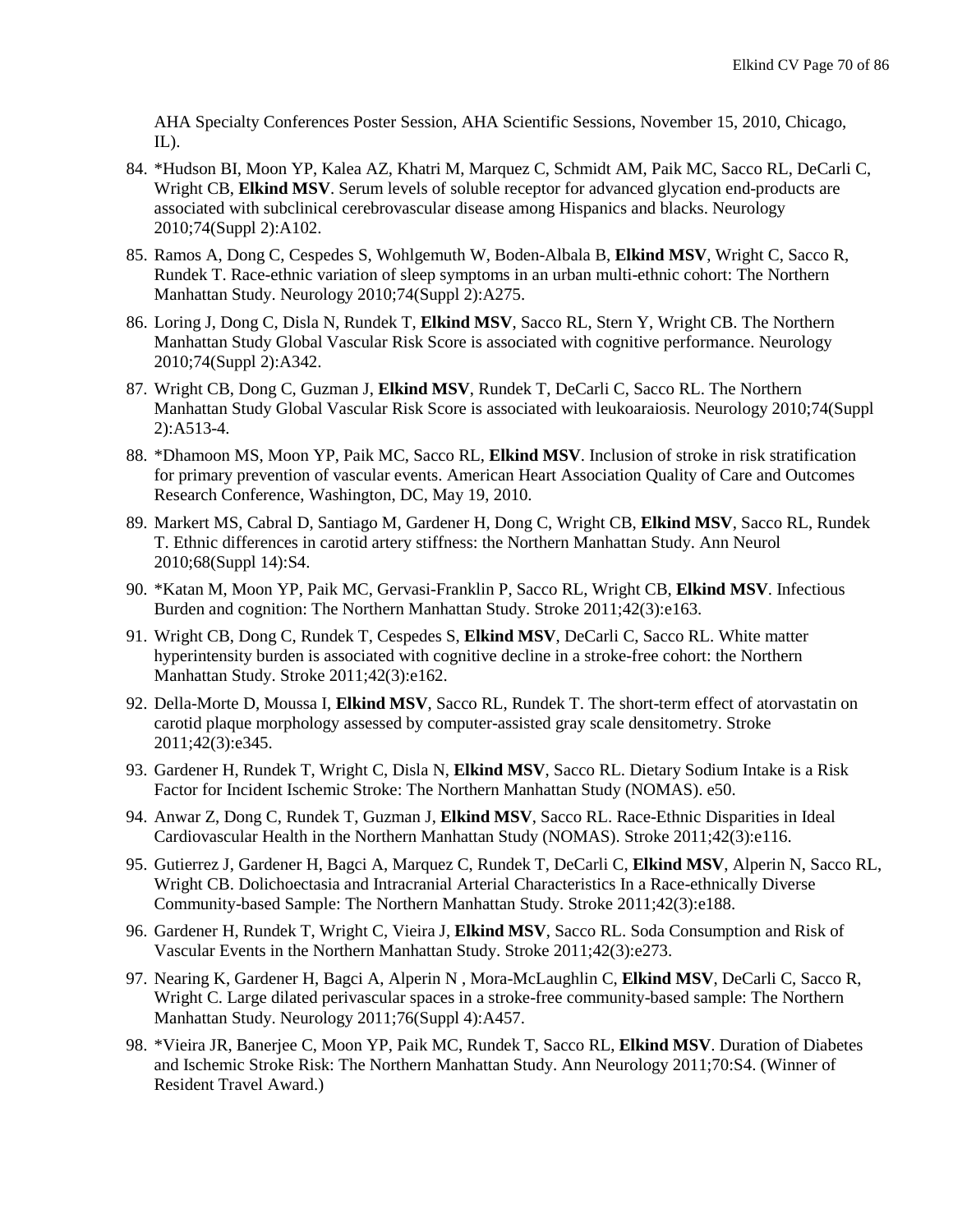- 99. Dong C, Rundek T, Wright CB, **Elkind MSV**, Cespedes S, Sacco RL. Ideal Cardiovascular Health and Cardiovascular and Stroke Risk in Whites, Blacks and Hispanics: the Northern Manhattan Study. Circulation 2011.
- 100. \*Katan M, Moon YP, Gervasi-Franklin P, Paik MC, Wolfert RL, Sacco RL, **Elkind MSV**. Lipoprotein-associated phospholipase A2 predicts atherosclerotic stroke risk: The Northern Manhattan Study. Stroke 2012;43:A2552.
- 101. Gutierrez J, Gardener H, Bagci A, DeRosa JT, Santiago M, Rundek T, **Elkind MSV**, Alperin N, Sacco R, Wright CB. A Population-based Study of Arterial Diameters in Dolichoectasia: The Northern Manhattan Study. Stroke 2012;43:A79.
- 102. Wright C, Dong C, Yoshita M, Disla N, **Elkind MSV**, DeCarli C, Sacco RL, Rundek T. Internal Carotid Artery Stenosis is Associated with More Cortical Subclinical Brain Infarcts: the Northern Manhattan Study (NOMAS). Stroke 2012 (In press).
- 103. \*Dhamoon MS, Moon YP, Mora-Mclaughlin C, Paik MP, Sacco RL, **Elkind MSV**. The Long-term Trajectory of Functional Decline Before and After Stroke: The Northern Manhattan Study. Stroke 2012;43:A2145.
- 104. Hudson BI, Liu-Mares W, Dong C, Marquez C, Gardener H, **Elkind MSV**, Wright CB, Sacco RL, Rundek T. Association of soluble RAGE levels with carotid atherosclerotic plaque characteristics by highresolution ultrasound. 35th Annual Meeting of the American Society of Neuroimaging in Miami, FL, Jan 26-29, 2012.
- 105. \*Battistella V, Moon Y, Mora-McLaughlin C, Wright C, Rundek T, Paik M, Sacco R, **Elkind MSV**. [Disparities in Stroke Incidence among White, Black and Hispanics in the Northern Manhattan](http://www.abstracts2view.com/aan/view.php?nu=AAN12L_IN2-1_003)  [Study.](http://www.abstracts2view.com/aan/view.php?nu=AAN12L_IN2-1_003) American Academy of Neurology Annuial Meeting 2012, New Orleans, LA, April 24, 2012. Neurology 2012 (available on-line).
- 106. \*Luna J, Moon Y, Liu K, Cespedes S, Spitalnik S, Paik M, Sacco R, **Elkind MSV**. [High Sensitivity](http://www.abstracts2view.com/aan/view.php?nu=AAN12L_S13_003)  [C-Reactive Protein to Interleukin 6 Ratio and Ischemic Stroke Risk in a Multi-Ethnic Cohort: The](http://www.abstracts2view.com/aan/view.php?nu=AAN12L_S13_003)  [Northern Manhattan Study.](http://www.abstracts2view.com/aan/view.php?nu=AAN12L_S13_003) American Academy of Neurology Annual Meeting 2012, New Orleans, LA, April 24, 2012. Neurology 2012 (available on-line).
- 107. Nabizadeh N, Gardener H, Disla N, Alperin N, **Elkind MSV**, Sacco R, DeCarli C, Wright C. [Age](http://www.abstracts2view.com/aan/view.php?nu=AAN12L_P03_107)  [and Sex Differences in Total and Regional Brain Volumes: The Northern Manhattan Study.](http://www.abstracts2view.com/aan/view.php?nu=AAN12L_P03_107) American Academy of Neurology Annuial Meeting 2012, New Orleans, LA, April 24, 2012. Neurology 2012 (available on-line).
- 108. Sheth K, Koch S, **Elkind MSV**, Sung G, Kittner S, Frankel M, Rosand J, Langefeld C, Comeau ME, Waddy S, Osborne JL, Woo D, for the ERICH Investigators. [Anti-Epileptic Drug Use and Outcome](http://www.abstracts2view.com/aan/view.php?nu=AAN12L_S23_005)  [in the Ethnic and Racial Variations in Intracerebral Hemorrhage \(ERICH\) Study.](http://www.abstracts2view.com/aan/view.php?nu=AAN12L_S23_005) American Academy of Neurology Annual Meeting 2012, New Orleans, LA, April 25, 2012. Neurology 2012 (available on-line).
- 109. \*Dhamoon MS, McClure LA, White CL, Benavente O, **Elkind MSV**. Quality of life after lacunar stroke: the Secondary Prevention of Small Subcortical Strokes (SPS3) Study. 137th Annual Meeting of the American Neurological Association, Boston, MA.
- 110. Russo C, Jin Z, Homma S, Wright CB, Rundek T, Yoshita M, DeCarli C, **Elkind MSV**, Sacco RL, Di Tullio MR. Association of Left Ventricular Global Longitudinal Strain with Silent Brain Infarcts in a Community-Based Cohort with Normal Ejection Fraction. ACC 2013.
- 111. \*Wong VSS, Strowd RE, Aragon-Garcia R, **Elkind MSV**. Mentored peer review of standardized manuscripts as an educational tool. Peer Review Congress 2013. Chicago, Illinois, September 8, 2013.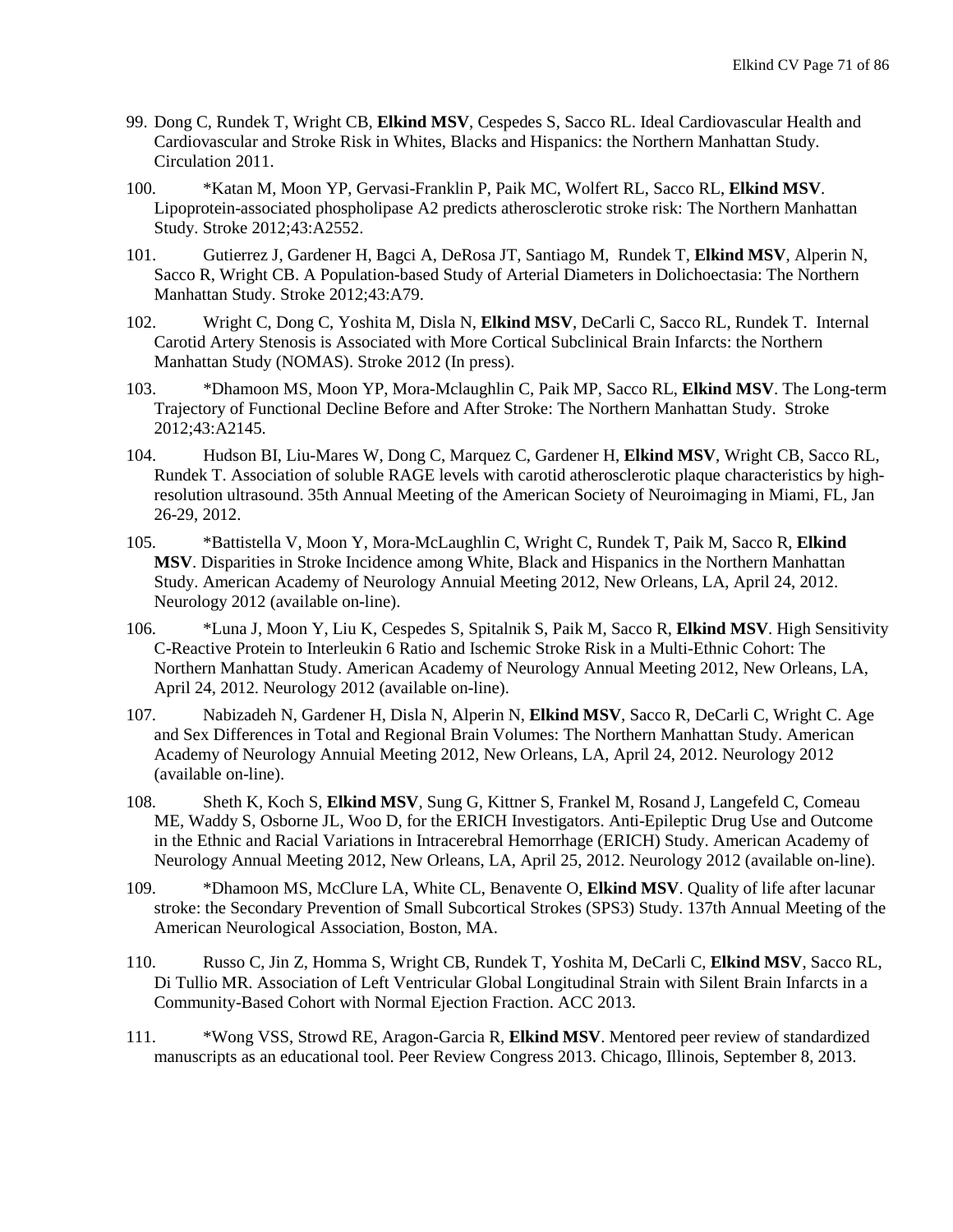- 112. Dong C, Rundek T, Wright CB, Santiago M, **Elkind MSV**, Sacco RL. Race-Ethnic Disparities in Cardiovascular Health Behavior and Health Factor Changes: Results from the Northern Manhattan Study.
- 113. \*Kamel H, Navi BB, Sriram N, Hovsepian DA, **Elkind MSV**. Risk of thrombosis remains elevated for 12 weeks after labor and delivery. Stroke. 2014;45:A216
- 114. \*Katan M, Moon YP, DeRosa J, Paik MC, Mueller B, Herklotz R, Sacco RL, **Elkind MSV**. Procalcitonin, copeptin, and midregional pro-atrial natriuretic peptide as markers of ischemic stroke risk: the Northern Manhattan Study. Stroke 2014;45:A54.
- 115. \*Luna JM, Fullerton HJ, Wintermark M, deVeber G, Hills N, Muhammad K, Tokarz R, Lipkin WI, **Elkind MSV**. Parvovirus B19 DNA Prevalence is Increased in Pediatric Stroke Patients Compared to Controls: Pilot Findings From the Vascular Effects of Infection in Pediatric Stroke (VIPS) Study. Stroke 2014;45:A36.
- 116. Fullerton HJ, **Elkind MSV**, Glaser CA, Hills NK, Luna JM, Sear K, Wintermark M, deVeber G. Herpes viruses in childhood arterial ischemic stroke: interim results of the VIPS Study. Stroke 2014;45:A38.
- 117. Hills NK, deVeber G, Glaser CA, Wintermark M, **Elkind MSV**, Fullerton HJ. Infection, Vaccination, and Childhood Stroke: Preliminary Results of the Vascular Effects of Infection in Pediatric Stroke (VIPS) Study. Stroke 2014;45:A39.
- 118. Wang SS, Lakshminarayan K, **Elkind MSV**, Voutsinas J, Lacey J, Zhong C, Ma H, Chung N, Woo, D, Bernstein L. Physical activity reduces stroke risk among women in the California Teachers Study Cohort. Stroke 2014;45:ATMP67.
- 119. \*Cheung K, Willey JZ, Yu G, Gervasi-Franklin P, Wall MW, Sacco RL, **Elkind MSV**. Physical Activity Patterns by Data-driven Model-based Clustering Improve Association with Cardiovascular Risk Factors in a Multiethnic Cohort: The Northern Manhattan Study. Circulation. 2014;129:AMP79
- 120. [\\*Willey](http://circ.ahajournals.org/search?author1=Joshua+Willey&sortspec=date&submit=Submit) J, [Khan](http://circ.ahajournals.org/search?author1=Emily+Khan&sortspec=date&submit=Submit) E, [Cespedes](http://circ.ahajournals.org/search?author1=Sandino+Cespedes&sortspec=date&submit=Submit) S, [Moon](http://circ.ahajournals.org/search?author1=Yeseon+P+Moon&sortspec=date&submit=Submit) YP, [Rundek](http://circ.ahajournals.org/search?author1=Tatjana+Rundek&sortspec=date&submit=Submit) T, [Cheung](http://circ.ahajournals.org/search?author1=Ken+Cheung&sortspec=date&submit=Submit) K, [Sacco](http://circ.ahajournals.org/search?author1=Ralph+L+Sacco&sortspec=date&submit=Submit) RL, **[Elkind](http://circ.ahajournals.org/search?author1=Mitchell+S+Elkind&sortspec=date&submit=Submit) MSV**. Attributable risks of hypertension and diabetes for stroke, myocardial infarction and vascular death in the Northern Manhattan Study. Circulation 2014;129:AP172.
- 121. \*Strowd R, Wong V, Aragon-Garcia R, Moon Y, Ford B, Haut S, Kass J, London Z, Mays M, Milligan T, Price R, Reynolds P, Spencer D, **Elkind MSV**. Use of mentored peer review of standardized manuscripts as an educational tool for neurology residents. Neurology 2014;82(10):Suppl P1.335.
- 122. Kidwell CS, Norato G, Osborne J, Worrall BB, James ML, **Elkind MSV**, Flaherty M, Rosand J, Vashkevich A, Langefeld CD, Moomaw CJ, Woo D. Ischemic Lesions in Intracerebral Hemorrhage Associated with Drop in Blood Pressure and Poor Outcomes in the ERICH Study. International Stroke Conference, Nashville, 2015.
- 123. Kidwell CS, Norato G, Osborne J, Rosand J, **Elkind MS**, James ML, Flaherty M, Worrall BB, Vashkevich A, Langefeld CD, Moomaw CJ, Woo D. Race/Ethnic Differences in Microbleed Characteristics and Association of Microbleeds with Poor Outcomes in the ERICH Study. International Stroke Conference, Nashville, 2015.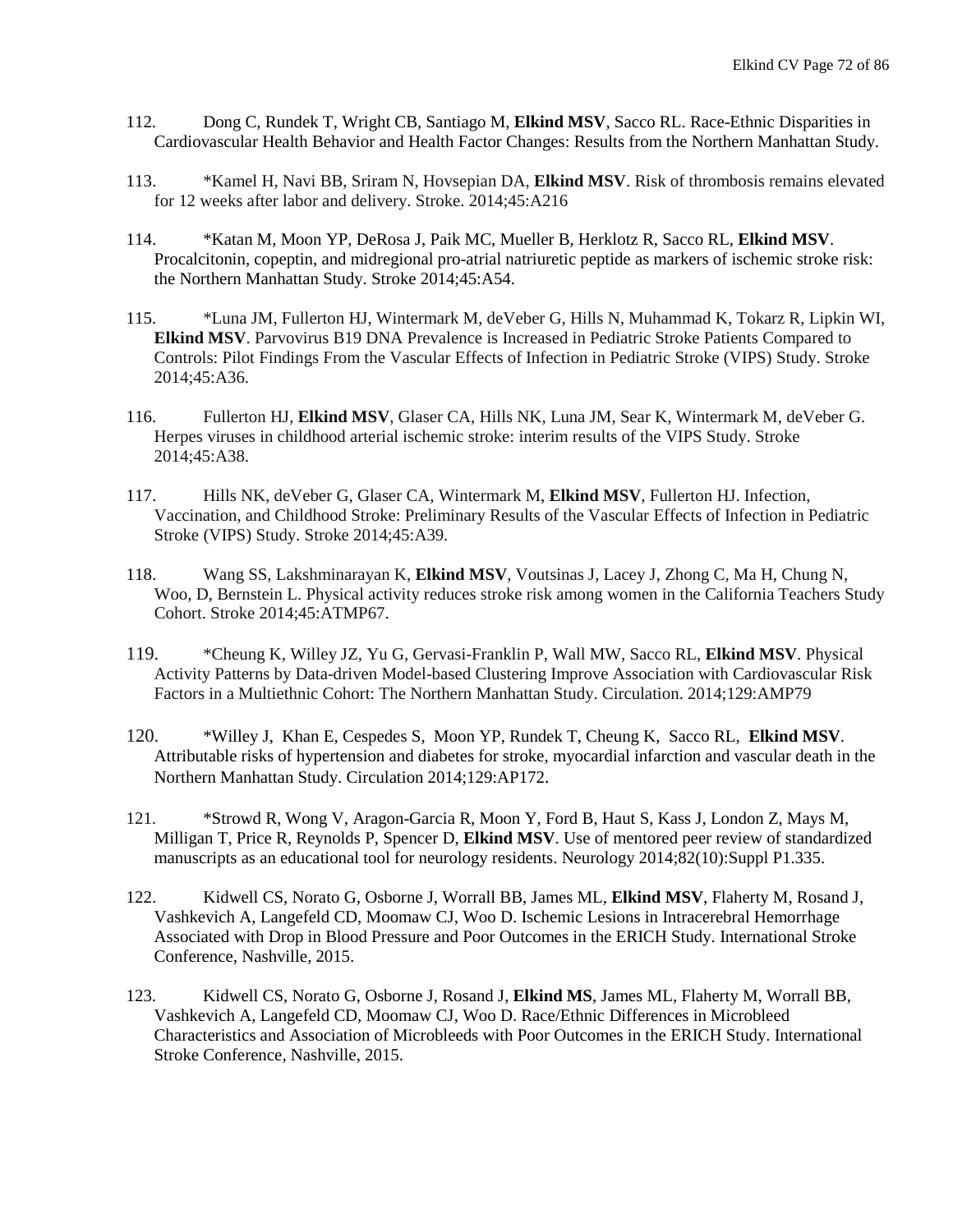- 124. \*Dhamoon MS, Longstreth WT, Bartz TM, **Elkind MSV**. The trajectory of disability before and after vascular events: the Cardiovascular Health Study. Stroke 2015**;**46:A142.
- 125. Dhamoon MS, Cheung K, Varela D, Sacco RL, **Elkind MSV**, Wright CB. Subclinical Ischemic Brain Injury is Independently Associated with Long-Term Functional Decline." American Neurological Association 2015 Annual Meeting.
- 126. Navi BB, Reiner AS, Kamel H, Iadecola C, **Elkind MSV**, Panageas KS, DeAngelis LM. [OC-02 -](http://www.ncbi.nlm.nih.gov/pubmed/27161674) [Risk of arterial thromboembolism in patients with breast cancer.](http://www.ncbi.nlm.nih.gov/pubmed/27161674) Thromb Res. 2016 Apr;140 Suppl 1:S169. doi: 10.1016/S0049-3848(16)30119-0.
- 127. **Elkind MSV**, Veltkamp R, Lansberg MG, Becker K, Singhal AB, Montaner J, Johnston SC, Lima G, Amarante D, Steiner D, Tang W, Elkins J. Design of ACTION II: A Multicenter, Double-Blind, Placebo-Controlled, Randomized, Parallel-Group, Dose-Ranging Study to Evaluate the Efficacy and Safety of Intravenous (IV) Natalizumab on Functional Independence and Activities of Daily Life in Patients with Acute Ischemic Stroke (AIS). Stroke 2017.
- 128. Chang BP, Mehendale R, Miller E, Kummer B, Willey J, **Elkind ME**. A Collaborative Neurology-Emergency Medicine Rapid Outpatient Clinic for the Management of TIA and Minor Stroke in the Emergency Department. Translational Science Washington DC April 20 2018.
- 129. Levine DA, Gross AL, Briceño EM, Okullo D, Hingtgen S, Galecki AT, Giordani,BJ, Sussman JB, Hayward RA, Burke JF, Kabeto MU, Manly MM, **Elkind MSV**, Kulick E, Gottesman RF, Yano Y, Gaskin DJ, Sidney S, Yaffe K, Roger VL, Allen NB, Rogers MAM. Design of the BP-COG Study of Blood Pressure Over the Life Course and Later-Life Cognition in Blacks, Hispanics, and Whites: A Pooled Cohort Analysis of ARIC, CARDIA, CHS, FOS, MESA, and NOMAS. International Stroke Conference 2019, Honolulu, HI. Thursday, February 7, 2019.

## **INVITED LECTURES (Selected; leadership roles in boldface)**

- 1. "TIA and Stroke." Neurology for the Primary Care Provider. Essex House, New York, NY. April 10, 1999. (Course Director: Arnold Kriegstein.)
- 2. "Hemicraniectomy." Brain Attack: Update on Medical and Surgical Management. New York Hilton and Towers Hotel, New York, NY. June 5, 1999. (Ralph L. Sacco: Course Director.)
- 3. "Acute Stroke Therapy." Medical Grand Rounds, St. Peter's Hospital, New Brunswick, NJ. November 16, 1999.
- 4. "Stroke Prevention." Medical Grand Rounds, Griffin Hospital, Derby, CT. December 9, 1999.
- 5. "Treatment and Prevention of Stroke in the New Millenium." Neurology Grand Rounds, New York Medical College, Valhalla, NY. December 15, 1999.
- 6. "Stroke Prevention." Brooklyn Academy of Medicine, Fort Hamilton Community Club, Brooklyn NY. December 12, 1999. (Course Director: Sam Unterricht.)
- 7. "Gender Issues in Stroke Management." Are Women Really Different? The Role of Gender in Selected Cardiovascular Diseases. Seminar at Lenox Hill Hospital, February 29, 2000. (Nieca Goldberg: Course Director.)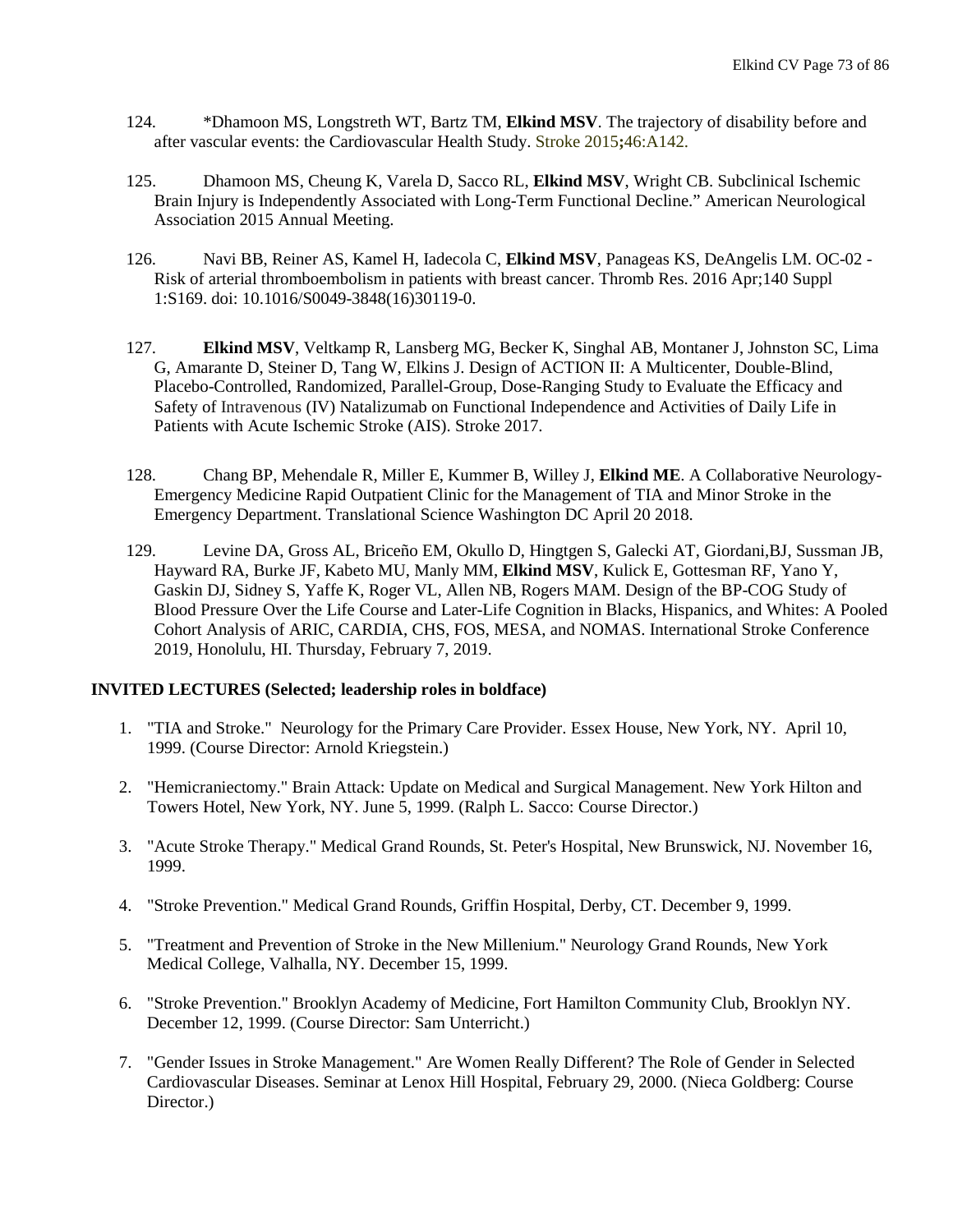- 8. "Stroke Risk Factors and Prevention." Medical Grand Rounds, The New York Hospital Medical Center of Queens, Queens, NY. March 7, 2000.
- 9. "Acute Treatment of Stroke." Stroke Prevention and Treatment Seminar, Helen Hayes Hospital, West Haverstraw, NY. March 15, 2000. (Laura Lennihan: Course Director.)
- 10. "Diagnostic Issues in Stroke and TIA." Brain Attack 2000: Update on Medical and Surgical Management. New York Marriott Marquis. June 3, 2000. (Ralph L. Sacco: Course Director.)
- 11. "Stroke Risk Factors and Prevention." Medical Grand Rounds, Mount Vernon Hospital, Mount Vernon NY. June 7, 2000.
- 12. "Stroke Risk Factors and Prevention." Cerebrovascular Ultrasound Course. Stanhope Hotel, New York, NY. August 5, 2000.
- 13. "Challenges to Strengthening Clinical Trials Management in the Academic Medical Center: Faculty Perspectives." Getting It Right: Clinical Trials for the Next Decade. Conference sponsored by the American Association of Medical Colleges, September 8-9, 2000, Washington, DC.
- 14. "Stroke Prevention." Medical Grand Rounds, Bronx VA Hospital, Bronx NY. October 5, 2000.
- 15. "Stroke Risk Factors and Prevention." Medical Grand Rounds, Bryn Mawr Hospital, Bryn Mawr, PA. October 12, 2000.
- 16. "Stroke Risk Factors and Prevention." Medical Grand Rounds, North Shore University Hospital, Glen Cove, NY. December 5, 2000.
- 17. "Management of Stroke." Medical Grand Rounds, Mercy Hospital Center, Buffalo, NY. December 7, 2000.
- 18. "Stroke Path" Program. Holy Family Hospital, Methuen, MA. February 6, 2001.
- 19. "Stroke Risk Factors and Prevention." Medical Grand Rounds, Soundshore Hospital, New Rochelle, NY, March 9, 2001.
- 20. "Epidemiology and Stroke in New York City." In AHA Conference: Stroke and Stroke Prevention in High Risk Communities (Jesse Weinberger, Chrmn), North General Hospital, New York, NY, March 27, 2001.
- 21. "Do Chronic Infections Cause Stroke?" Neuroscience Grand Rounds. New York Hospital, Cornell University. April 11, 2001.
- 22. "Acute Stroke Therapy 2001." Medical Grand Rounds, Mount Vernon Hospital, Mount Vernon NY. April 18, 2001.
- 23. "TIA and Stroke." In Neurology for the Primary Care Provider, Columbia University CME Course. New York Marriott Marquis, New York, NY. April 21, 2001. (Course Director: Arnold Kriegstein.)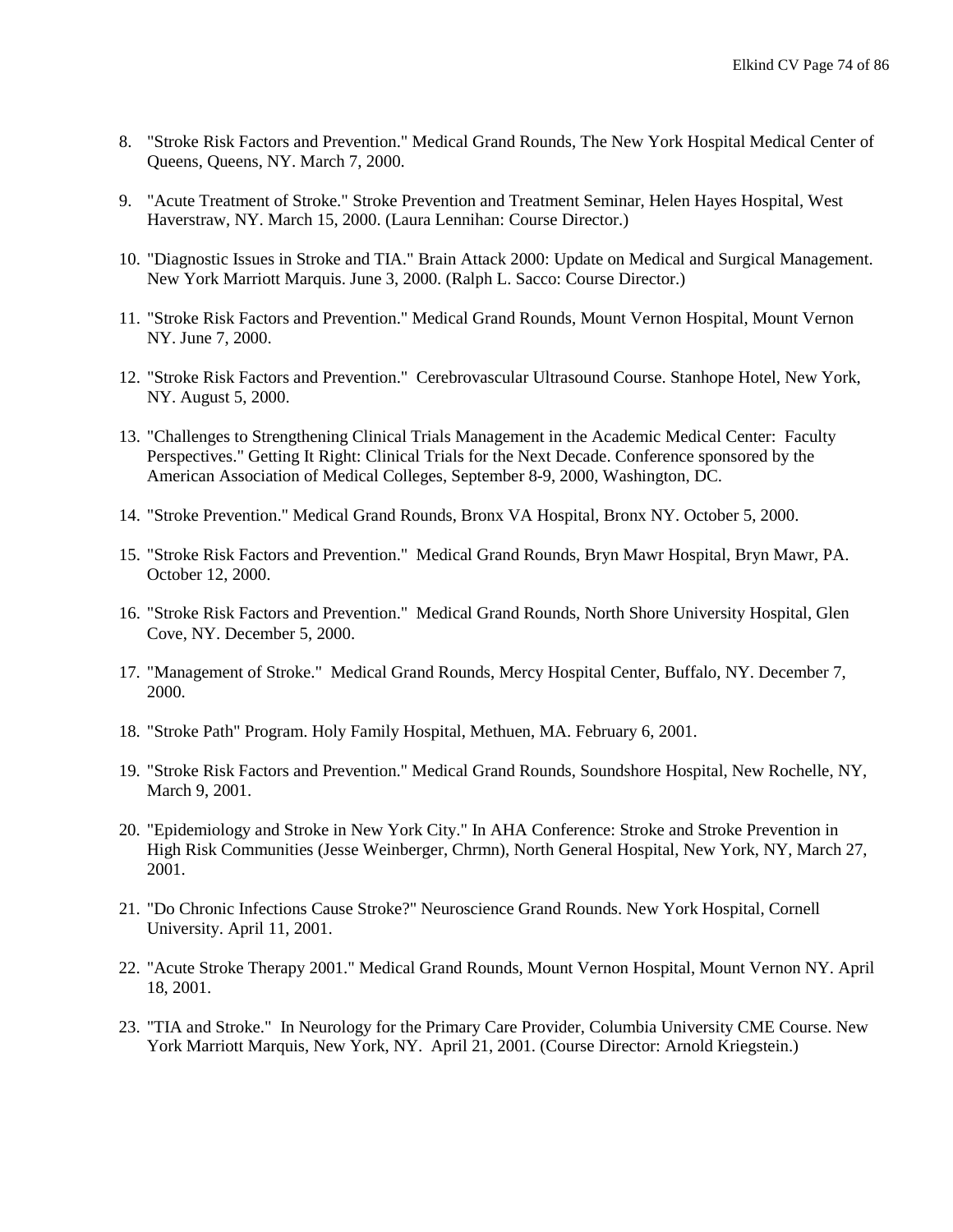- 24. "The Role Of Infection In Stroke And Atherosclerosis: Specific Organisms, Pathogenic Mechanisms, And Clinical Implications" In Atherosclerosis: Not Just a Cholesterol Disease, American Academy of Neurology Annual Meeting, Philadelphia, PA. May 11, 2001. (Course Director: Thomas DeGraba, MD.)
- 25. "Hemicraniectomy for Malignant MCA Infarction." In Neurologic Emergencies and Neurocritical Care, Columbia University CME Course. New York Academy of Medicine, New York, NY. May 19, 2001. (Course Director: Stephan Mayer.)
- 26. "Epidemiology and Risk Factors for Stroke." In Prevention, Diagnosis, and Treatment of Stroke: The State of the Science 2001. Robert Wood Johnson Medical School, New Brunswick, NJ. June 2, 2001. (Course Director: Mark J. Alberts.)
- 27. "Acute Stroke Treatment." Emergency Medicine Grand Rounds, Lenox Hill Hospital. June 8, 2001.
- 28. "Intravenous and Intra-arterial Thrombolysis: What's New?" In Brain Attack: Update on Medical and Surgical Management. Columbia University CME Course, Marriott Marquis, New York, NY. June 16, 2001.
- 29. "Stroke." 2001 Geriatric Medicine Update and Board Review. Mount Sinai Hospital, New York, NY. October 8, 2001. (Course director: Rosanne M. Leipzig, MD, PhD.)
- 30. "Do Chronic Infections Cause Stroke?" Neuroscience Grand Rounds. New Jersey Medical School, University of Medicine and Dentistry of New Jersey, Newark, NJ. November 14, 2001.
- 31. "Stroke Risk Factors and Prevention." Neurology Grand Rounds, Long Island College Hospital, Brooklyn, NY. February 14, 2002.
- 32. "Stroke Risk Factors and Prevention." Grand Rounds, Nyack Hospital, Nyack, NY. February 26, 2002.
- 33. "Advancing the Standard of Care: New Risk Reduction Strategies for the Stroke Patient." Grand Rounds, Salem VA Medical Center, Salem, VA. March 8, 2002.
- 34. "Stroke Prevention 2002: New Risk Factors, New Treatments." Neurology Grand Rounds, SUNY Downstate Medical Center, Brooklyn, NY. March 22, 2002.
- 35. "Stroke Risk Factors and Prevention." Grand Rounds, Southside Hospital, Bayshore, NY. April 5, 2002.
- 36. "Stroke Risk Factors and Prevention." Grand Rounds, Holy Name Hospital, Teaneck, NJ. April 9, 2002.
- 37. "The Role Of Infection In Stroke And Atherosclerosis: Specific Organisms, Pathogenic Mechanisms, And Clinical Implications" In Atherosclerosis: Not Just a Cholesterol Disease, American Academy of Neurology Annual Meeting, Denver, CO. April 14, 2002. (Course Director: Thomas DeGraba, MD.)
- 38. "Advancing the Standard of Care: New Risk Reduction Strategies for the Stroke Patient." Neurology Grand Rounds, Albert Einstein Medical Center, Philadelphia, PA. May 3, 2002.
- 39. "Prevention of Stroke or Recurrent Stroke, Including Management of Risk Factors." In American Academy of Neurology Acute Stroke Management Course, New York, NY. May 10, 2002. (Course Director: Steven Levine, MD.)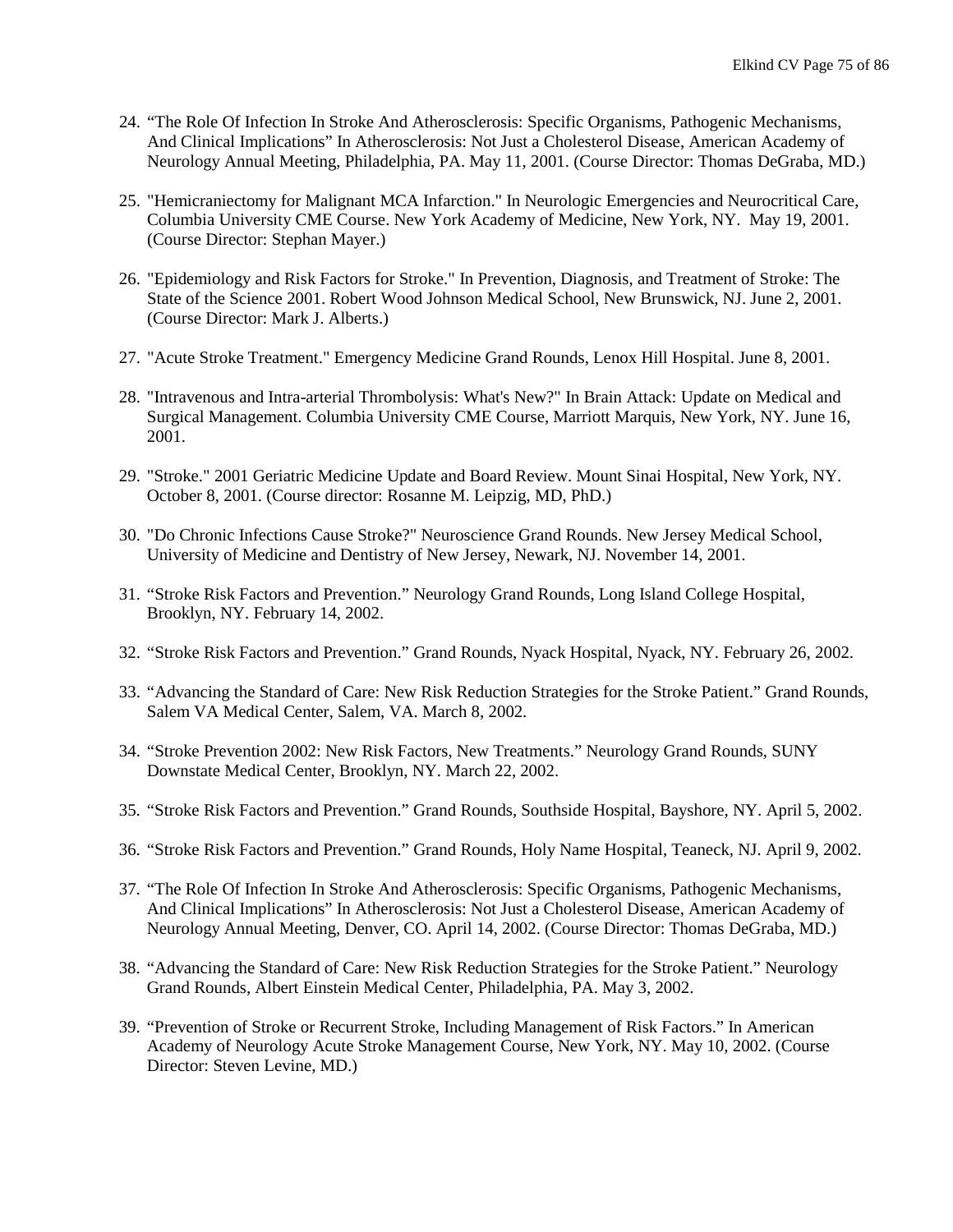- 40. "Stroke Risk Factors and Prevention." Grand Rounds, Southampton Hospital, Southampton, NY. May 30, 2002.
- 41. "Inflammation, Infection and Stroke." Neurology Grand Rounds, Neurologic Institute, Columbia University, New York, NY. June 12, 2002.
- 42. "Advancing the Standard of Care: New Risk Reduction Strategies for the Stroke Patient." Grand Rounds, Delray Medical Center, Delray Beach, FL. June 25, 2002.
- 43. "Advancing the Standard of Care: New Risk Reduction Strategies for the Stroke Patient." Grand Rounds, Doctors' Medical Center, Modesto, CA. July 18, 2002.
- 44. "Neurology Case Presentations for the Internal Medicine Boards." Columbia University-Brigham and Women's Hospital Internal Medicine Board Review Course, Plaza Hotel, New York, NY. August 10, 2002. (Course Director: Gerald Appel, MD.)
- 45. "Inflammation, Infection and Stroke." Neurosurgery Grand Rounds, Neurologic Institute, Columbia University, New York, NY. August 15, 2002.
- 46. "Advances in Stroke Prevention." Medicine Grand Rounds, Good Samaritan Hospital, West Islip, NY. September 27, 2002.
- 47. "Update: Stroke and TIA." Medicine Grand Rounds, Staten Island University Hospital. October 2, 2002.
- 48. "Inflammation and Insights into New Risk Factors." Stroke Treatment 2002:Clinical Trials Planned and Completed, New York Marriott Marquis (Course Director: J.P. Mohr). October 12, 2002.
- 49. "Pediatric Stroke: An Adult Neurologist's Perspective." Pediatric Neurology Grand Rounds. Babies' Hospital, Columbia University Medical Center. October 22, 2002.
- 50. "Advancing the Standard of Care: New Risk Reduction Strategies for the Stroke Patient." Medicine Grand Rounds, St. Mary's Health Center, St. Louis, MO. October 30, 2002.
- 51. "Advancing the Standard of Care: New Risk Reduction Strategies for the Stroke Patient." Medicine Grand Rounds, Manchester VA Hospital, Manchester, NH. February 28, 2003.
- 52. "Stroke Prevention." Medicine Grand Rounds, Lankenau Medical Center, Wynnewood, PA, March 7, 2003.
- 53. "Stroke and TIA." In Columbia University course Neurology for the Primary Care Provider, Marriott Marquis, New York, NY (Dr. Arnold Kriegstein, Course Director). March 8, 2003.
- 54. "Advancing the Standard of Care: New Risk Reduction Strategies for the Stroke Patient." Fayetteville, NC. March 11, 2003.
- 55. "Acute Stroke." Mercy Medical Center. March 26, 2003.
- 56. "The Role Of Infection In Stroke And Atherosclerosis: Specific Organisms, Pathogenic Mechanisms, And Clinical Implications" In Atherosclerosis: Not Just a Cholesterol Disease, American Academy of Neurology Annual Meeting, Honolulu, HI. April 5, 2003. (Course Director: Thomas DeGraba, MD.)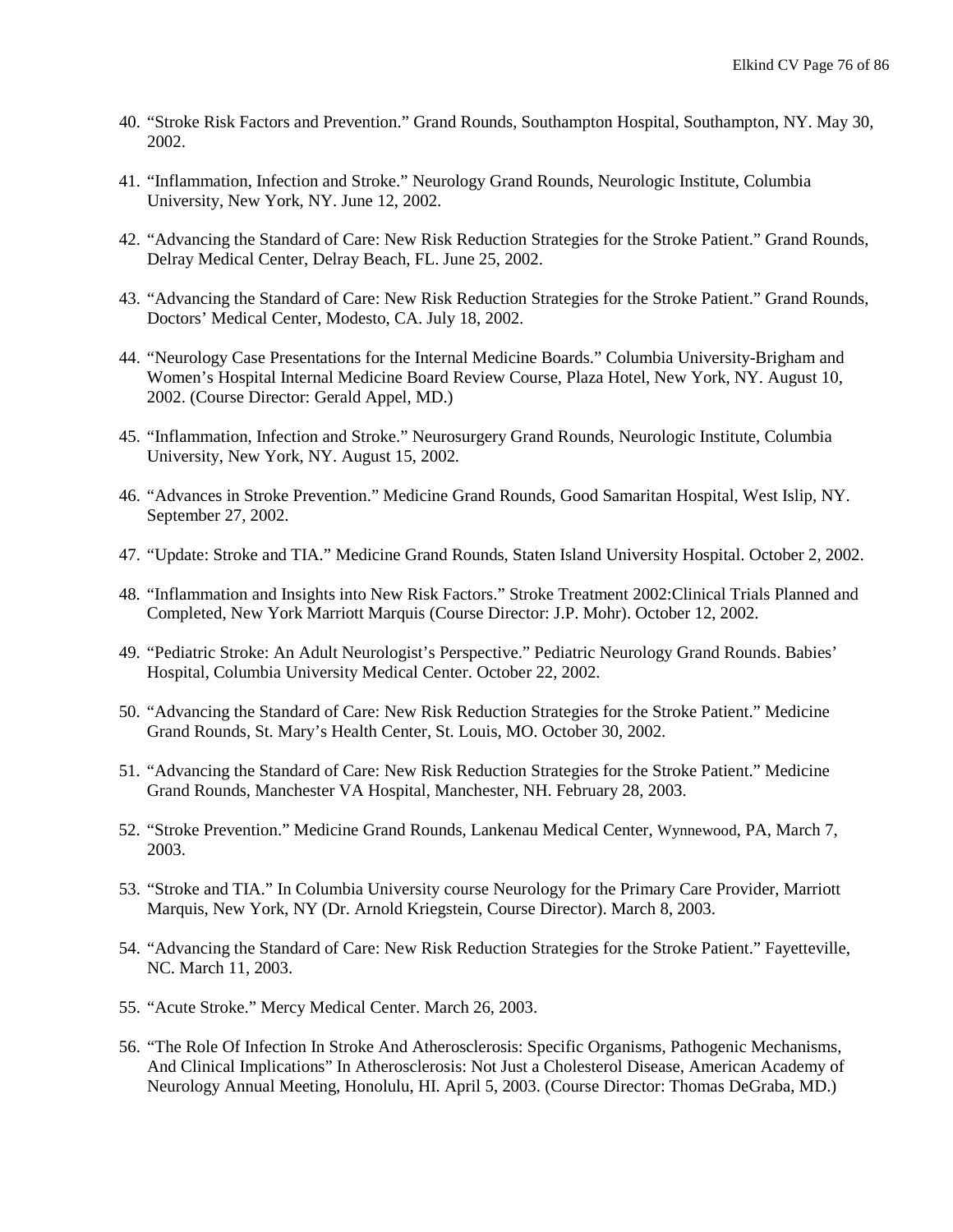- 57. "Advancing the Standard of Care: New Risk Reduction Strategies for the Stroke Patient." Medicine Grand Rounds, St. Joseph's Hospital, Reading, PA. May 9, 2003.
- 58. "Advances in Stroke Prevention." Medicine Grand Rounds, Brookhaven Memorial Hospital, Patchogue, NY. May 22, 2003.
- 59. "Advancing the Standard of Care: New Risk Reduction Strategies for the Stroke Patient." Glen Cove, NY. July 7, 2003.
- 60. "Neurology Case Presentations for the Internal Medicine Boards." Columbia University-Brigham and Women's Hospital Internal Medicine Board Review Course, Plaza Hotel, New York, NY. August 9, 2003. (Course Director: Jai Radhakrishnan, MD.)
- 61. "Stroke and TIA." Columbia University-Brigham and Women's Hospital Internal Medicine Board Review Course, Plaza Hotel, New York, NY. August 9, 2003. (Course Director: Jai Radhakrishnan, MD.)
- 62. "Stroke Prevention." Medicine Grand Rounds, Allen Pavilion, October 16, 2003.
- 63. "Stroke Prevention: New Risk Factors, New Paradigms." Acute Ischemic Stroke 2003. Albany Medical Center, Albany, NY. November 8, 2003. (Course Director: Gary Bernardini, MD.)
- 64. "New Risk Factors for Stroke: Insights from The Northern Manhattan Study." Boston Stroke Society Meeting. November 19, 2003. (Course Director: Robert Ackerman, MD.)
- 65. "Inflammation and Statins." In New York-Presbyterian Hospital Stroke Update Course, Grand Hyatt, New York, NY. November 21, 2003. (Course Director: Ralph L. Sacco, MD, MS.)
- 66. "The Controversy—Warfarin and Aspirin for Secondary Prevention of Stroke." American Heart Association Long Island, NY Chapter, Cardiology and Stroke Update. December 4, 2003.
- 67. "CRP and Other Inflammatory Markers: Predictors of Stroke and Vascular Events." In Inflammation and Infection: New Theories and New Therapies Session. American Heart Association 29th International Stroke Conference. February 6, 2004. (**Session Moderators: Mitchell S.V. Elkind, MD, MS and James Liao, MD.**)
- 68. "Vascular Physiology and Pathophysiology." Columbia University Basic and Clinical Neurosciences Course. February 28, 2004. (Course Directors: John Martin PhD, Guy McKhann, MD.)
- 69. "Inflammation as a Stroke Risk Factor." Neuroepidemiology Lecture Series, Gertrude H. Sergievsky Center, Columbia University. April 20, 2004. (Director : Steve Alberts, PhD.)
- 70. "The Role Of Infection In Stroke And Atherosclerosis: Specific Organisms, Pathogenic Mechanisms, and Clinical Implications" In Atherosclerosis: Not Just a Cholesterol Disease, American Academy of Neurology Annual Meeting, San Francisco, CA. April 26, 2004. (Course Director: Thomas DeGraba, MD.)
- 71. "Inflammation as a Stroke Risk Factor: The Role of CRP and Other Measures." In Stroke Prevention in 2004, American Academy of Neurology Annual Meeting, San Francisco, CA. April 30, 2004. (**Course Director: Mitchell S. V. Elkind, MD, MS.**)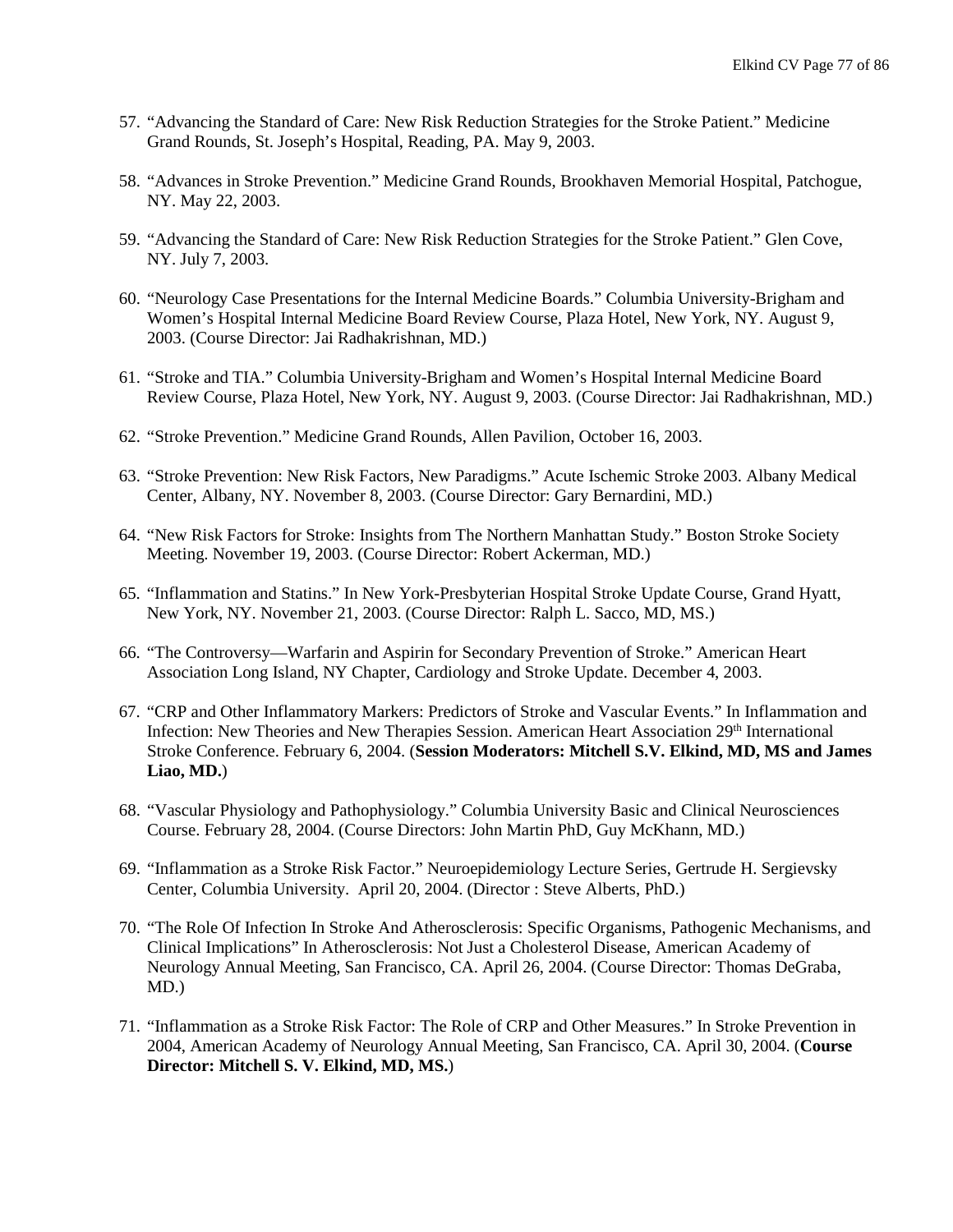- 72. "Inflammation as a Stroke Risk Factor." Cardiology Conference, Oregon Health Sciences University, Portland, OR. May 7, 2004.
- 73. "New Paradigms in Stroke Prevention: Inflammation and Statins." In American Heart Association/ American Stroke Association Symposium: Prevention and Treatment of Acute Stroke, Portland Marriott Downtown, Portland, OR. May 8, 2005. (Course Director: Ted Lowenkopf, MD.)
- 74. "Stroke Prevention." Neurology Grand Rounds, Stony Brook University Hospital, SUNY Health Sciences Center, Stony Brook, NY. June 1, 2004. (Director: Pat Coyle, MD.)
- 75. "Stroke Prevention." Neurology Grand Rounds, North Shore University Hospital, Manhasset, NY. June 11, 2004.
- 76. "Neurology Case Presentations for the Internal Medicine Boards." In Columbia University-Brigham and Women's Hospital Internal Medicine Board Review Course, Plaza Hotel, New York, NY. August 7, 2004. (Course Director: Jai Radhakrishnan, MD.)
- 77. "Pathogenesis and Management of Stroke." Columbia University-Brigham and Women's Hospital Internal Medicine Board Review Course, Plaza Hotel, New York, NY. August 7, 2004. (Course Director: Jai Radhakrishnan, MD.)
- 78. "Stroke Prevention." Cardiology Grand Rounds, New York Medical College, Valhalla, NY. October 19, 2004.
- 79. "Advances in Stroke Treatment and Prevention." In Cardiology Advances: 2004 CME course sponsored by The Heart Institute at Atlantic City Medical Center, Cologne, NJ. October 23, 2004. (Course Director: Howard A. Levite, MD.)
- 80. "Should Every Stroke Patient Receive a Statin." In New York-Presbyterian Hospital Brain Attack and Cerebrovascular Update 2004 Course, The Grand Hyatt, New York, NY. November 19, 2004. (Course Directors: Ralph L. Sacco, MD, MS and Alan Z. Segal, MD.)
- 81. "Vascular Physiology and Pathophysiology." Columbia University Basic and Clinical Neurosciences Course. February 12, 2005. (Course Directors: John Martin, PhD, Guy McKhann, MD.)
- 82. "A Statin for Every Stroke Patient?" Neurology Grand Rounds, North Shore University Hospital, Manhasset, NY. March 25, 2005. (Course Director: Ron Kanner, MD).
- 83. "Lipoproteins, C-reactive Protein, and Inflammation: A Statin for Every Stroke Patient?" In Stroke Prevention in 2005, Half-Day Course, American Academy of Neurology Annual Meeting, Miami, FL. April 10, 2005. (**Course Director: Mitchell S. V. Elkind, MD, MS, FAAN**.)
- 84. "The Role Of Infection In Stroke And Atherosclerosis: Specific Organisms, Pathogenic Mechanisms, and Clinical Implications" In Atherosclerosis: Not Just a Cholesterol Disease, Breakfast Course, American Academy of Neurology Annual Meeting, Miami, FL. April 15, 2005. (Course Director: Brad Worrall, MD.)
- 85. "Do Chronic Infections Cause Stroke?" Grand Rounds, Hopital Lariboisiere, Paris France, April 27, 2005. (Marie-Germaine Bousser, Chairperson).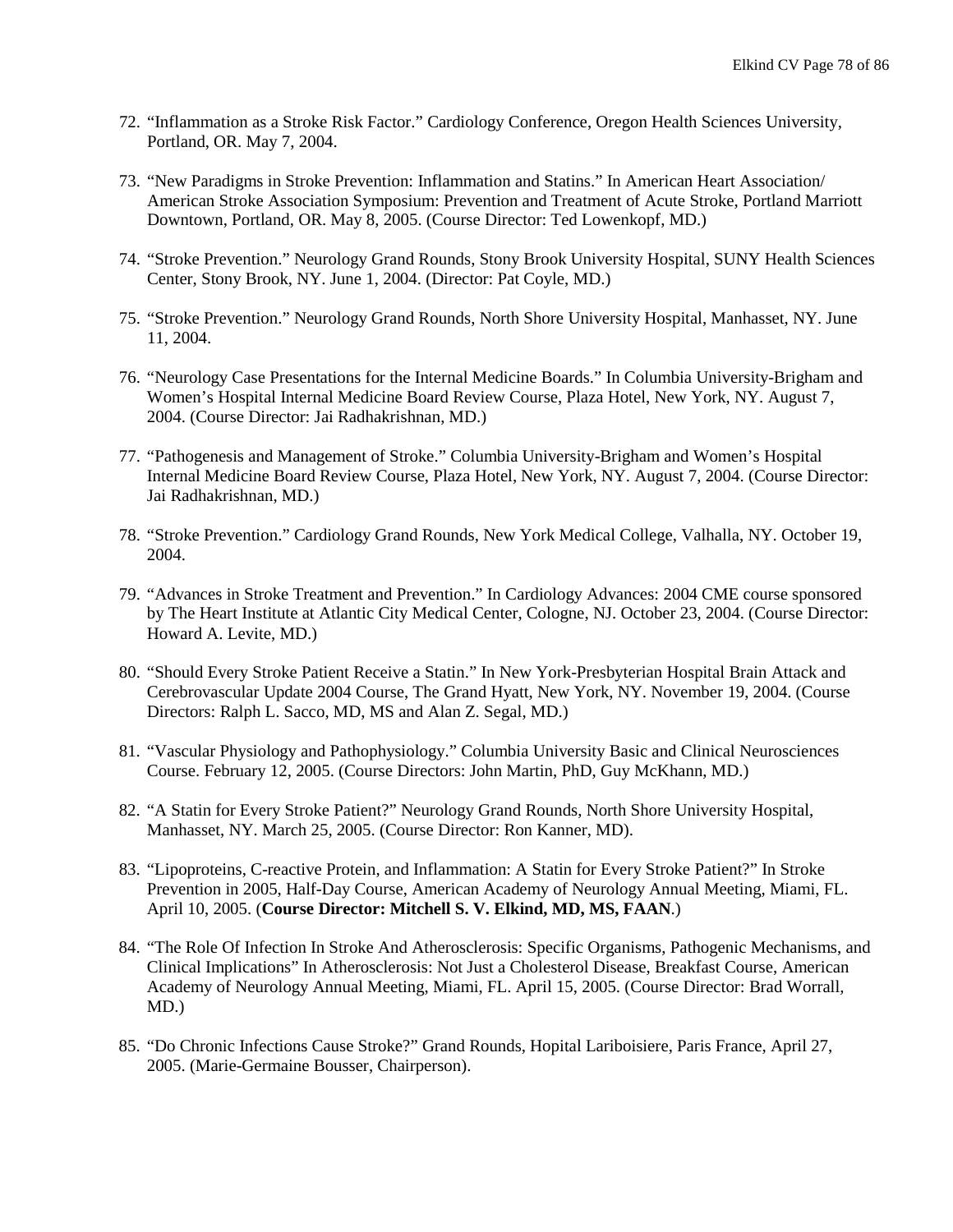- 86. "Usefulness of Risk Markers for Women Using Hormone Therapy." In NIH-sponsored Workshop: Advancing the Study of Stroke in Women, Duke University, Durham, NC. August 22, 2005. (Course Director: Cheryl Bushnell, MD.)
- 87. "Advances in Stroke Therapy." Cardiology Grand Rounds, New York Medical College, Valhalla, NY. September 6, 2005.
- 88. "Cholesterol and Blood Pressure Control: Statins, ACEI, and ARB." In Brain Attack and Cerebrovascular Disease Update – 2005. Consensus and Controversy. New York-Presbyterian Hospital CME Course, November 4, 2005, New York, NY.
- 89. "Biomarkers of Stroke Risk: Potential Modification By Statins and Other Therapies." In Stroke Prevention in 2006, Half-Day Course, American Academy of Neurology Annual Meeting, San Diego, CA. April 7, 2006. (**Course Director: Mitchell S. V. Elkind, MD, MS, FAAN**.)
- 90. "Management of Carotid Disease in Consideration of Inflammation and Other Factors." In Atherosclerosis: Not Just a Cholesterol Disease, After-Dinner Seminar, American Academy of Neurology Annual Meeting, San Diego, CA. April 3, 2006. (Course Director: Brad Worrall, MD.)
- 91. "Is Stroke an Inflammatory Disease?" Neurology Grand Rounds, New York University Medical Center, NY, NY, October 3, 2006.
- 92. "High-sensitivity C-reactive protein, lipoprotein-associated phospholipase A2, and stroke prognosis." Neurology Grand Rounds, Columbia University Medical Center, NY, NY, October 4, 2006.
- 93. "Is Stroke an Inflammatory Disease?" Neurology Grand Rounds, University of South Alabama, Mobile, AL, November 15, 2006.
- 94. "Stroke Treatment: Acute Care and Secondary Prevention." Neurology Grand Rounds, New York Medical College, Valhalla, NY, January 31, 2007.
- 95. "Stroke Prevention and Treatment—Targeting Inflammation." Neurology Grand Rounds, Columbia University Medical Center, NY, NY, February 28, 2007.
- 96. "Stroke Prevention and Treatment—Targeting Inflammation." Neurology Grand Rounds, University of Pennsylvania, Philadelphia, PA, March 8, 2007.
- 97. "Statins, ACEIs and ARBs: New Ways to Prevent Stroke." In Stroke Prevention in 2007, Half-Day Course, American Academy of Neurology Annual Meeting, Boston, MA. April 30, 2007. (**Course Director: Mitchell S. V. Elkind, MD, MS, FAAN**.)
- 98. "Stroke Prevention and Treatment—Targeting Inflammation." Neurology Grand Rounds, Wayne State University, Detroit, MI, September 7, 2007.
- 99. "Genetics, Inflammation, and Other Novel Risk Factors." In Current Cerebrovascular Modalities, American Heart Association Long Island Nursing Education Conference, Melville, NY, October 24, 2007. (Chair: Ann O'Shea, RN, BSN, CCRN.)
- 100. "Biomarkers and Genetics." In Brain Attack and Cerebrovascular Disease Update 2007. New York-Presbyterian Hospital CME Course, November 9, 2007, New York, NY.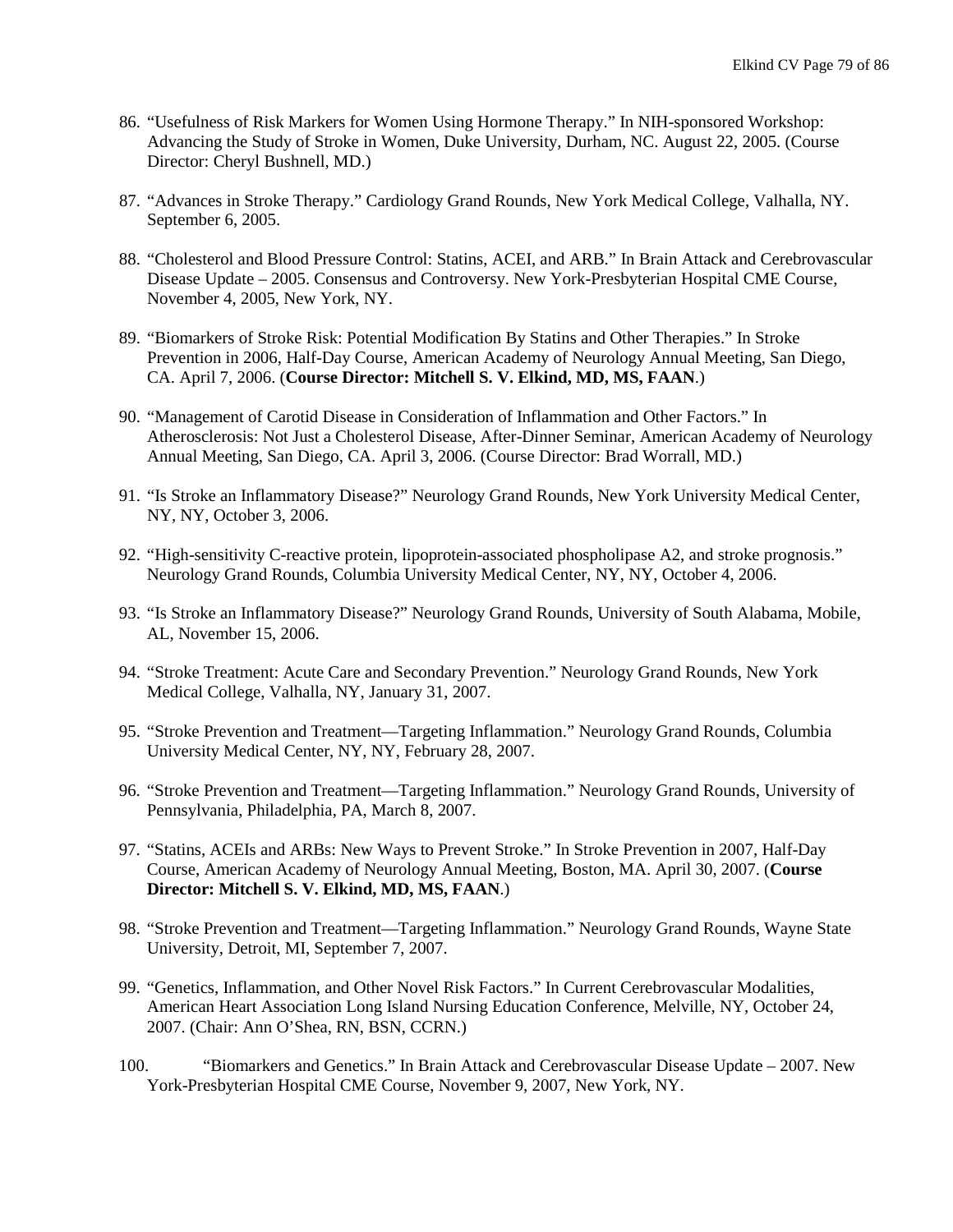- 101. "Teaching the Next Generation." In A. B. Baker Education Colloquium at the 60th Annual American Academy of Neurology Meeting, Chicago, IL, April 14, 2008.
- 102. "Vascular Disease Risk Factors" In Stroke Therapy, Evening Course, American Academy of Neurology Annual Meeting, Chicago, IL. April 17, 2008. (Course Director: Barney J. Stern, MD.)
- 103. "Stroke Prevention and Treatment—Targeting Inflammation." Stroke Conference, Mount Sinai School of Medicine, New York, NY, May 1, 2008.
- 104. "NeuSTART: An Adaptive Design Phase I Trial for Acute Ischemic Stroke." In Session 7, Design Issues in Clinical Trials and Drug Development in Patients with Neurological Disorders. Society of Clinical Trials Annual Meeting, St. Louis, MO, May 20, 2008. (Session Chair: Ken Cheung, PhD).
- 105. "Cerebrovascular Disease." In Current Issues in Primary Care, New York Pri-Med Conference, Javits Convention Center, New York, NY, October 3, 2008. (Session Chair: Nicholas Fiebach).
- 106. "How to Best Form and Utilize a Stroke Unit/Neuro ICU." In Advanced Interventional Management Symposium, Hilton New York, New York, NY, November 19, 2008. (Session Chair: Allan Brook).
- 107. "Secondary Stroke Prevention." Department of Medicine Grand Rounds, Harlem Hospital Center, New York, NY, January 13, 2009.
- 108. "Infectious Burden: A New Modifiable Risk Factor for Atherosclerosis?" In Session on "Stroke Bugs"at the American Heart Association/American Stroke Association International Stroke Conference 2009, San Diego, CA, February 20, 2009 (**Session Moderators: A. Grau/M. Elkind**)
- 109. "Stroke Prevention and Treatment—Targeting Inflammation." Neurology Grand Rounds, Beth Israel Medical Center, New York, NY, March 13, 2009.
- 110. "Inflammation and Intracranial Stenosis—New Targets For Stroke Treatment And Prevention." Neuroscience Grand Rounds, Albany Medical Center, Albany, NY, April 16, 2009.
- 111. "Teaching the Next Generation of Physicians." Graduate Medical Education Conference, Albany Medical Center, Albany, NY, April 16, 2009.
- 112. "Stroke: Inflammation as a Target for Treatment and Prevention." Neurology Grand Rounds, SUNY--Downstate Medical Center, Brooklyn, NY, April 24, 2009.
- 113. "Stroke." Medicine Grand Rounds, Lankenau Medical Center, Wynnewood, PA, May 22, 2009.
- 114. "TIA and Stroke: Epidemiology, Pathophysiology, Management and Prevention." At the *American Health and Drug Benefits* TIA Summit, Philadelphia Marriott, Philadelphia, PA, May 29, 2009 (Robert Henry, organizer).
- 115. "How to Best Form and Utilize a Stroke Unit/Neuro ICU." In Advanced Interventional Management Symposium, Hilton New York, New York, NY, November 18, 2009. (Session Chair: Allan Brook).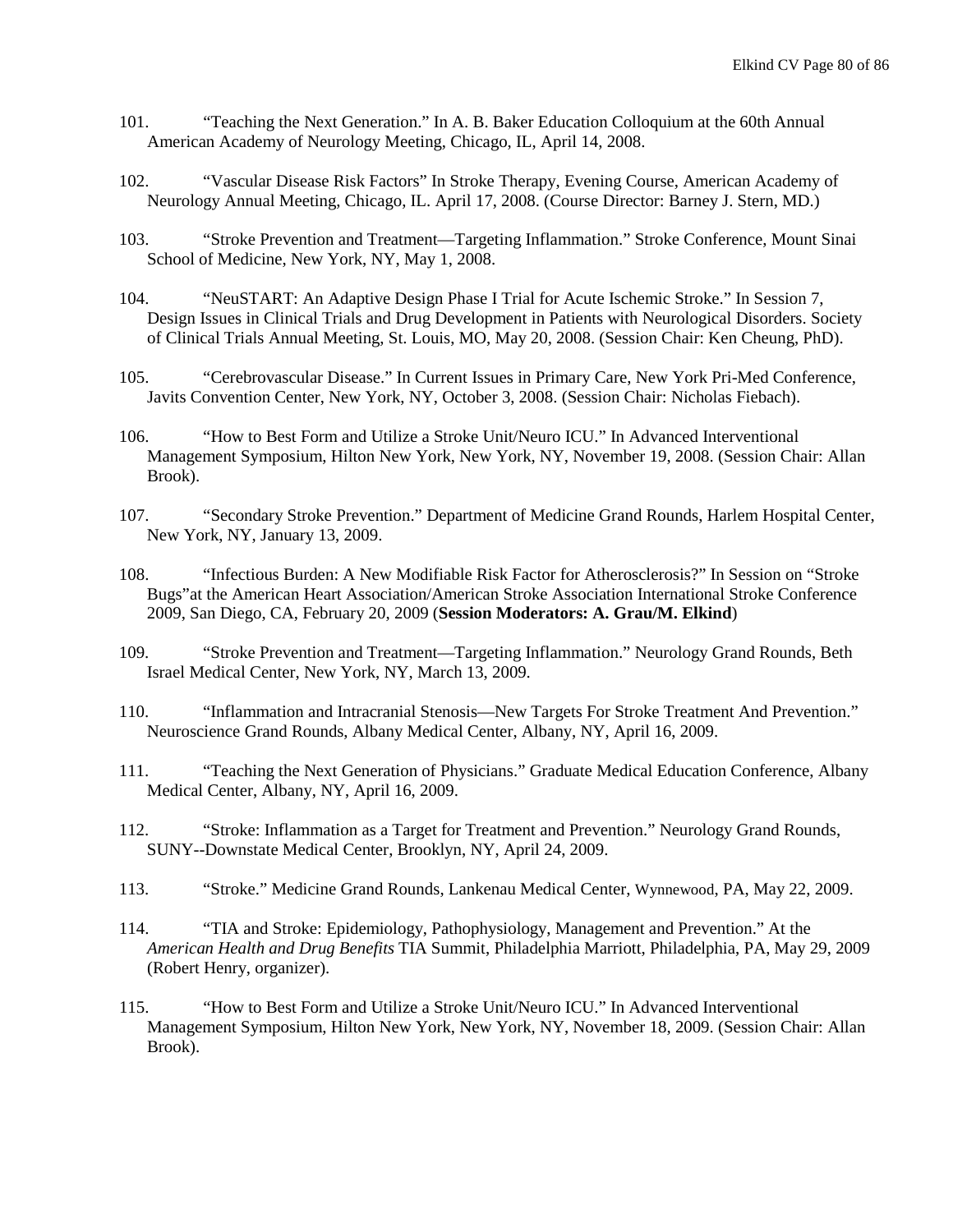- 116. "Primary and Secondary Stroke Prevention among Blacks and Hispanics: Different or the Same?" In the Third Annual Treatment and Prevention of Stroke in Black and Hispanic Populations. Harlem Hospital Center, November 20, 2009 (Olajide Williams, MD, Course Director).
- 117. "Implications for Preventing Stroke in HIV-Infected Patients." In Invited Symposium on "HIV and Cerebrovascular Disease" at the American Heart Association/American Stroke Association International Stroke Conference 2010, San Antonio, TX, February 24, 2010 (**Session Moderators: S. Sen/M. Elkind**)
- 118. "Role of Inflammation and Genetics." In Brain Attack and Cerebrovascular Disease Update 2010. New York-Presbyterian Hospital CME Course, March 5, 2010, Grand Hyatt, New York, NY (Course Directors: R. Marshall, A. Segal).
- 119. "Inflammation and Infection: Novel Targets for Stroke Prevention and Treatment." Neurology Grand Rounds, Neurological Institute, Columbia University, New York, NY, April 7, 2010.
- 120. "Biomarkers in Clinical Trials" In Clinical Research Methods II, Half-Day Course, American Academy of Neurology Annual Meeting, Toronto, ON, Canada, April 11, 2010 (Course Director: Karen Furie, MD, PhD).
- 121. "Inflammatory Mechanisms of Stroke." In Stroke Risk and Prevention, Princeton Conference, Boston, MA, April 23, 2010 (Course Director: Karen Furie, MD, PhD).
- 122. "Impact of innate inflammation in population studies." In Innate Inflammation as the Common Pathway of Risk Factors Leading to Transient Ischemic Attacks and Stroke: Pathophysiology and Potential Interventions, The New York Academy of Sciences, New York, NY, May 10, 2010 (Course Directors: Gregory J. del Zoppo, Phil B. Gorelick).
- 123. "Epidemiology of Stroke in the US." In U.S.-China Hypertension and Stroke Research. Past Success, Present Achievements and Future Opportunities, Regent Hotel, Beijing, China, October 13, 2010.
- 124. "Primary and Secondary Stroke Prevention among Blacks and Hispanics: Different or the Same?" In the Fourth Annual Treatment and Prevention of Stroke in Black and Hispanic Populations. Harlem Hospital Center, November 19, 2010 (Olajide Williams, MD, Course Director).
- 125. "Inflammation as a Trigger for Acute Stroke." In Brain Attack and Cerebrovascular Update 2011, Rockefeller University, New York, NY, March 9, 2011. (Course Directors: Randolph Marshall/Alan Segal).
- 126. "Stroke Prevention: State of the Art." In American Heart Association/American Stroke Association Eleventh Annual Invitational Conference on Estate Planning and Administration, Harvard Club, New York, NY, April 28, 2011. (Chairs: Karin Barkhorn/Michael Mariani).
- 127. "Stroke Epidemiology: Focus on Inflammation." Neurology Grand Rounds, University of Pennsylvania, Philadelphia, PA, November 17, 2011.
- 128. "Advances in Secondary Stroke Prevention." Rehabilitation Medicine Grand Rounds, Columbia University Medical Center, New York, NY, December 1, 2011.
- 129. "Carotid Artery Screening." Columbia University Epidemiology Scientific Symposium, Mailman School of Public Health, Columbia University, New York, NY, May 11, 2012.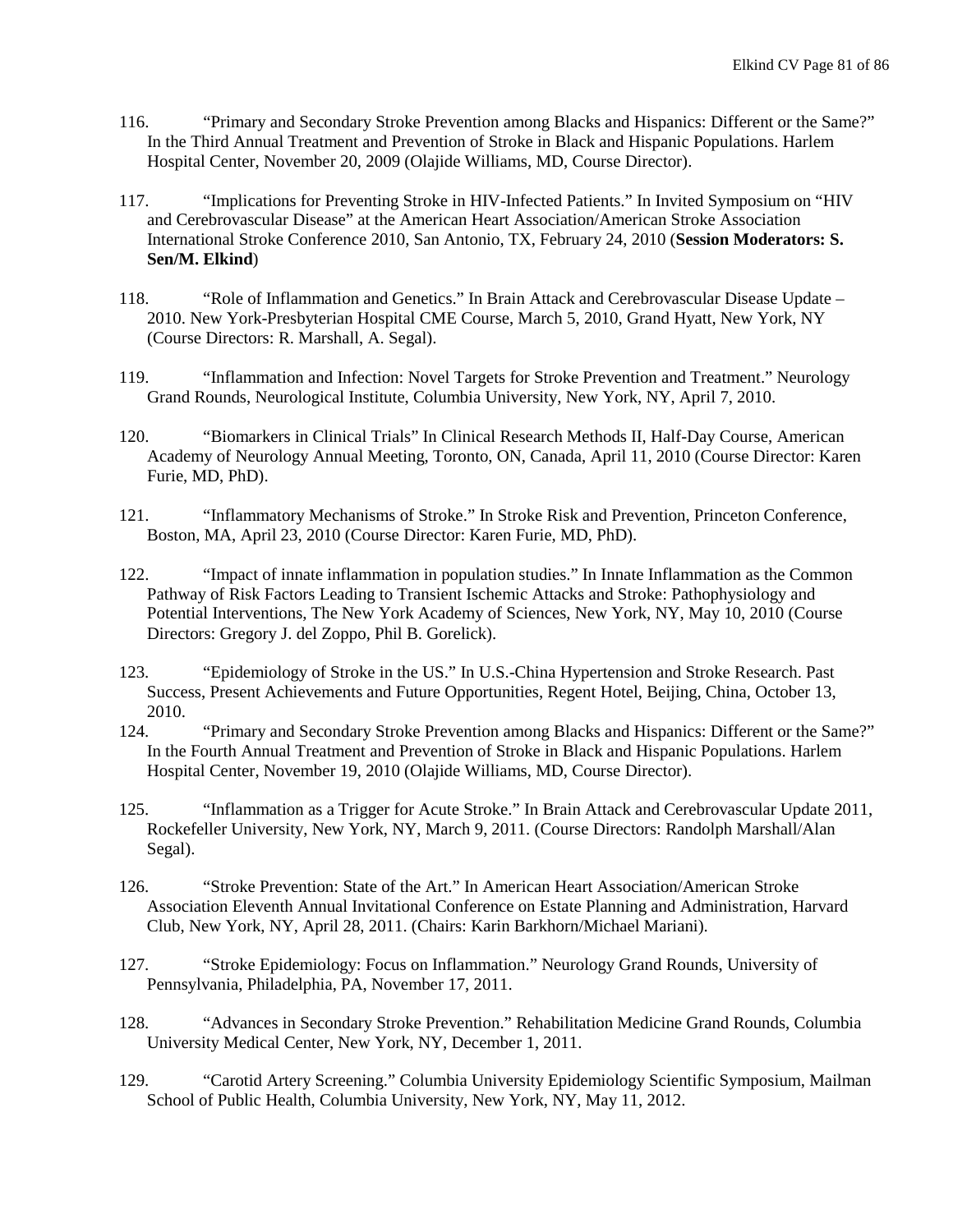- 130. "Making Stroke Prevention Stick: The Role of Acute Stroke Discharge Planning." Fourth Annual New York State Stroke Conference: Maximizing Stroke Quality of Care: Key Ingredients. Westchester Marriott, Tarrytown, NY, May 31, 2012.
- 131. "Advances in Stroke Epidemiology: Update from Northern Manhattan." Neurology Grand Rounds, Weill Cornell Medical Center, New York, NY, December 19, 2012 (Chair: M. Fink).
- 132. "Top Ten Advances in Stroke 2012." Neurosurgery Grand Rounds, Columbia University Medical Center, New York, NY, February 21, 2013 (Chair: R. Solomon).
- 133. Annual Mintz Lecture: "Stroke Epidemiology: Update from Northern Manhattan." Neurology Grand Rounds, Mount Sinai School of Medicine, New York, NY, May 22, 2013 (Chair: S. Sealfon).
- 134. "Vascular biology and genetics." Center for Stroke Disparities Solutions Summer Institute, New York University, New York, NY, August 8, 2013 (Course Directors: G Jean-Louis, O. Williams).
- 135. "Complexity of Chronic Diseases: Stroke." Epidemiology of Chronic Disease Course, Epidemiology Department, Columbia University Mailman School of Public Health, September 23, 2013 (T. Mielenz, Course Director).
- 136. "Inflammation and Infection in Stroke Prevention and Treatment." Neurology Grand Rounds, New York University, New York, NY, October 22, 2013 (Chair: Steve Galetta).
- 137. "Infection and inflammation in Stroke." Neurology Update Mumbai, Renaissance Hotel, Mumbai, India, February 21, 2014 (Chair B. Singhal).
- 138. "Risk Factors in Ischemic Stroke: Revisited." Neurology Update Mumbai, Renaissance Hotel, Mumbai, India, February 21, 2014 (Chair B. Singhal).
- 139. "Potential Future Uses of Novel Oral Anticoagulants." In Novel oral anticoagulants in practice, Integrated Neuroscience Session, American Academy of Neurology Annual Meeting, Philadelphia, PA, April 27, 2014. (Chairs: Seemant Chaturvedi, Antonio Culebras.)
- 140. "The Role of Infection in Adult Stroke." In the Foundation of the American Society of Neuroradiology Symposium 2014, Montreal, Canada, May 17, 2014 (Chair: Gordon Sze).
- 141. "Stroke 2014: Update for Hospitalists." Society for Hospital Medicine, New Jersey Chapter, Quarterly Conference, Edgewater, NJ (Chair: Izabela Nowosielski).
- 142. "The Northern Manhattan Study, Vascular Biology and Genetics." Center for Stroke Disparities Solutions PRIDE Summer Institute, New York University, New York, NY, July 16, 2014 (Course Director: O. Williams).
- 143. "Stroke Disparities: Novel Findings from the Northern Manhattan Study." Center for Stroke Disparities Solutions GME Conference "Closing the Gap in Stroke Disparities: Treatment, Prevention, and Future Directions, Harlem Hospital Center, New York, NY, September 19, 2014 (Course Directors: O. Williams/G. Ogedegbe).
- 144. **C. Miller Fisher Neuroscience Visionary Award Lecture**: "Inflammation and Infection: New Targets for Stroke Prevention and Treatment." Northeast Cerebrovascular Consortium Annual Meeting, Newport, RI, October 23, 2014 (Meeting Chair: Martin Gizzi, MD, PhD).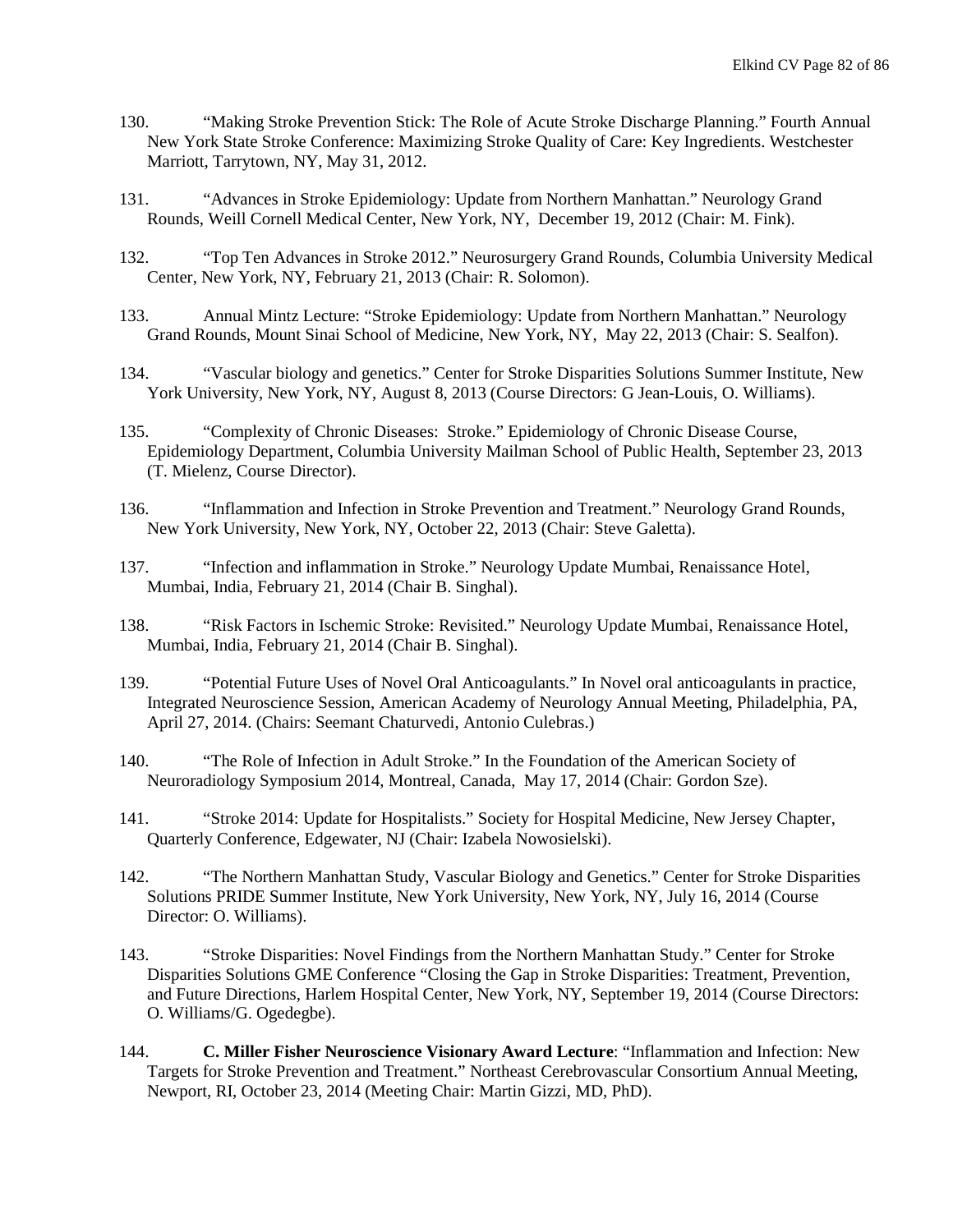- 145. "Inflammation and Infection: Novel Targets for Stroke Prevention and Treatment." Neurology Grand Rounds, Neurological Institute, Columbia University, New York, NY, December 5, 2014.
- 146. "Diagnosing Non-Valvular Atrial Fibrillation for Stroke Prevention." 2015 American Academy of Neurology Breakthroughs in Neurology Conference, Pointe Hilton Tapatio Cliffs Resort, Phoenix, AZ, January 24, 2015 (Chair: Jose Merino, MD).
- 147. "Anticoagulants in the Prevention of Stroke in Patients with Non-Valvular Atrial Fibrillation." 2015 American Academy of Neurology Breakthroughs in Neurology Conference, Pointe Hilton Tapatio Cliffs Resort, Phoenix, AZ, January 24, 2015 (Chair: Jose Merino, MD).
- 148. "Future of NOACs: Potential Clinical and Research Uses." 2015 American Academy of Neurology Breakthroughs in Neurology Conference, Pointe Hilton Tapatio Cliffs Resort, Phoenix, AZ, January 24, 2015 (Chair: Natalia Rost, MD).
- 149. "Chronic Post-Stroke Decline: Epidemiology, Mechanisms, and Therapeutic Implications." International Stroke Conference 2015 Invited Symposium, Nashville, TN, February 13, 2015 (Initiator and Moderator: **M. Elkind**).
- 150. "Debate: Is Qualitative Research Soft Science." In *Qualitative Research: the "How" and "Why" of Education.* 2015 American Academy of Neurology Annual Meeting, Washington, DC, April 20, 2015 (Chair: Douglas Larsen, MD).
- 151. "Inflammation in Stroke Prevention and Treatment." Medicine Grand Rounds, Lankenau Medical Center, Wynnewood, PA, May 1, 2015.
- 152. "Inflammation and Stroke." European Stroke Conference, Vienna, Austria, May 14, 2015.
- 153. "Stroke and Infection." Swiss Neurology Webinar. Aarau, Switzerland, July 1, 2015.
- 154. "Inflammation and Microvascular Disease." Opening Plenary Session Lecture, Canadian Stroke Congress, Toronto, CA, September 17, 2015. (Chairs: Robert Côté/Mark Bayley.)
- 155. "Etiology of Cryptogenic Stroke: The Scope of the Problem." Public Health Forum on Cryptogenic Stroke, Washington, DC, October 8-9, 2015. (Chair: Clyde Yancy, MD.)
- 156. "Tomorrow, and Tomorrow, and Tomorrow: Stroke Triggers, Trajectories, and Trials." Neurology Grand Rounds, Downstate University, Brooklyn, NY, November 13, 2015.
- 157. "Tomorrow, and Tomorrow, and Tomorrow: Stroke Triggers, Trajectories, and Trials." Neurology Grand Rounds, Columbia University Medical Center, New York, NY, November 13, 2015.
- 158. "Tomorrow, and Tomorrow, and Tomorrow: Stroke Triggers, Trajectories, and Trials." Neurology Grand Rounds, Massachusetts General Hospital, Boston, MA, November 19, 2015.
- 159. "Acute Stroke Biomarkers." In Brain Attack and Cerebrovascular Update 2016, New York Academy of Medicine, New York, NY, March 18, 2016. (Course Directors: Randolph Marshall/Babak Navi).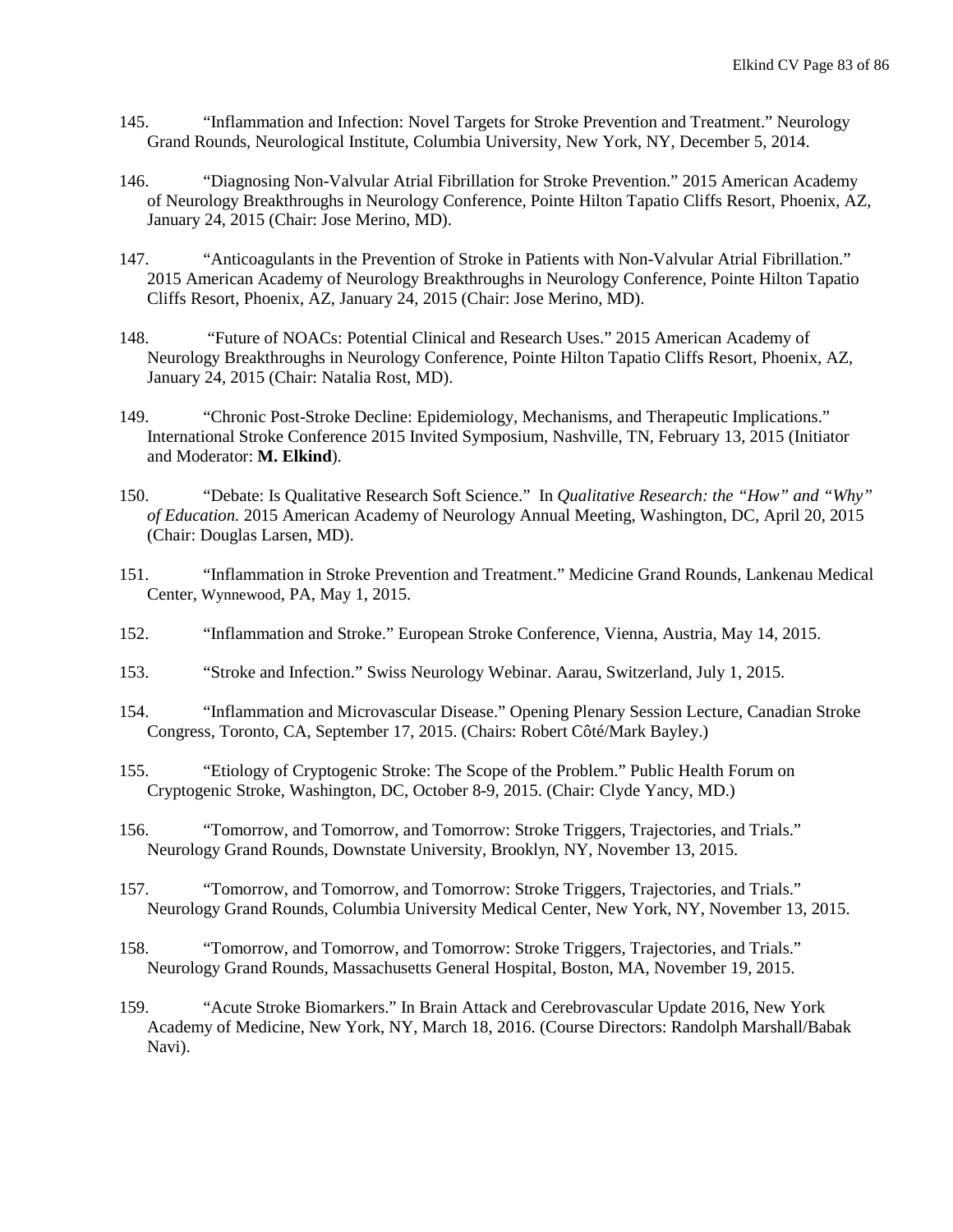- 160. "Stroke Epidemiology: The View from Northern Manhattan." Departmental Seminar, Department of Epidemiology, Mailman School of Public Health, Columbia University, New York, NY (Guohua Li, MD, Chair).
- 161. "Therapeutic Implications of the Concept of Atrial Cardiopathy." In *Atrial cardiopathies as a cause of cryptogenic stroke: Beyond atrial fibrillation.* European Stroke Conference, Venice, Italy, April 13, 2016 (**Initiators/Moderators: M. Elkind/**H. Kamel.)
- 162. "The Northern Manhattan Study: Epidemiology of Stroke and Vascular Functional Decline." Center for Stroke Disparities Solutions PRIDE Summer Institute, New York University, New York, NY, July 27, 2016 (Course Director: O. Williams).
- 163. "Tomorrow, and Tomorrow, and Tomorrow: Stroke Triggers, Trajectories, and Trials." **J. Donald Easton lecture/Neurology Grand Rounds**, Brown University, Providence, RI, March 29, 2017.
- 164. "Atrial Cardiopathy and Cryptogenic Stroke: Beyond Atrial Fibrillation." **Michael K. Copass & S. Mark Sumi Vascular Neurology Visiting Professor Lecture**, University of Washington, Seattle, WA, April 5, 2017.
- 165. "Inflammation and Infection: Novel Targets for Stroke Prevention and Treatment." Neurology Grand Rounds, University of Washington, Seattle, WA, April 6, 2017.
- 166. "Inflammation and Stroke." In Brain Attack and Cerebrovascular Update 2017, New York Academy of Medicine, New York, NY, May 12, 2017. (Course Directors: Randolph Marshall/Babak Navi).
- 167. "Biomarkers in Stroke Prevention and Treatment: From Research to Practice." Ellermann Lecture, Swiss Neurological Society, Interlaken, Switzerland, September 29, 2017. (**On presentation of Ellermann award to Mira Katan, MD, former mentee of Dr. Elkind**). (Session Chair: Claudio Bassetti, MD)
- 168. "Natalizumab for acute ischemic stroke: The ACTION trials." Stroke Treatment Academic Industry Roundtable (STAIR) X, Washington DC, October 23, 2017 (Chair: G. Albers)
- 169. "Cryptogenic Stroke and Atrial Cardiopathy: Beyond Atrial Fibrillation." Neurology Grand Rounds, Columbia University Medical Center, New York, NY, November 10, 2017.
- 170. "Cryptogenic Stroke: Explaining the Unexplained." Neurology Grand Rounds, New York University, New York, NY, March 20, 2018 (Chair: Steve Galetta).
- 171. "Stroke Update: Treatment and Prevention." Medicine Grand Rounds, Lankenau Medical Center, Wynnewood, PA, March 30, 2018 (Organizer: David Cohen, MD).
- 172. "Stroke prevention –inflammation and infection as risk and prognostic factors for stroke." In *New Directions in Therapy: Immunomodulation and Stroke.* European Stroke Conference, Athens, Greece, April 13, 2018 (**Initiator/Moderator: M. Elkind**.)
- 173. "Acute stroke therapy—neuroimmunomodulatory therapy for acute stroke." In *New Directions in Therapy: Immunomodulation and Stroke.* European Stroke Conference, Athens, Greece, April 13, 2018 (**Initiator/Moderator: M. Elkind**.)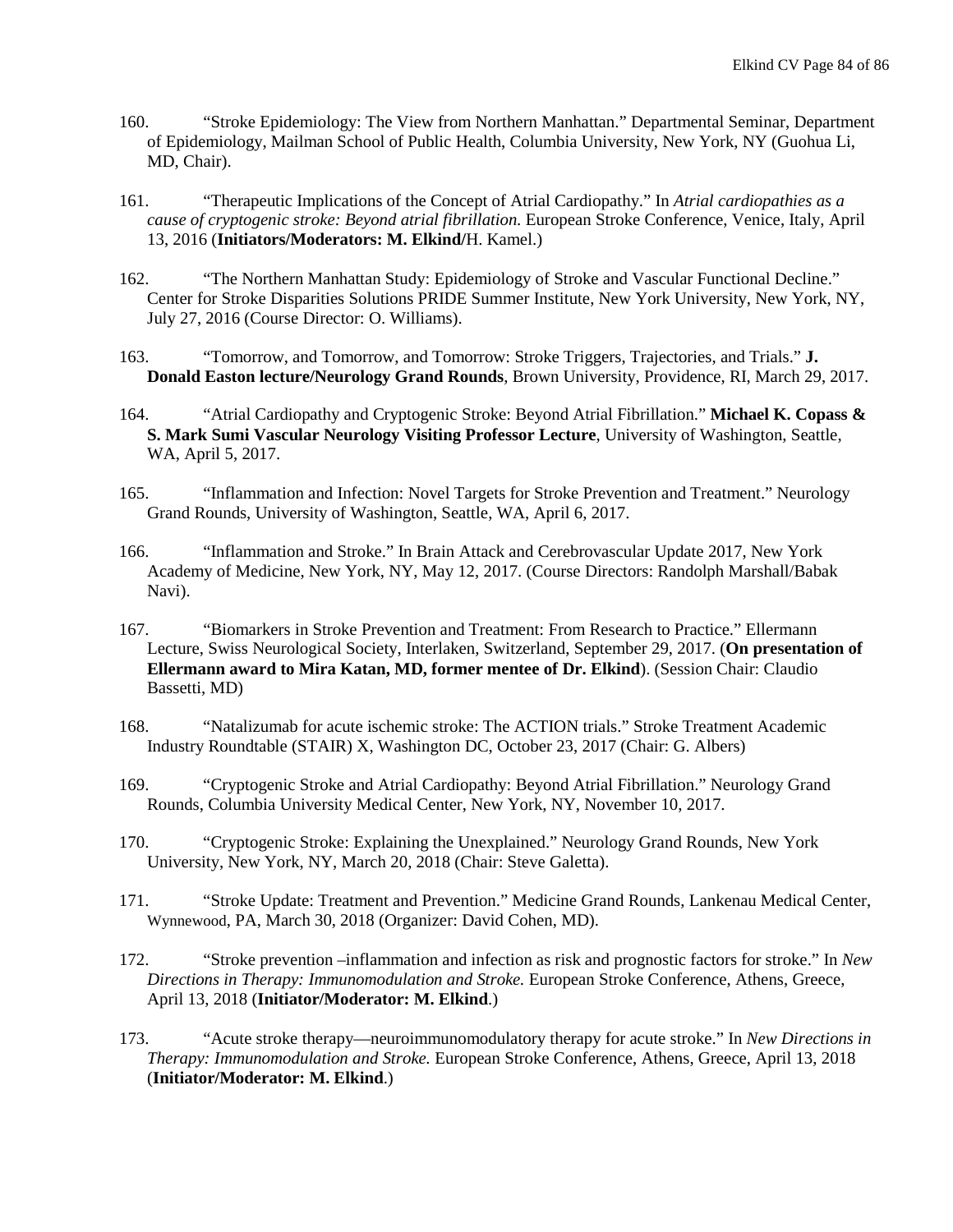- 174. "Antplatelet Therapy for Ischemic Stroke: Long-Term Secondary Prevention." In Brain Attack and Cerebrovascular Disease Update 2018, New York Academy of Medicine, New York, NY, June 8, 2018. (Course Directors: Josh Willey/Babak Navi).
- 175. "Cryptogenic stroke and atrial cardiopathy: beyond atrial fibrillation." Neurology Grand Rounds, Downstate University, Brooklyn, NY, September 14, 2018.
- 176. "Human health in a sustainable world: How can we address stroke and NCDs in sustainable cities?" Panel discussion at World Stroke Congress, Montreal, Canada, October 18, 2018.
- 177. "Changing stroke demographics and characteristics as a result of preventive interventions and Impact on thrombolysis and thrombectomy with focus on atrial fibrillation and LVO vs non-LVO stroke." In Thrombolysis, Thrombectomy, and Stroke Therapy 2018 Conference, Houston, TX, October 21, 2018 (J. Grotta, Chair).
- 178. "Atrial cardiopathy and unexplained stroke: beyond atrial fibrillation." American Heart Association Stroke Council Award Lecture, American Heart Association Scientific Sessions, Chicago, IL, November 11, 2018 (K. Furie, Chair).
- 179. "Biomarkers—How do we identify markers that cross the translational bridge?" In NINDS Stroke Recovery Workshop: Bridging the Translational Gap in Stroke Recovery & Rehabilitation Research. Neuroscience Center, Rockville, MD, November 27, 2018 (T. Carmichael/S. Cramer, Chairs).
- 180. "25 Years of the Northern Manhattan Study: From Community to Clinic." Neurology Grand Rounds, Columbia University Medical Center, New York, NY, December 7, 2018.
- 181. "Cryptogenic Stroke and Secondary Stroke Prevention." Rusk Institute of Rehabilitation Medicine Grand Rounds, New York, NY January 9, 2018.
- 182. "Atrial cardiopathy and cryptogenic stroke: beyond atrial fibrillation." Albert Einstein College of Medicine Neurology Grand Rounds, Bronx, NY January 31, 2019 (M. Mehler, Chair).
- 183. "Hawaii Five-O: When the Suspect Is an Uncommon Cause of Stroke." In the International Stroke Conference Pre-Conference Symposium I: *Stroke in the Real World: In Search of the Big Kahuna: Rare Causes of Stroke.* February 5, 2019, Honolulu, HI (Chairs: B. Kissela, T. Wein).
- 184. "Brain Health: Current Concepts and Epidemiology." In the Second Annual Sleep Symposium, March 15, 2019, Columbia University, New York, NY (Marie-Pierre St. Onge, Chair)
- 185. Discussant, "Treating Stroke to Target." In Late-Breaking Science Session VI, at American Heart Association Scientific Sessions, November 18, 2019, Philadelphia, PA (Don Lloyd-Jones, Minesh Patel, Chairs).
- 186. "Atrial Cardiomyopathy, Unexplained Stroke, and Anticoagulation." In Atrial Fibrillation, at American Heart Association Scientific Sessions, November 18, 2019, Philadelphia, PA (Mina Chung, Sean Pokorney, Chairs).
- 187. "Embolic Stroke of Undetermined Source." In Neurology Update and Stroke Intensive Review 2020, January 18, 2020, Miami, FL (Jose Romano, Chair).

## **Media:**